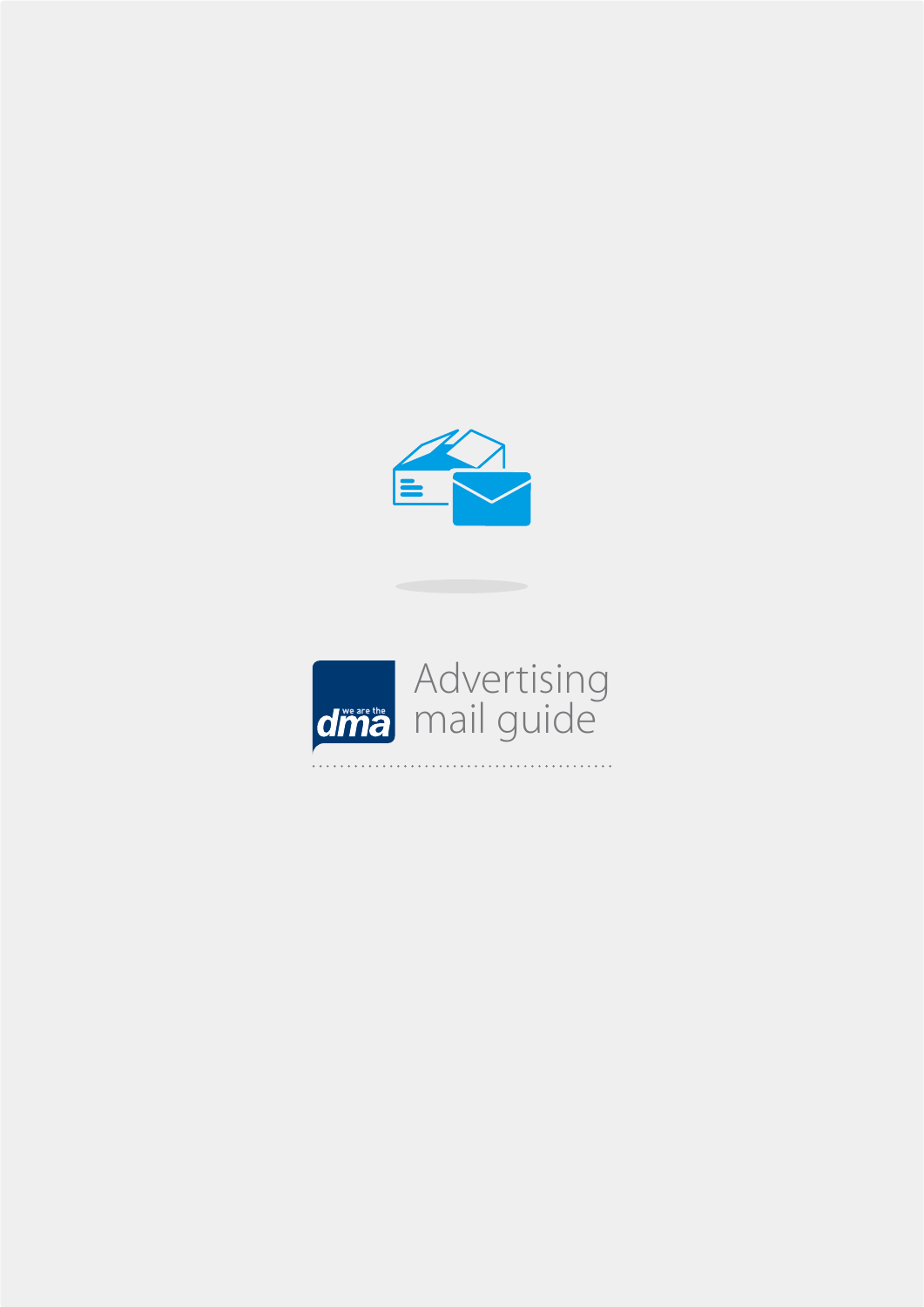# Contents

## [Acknowledgements](#page-5-0) 6

## [Business practice](#page-6-0)

## **[Compliance](#page-7-0)** 8

| Advertising mail and the DMA Code     | 8 |
|---------------------------------------|---|
| Key legislation                       | 8 |
| Industry codes                        | 8 |
| Regulatory organisation               | g |
| FCA rules for financial services mail | g |
| Penalties                             | g |
| Subject access requests               | g |
| Royal Mail standards                  | g |
|                                       |   |

## [Campaign creation](#page-9-0)

| <b>Strategy</b>                             |    |
|---------------------------------------------|----|
| Role of advertising mail                    | 11 |
| Admail goal-setting                         | 12 |
| Targeting and personalisation               | 13 |
| Integration                                 | 14 |
| <b>Creative</b>                             | 14 |
| Creative opportunities                      | 14 |
| Environmentally responsible campaigns       | 17 |
| Designing environmentally responsible print | 17 |
| Recyclability                               | 17 |
| Recycling statements                        | 18 |
| Recycling logos                             | 19 |
| Mailing house environmental management      | 19 |
| <b>Data</b>                                 | 21 |
| Strategy                                    | 21 |
| Sourcing relevant data                      | 21 |
| Data hygiene                                | 22 |
| Data compliance                             | 22 |
| Data formatting                             | 22 |
| Name and address cleaning                   | 23 |
| Name cleaning                               | 23 |
| Name parsing                                | 24 |
| Title, salutation and suffixes              | 24 |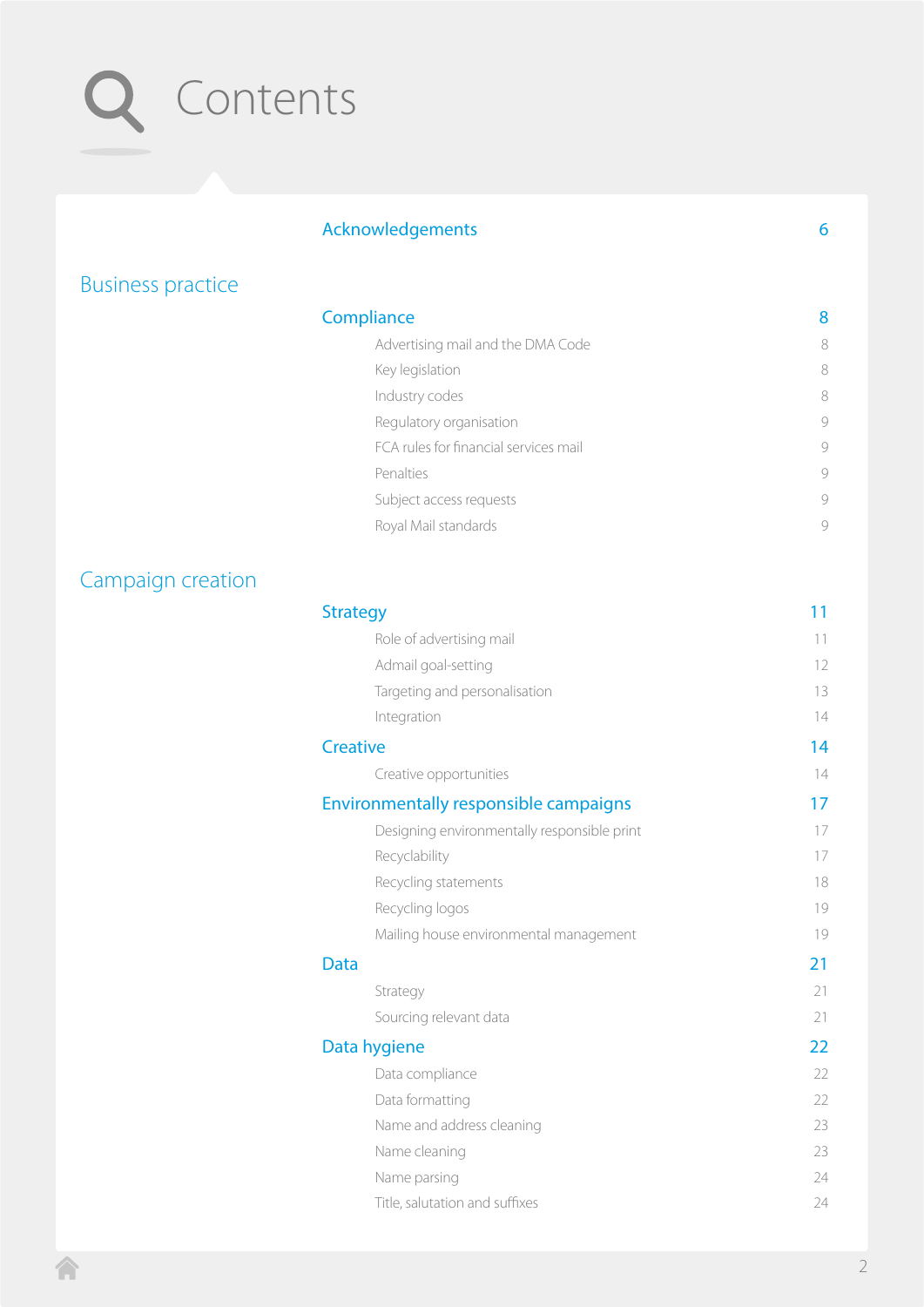# Q Contents

| Forename                                              | 25 |
|-------------------------------------------------------|----|
| Surname                                               | 25 |
| Salacious names                                       | 25 |
| Gender coding                                         | 25 |
| Business data                                         | 26 |
| Overseas data                                         | 26 |
| Reporting data amends                                 | 26 |
| Data matching                                         | 27 |
| Name and address matching                             | 27 |
| Goals of name and address matching                    | 27 |
| Defining your data matching                           | 28 |
| Matching levels                                       | 28 |
| Consumer record matching                              | 29 |
| Business record matching                              | 30 |
| Non-name and address matching                         | 31 |
| Selecting your data bureau                            | 31 |
| Working with your data bureau                         | 31 |
| Responsibilities                                      | 32 |
| De-duplication and merge-purge                        | 34 |
| De-duplication                                        | 34 |
| Strategy                                              | 34 |
| Identifying duplicates                                | 34 |
| Hierarchies                                           | 35 |
| Soundex                                               | 36 |
| Net name rebates                                      | 36 |
| Responsibilities                                      | 36 |
| Screening and suppression                             | 38 |
| Why screen and suppress?                              | 38 |
| Goals                                                 | 39 |
| Strategy                                              | 39 |
| Suppression files                                     | 40 |
| Mailing Preference Service (MPS)                      | 40 |
| Your Choice                                           | 41 |
| Industry suppression files                            | 41 |
| Choosing your data screening and suppression products | 42 |
| Responsibilities                                      | 43 |
| Postcode Address File (PAF <sup>®</sup> )             | 44 |
| Level of address verification to PAF®                 | 45 |
|                                                       |    |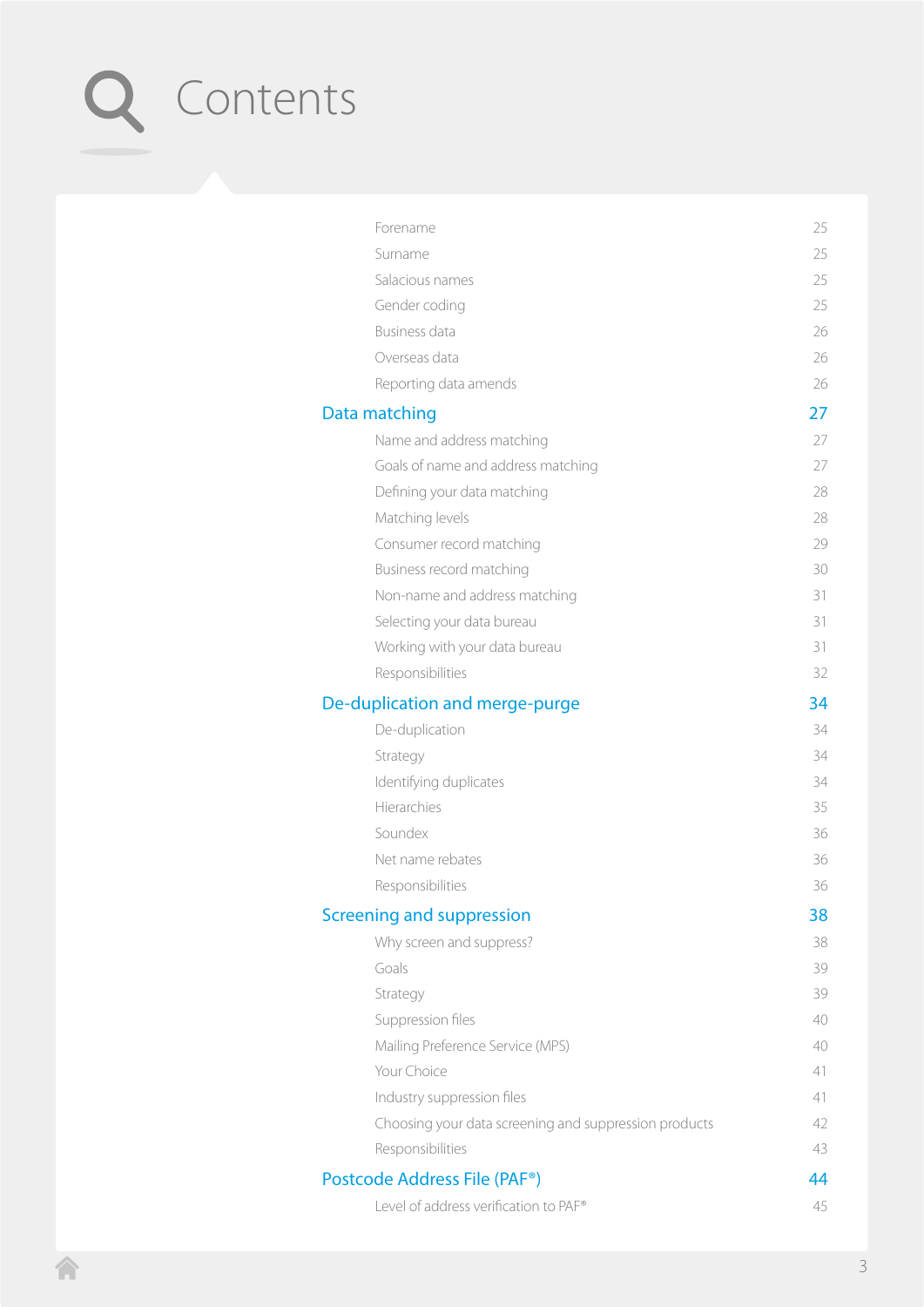# Contents

## [Print and production processes](#page-45-0) 46 [Printing methods](#page-45-0) 46 [Enclosing](#page-45-0) 46 [Materials](#page-46-0) 47 [Standard paper sizes](#page-47-0) 48 [Standard envelope sizes](#page-47-0) and the standard envelope sizes and the standard envelope sizes and the standard envelope sizes and the standard envelope sizes and the standard envelope sizes and the standard envelope sizes and th [Laser sheet sizes](#page-47-0) 48 [Envelopes](#page-47-0) 48

[One-piece mailers](#page-49-0) 50

## [Campaign delivery](#page-50-0)

[Production](#page-51-0)[Production schedule and lead times](#page-51-0)[Quality management](#page-53-0)[Ordering of materials](#page-56-0)[Wastage](#page-59-0) 60 [Storage](#page-59-0) 60 [Ownership of production assets](#page-60-0)[Postage](#page-61-0) 62 [Planning](#page-61-0) 62 [Postal products and specifications](#page-61-0)[Mailmark™](#page-63-0) 64 [Downstream access operators](#page-64-0)[Sortation and output](#page-64-0)[Client and supplier responsibilities](#page-66-0)[Postage accounts](#page-66-0)[VAT mitigation and compliance](#page-67-0)[What is VAT mitigation?](#page-67-0)[Approach](#page-67-0) 68 [VAT basics](#page-68-0)[VAT exemption](#page-68-0)[What qualifies for VAT mitigation?](#page-70-0)[Single sourcing](#page-73-0)[Invoice routing](#page-74-0)[Splitting of supplies](#page-74-0)[Charity relief](#page-75-0)[Charities and financial services organisations: mitigating VAT through](#page-76-0)  [downstream access operators](#page-76-0)  $\frac{3}{2}$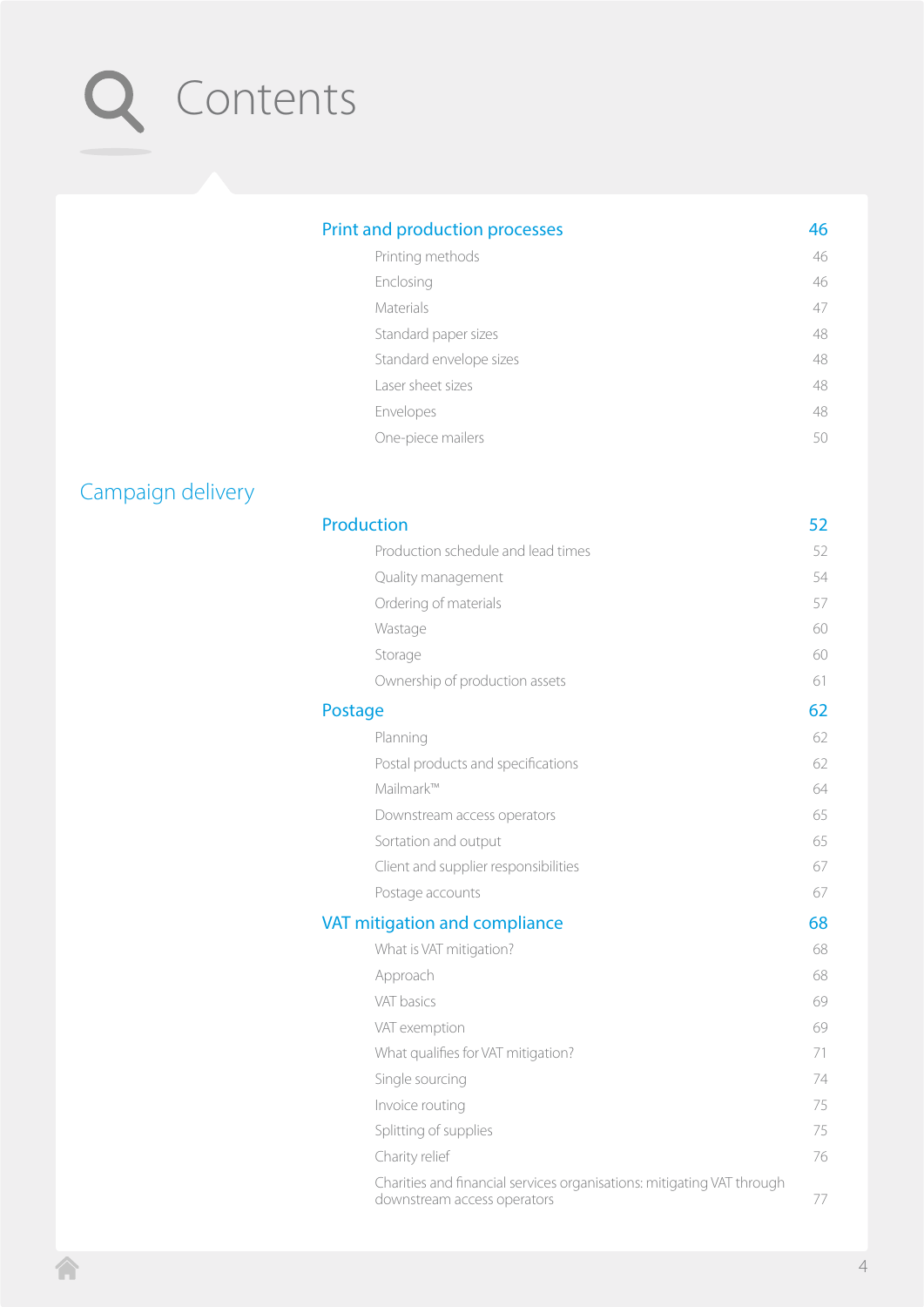# Q Contents

| Supplying overseas businesses    |     |
|----------------------------------|-----|
| VAT mitigation on postage        | 82. |
| Administration and documentation | 84  |
| Dealing with HMRC                | 86. |
| Further advice and support       |     |

## [Campaign response](#page-89-0)

| Campaign measurement   |    |
|------------------------|----|
| Considerations         |    |
| What you can measure   |    |
| Measurement mechanisms | 92 |
| Other factors          | 93 |
| Glossary               | ดค |

## [Glossary](#page-95-0)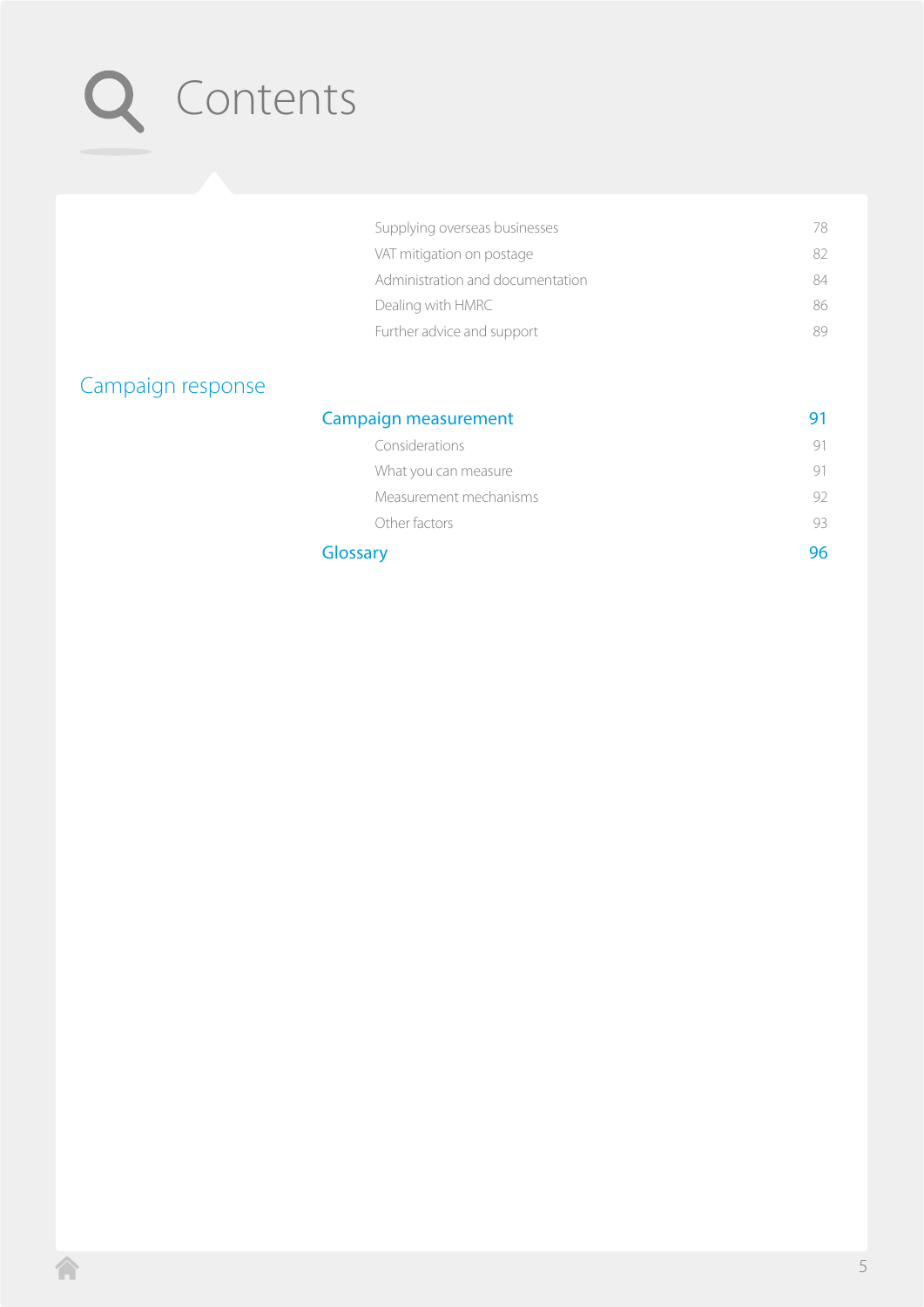<span id="page-5-0"></span>

# Acknowledgements

# Acknowledgements

The DMA would like to acknowledge the contributions to this guide of:

**Phil Dean**, Turn Key **Tim Drye**, DataTalk **Andrew Goddard**, TNT **Mark Pearce**, MarketReach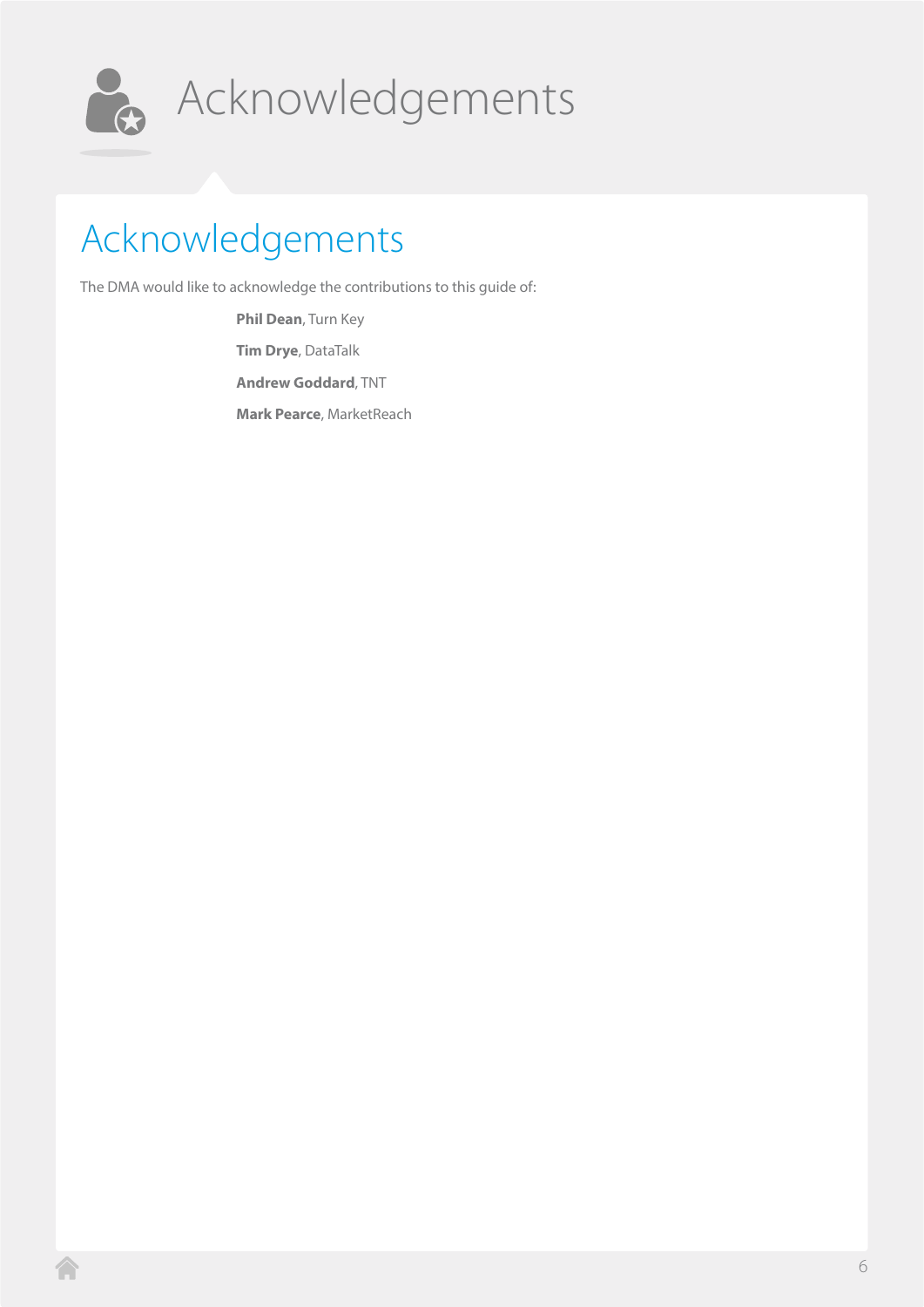<span id="page-6-0"></span>

# Business practice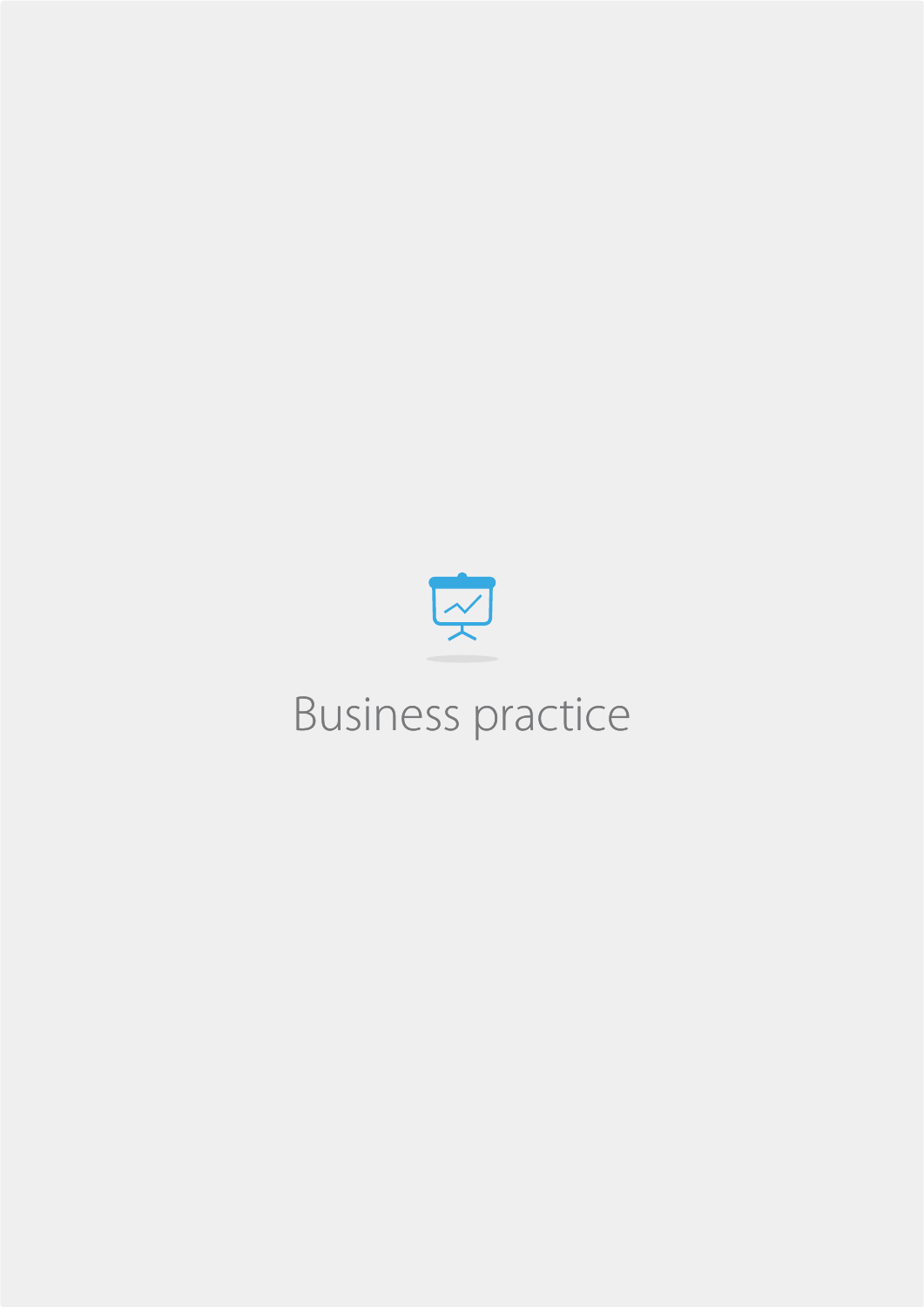<span id="page-7-0"></span>

## Compliance

Complying with the law is the starting point for all marketers and this guide focuses on best practice requirements that exceed the letter of the law.

For the most part this guide does not repeat what the law and other legal guidance documents already say about advertising mail.

It assumes that you are already aware of and compliant with the law as related to one-to-one marketing, as well as the DMA Code.

## Advertising mail and the DMA Code

The DMA Code is the standard to which all DMA members, their suppliers and clients must agree to operate.

Following the DMA Code and this advertising mail best practice guide is about much more than mere compliance – rather, it is about delivering one-to-one marketing that is a true *exchange of value* between your company, looking to prosper, and your customer, looking to benefit.

Marketing in the right way – honestly and fairly, putting your customer first – will also make you a much better and more valued marketer.

## Key legislation

There is a wealth of legislative and best practice requirements of which you must be aware – but it all works towards making and keeping advertising mail beneficial to your customer.

The two key pieces of legislation governing one-to-one marketing, including advertising mail, are:

#### **Data Protection Act 1998 (DPA)**

**Privacy and Electronic Communications (EC Directive) (Amendment) Regulations 2011 (PECR)**

## Industry codes

Advertising mail is subject to code requirements from a number of industry bodies:

#### **DMA Code**

DMA members must comply with the DMA Code.

Non–members are strongly advised to comply with the Code as it is a useful summary of the legal and best practice requirements for one-to-one marketers.

The Code is adjudicated by the Direct Marketing Commission (DMC).

#### **The CAP Code**

The British Code of Advertising, Sales Promotion and Direct Marketing (CAP Code), which is enforced by the Advertising Standards Authority (ASA).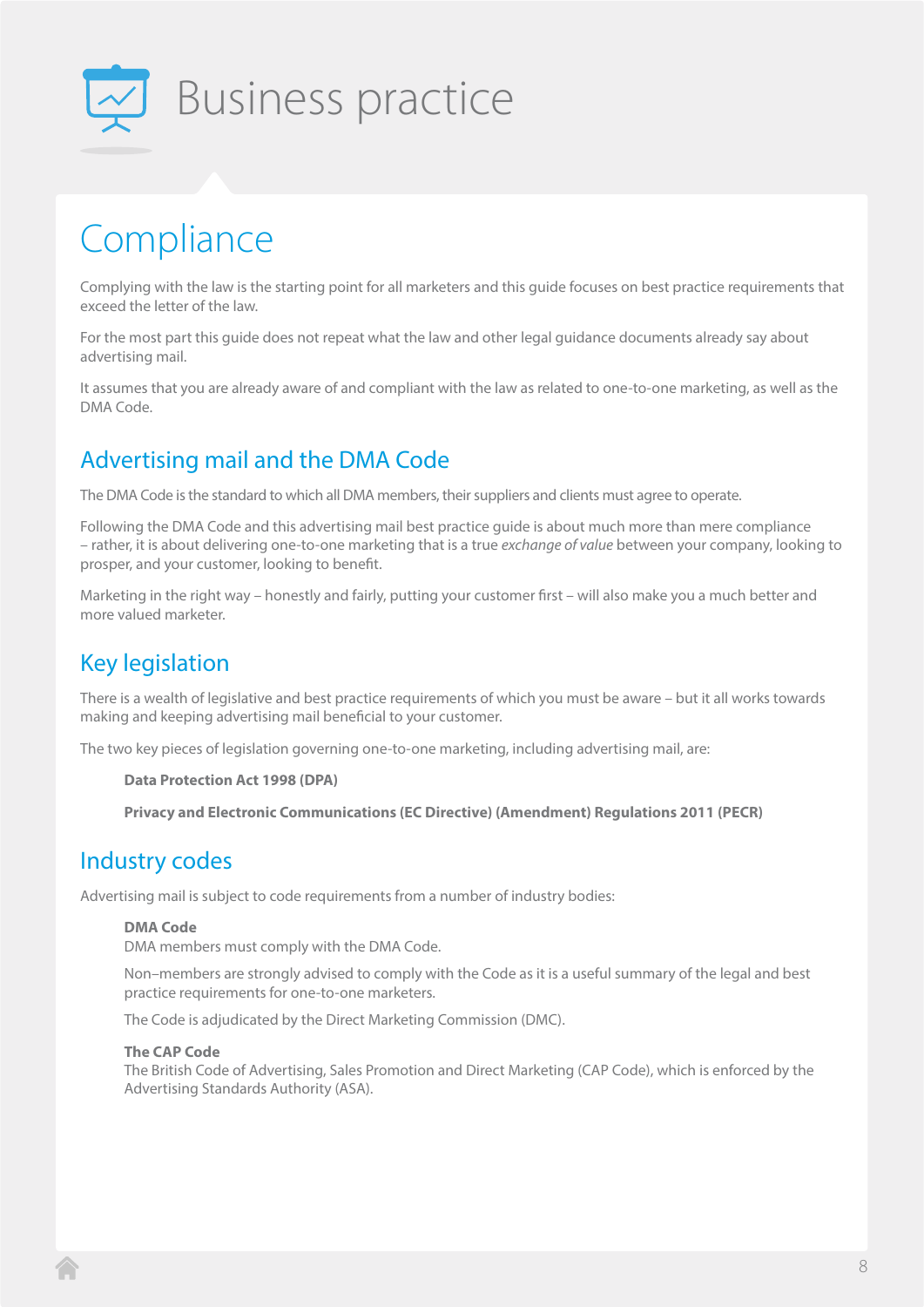<span id="page-8-0"></span>

## Regulatory organisation

**The Information Commissioner's Office (ICO)** Regarding data protection and privacy issues.

## FCA rules for financial services mail

If your marketing relates to an investment product that falls within the scope of the *Financial Services and Markets Act 2000*, then the creative agency and mailing house must ensure that:

• The client is properly authorised under the Act by the Financial Conduct Authority (FCA):

## [fca.org.uk](http://www.fca.org.uk)

• The final copy has been signed off by a responsible official of the client

Failure to do either could result in the agency or mailing house committing the criminal offence of publishing an unauthorised advertisement.

## **Penalties**

Penalties for compliance failure include fines and sanctions under legislation and various industry codes.

To find out the latest information on penalties and sanctions, including examples of companies that have been penalised, visit:

## ico.org.uk/

## Subject access requests

Your customer is entitled by law to see the data that your organisation holds on them and can request this in writing.

It is therefore essential that your company contact information is clearly visible on your advertising mail.

Clearly and transparently displaying your address is a legal requirement – and is also far more likely to engender customer trust than not doing so.

## Royal Mail standards

There are various Royal Mail standards that are quasi-regulatory.

These are very technical and should be taken care of by your mailing house.

- **• Reversion surcharge**
- **• ASBOF levy**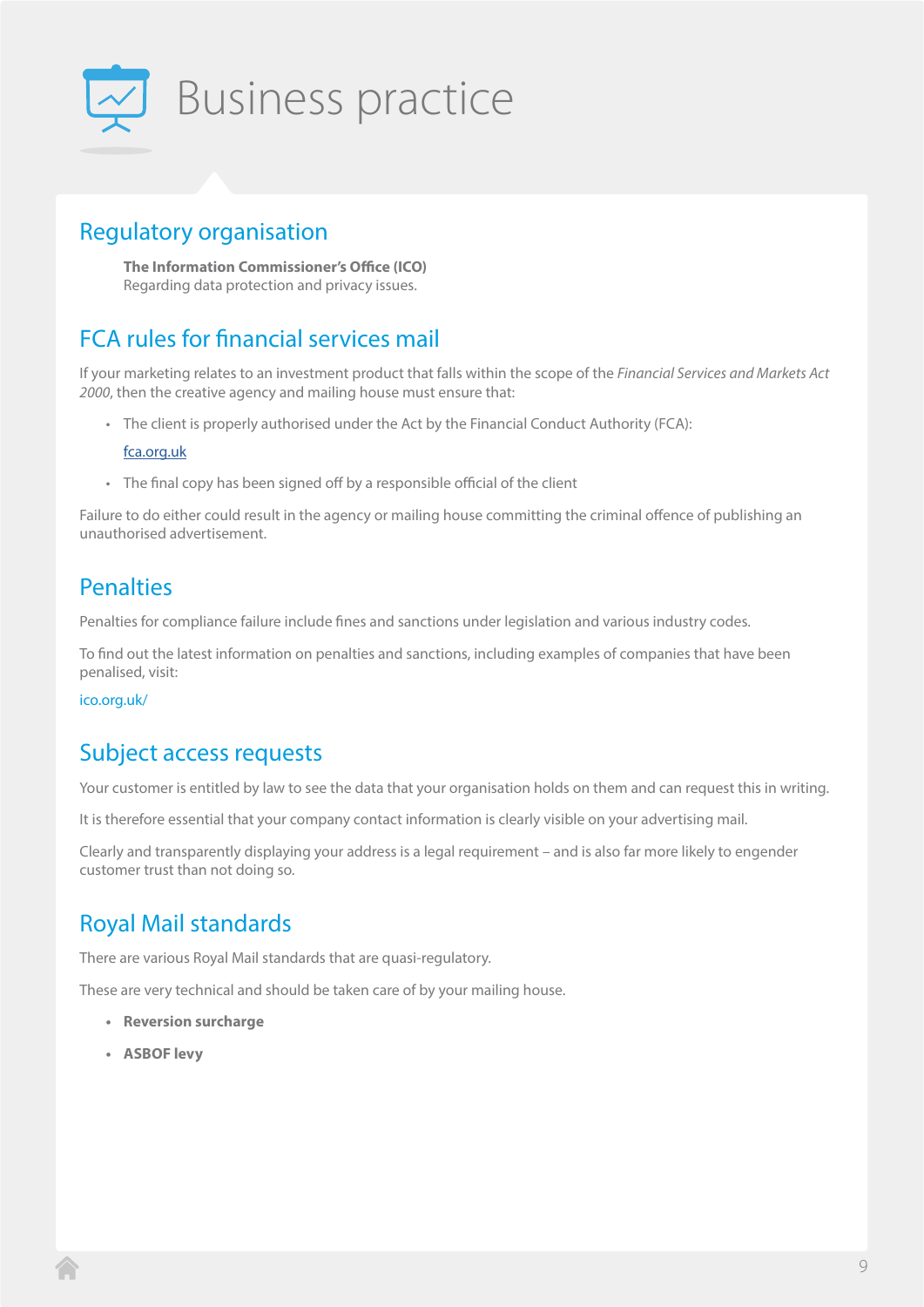<span id="page-9-0"></span>

# Campaign creation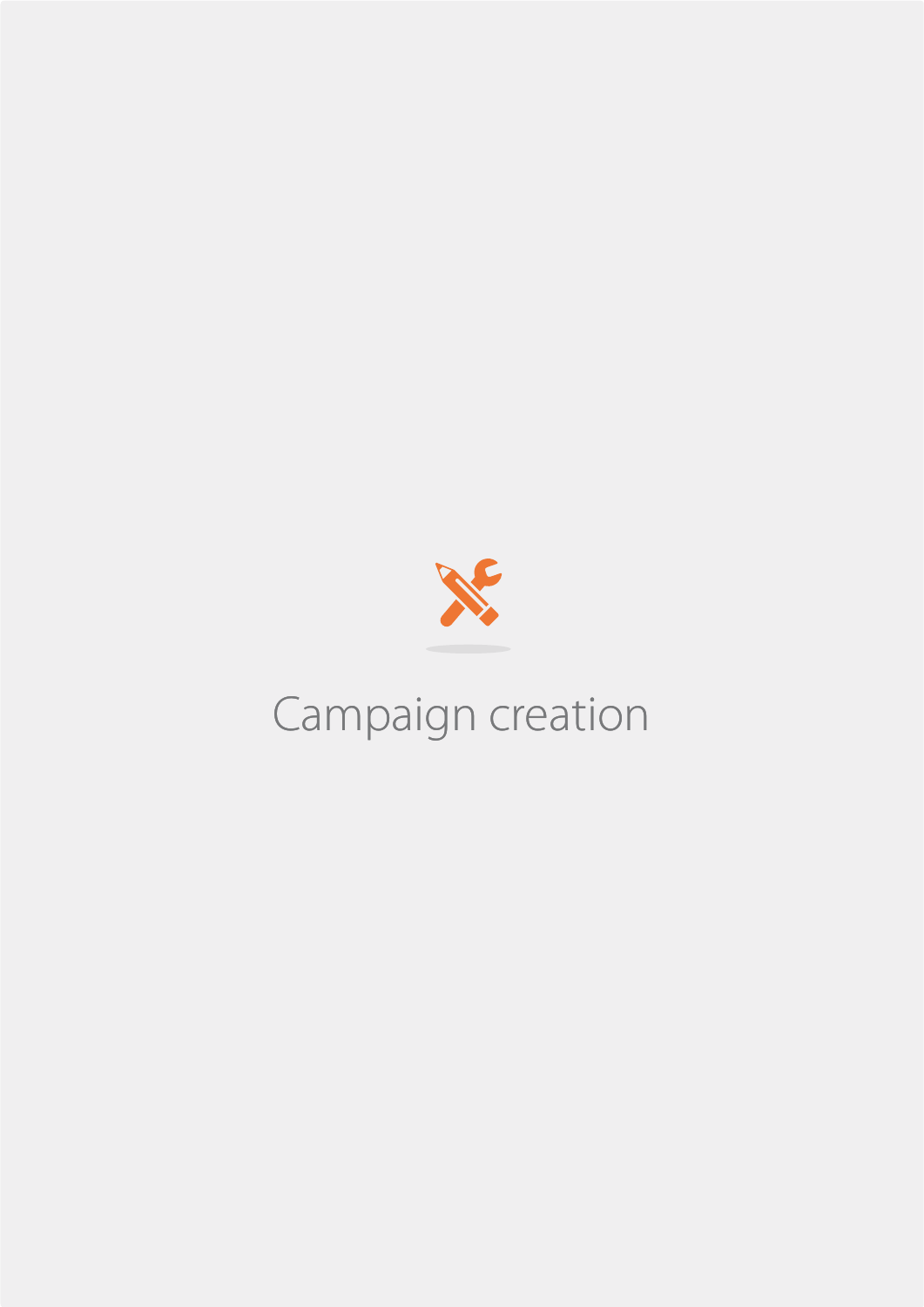<span id="page-10-0"></span>

## Strategy

## Role of advertising mail

Alongside the advent of digital communications, advertising mail should now be a targeted, carefully-timed part of your brand's multi-channel customer journey.

Recent research into consumers' relationship with mail has provided a number of important insights that are helpful for you to understand when defining your admail strategies and looking to deliver relevant, highest-quality marketing to precisely targeted customers at the right time in their buying cycle.

## **• Consider your brand values and feel**

Part of the emotional strength of mail is linked to its tangibility and ability to use physical production values.

Simply being able to touch and feel the brand in your hand has been shown to generate a stronger reaction and a more emotional engagement.

People also project physical production values onto brand values – if they think your mailing looks and feels 'quality' then they will assume the same of your brand.

## **• Consider the role of mail in your customer's journey**

The research shows that when people consume mail, the parts of their brain associated with laying down long-term memories were over 70% more active than when consuming TV and 40% more active than for email.

This means the opportunity is not necessarily to try and create immediate direct response or action but to embed the brand in your customer's head so it can rise to the surface when they move into a more active phase of the buying journey. This might be just a few days away in the case of the weekly shop, or several months away for insurance, holidays or a new mobile phone.

## **• Consider your message**

Consumers see mail as a medium of authority – one they prefer for things that are important, formal or official – whilst 57% say that receiving mail makes them feel more valued.

## **• Consider the longevity of your communication**

The research showed that on average addressed advertising mail is kept around the home for 17 days. And if you send customers a catalogue you can expect 71% of them to keep it for a month or more.

#### **• Consider the nature of your communication**

Customers state a strong preference for receiving items such as brochures, catalogues, welcome packs, bills and statements and loyalty rewards by mail; whereas they typically opt for digital channels to hear about news and updates, confirmations or follow-up messages, other products and services and information from companies they have not used before.

- **• Consider the decision you are asking your customer to make and choose your channel accordingly**
	- How much time are they likely to need to understand, investigate, digest and decide upon your offer?
		- Are they likely to need to discuss it with others?
		- Is it a decision they will need an extended period of time to act upon?

## **• Consider how mail works alongside other channels**

Mail and digital work in very complementary ways – and mail has also been shown to drive digital behaviours.

As a direct result of receiving mail:

- 92% have been driven to online or digital activity
- 87% have been influenced to make online purchases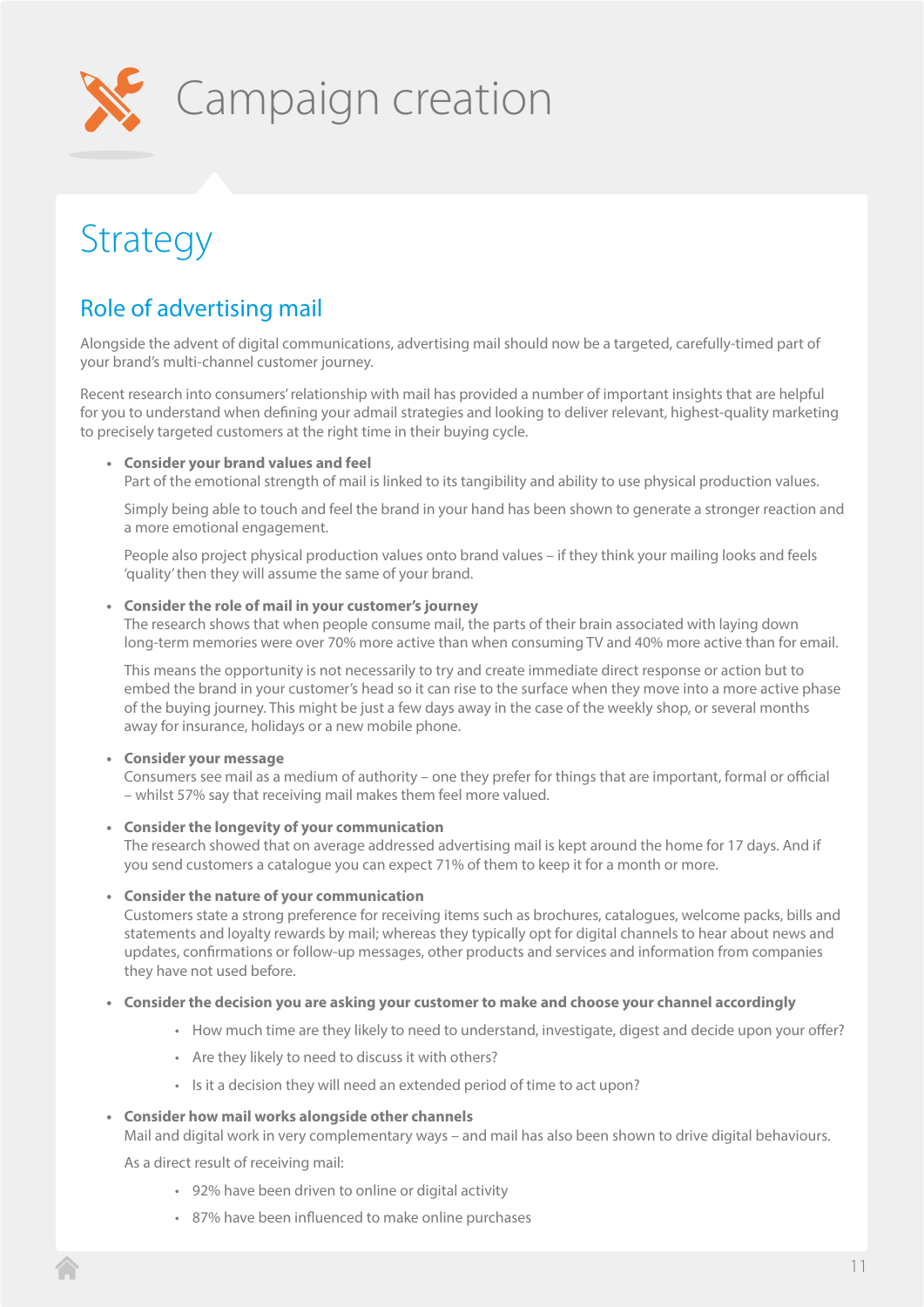<span id="page-11-0"></span>

- 86% have connected with a business online
- 54% have engaged in social media
- 43% have downloaded something

### **• Mail and email together increase performance**

Because mail and email complement each other so well, it is not surprising that, when planned together, you can expect to see significant gains compared to using just one or the other.

The research shows that adding mail to email opens up a unique group of consumers ready to take action.

When compared to using email on its own, the research shows that as a result of adding mail:

- 13% more consumers visited a senders website
- 21% more consumers made purchases
- 35% more consumers redeemed coupons or vouchers

#### **• Consider your short and long term objectives**

It is very important to balance both short and long-term strategies. Continued efforts to deliver only short-term effects will not drive your long-term growth and profitability.

While short-term effects are clearly important in today's world, it is vital that you develop a balanced mix of short-term activation and long-term brand building activities and can clearly identify how your mail activity will support both.

### **• Sources**

Royal Mail MarketReach, *Media Moments Neuroscience, Neuro-Insight, 2013* Royal Mail MarketReach, *Mail and Digital 1, Quadrangle, 2013* Royal Mail MarketReach, *Mail and Digital 2, Quadrangle, 2014* Royal Mail MarketReach, *Media Moments Ethnography, Brass Insight Oct 2013* Royal Mail MarketReach, *Catalogue Research, Comscore, 2012 DMA National Email Benchmarking Report, 2013 IPA Databank Meta-analysis, Peter Field, 2013*

## Admail goal-setting

#### **• Set channel-specific role**

As with every channel, shape your admail activity so that it contributes its own unique strengths to your overall campaign.

For example, you might decide that your admail piece is going to convey deeper information about your product or service than any other channel could, and so decide to send the piece early on in your campaign to lay the ground for other activity.

### **• Use printed formats to build awareness**

Whilst one-to-one print is a time-honoured and successful direct response medium, you should also increasingly look to take advantage of print's aesthetic, tactile and longevity qualities to build a richer brand experience to augment your activity other channels.

For example, Friends of the Earth sent donors a printed "Bee saver" kit, including a bee species identification chart, to fully introduce and explain their campaign in advance of targeted fundraising phonecalls.

Print offers you an unrivalled opportunity to present your brand and fuller product or campaign information – both of which significantly help to lay the groundwork for follow-up activity.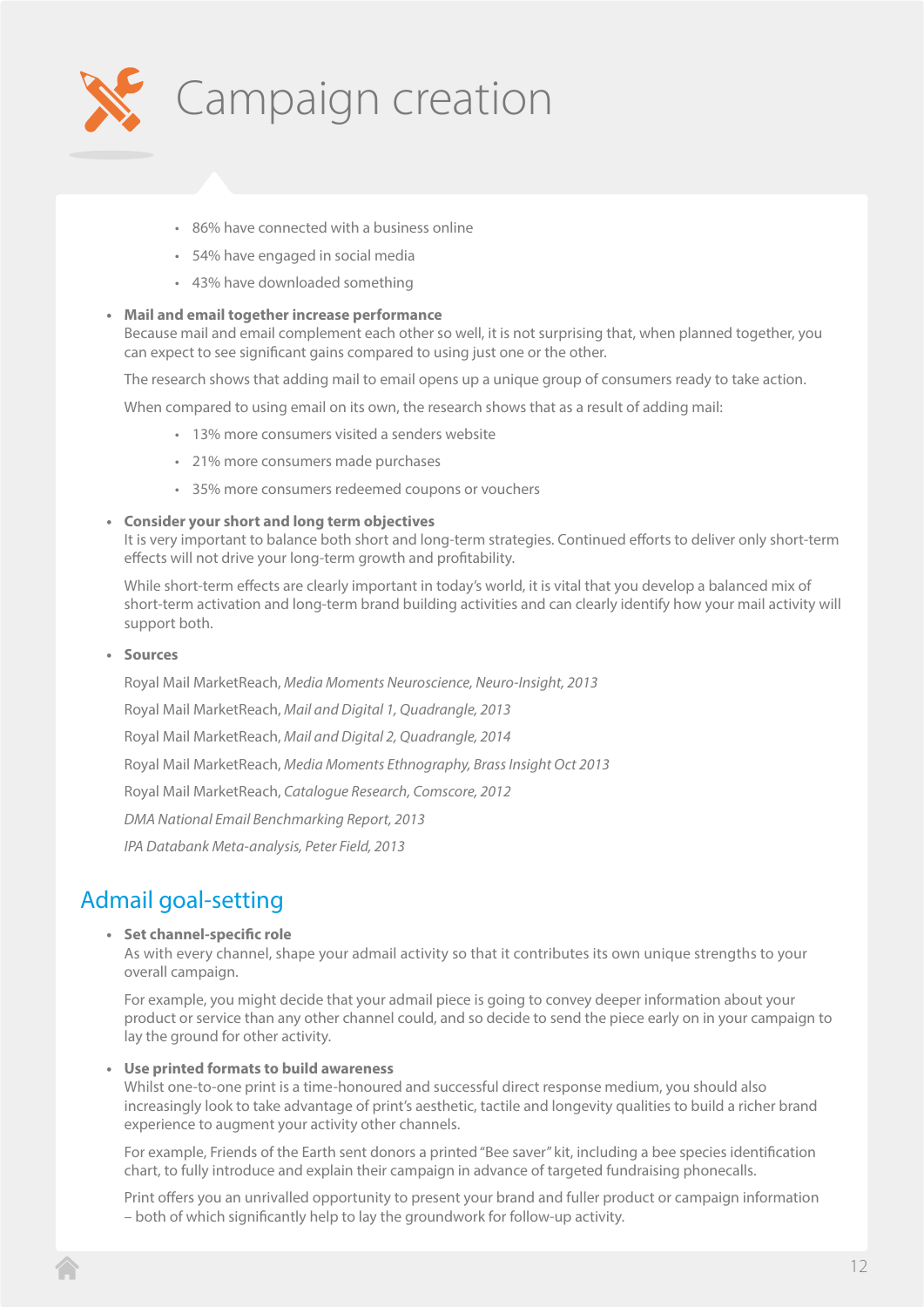<span id="page-12-0"></span>

## **• Use special offers**

Advertising mail is very successful when it includes special offers.

Think about including a voucher that can be redeemed instore, or a discount code to be used online.

Make your offer time-sensitive to provoke action.

### **• Reward and inform**

Customers respond very positively to one-to-one mail that is relevant and useful to them.

In research, customers welcome mail that is informative (76%), rewards their loyalty (68%) or includes a special offer (75%).

They are also positive towards mail from companies they are already a customer of (61%).

(Source: BMRB 2010)

**• Mix up your goals**

Do not always attempt to drive the same response from your customer. Over the course of a campaign, consider sending a carefully calculated mix of brand-building campaign packs and immediate response mailers; longer campaign information and time-sensitive offers.

#### **• Design all activity as part of 12-month plan**

Your advertising mail will deliver best results if you design it with a big-picture view.

Ensure that you map your customer journey out over a full year – and integrate it engagingly with all your other marketing across different channels.

This will allow you to develop a more effective, sophisticated customer journey as well as take advantage of opportunities such as your customer's birthday and specific buying points throughout the year.

#### **• Calculate your break-even point**

Use your campaign budget and your average customer value to calculate how much you can spend per mailer and expect to gain a positive ROI.

## Targeting and personalisation

#### **• Personalise relevantly**

Because you are mailing known individuals, you have fantastic opportunities to make your message extra relevant and useful to them. In fact, it might well be a false economy to produce a one-size-fits-all mailer.

Rich data and evolved production techniques mean that you can now send each customer a tailored message with dynamically-selected imagery, offers, information and formats that will better resonate with them personally – increasing your chance of a higher response rate and higher sales value.

Always consider your admail as part of a meaningful, useful one-to-one relationship with each individual customer – not just as a numbers game.

#### **• Start with high-quality, precise data**

A major strength of advertising mail is that your customer will, on average, open 97% of correctly-addressed mail.

This offers a huge opportunity to reach your exact targets – as long as you are precise in sourcing, selecting and using your data.

#### **• Segment carefully**

Even if you have no other data on your customers, their address alone can allow you to target your message based on factors such as their location, whether they live in a family house or city centre flat, whether they have a garden, whether they've just moved in or have bought a new-build property, and so on.

Create useful segmentations that will help you to only send relevant, useful advertising mail to each recipient, rather than wasting vital resources and money.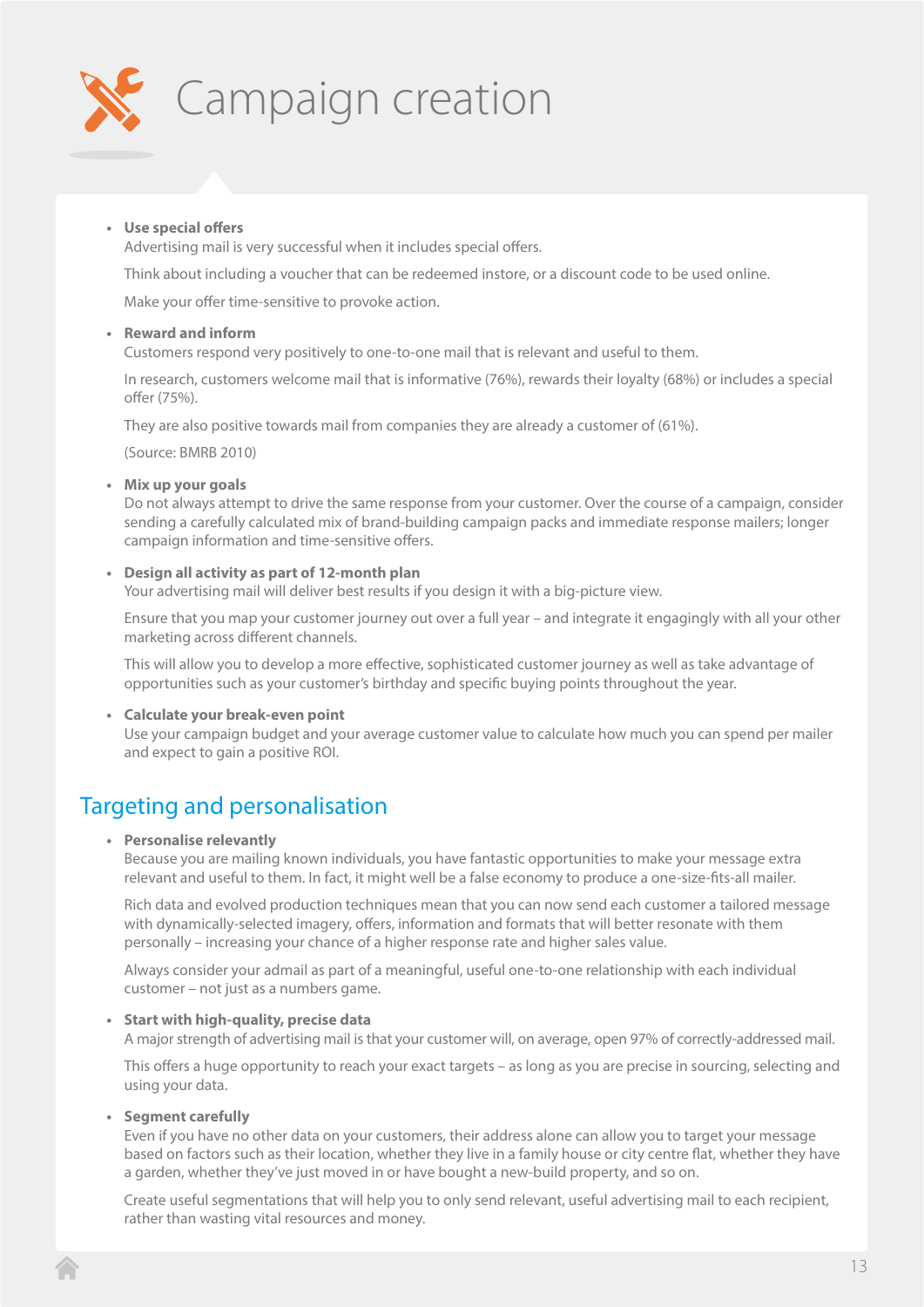<span id="page-13-0"></span>

### **• Understand your data strengths**

Large organisations may be able to afford to buy or collect more data, but this presents its own challenges when it comes to maintainance and use. Small organisations may have less data and resources to handle it, but can find it easier to segment and target accurately and adaptably.

Make sure you take the particular strengths and challenges of your own situation into account when it comes to defining your data and mailing strategies.

## Integration

#### **• Lead customers to your online sales funnel**

Out of all customers who respond to advertising mail, 44% will visit the brand's website, whilst 34% will search online for further information about the product or service.

(Source: DMA infographic *[From letterbox to inbox](http://www.dma.org.uk/toolkit/infographic-letterbox-inbox-2013)*, 2013)

Whilst this means that you can use mail to feed your online sales funnel with qualified leads, it also means that you need to make certain that your online experiences are up to scratch and consistent with your mail message when you launch your mailing campaign.

#### **• Consider digital technologies**

Technologies constantly change and can offer very worthwhile creative opportunities.

Consider these against the suitability of your brand. For example, a TV show mailer might use a QR link to a video trailer, whilst a sports brand might use augmented reality to bring a pair of trainers to 3D life.

#### **• Use timing**

Consider where and when your mailer is likely to be looked at by your customer, how you can make it useful to them at that point and how this can fit in with your integrated customer journey.

For example, a supermarket might send a targeted customer a particular recipe based on their shopping habits – and include a QR code link to a pre-filled online shopping basket containing all the right ingredients for that recipe, ready for purchase and delivery.

#### **• Use online to fuel advertising mail**

Consider how you can use online activity or customer behaviour to inform your advertising mail piece – and consider how you can set up trigger mail to automatically speed your customer journey along.

For example, you might trigger the mailing of a product brochure based on your customer's browsing behaviour on your website; or you might ask them to tailor their own holiday brochure to be printed on demand and mailed.

## **Creative**

## Creative opportunities

## **• Start simple and stay relevant**

Amidst the myriad creative opportunities available to you in advertising mail, always ensure that your message is both clear and extremely relevant.

The right message at the right time will always win: make sure you get the substance right before you get carried away with style.

Your creative does not need to be wacky or expensively produced to work – just extremely relevant and appropriate.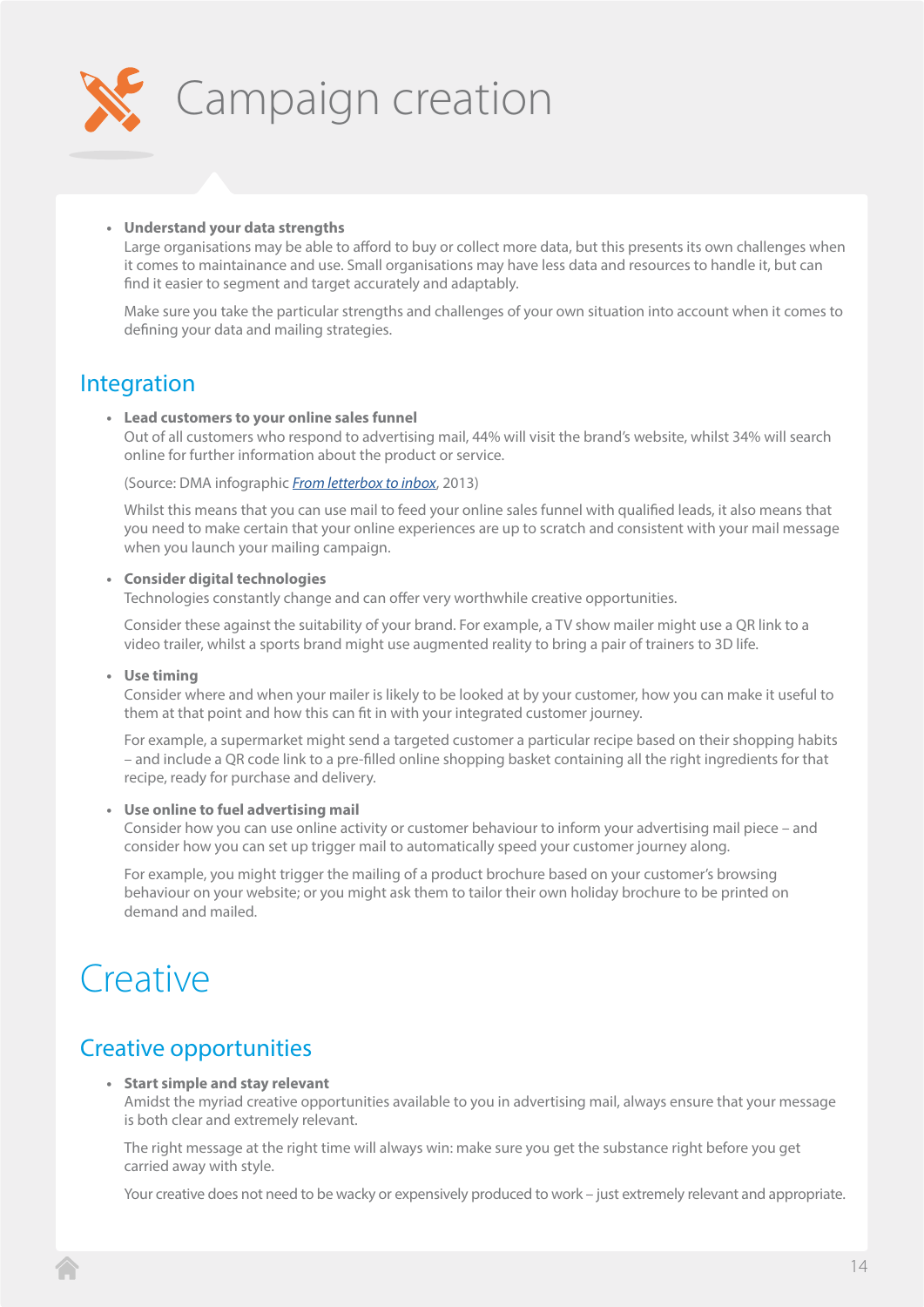

#### **• Aim to stand out creatively**

Think about how you can reward your customer with a really engaging, entertaining creative experience.

#### **• Be useful**

The most well-received marketing is often hardly perceived as marketing at all – rather, your customer is delighted to receive something that has a real practical or entertainment value.

For example, you might send a calendar, restaurant guide, activity pack or useful homecare information – something that positions your brand as a trusted adviser.

#### **• Use physical nature**

Advertising mail is an exciting and unusual channel in terms of both its physical nature and the way it can be experienced wherever your customer takes it.

Consider the opportunities implicit in this: can you tell your customer where, how and when to use your advertising mail piece to its full effect?

For example, you might send something that is useful when stuck on their fridge, in their wardrobe, displayed in their workplace, kept in their wallet, redeemed on their way to work or share once they get there.

#### **• Make your mail worth keeping**

26% of customers sometimes keep advertising mail for future reference or action.

(Source: DMA infographic *[From letterbox to inbox](http://www.dma.org.uk/toolkit/infographic-letterbox-inbox-2013)*, 2013)

This degree of longevity is virtually unique to the mail medium – and could be a useful consideration when you are defining your goals and performance measures.

Think about how you can make your mailer feel like something that should be kept, not thrown away.

#### **• Use all five senses**

Consider the touch, smell, taste and even sound possibilities of your advertising mail piece as well as the obvious visual opportunities.

Consult your mailing house to find out what your opportunities might be. Whilst extra features are likely to increase the cost of your mailer, it might not be as prohibitive as you think – and you should consider this against any anticipated increase in ROI that you think a more creative approach might bring, especially if you are able to target very precisely.

For example, in 2013 Lexus achieved an ROI of 13:1 when promoting their new Lexus LS by sending 1,000 carefully selected prospects a live orchid in a presentation pack, complete with video.

Consider how a more tactile, more costly but brilliantly done campaign could deliver a greater return than a typical cheap but less impactful printed piece.

#### **• Consult about production and postage**

Right at concept stage, consult your mailing house for invaluable advice on how your creative decisions will affect significant cost factors such as production and postage.

Do not leave it until your creative has already been developed and signed-off before showing it to such an important source of expertise – the sooner you understand the practical implications of your design choices, the better, so get your production supplier involved early in your creative process.

A good mailing house will have the experience and insight to be able to help you minimise costs with the least possible creative impact – indeed, they might be able to show you new creative opportunities within possible formats or production methods, or to make your seemingly impossible creative ambitions viable.

#### **• Stay on brand**

If your customer believes in your brand but receives a mailer that isn't quite in keeping with their expectations, it can damage their perception. Staying on brand is not just an important issue for the brand itself, it is also a matter of trust for your customer.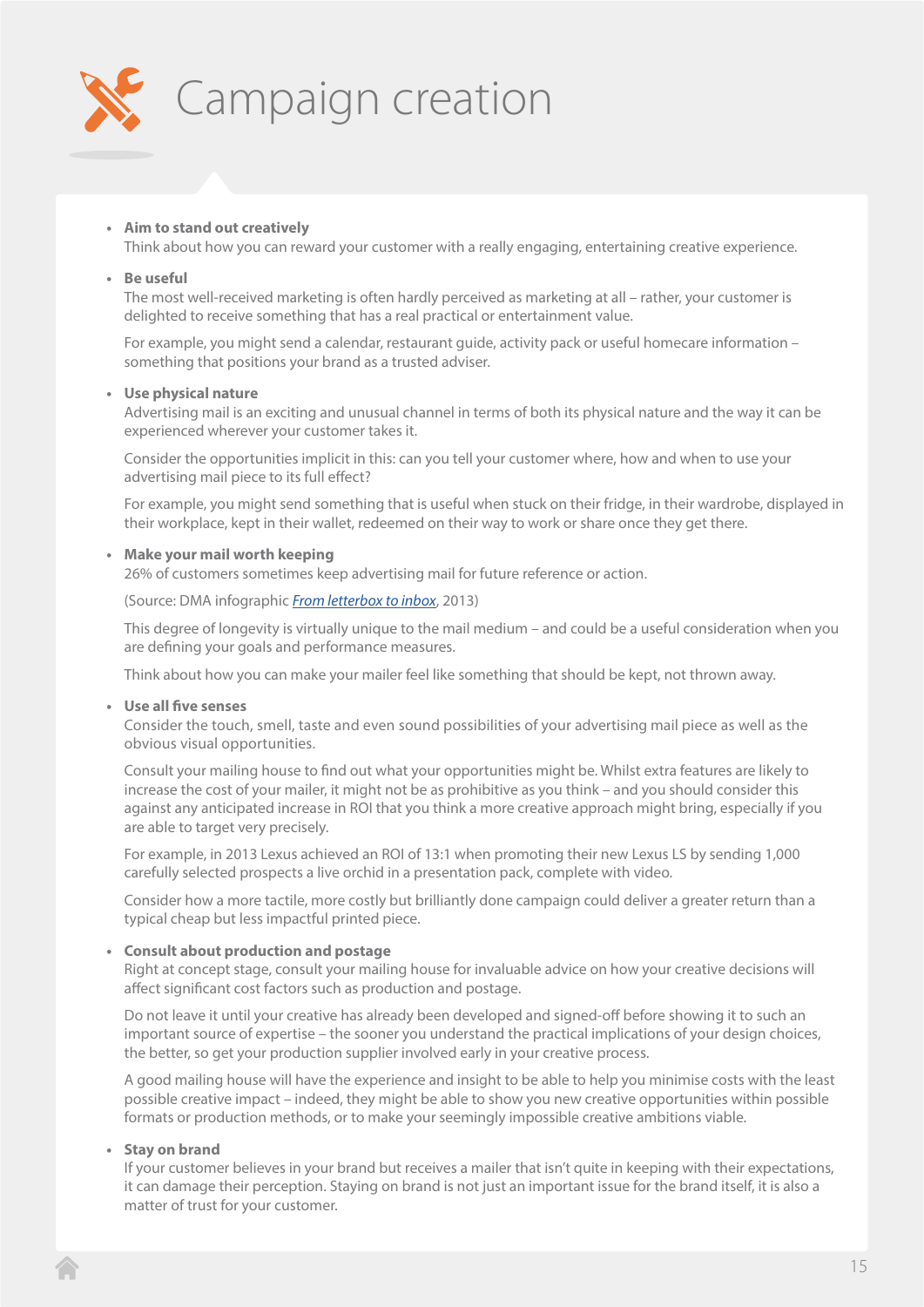

## **• Always consider brand-building aspects**

Whilst advertising mail is particularly effective at driving direct response, and you should aim to make the most of this, even a good response rate can be in single figures.

This means that you need to consider the job your mailer is going to perform for the vast majority of customers for whom your offer was not quite the right one at the right moment.

Always ensure that your mailer helps to promote your brand positively for all customers, including nonrespondents, and serves a strong longer-term role in your customer journey.

#### **• Test and learn**

Never stop testing. What works for one campaign might not be as effective for the next, particularly if you are targeting the same customers.

Only test one variant at a time to avoid clouding results.

Test different factors over time: creative approaches, formats and other important elements.

## **• Understand creative opportunities within production methods**

Existing and emerging production methods can unlock huge creative and effectiveness opportunities.

For example, one-piece mailers can make it equally efficient to print your envelope in full colour as it would be to use a plain white one.

Again, always ask your mailing house what is possible.

#### **• Consider your mail piece as a whole**

Do not only think of the content inside. How does the envelope support the piece? The product packaging? The address label?

#### **• Take postage into account**

Whilst your design possibilities are endless, there are certain boxes you will need to tick – machine-readable fonts, for example – in order to facilitate postal sorting and discounted postage rates, which can be worth a huge amount of money.

Work with your mailing house to understand postage requirements before you finalise and artwork your design.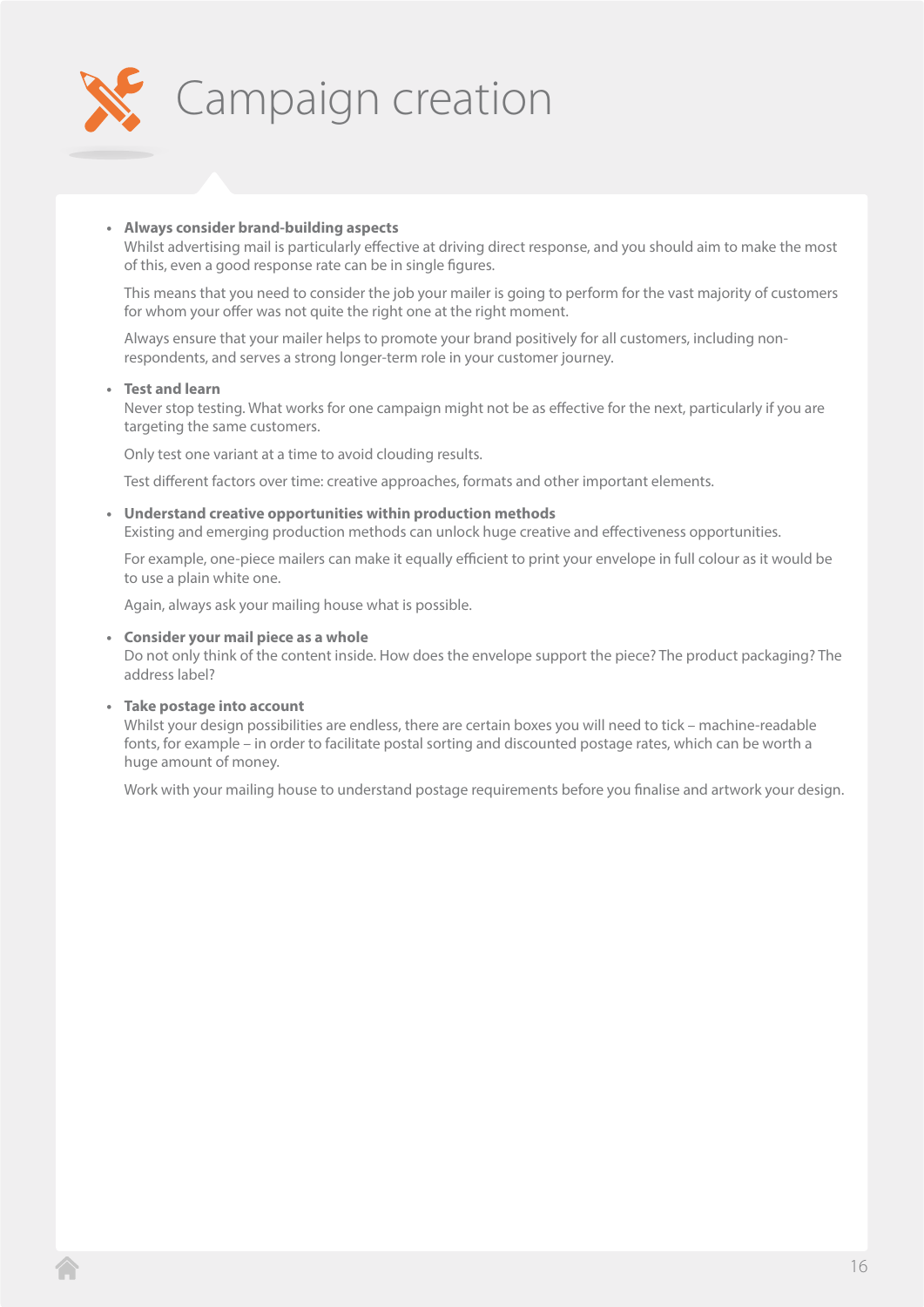<span id="page-16-0"></span>

# Environmentally responsible campaigns

## Designing environmentally responsible print

## Design and print

**• Target as precisely as possible** As well as improving the commercial performance of your advertising mail campaign, excellent targeting drives environmental performance, too.

Mis-targeted mailings are inevitably a waste of materials.

Work hard with your mailing data to ensure you keep mis-targeted mail to an absolute minimum.

**• Consult your print specialist**

Consult with your printer and paper supplier to select the most environmentally favourable print options available for your campaign.

**• Optimise design to minimise wastage**

Use the minimum practicable page size and pagination for your communication.

Test different formats and paginations to establish optimum efficiency.

- **• Avoid excess packaging** Avoid excessive packaging – although it is important that you still ensure that your collateral is packaged sufficiently to avoid it being damaged, spoiled and ultimately wasted.
- **• Use efficient formats** Use formats and paginations that are efficient for printing – minimising 'trimming' waste at source.
- **• Avoid ink-heavy designs**

Design communications that are impactful but minimise the coverage and use of ink.

Using less ink is not only more environmentally friendly in its own right – it also means less energy used.

**• Encourage customer to re-use**

Better even than encouraging you customer to recycle is if you can create a mailer that they will pass on to others.

WaterAid do this on their printed collateral, asking their supporters to share it after reading.

**• Encourage recycling** Ensure that your printed communications always carry a message and/or logos encouraging your customer to recycle them.

## Recyclability

## Paper and materials

- **• Use recycleable materials** Select materials that can be easily recycled, from the kerbside, by the majority of UK local authorities.
- **• Avoid mixing materials**

Use materials that enable the entire item to be placed into one household recycling container.

Mixed materials are more difficult to sort and recycle and are more likely to end up in landfill, even if the component materials would individually be recycleable.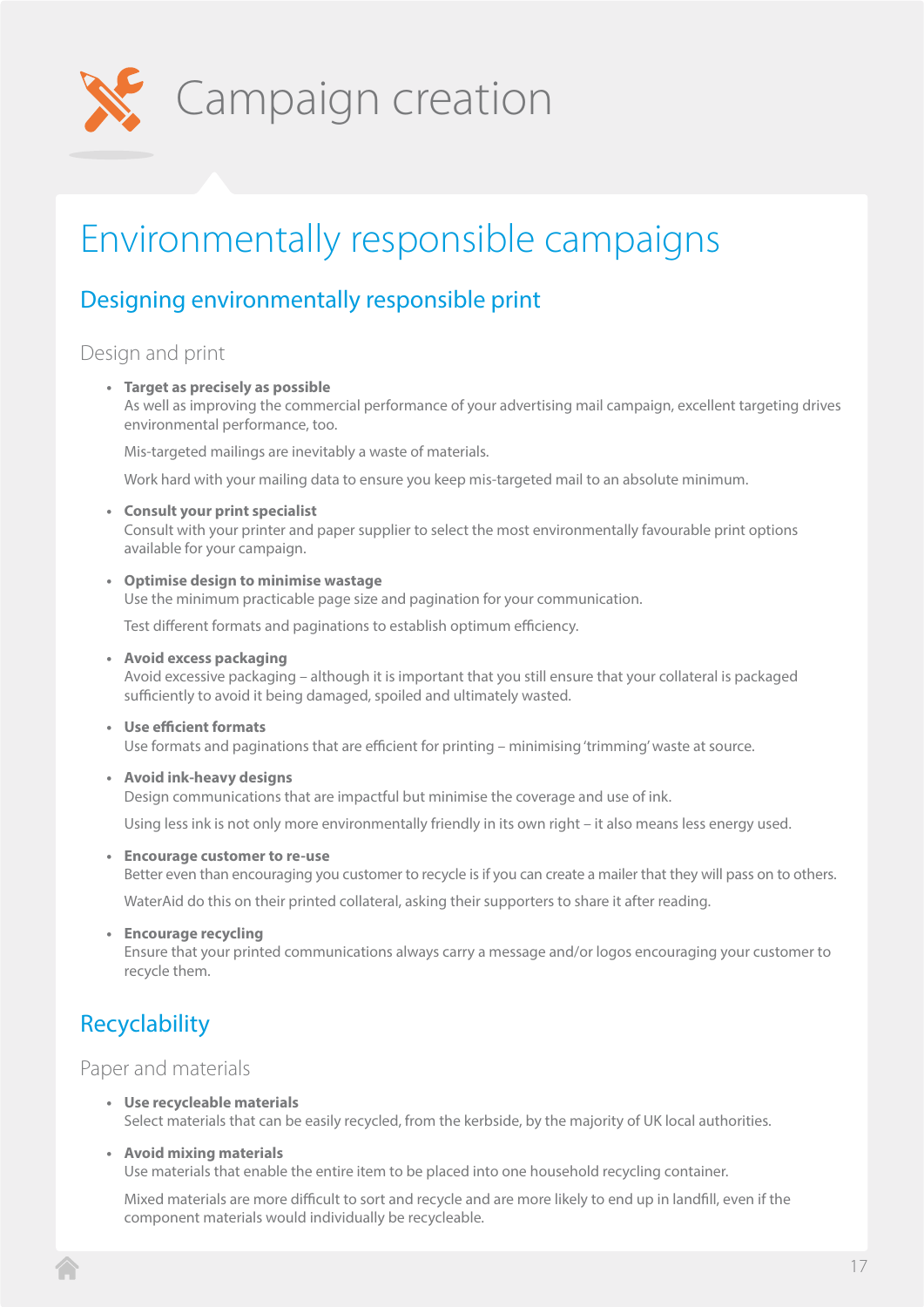<span id="page-17-0"></span>

**• Only use certified sustainable paper mills** Source all paper products from paper mills that operate an environmental management system that accords with the standards of BS EN ISO 14001 and/or Eco-Management and Audit Scheme (EMAS).

## **• Only use non-chlorinated bleaching methods** Only use paper that has been produced using non-chlorinated bleaching methods.

Specified for use are:

- Elemental Chlorine Free (ECF)
- Processed Chlorine Free (PCF)
- Total Chlorine Free (TCF) including oxidising and reductive bleaching

## **• Use recycled paper**

Any paper that you use – including envelopes, contents and inserts – should contain:

• Recycled fibre from recovered waste paper

AND/OR

• Virgin fibre sourced from a forest certification scheme approved by Central Point of Expertise on Timber Procurement (CPET).

For more information on CPET, visit:

## [www.cpet.org.uk/](http://www.cpet.org.uk/ )

- **• Ensure wrapping meets OPRL** Do not use plastic envelopes or polywraps that do not meet the requirements of the On Pack Recycling Label (OPRL) scheme (including displaying the OPRL logo).
- **• Do not use rubber-based adhesives** Avoid using rubber-based adhesives in any part of your mailing or insert piece.

## Ink and finishes

- **• Avoid lamination** Printed pieces should not use laminate finishes.
- **• Avoid UV finishes** Printed pieces should not use ultra-violet finishes.

## Recycling statements

**• Include a recycling statement on all printed marketing**

All mail or insert pieces must display the 'Recycle Now' logo and/or statement on the outside to encourage your customer to recycle it.

The following are examples of statements that could be included on printed communications:

"Re-using is even better than recycling – please pass me on to someone else once you've read me. Thank you!"

"I'm on a mission to spread the word about [benefit] – please pass me on to someone else once you've read me."

"We care about the environment and work to minimise the usage and wastage of materials used for this message. We hope you found our communication useful – but if you do not plan to keep it, please recycle it."

"Please recycle this communication when you have finished with it."

"Please recycle me."

"Read, Respond, Recycle!"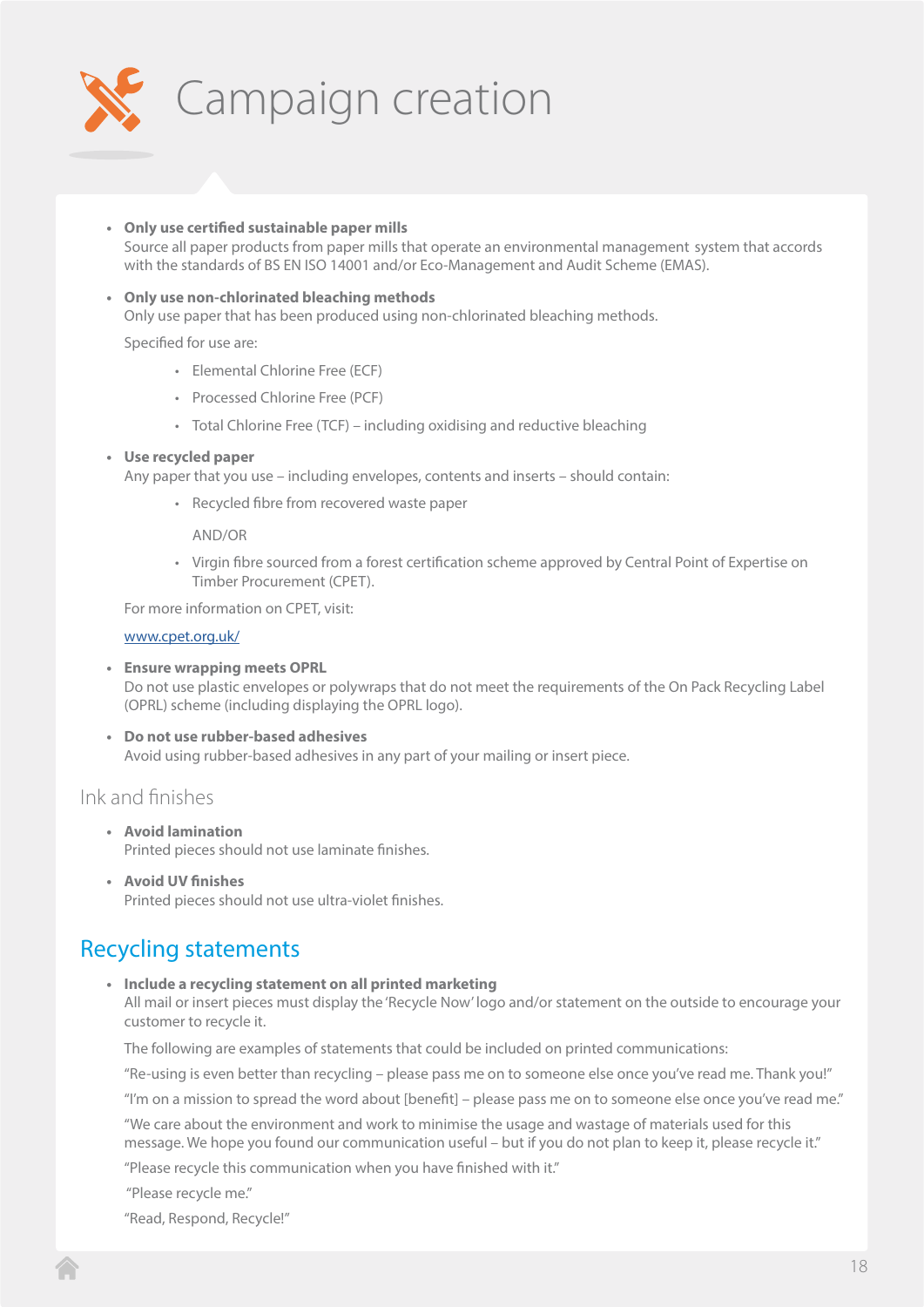<span id="page-18-0"></span>

## Recycling logos

**• Use a recycling logo on all printed materials**

There are multiple campaigns to promote recycling in the United Kingdom.

Use the familiar logos associated with these campaigns to increase the impact and success of your recycling message.

You may use these logos on their own, without any additional message.

#### **• Recycle Now**

Recycle Now is a campaign to encourage more people to recycle more things, more often and to understand the positive benefits of these actions.

For further information, visit:

[www.recyclenow.com](http://www.recyclenow.com )

- **• [Downloadable logos](http://www.recyclenow.com )** [partners.wrap.org.uk](http://www.recyclenow.com )
- **• Zero Waste Scotland**

Zero Waste Scotland is a campaign to promote reduction, reuse and recycling of household waste in Scotland.

For further information, visit:

[www.zerowastescotland.org.uk](http://www.zerowastescotland.org.uk )

**• Waste Awareness Wales** Waste Awareness Wales provides information to the public about managing resources more sustainably and reducing waste.

For further information, visit:

www.wasteawarenesswales.org.uk

## Mailing house environmental management

Your mailing house should maintain an Environmental Management System (EMS) that broadly conforms to the standard of ISO14001, including:

**• Documentation**

Documentation setting out your commitment to environmental management.

**• Baselines**

Your documented baseline for environmental performance.

**• Compliance controls**

Identification of appropriate environmental legislation and other environmental requirements.

Documentation describing the controls that you have in place to ensure compliance with these.

**• Targets**

Formulation of environmental objectives, targets and programmes.

**• Checks**

Regular and systematic checks of conformance and achievement against targets, and implementation of appropriate corrective action.

## **• Reviews**

Review of commitments and targets by senior management of the organisation.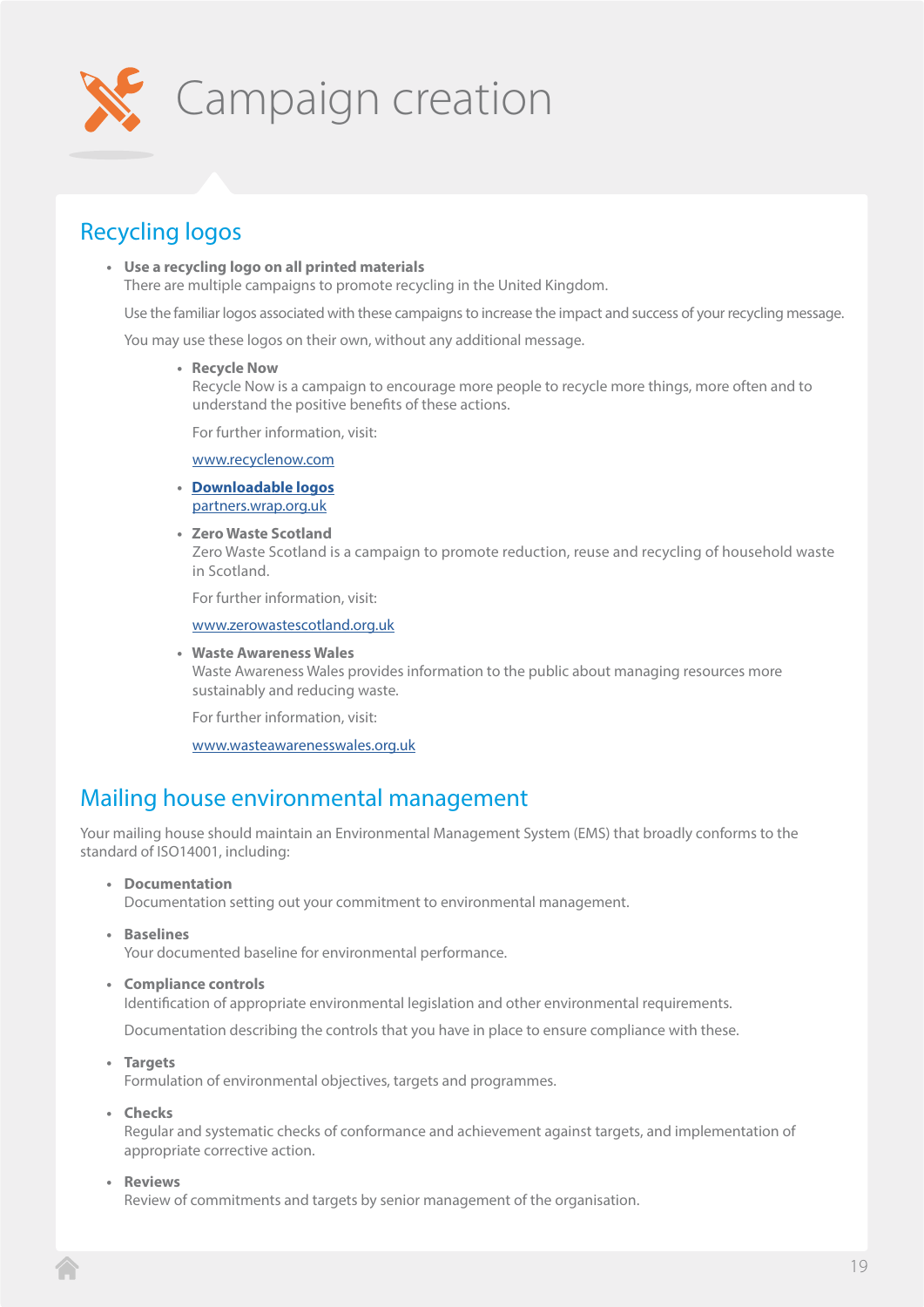

**• Meet all environmental responsibilities**

Supply of services that meet all the specified requirements under the *Recyclability*, *Procurement and use of paper products* and *Inks and finishes* sections above.

- **• Sub-contractor controls** Appropriate controls to ensure that sub-contractors fully meet the specifications of your scheme and provide auditable evidence that the provision of their services is fully compliant.
- **• Sub-contractor compliance** All print preparation and mailing house activities outsourced to external suppliers should be placed with suppliers that have ISO14001 certification.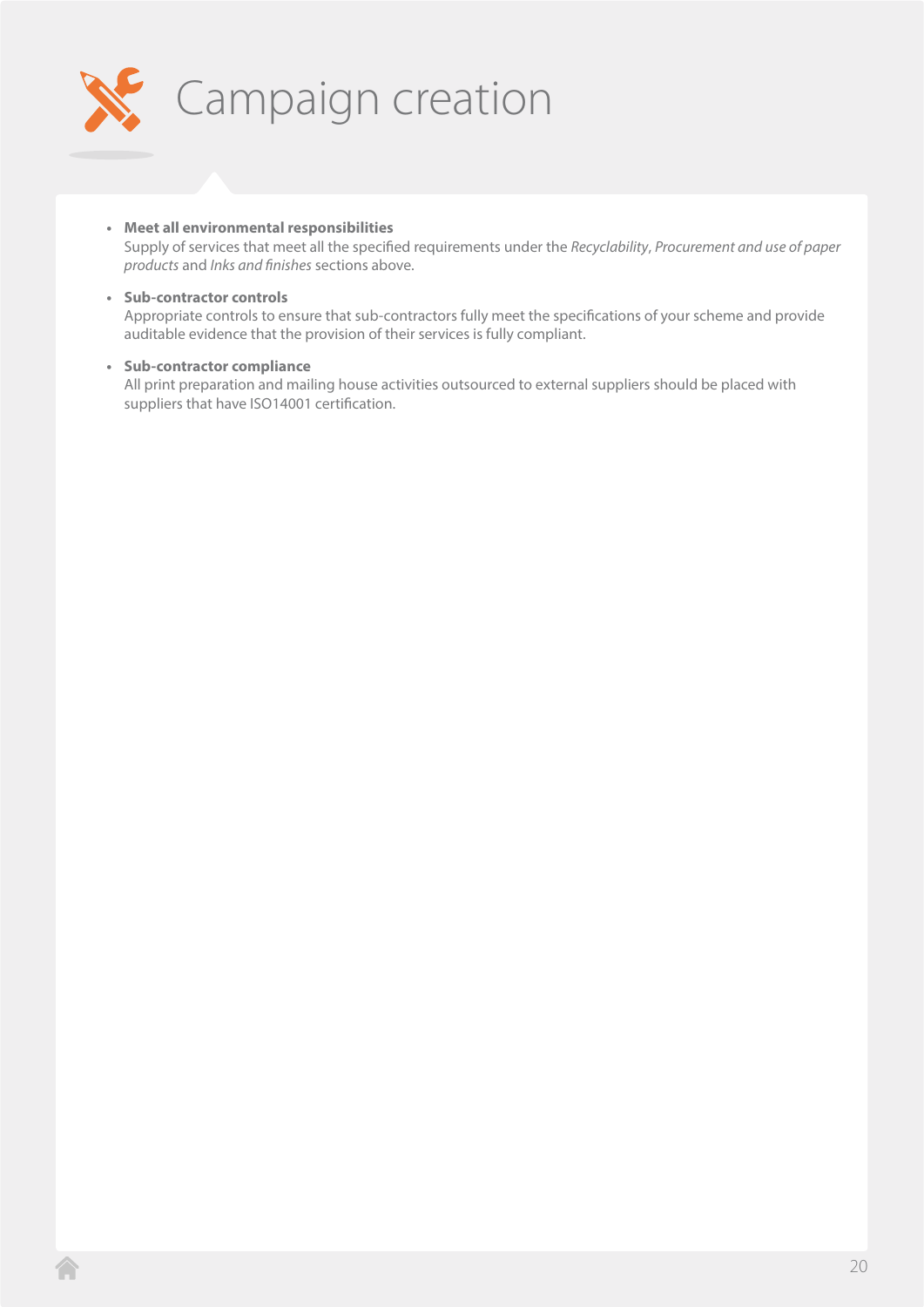<span id="page-20-0"></span>

## Data

## **Strategy**

Excellent data is the cornerstone of successful advertising mail. Your efforts and expense will be wasted if you do not send your mailing accurately to the right customers, or if you undermine your brand by getting your customer's name, address or other details wrong.

Data is also your huge opportunity. By being imaginative with your sourcing and segmentation of data, you can reach your customer at powerfully original and relevant moments with perfectly appropriate offers – and ensure that your marketing is useful and welcomed.

## Sourcing relevant data

Royal Mail and other data suppliers offer various files that you can use to dramatically improve your one-to-one targeting and marketing relevance, response and ROI.

Data suppliers can also help you craft a bespoke mailing list to support to your specific goals.

The files below, plus further information, can be found at:

[royalmail.com/marketing-services-regular/choose-your-audience/data-management](http://www.royalmail.com/marketing-services-regular/choose-your-audience/data-management )

Royal Mail's off-the-shelf data files include:

**• Postcode Address File (PAF®)**

The UK's most complete and up to date addressing database containing 28 million residential and business addresses and 1.8 million postcodes.

This file also contains 1.4 million business names.

**• Multiple Residence**™ **file**

A single address does not always indicate one home or business. Multiple Residence™ can improve your address database by identifying separate dwellings or businesses that sit behind a single, shared delivery point.

**• Just Built**™ **file**

This file lists newly constructed properties capable of receiving mail.

Consider what offer you have that is particularly relevant in this situation – for example, it will obviously be useful if you offer white goods or furnishings.

**• Home movers file**

This file lists addresses that have recently received new inhabitants.

Consider using this file to make relevant, targeted offers to your customers – for example, to offer furnishings, decoration and home improvements, carpets and so on.

#### **• Use such files to filter out bad prospects**

You might also wish to use such data to identify prospects who are unlikely to be in the market for your offering.

For example, you might decide that customers who have just bought a new home are unlikely to be in a financial position to go on a luxury holiday, or that those moving into a newly-built home are unlikely customers for building services.

Use data files in this way to save wasted resources, save money and avoid making your brand look unaware.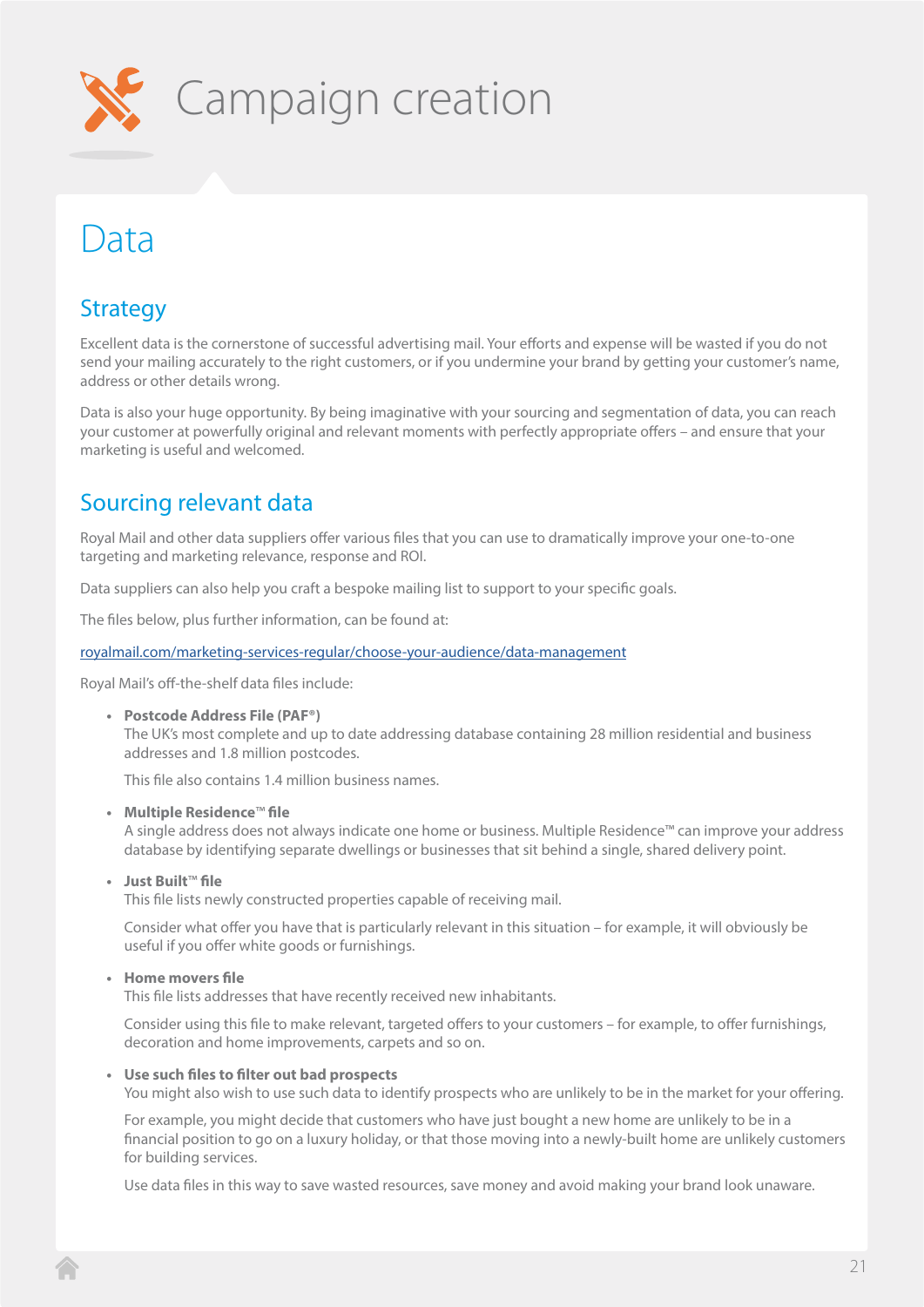<span id="page-21-0"></span>

## Data hygiene

Maintaining data hygiene is particularly crucial for your advertising mail campaigns, versus other one-to-one channels, given the additional waste of materials and money – as well as the extra risk of breach of privacy that can happen when your communication fails to reach your targeted customer.

Not surprisingly, the consequences of poor data also make advertising mail much less attractive to consumers.

When consumers were asked what would make them less likely to open a piece of mail, they answered:

If my name is spelt incorrectly 30% If its addressed to 'The occupier' 51% If I don't know who it is from 31% (Source: *BMRB Research 2011,* sponsored by Royal Mail)

It is in your interest, as well as that of our industry as a whole, to only send advertising mail that is high quality, relevant and welcomed by your customer – and any wrongly-addressed or poorly-targeted mail only contributes to consumer perception of the medium as 'junk mail'.

It is inevitable that your data will decay continually and require thorough hygiene processes immediately before you use it to run a campaign.

For example, there are approximately 5.9 million records registered with the Mailing Preference Service (MPS), with an average 19,000 more added each month.

#### (Source: [mpsonline.org.uk\)](http://www.mpsonline.org.uk)

For more statistics about the rate of data decay, see the *Screening and suppression* section of this guide.

## Data compliance

**• Adhere to whole data guide**

Before working with data, you must fully understand and comply with your legal and industry obligations.

See the *Data guide* for a thorough explanation of what you are required to do and how you can create, maintain and benefit from the highest quality information.

#### **• Follow specifics for advertising mail**

The section below covers additional best practice advice specific to advertising mail – and is designed to help you to feed your one-to-one mail with the most efficient, effective, customer-friendly and valuable data possible.

## **• Use MPS file**

DMA members cannot send mail to consumers registered with the MPS.

Ensure that you screen your data against the MPS file before sending your campaign.

See the *Mailing Preference Service* section of this guide below for more information.

## Data formatting

## **• Be aware of different formats**

Different data suppliers, whether they are commercial list providers or clients, will hold name and address data in a format specific to their internal processing requirements.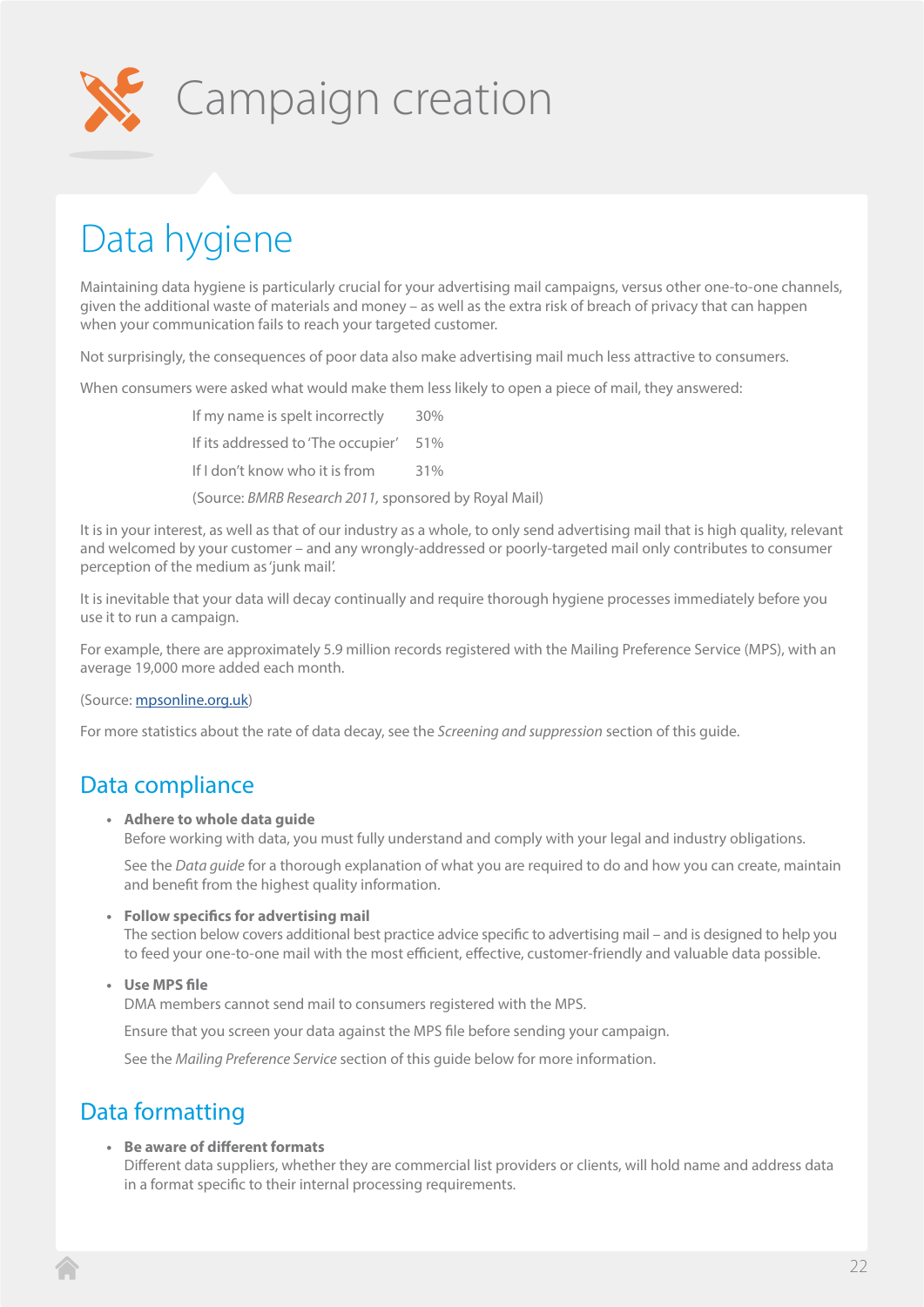<span id="page-22-0"></span>

#### **• Be aware of different data quality**

Data quality – in terms of accuracy and completeness of the information – may also vary considerably depending on its origins.

## **• Expect to process data**

There is no common standard for the way organisations format their name and address data.

As such, develop a process to tidy up data into your preferred format.

For example, you might need to separate name and address lines or remove non-address text or any other erroneous data that you cannot use for matching or de-duplication purposes.

#### **• Re-format data for consistency**

Re-format your data obtained across multiple sources to ensure a consistent format that can be processed by your bureau or in-house software – for example, making sure that all postcodes are entered in the same data fields.

## Name and address cleaning

#### **• Common sense**

Keeping your name and address data accurate is a legal necessity and good business sense – you cannot mail to your customer if you have the wrong address.

#### **• Check you have usable address records**

Establish that address data is present in each record. Where no address data is available, flag the record and reject it for mailing purposes.

#### **• Use address for data matching**

Creating and maintaining accurate data files will allow you to ensure that matching for whatever purpose is most effective and will ensure that mailing pieces are correctly addressed, efficiently targeted and present your brand positively.

- **• Conduct data cleaning for accurate matching** It is essential to use clean name and address data when using these fields for effective record matching, screening and data enhancement.
- **• Identify house names and numbers correctly** Be able to discern the various permutations of house numbers and names.

Include the correct presentation of complexities such as flats and sub-premises.

**• Clean data to get postal discounts** Clean name and address data will also enable you to get the best possible postal discounts for mailings.

## Name cleaning

**• Filter out records with missing data**

First establish that 'name' data is present and correct in the record.

Reject the record – or assign it a default salutation such as "Dear Customer" – if name data is not present, or where your processing has been unable to separate a surname from the other name fields.

## **• Use salutation reference tables**

Data bureaux will usually hold a number of reference tables to assist with processing names.

These are likely to include:

• Standard abbreviations for titles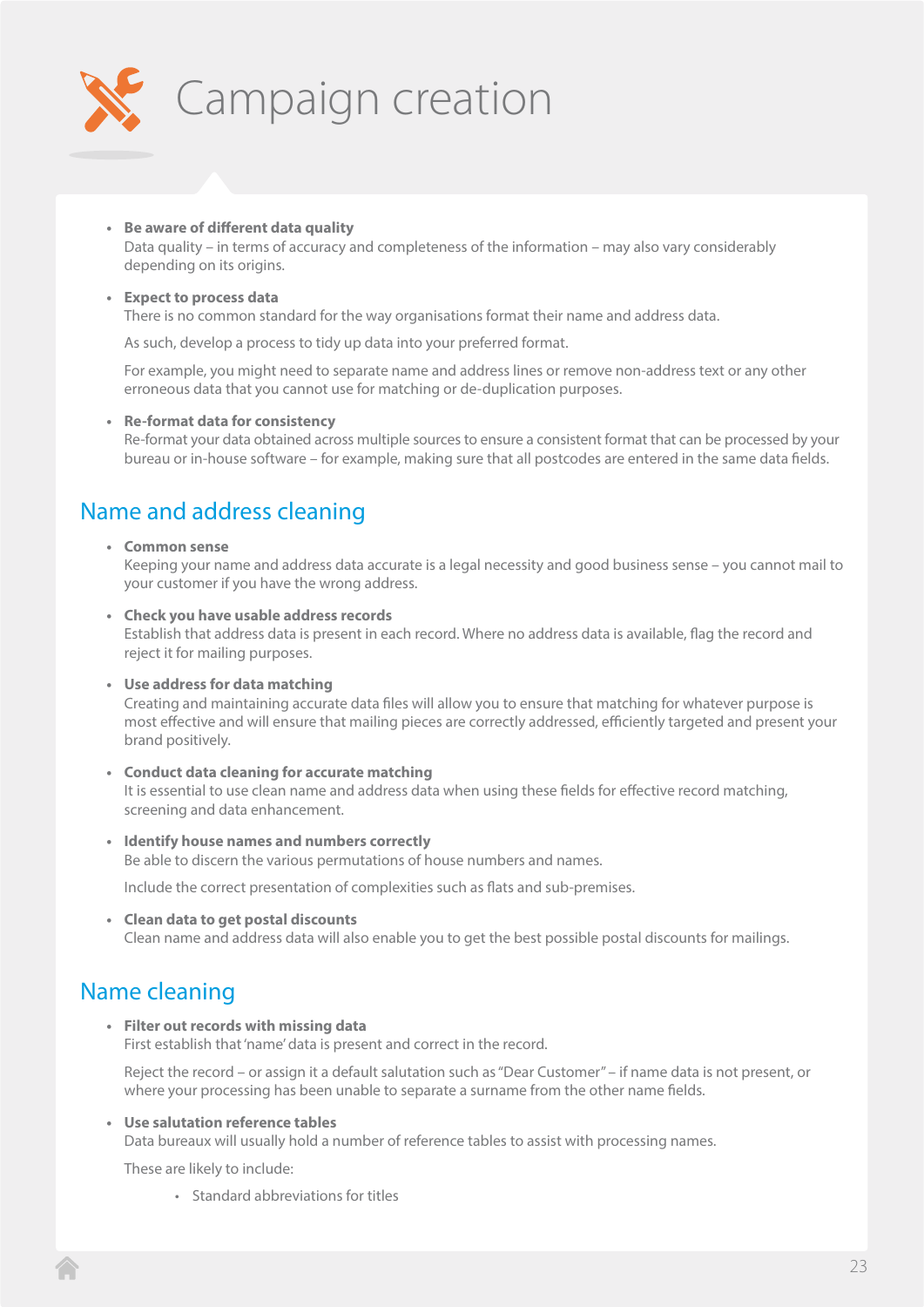<span id="page-23-0"></span>

- Correct decoration suffixes
- Forename variants
- Salacious and 'nonsense' names

## **• Be careful when amending names**

Always take care when making any changes to names due to the sensitivity of this information – and the difficulty of correctly holding all possible name variations.

## Name parsing

### **• Separate name elements**

As no assumption can be made that the various elements of a 'name' field will be presented separately, you will need to be able to identify separate name elements and parse them into their correct fields, typically:

- Prefix
- Title
- Forename/initial
- Middle name/initial
- Surname
- Suffix
- **• Treat double-barrelled surnames as single field** Care must be taken to ensure that double-barrelled surnames are treated as a single field.

## Title, salutation and suffixes

## **• Append correct or default salutations**

Append the correct salutation based on name and title.

Apply a default salutation where an accurate salutation is not possible because of ambiguous name information, such as 'Chris Jones.

Default salutations include such options as 'Dear Customer', 'Dear Occupier' and so on.

#### **• Example default salutations**

| Example 1: |                     |                             |
|------------|---------------------|-----------------------------|
|            | Data in:            | Mr John Filmer mbe          |
|            | Salutation becomes: | Dear Major Filmer           |
|            | Envelope becomes:   | Major John Filmer MBE       |
| Example 2: |                     |                             |
|            | Data in:            | Aym Jack Jones Mbe          |
|            | Salutation becomes: | Dear Air Vice Marshal Jones |
|            | Envelope becomes:   | AVM J Jones MBE             |
| Example 3: |                     |                             |
|            | Data in:            | Sir John Smith              |
|            | Salutation becomes: | Dear Sir John               |
|            | Envelope becomes:   | Sir John Smith              |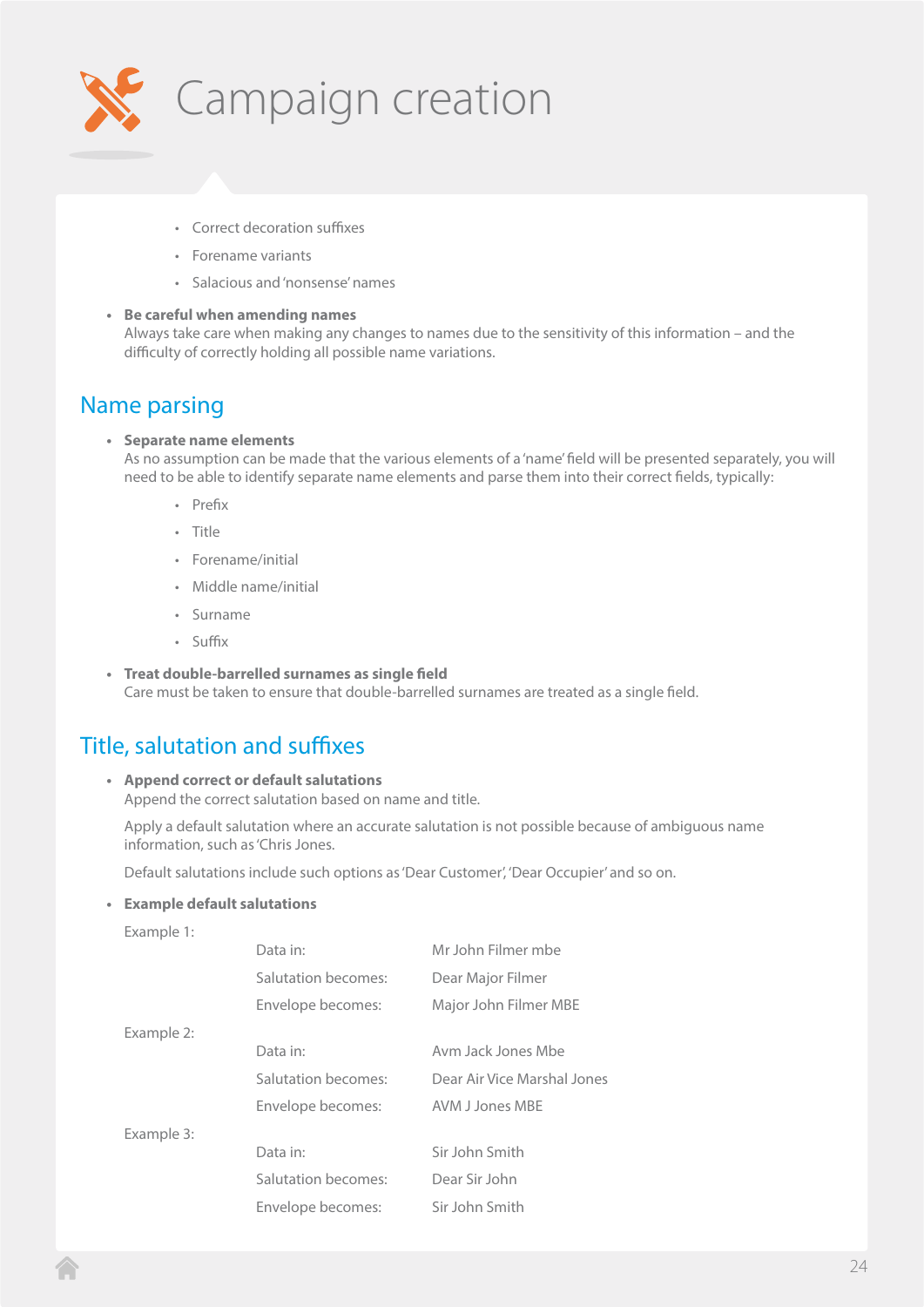<span id="page-24-0"></span>

## Forename

- **• Run process to match variable name presentations** Compare input data against a table of common abbreviations for forenames. Allow the process to identify, expand and therefore match variable presentations of a forename.
- **• Take care when expanding abbreviations**
- Take care here, as the abbreviated form might be be your customer's actual or preferred name.
- **• Example name presentations:**

Example 1:

Bill or Will becomes William

Liz or Lizzie becomes Elizabeth

## Surname

- **• Double-barrelled surnames** Capitalise both double-barrelled surnames – for example, 'Cameron-Brown' not 'Cameron-brown'.
- **• Prefix surnames** Capitalisation also needs to be carefully considered for 'Mac', 'Mc' and 'O' surnames such as McQueen, MacDonald and O'Brien.

## Salacious names

**• Check data for offensive words** Check all data against a comprehensive list of keywords to identify and remove records containing words likely to cause offence.

Reject and flag a record if it contains an obscene word or phrase that could cause offence if used for mailing purposes.

- **• Double-check to reinstate valid records** Include a stage in your data-checking process to enable you to reinstate a rejected record if it is actually a valid name, such as a known customer.
- **• Check data sourced from websites and third parties** It is particularly adviseable to have a data-checking process to screen cold rented data or any data sourced from websites for salacious names.

## Gender coding

- **• Use gender codes** In order to increase your accuracy of salutation, recognise gender codes where supplied and generate gender codes from supplied data, such as forenames and titles.
- **• Use reference tables**

Use reference tables of known forenames and titles with their associated genders.

**• Define rules**

Have rules in place to set an 'unknown gender' flag when an assumption of gender cannot be made from a name – for example 'Lesley'.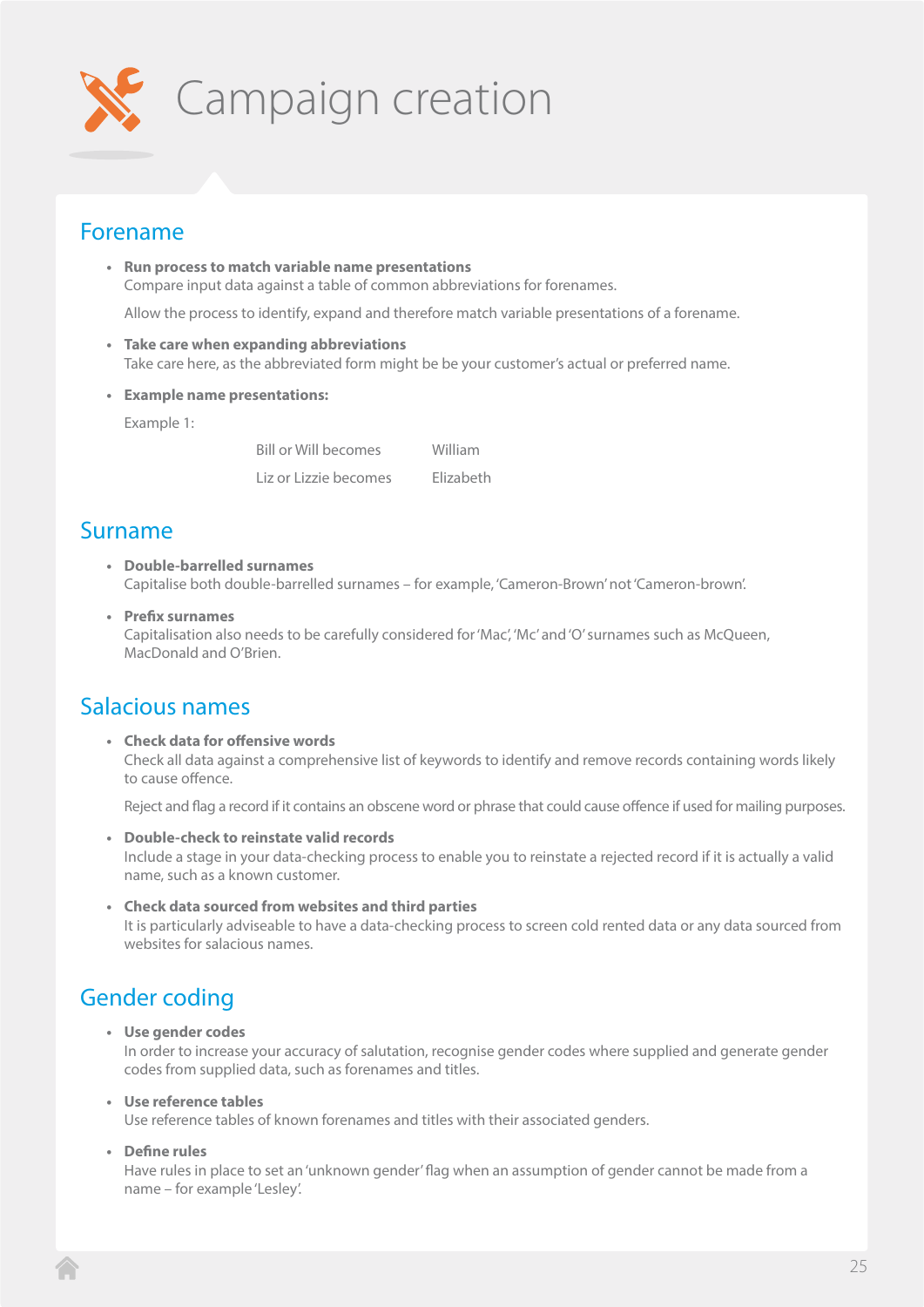<span id="page-25-0"></span>

## Business data

- **• Run standard data cleaning processes**  Your principal activities involved in processing business data are the same as in processing consumer data – such as checking and correcting names and addresses by reference to PAF® and other tables.
- **• Note additional complexities** There are added complexities with business data because of the additional information contained in a business record.
- **• Typical additional fields include:**
	- **• Contact name and company name** Records may or may not include a contact name within the company address.

For example:

'Fred Smith, Bloggs and Co, 1 The High Street, Maidstone ME15 1SA'

or

'Bloggs and Co, 1 The High Street, Maidstone ME15 1SA'

**• Job title**

Records may also contain job title information. Job titles may also be abbreviated, so use look-up tables to change them to full text.

**• Departments**

A contact's department name will almost certainly be an additional element to the PAF® supplied address.

**• Work units, building numbers and floor numbers** Identify the correct details within business parks and office complexes.

#### **• Define business rules**

Consider how to set business rules on whether or not to replace a company name with the version of it that appears on PAF®.

## Overseas data

**• Bring in regional expertise**

Be familiar with local idiosyncrasies specific to the data being processed to ensure successful foreign name and address data processing.

**• Run specialist processing for overseas addresses** Use specialist processing to incorporate non-UK postal address information.

You should have the capability to recognise non-UK records within a data file and side file.

**• Use data bureau expertise** Many UK bureaux are able to provide overseas address management. Ask your bureau for details.

## Reporting data amends

- **• Report all data amends** Make sure you produce – or receive from your data bureau – comprehensive reporting of all alterations to data records at each stage of any process, with explanations for changes being supplied.
- **• Keep data auditable**

Keep clear records of all data handling and processing in case of audit.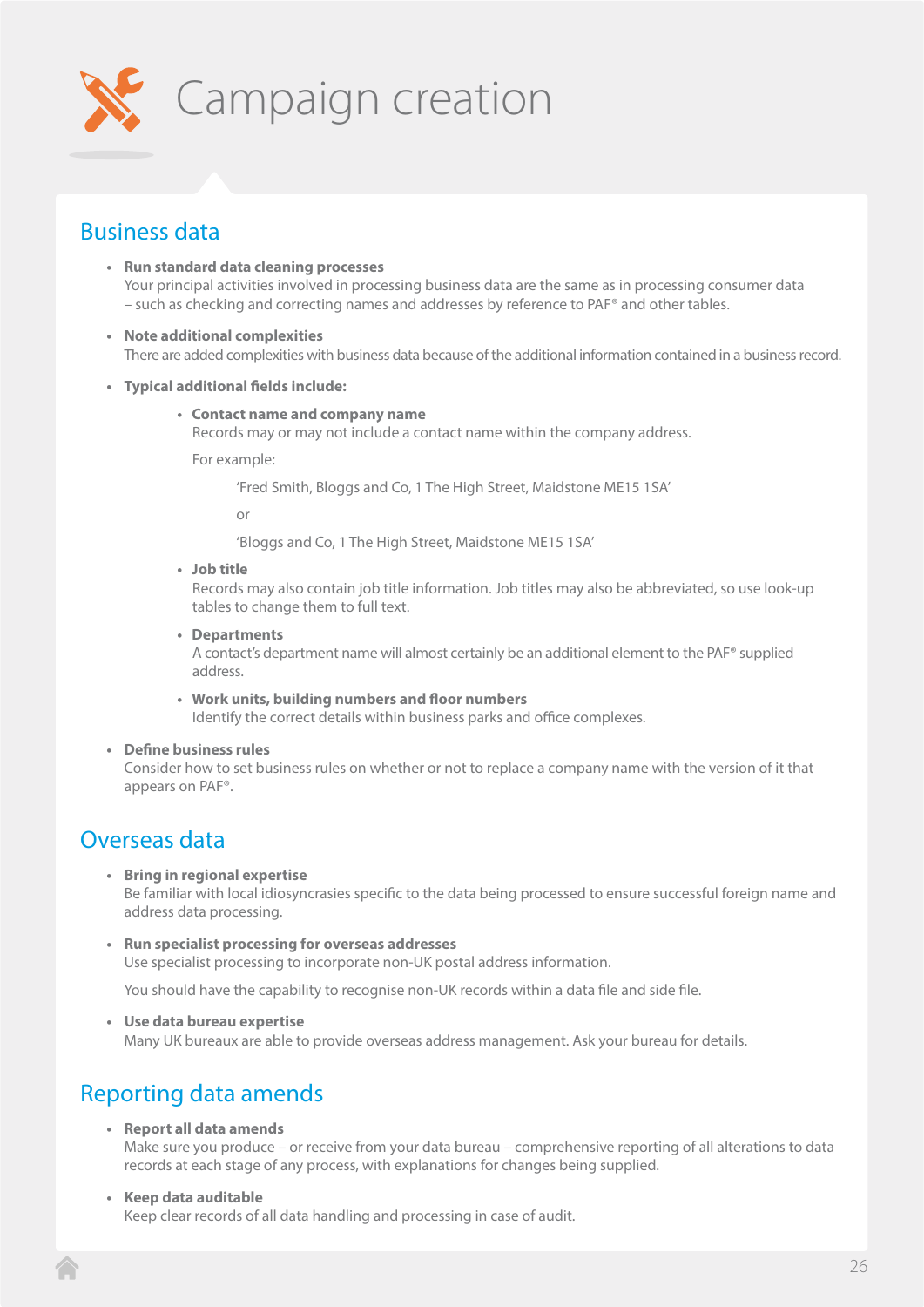<span id="page-26-0"></span>

## Data matching

## Name and address matching

**• Be sensitive to consumer attitudes**

Receiving duplicate or incorrectly-addressed communications is a major frustration for your customers and only adds to their negative perceptions of one-to-one marketing and the brand behind the campaign.

Consumers are also increasingly concerned about the environment, leading to extra dissatisfaction and frustration over the wastefulness of duplicate or mis-targeted mailings.

**• Match names and addresses accurately**

Accurate matching of names and addresses in the campaign preparation process is a key element of effective one-to-one marketing.

**• Ensure one copy per recipient**

Best practice in name and address matching can be summed up as making sure you do all that you can to ensure your intended recipient only receives one copy of your mailing.

## Goals of name and address matching

Carry out name and address matching for three key purposes:

#### **1. De-duplication**

- **• Identify and remove duplicate records** Lists and databases often contain internal duplicates, usually where the same individual has been recorded twice, or where the same individual has provided details in different formats.
- **• Suppress duplicates to increase performance and efficiency** Match and suppress these to reduce wastage and improve the performance of your data file.

## **2. Screening for validation or suppression**

**• Use external data sources**

Match your file against external data sources, such as the edited version of the Electoral Register, enhanced versions of the Electoral Register produced by data companies, county court judgments, deceased or Gone Away files.

**• Only use verified data**

Only attempt to communicate with consumers who have been verified at an address, or in your appropriate target group.

**• Match against preference services** Match against the MPS file.

## **3. Enhancing ('tagging') with additional data**

### **• Enhance data to improve targeting**

Use additional data to improve your mail targeting – for example, to identify the correct individual within a houshold where it is not obvious, such as two people with the same name.

Tag data such as telephone number, date of birth or lifestyle characteristics from a matched external data source.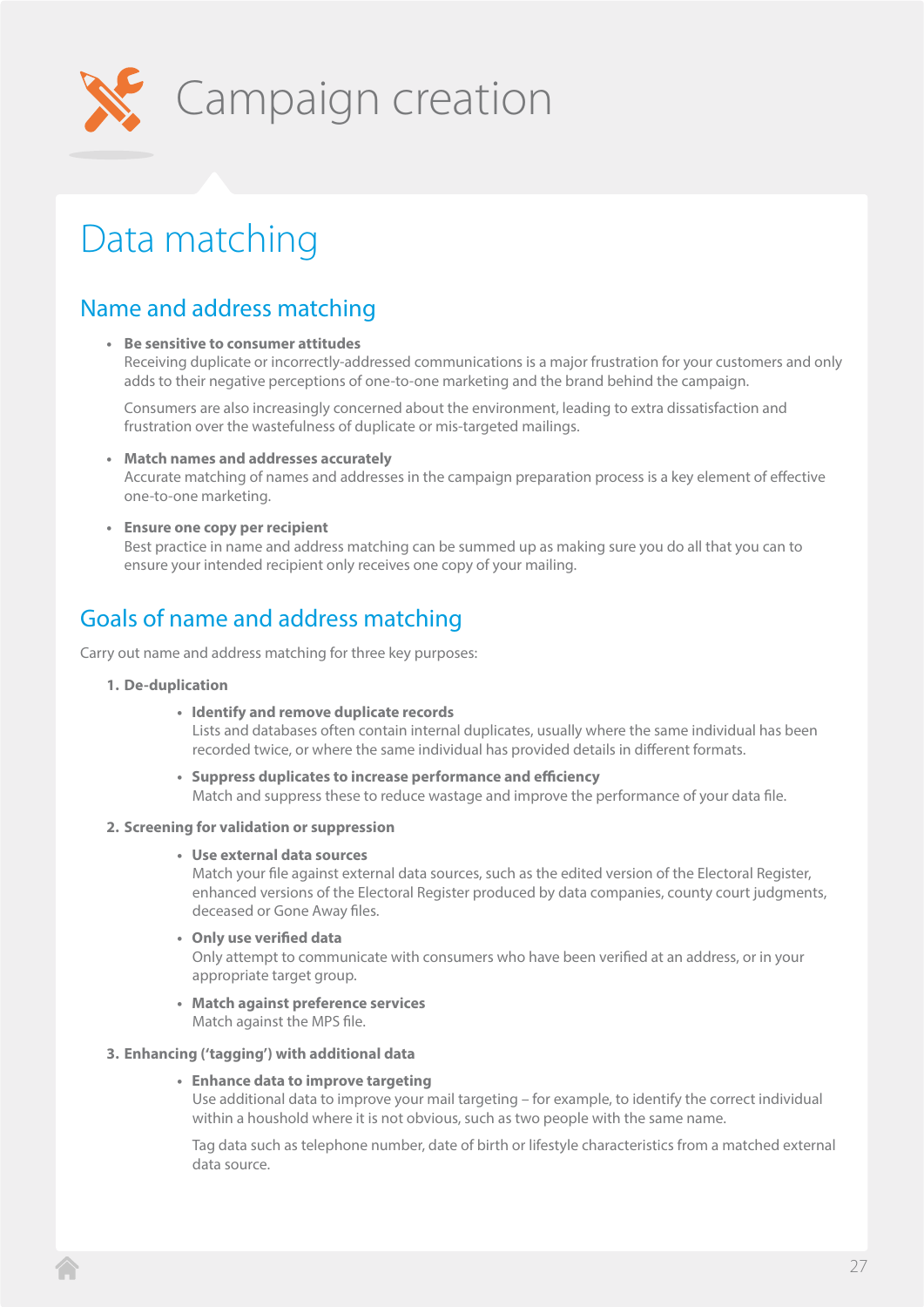<span id="page-27-0"></span>

## Defining your data matching

Brief your data matching team before beginning the process, including:

- **• Set accuracy level** For each data file or campaign, define the level of accuracy you can tolerate in matching.
- **• Allow for different techniques** Different bureaux will use different techniques, so might achieve different levels of matching.

Understand how your bureau's technique will affect this accuracy and whether matches are in fact real.

**• Agree acceptable error rate**

All software will produce a certain error rate. Agree an appropriate tolerance of this in advance between you and your bureau.

## **• Be aware of challenges**

In order to achieve correct matching, bureaux need to be able to standardise addresses and identify ambiguous addresses and offer alternatives.

Difficulties can typically arise from misspelt addresses that could be resolved into either of two places.

For example, "Boston, Lincs" and "Bolton, Lancs" are easily confused, such as these two addresses:

| POSSIBLE MATCH 1: | POSSIBLE MATCH 2:          |
|-------------------|----------------------------|
| 2 Church Road     | 2 Church Road              |
| <b>Bolton</b>     | Farnworth BOSTON           |
| Lancs             | <b>BOLTON Lincolnshire</b> |
| BI 4 8 A I        | PF <sub>21</sub> OLW       |

## **• Assess match rate within context**

Carefully consider different matching rules for different situations.

#### For example:

Removing a record that appears to be a duplicate but which in fact is just very similar, such as an identical surname in the same household, could lead to your customer failing to receive information to which they are entitled.

For this reason, financial services clients will often accept a lower level of match rate.

Equally, appending data to the wrong record might lead to inappropriate targeting of communications.

Consider enforcing a higher match rate in these circumstances.

## Matching levels

Where no data is to be overlaid, matching and de-duplicating a file is usually carried out with a level of overkill suppressing even doubtful duplicates in order to reduce wastage.

Under kill is more appropriate where a data overlay is to be applied.

This not only avoids the risk of incorrect targeting as noted above, it will also minimise the cost to the client of licensing this data.

## **• Match using multiple data elements**

As a rule, matching software should not be dependent on a single data element.

This will avoid the suppression of a record as a result of a spelling error in the source file.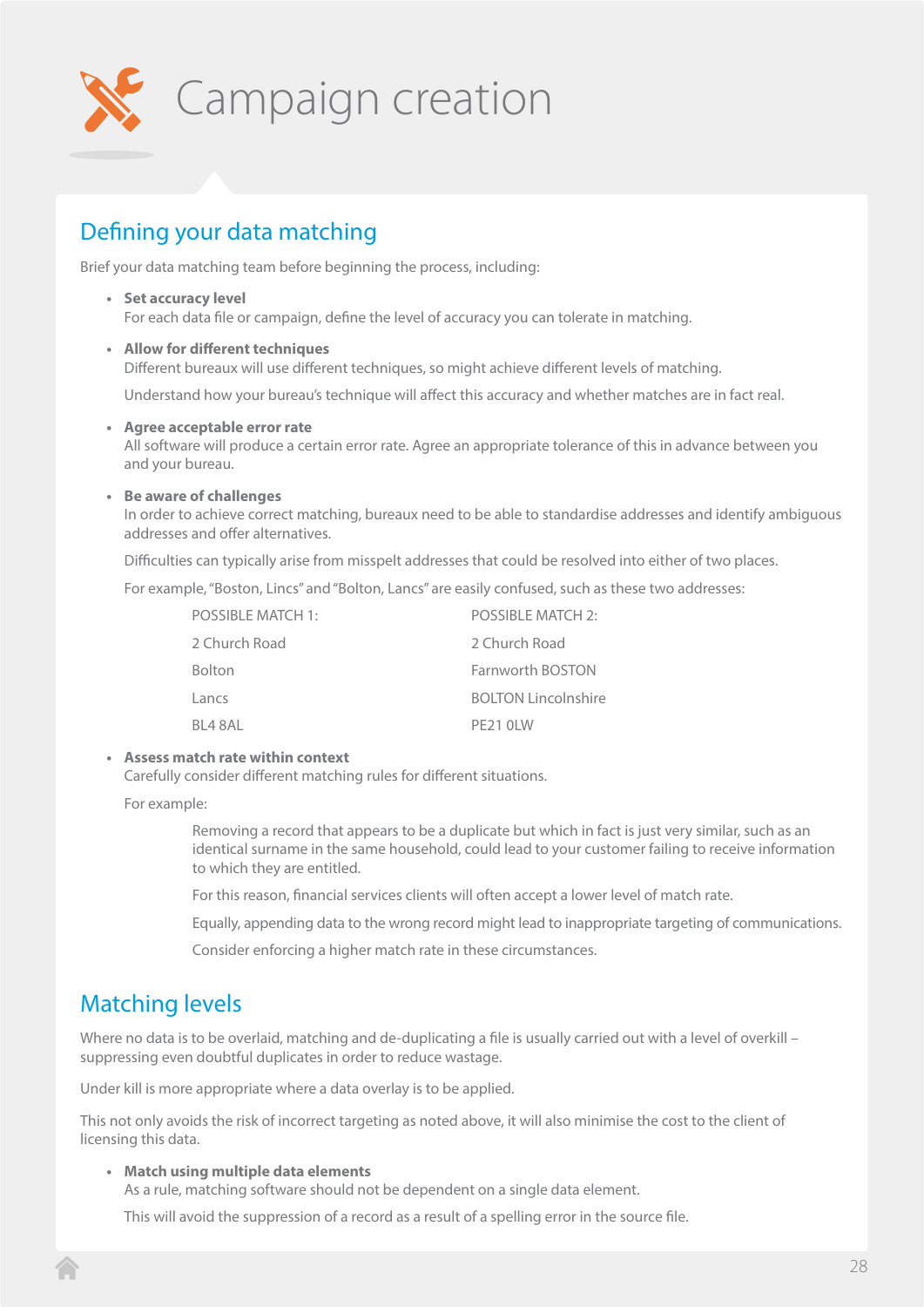<span id="page-28-0"></span>

**• Set hierarchy of elements**

Set a hierarchy that weights each data element to be used in the match.

For example:

Postcode is a strong matching point but should not be used in isolation since a single character difference could result in a failure to match.

The second initial in a name is a weak matching point and should be overlooked, where it differs, if all other elements are the same.

## **• Consider de-dupe hierarchy**

Consider a de-dupe hierarchy between your various files.

For example, your hierarchy might be:

#### **1. Your 'do not mail' file**

Any record that matches against this must be removed.

#### **2. Your customer file**

You customer file is likely to be your most important contact list, as long as you keep it organised, clean and up-to-date. Match other lists against your customer list, not the other way around.

**3. Rented lists**

A name that appears in both your customer file and your rented list can be removed from the rented list and contacted as a customer and not as a prospect.

## Consumer record matching

## **• Identify possible matching levels**

Identify the possible levels at which you can match consumer files.

For example:

- Matched on title, initials/forename, surname and address
- Matched on surname and address
- Matched on address only

#### **• Assess impact**

Assess the impact of matching at each level and match at the appropriate level for your needs.

For example, if you match at address-only level, only one record will be retained for an address even if there are multiple occupiers with different surnames.

### **• Match at multiple levels if appropriate**

A single data processing project may require matching at more than one level.

For example:

- Matching rented lists against each other might be at the finer, full name and address level
- When screening against a deceased file, the match is commonly undertaken at the surname and address level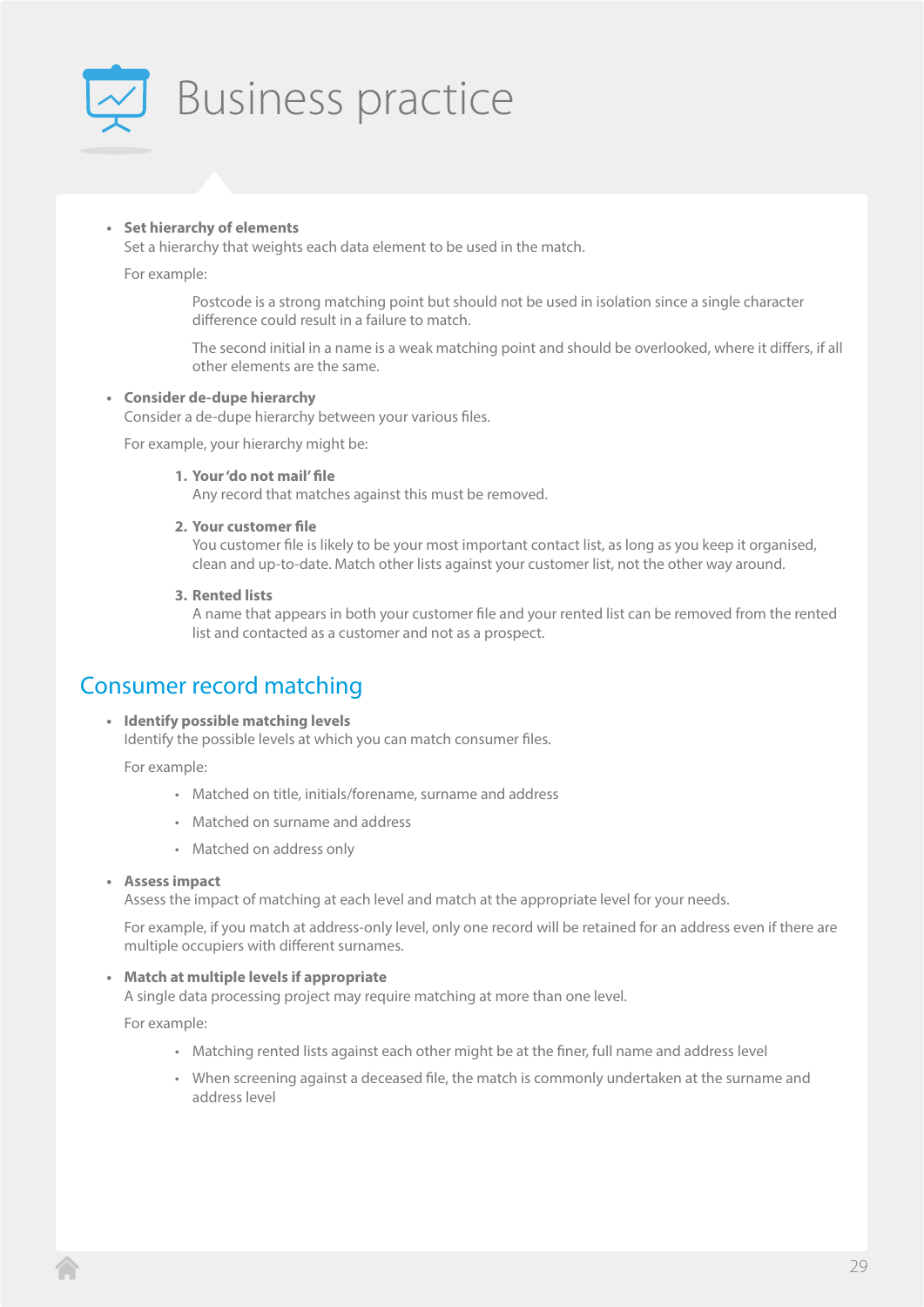<span id="page-29-0"></span>

## Business record matching

- **• Treat business data as high-value** A business customer will generally have a higher value than a consumer, so it is extra important to make sure you get accurate results.
- **• Identify different matching levels** Identify the possible levels at which you can match business files, such as:
	- Contact at company site level
	- Contact name, company and address
	- Company site level
	- Company and address
	- Site level
	- Address only
	- Company name only
	- Phone number

## **• Understand additional complexities**

Matching business data is far more complex due to the much broader variations in names, abbreviations, multiple occupancies and trading addresses versus registered addresses.

Some additional fields to consider include:

**• Job titles and departments**

Job titles and departments add a further degree of complexity to business data matching.

For example, two records could share exactly the same individual and company name, but have a different job title – these may or may not be the same person.

**• Similar businesses**

Equally, several businesses with very similar names may trade at the same address but be different legal and trading entities.

**• Different address types**

Identify between registered, site and branch offices.

**• Holding or dormant businesses**

Ensure that you have identified any holding or dormant businesses and flagged these appropriately.

**• Abbreviations**

Another difficulty is the ability to identify accurately all the supplied data elements.

Company names and job titles are often abbreviated and presented differently across files.

Data bureaux should hold tables or run routines to identify these as matches

For example, you might recognise International Business Machines and IBM as the same company.

**• Similar legal entities**

Give special attention to take into account the context of company name matching, as very similar company names can be very different legal entities.

For example, IBM Ltd may not be the same legal entity as IBM (UK) Ltd.

#### **• Be careful not to compromise data quality**

Be aware that matching data at too 'coarse' a level will have an impact on the final data accuracy and detail.

For example, matching using address only will result in only one record being retained even where multiple companies share the same address.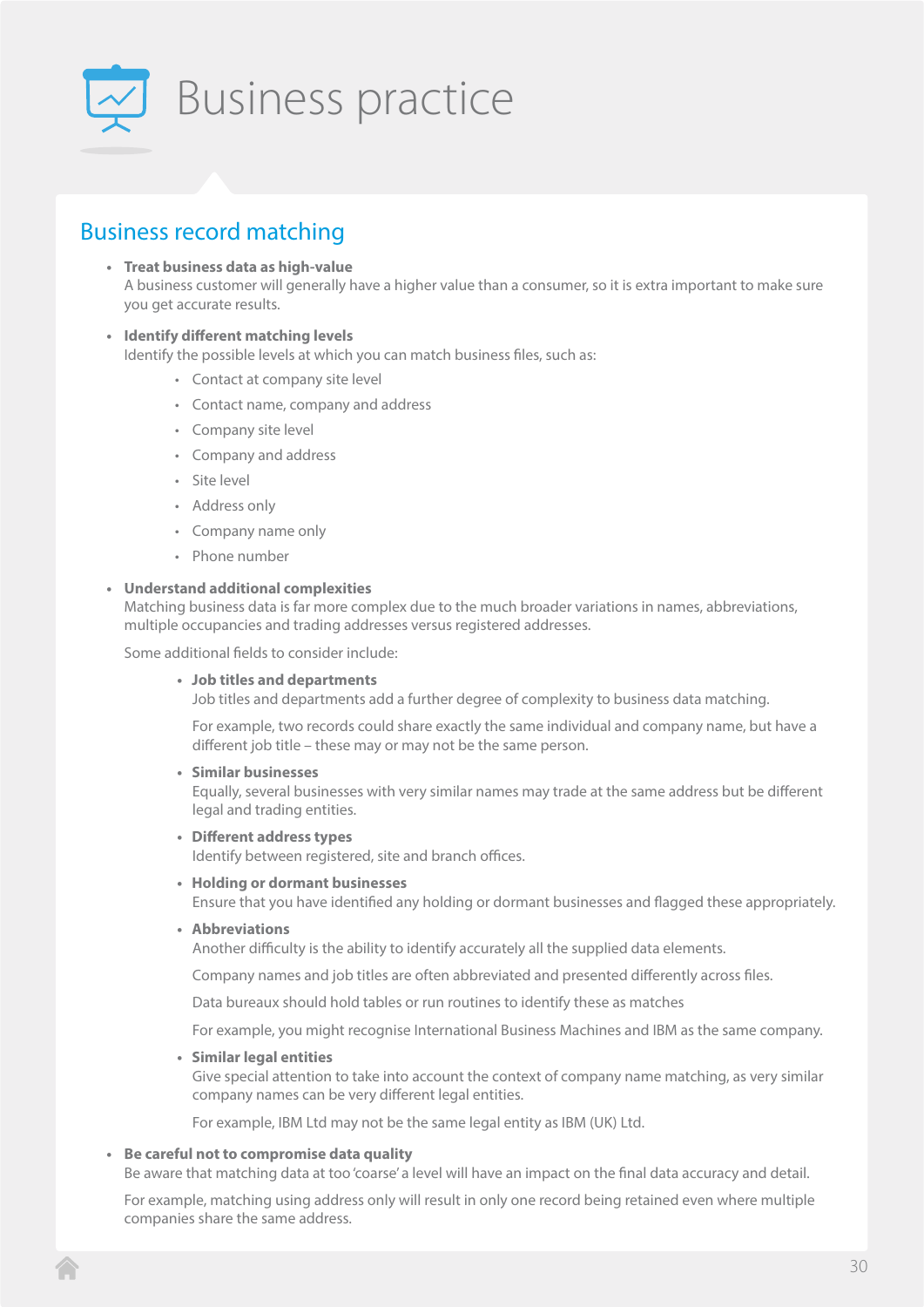<span id="page-30-0"></span>

- **• Take great care with business data suppression** The introduction of business suppression files has highlighted the problems associated with matching business addresses – and incorrectly suppressing a live customer can be very expensive.
- **• Identify out-of-business records** Use business suppression with great care, primarily as a means of identifying likely out-of-business records.
- **• Use to focus research** Use matching as a way to identify records that require research to update or enhance.
- **• Verify bureau B2B credentials** Always verify your bureau's specific B2B experience and capability prior to instruction.
- **• Check match levels closely** Clients should look closely at match levels, accuracy, name formats/spellings and matching trading names against registered details.

## Non-name and address matching

Another option available in a de-duplication process is the use of non-name and address data.

- **• Use personal data to confirm duplicate records** During a data-tagging project where precise matching is important, use personal data such as date of birth or bank account number to ensure that records to be merged are definite duplicates.
- **• Choose a common data element** Use a data element that has a high level of population on the files being matched.

## Selecting your data bureau

- **• Set goals** Be clear on your match purpose – de-duplicate, screen and enhance.
- **• Understand your data** Understand your own and external data files that are being matched.
- **• Look for relevant experience** Select a bureau based on its relevant experience and flexibility of matching.
- **• Ask for fixed price** Do not select a bureau on match volumes or price. Instead, ask for a fixed price for the job rather than price per thousand to reduce the possibility of 'overmatching'.

## Working with your data bureau

- **• Define 'a duplicate'** Define what 'a duplicate' looks like for your specific application.
- **• Choose appropriate matching routines** Select the match routines that will best achieve these results.
- **• Use an addressing tool to standardise** Before matching, standardise, as far as possible, both the name and address records by using an addressing tool based on PAF and your rules for formatting key elements of the name.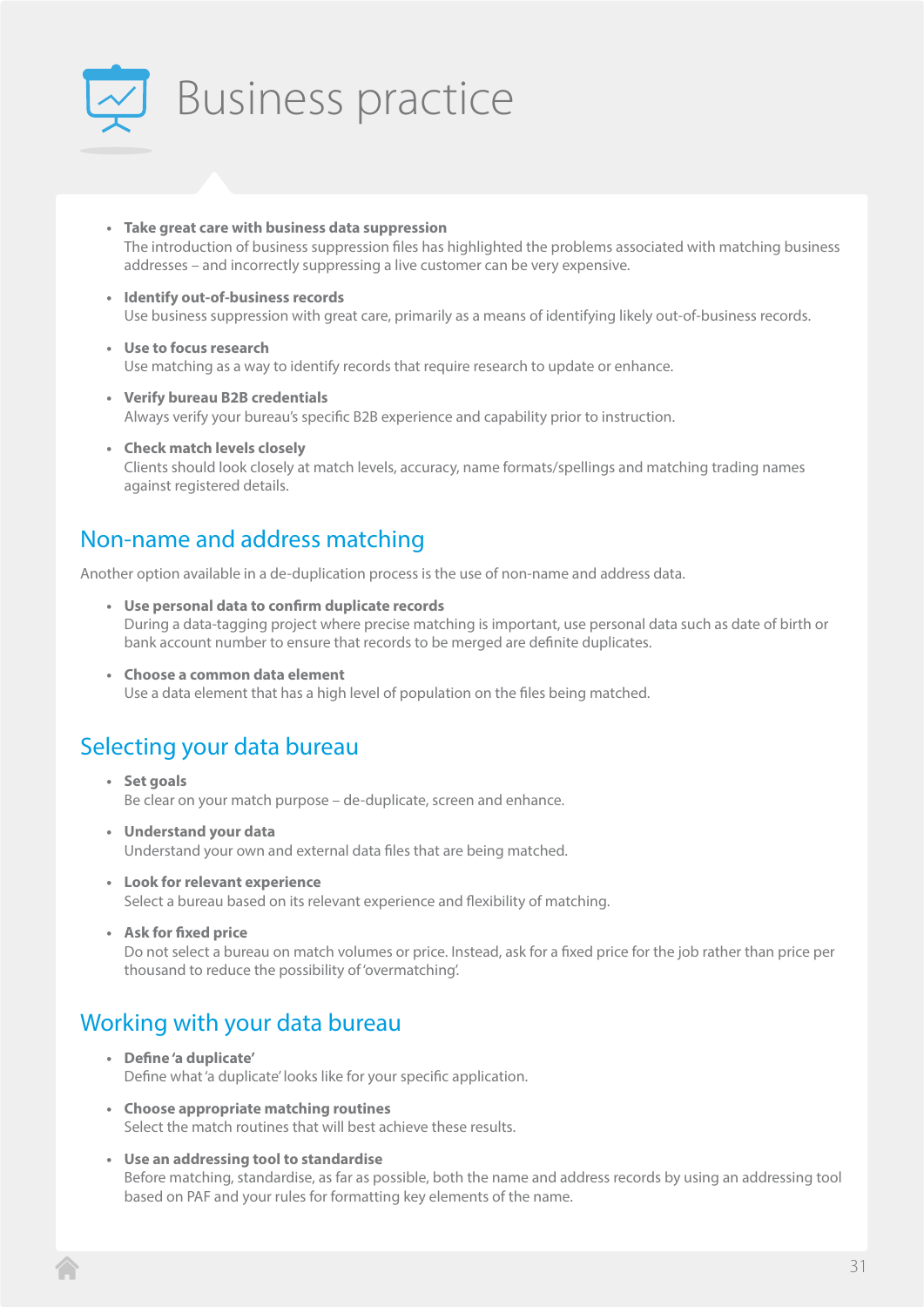<span id="page-31-0"></span>

## **• Run tests**

Undertake match tests, review results thoroughly and use this experience to develop the most suitable routines.

Check a sample of matching results to further verify results.

## **• Use matching to focus future research**

For matched customer data (especially business suppression files) use the match as a 'trigger' to focus further research on a likely outcome of business record – don't just assume the business has closed.

#### **• Review results**

Thoroughly review the finished results, or at least a reasonable sample, to ensure data has been matched correctly.

- **• Establish response handling** In case you get a number of errors in your data, put in place a clear, easy and effective process to manage responses from consumers. Make sure to get their details corrected and entered on your database just once.
- **• Set future data capture rules** Define a clear process and rules (including rapid addressing software) for capturing data in the right format.

## Responsibilities

**• Understand responsibilities** To ensure that any data cleaning project is carried out to a high standard, both client and data bureau must consider their individual responsibilities.

## Client responsibilities:

**• Provide clear brief**

Provide your bureau with a clear written brief covering the nature, purpose and scope of the data to be processed.

State your broader objectives along with the type and level of matching to be used.

**• Define data**

Define your data – including whether it is consumer, business, customer, prospect or foreign.

This will help your bureau to define the most appropriate processing.

**• Provide sample if possible**

Supply a sample of data in advance, if possible, to enable your bureau to check for any likely problems.

- **• Send large data sample** Send as much sample data as possible to your data bureau to get the most comprehensive estimate of its accuracy.
- **• Provide file layout**

Provide a file layout for your data, with separate layouts for different files where required.

Make sure this is accurate as this layout will indicate to your bureau what is presented in each field and improve results.

**• Standardise data formats**

Standardise name and address formats, in line with recommended best practice, to improve matching results over the long term.

**• Clearly specify business rules**

Clearly specify any business rules that you want your bureau to work with when matching – for example, if you are mailing about a financial service product then you will need to define a very low margin of matching error in order to accurately identify individual customers.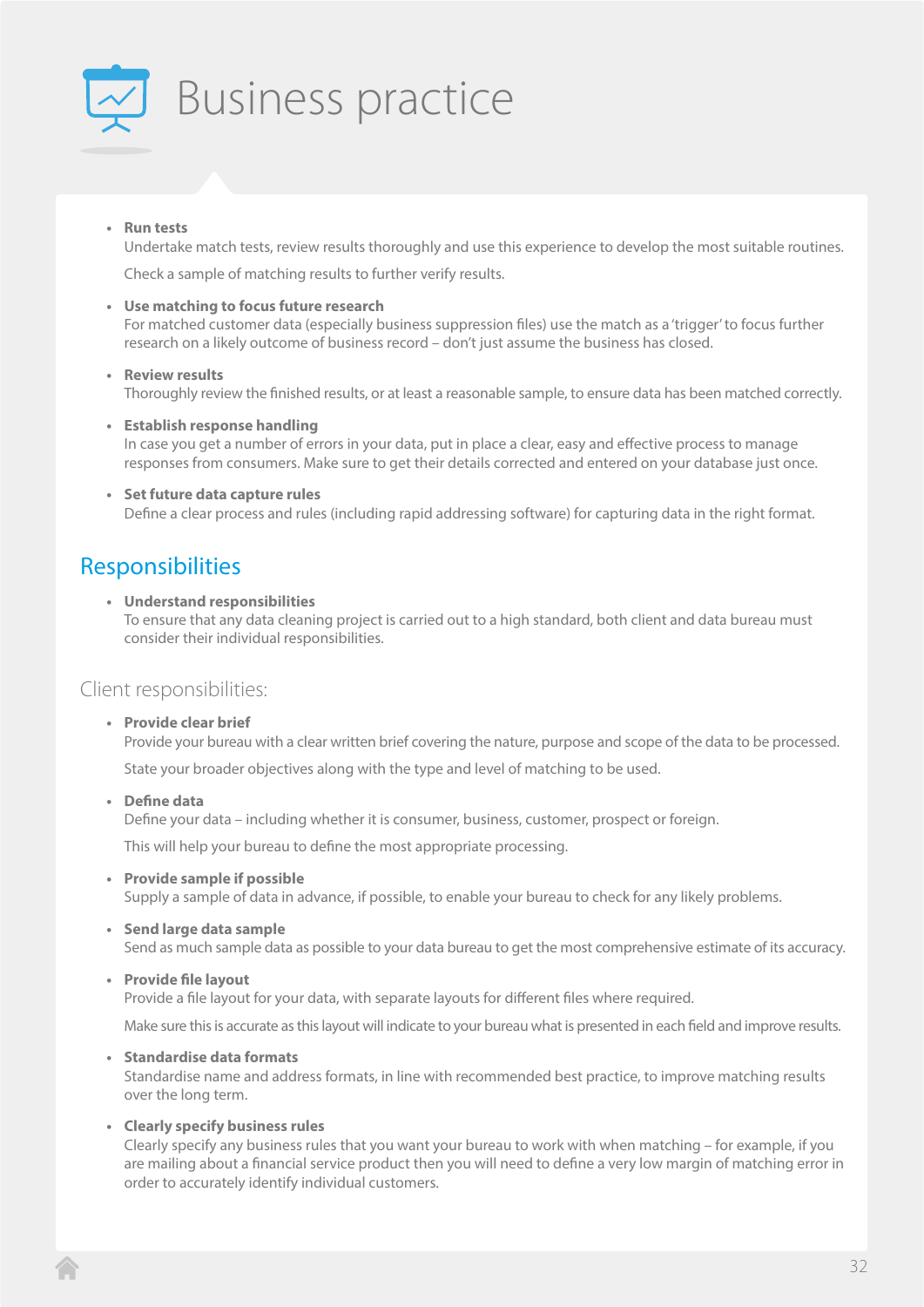

**• Define tolerances** Clearly define the acceptable degree of tolerance within each of the matching levels to be used.

#### **• Request test**

Request a test exercise and a review session of results.

Use this to work with your bureau to obtain the most suitable results to suit your business purpose.

- **• Provide requested information** Provide your supplier with full and timely information, as requested.
- **• Provide as much information as possible** Provide as much information as possible – such as title, forename, middle name/initial, surname, suffix, full address, postcode, telephone number, date of birth, account number, URN and so on.
- **• Include collection date**

Provide the date the data was originally collected as this will give an indication of potential decay, which will help your bureau to interpret results.

It is also your legal obligation to keep your data up to date.

#### **• Sign off data audit**

Check and sign off any data audit (i.e. a sample of your file with verification of matching), if requested.

Look closely at the match results and surrounding issues to ensure a satisfactory level of accuracy.

**• Accept advice**

Take advice from your bureau – they are experts and will be able to increase the value of your data.

## Bureau responsibilities:

- **• Keep verification tables and PAF up to date** Ensure your external and internal verification tables, such as PAF and Royal Mail postcode changes, are accurate and up to date.
- **• Agree scope of work** Ensure that you have agreed a clear brief with your client, highlighting any special processing requirements.
- **• Work to the brief** Use match rules and hierarchies according to your brief.
- **• Provide samples** Provide sample matches if required.
- **• Highlight issues within data** Advise your client of any problems with the data received as soon as possible.
- **• Raise queries promptly** Raise any queries with your client as soon as possible.
- **• Provide audit reports** Provide audit reports showing the progress of records through your process, including how many records have been dropped and why.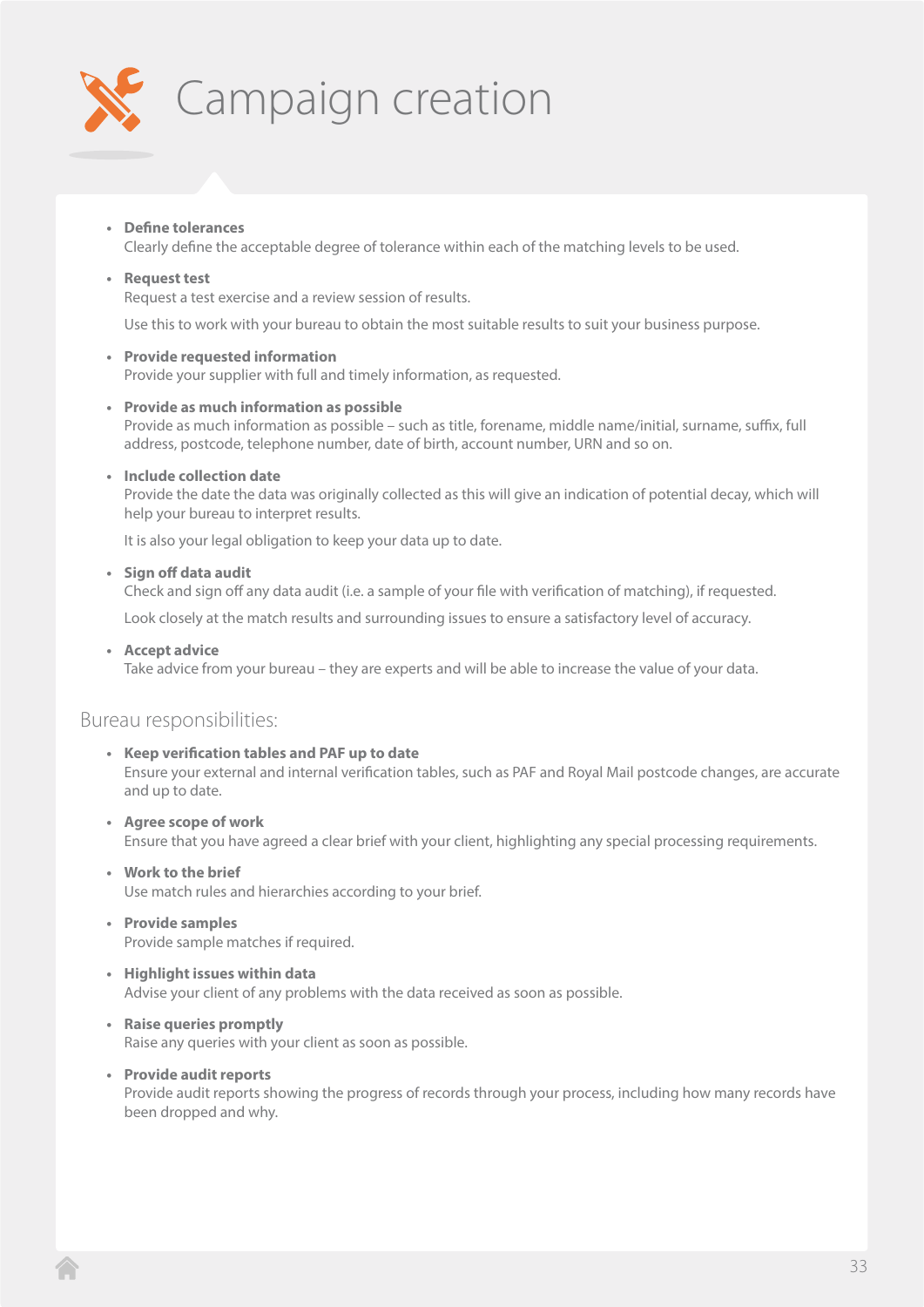<span id="page-33-0"></span>

# De-duplication and merge-purge

## De-duplication

De-duplication is the process of identifying records that are repeated and removing all but the best version.

This is typically necessary when you combine data from multiple data sources – such as adding bought data to your campaign alongside your own customer database.

The process is also referred to as *merge-purge* and *de-dupe*.

## **Strategy**

**• De-dupe to maintain high-value data** Good data hygiene requires accurate, de-duped records.

Run de-duplication as an essential step in your overall data preparation process to ensure that your records remain accurate and high-value.

**• De-dupe to improve customer experience** 

De-duplication is also vital to ensure that your customer's experience is not compromised by receiving multiple copies of your communications.

**• De-dupe to improve campaign ROI** Run de-duplication to improve your campaign return on investment.

Sending duplicate messages will only damage your brand, irritate potential customers and waste your money and resources.

**• Set match levels to business requirements** Determine your required match accuracy levels according to your business requirements and your data quality.

See the *Data matching* section of this guide for further information.

## Identifying duplicates

**• Set de-dupe levels**

Set your de-duplication process to identify duplicates or select records at different levels within the data.

For example, in consumer data you may opt for:

- One record per person
- One record per address
- One record per household (or surname at address)

In business-to-business data additional elements can be added, including:

- One record per job function (better than job title if it is available)
- One record per site
- One record per company
- **• Set de-dupe options according to composition of data** You must understand the actual composition of your data file when setting your de-duplication options.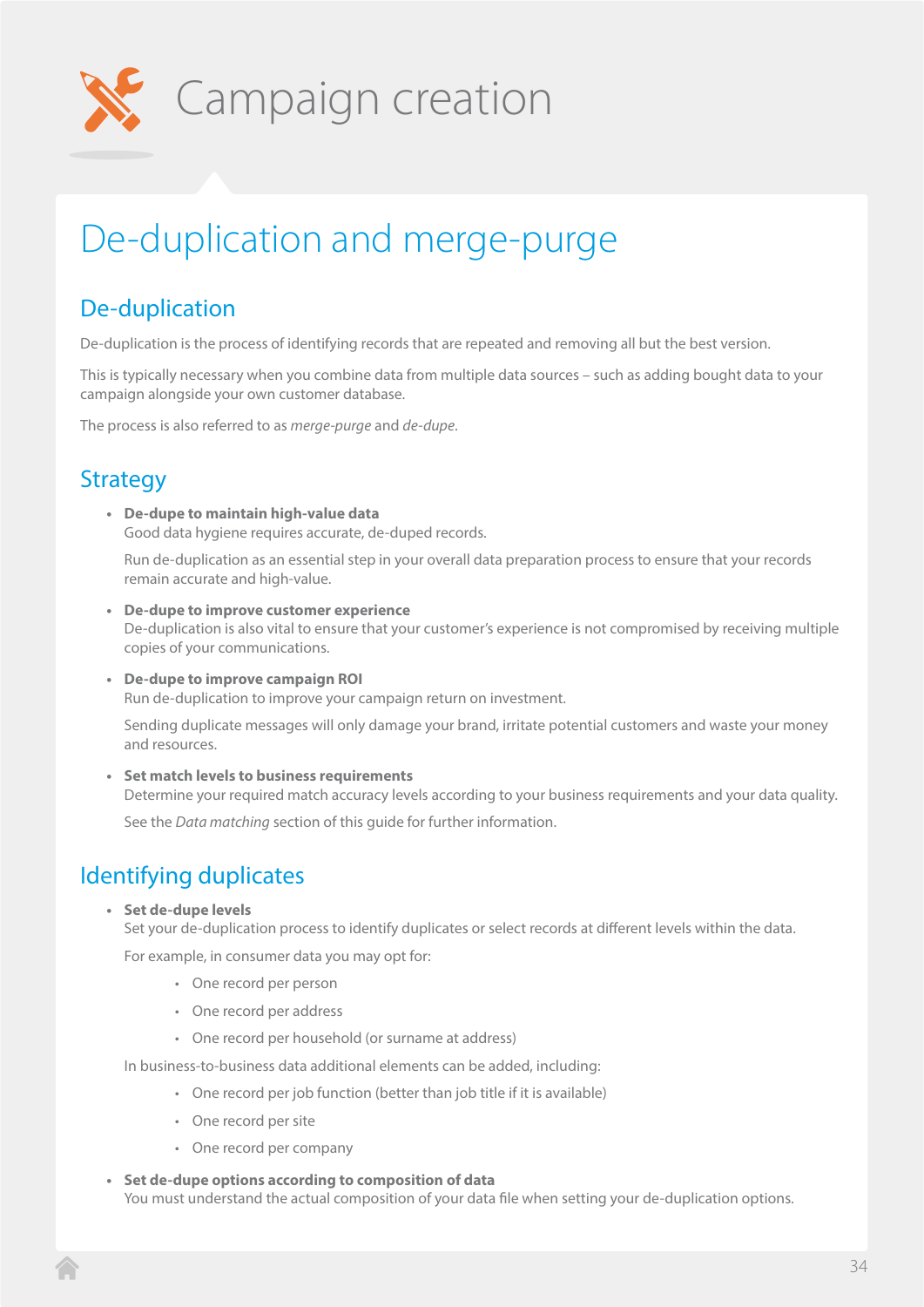<span id="page-34-0"></span>

For example, do not try to match records by job function if only a minority of the records on the file actually contain job functions.

### **• Pitch de-duping to customer lifecycle**

Consider different standards of de-duplication depending on the nature of your relationship with a consumer.

For instance, you might wish to take greater care not to send a duplicate mailing to an existing customer than you would to a prospect – in which case, you might define a duplicate as anyone sharing a postal address with a customer.

#### **• Standardise data before de-duping**

Standardise and format data prior to de-duplication to minimise the errors and non-standard formats that can inhibit duplication identification.

For example, a name such as Anthony might show up with multiple variations including Antony, Tony, Ant, T or A.

Identify issues such as this when deciding the level of match accuracy that you need to, or can, achieve.

## **Hierarchies**

#### **• Typical matching hierarchy**

A hierarchy of matching accuracy, from least to most precise is as follows:

- Address
- Address + surname
- $\cdot$  Address + surname + initial
- $\cdot$  Address + surname + initial + gender
- Address + surname + forename (soundex) + gender
- Address + surname (soundex) + forename (soundex) + gender

#### **• Construct list hierarchies**

Construct a de-dupe hierarchy to decide which records take precedence and which should be deleted.

For example, when merging your own customer data with rented lists, preserve the version of the record from your own customer data in preference to the rented record.

#### **• Common list hierarchies:**

**• Random**

All data sources are viewed as equally valuable.

Consider this option when you have no experience of the data sources being used, or you are in a testing phase.

**• Cheapest lists first**

By eliminating more expensive records in favour of cheaper duplicates, you can produce a file with the lowest list cost and where net names rebates are all similar.

Consider this option when you have no experience of the list.

**• Lowest nets first**

Prioritise lists for which you have agreed the lowest net name rebates first.

**• Cheapest cost per response first**

Use this when you have previous experience of the list and can use previous response rates to favour the most rewarding records and produce the most cost-effective overall list.

#### **• Set suppression files at top of hierarchy**

Set suppression and screening lists at the top of your hierarchy to ensure you exclude all relevant records.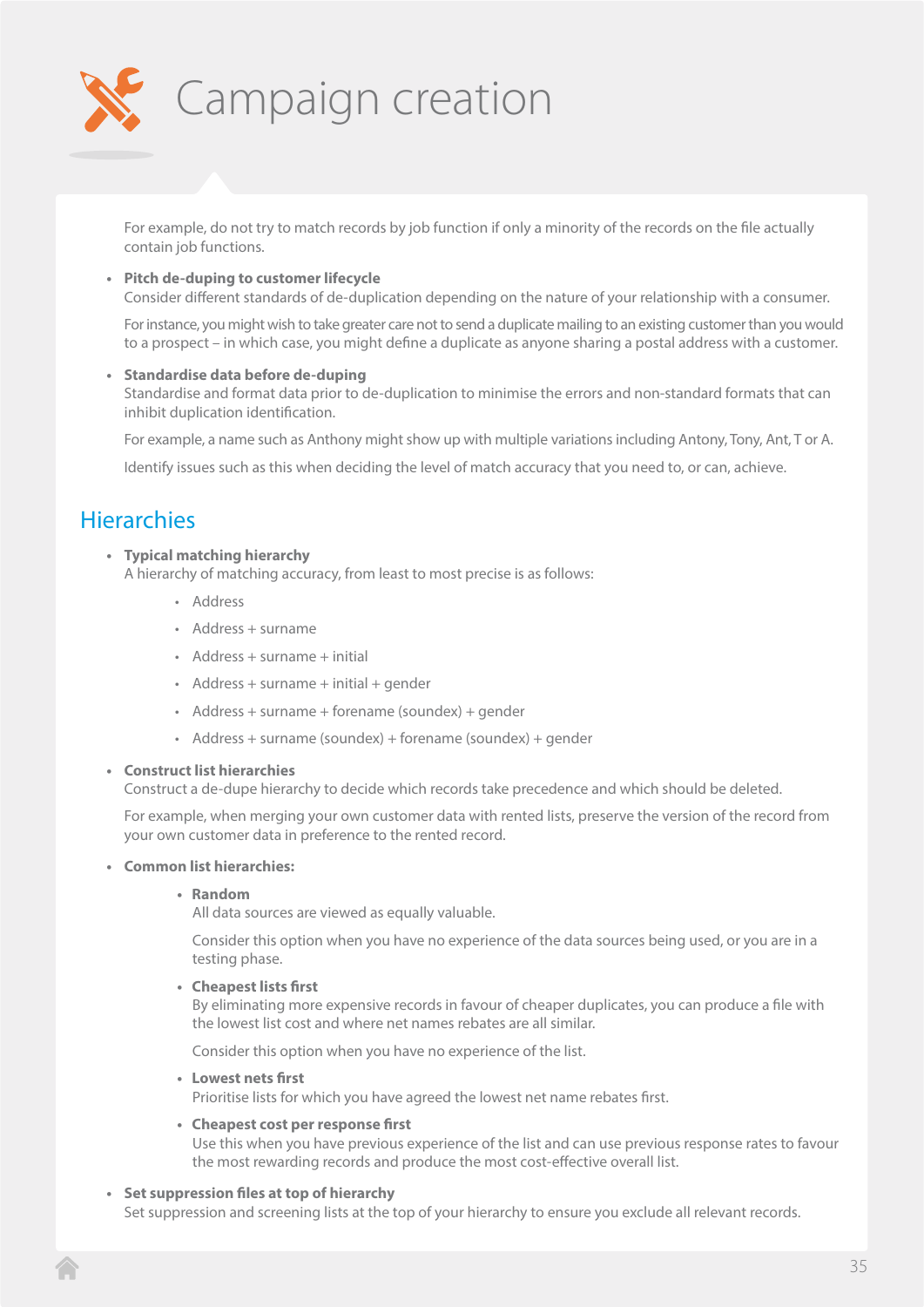<span id="page-35-0"></span>

- **• Consider combining hierarchies** Consider using a combination of hierarchies to reach the most cost-effective method of de-duplicating data for your specific purposes.
- **• Set hierarchies against goals** Construct your hierarchy to serve your overall objectives for your marketing campaign and your available budget.
- **• Take care with certain industries** Some industry sectors require special care.

For instance, financial services companies often have joint customers. This can produce a single record that contains more than one individual name sharing an address. Take additional care when de-duplicating against one of these files to ensure that both of the names on the record can be used to match and suppress any duplicate.

## Soundex

Soundex allows typing errors to be ignored in the identification of matches, providing the sound of the name does not fundamentally change.

## Net name rebates

**• Only pay for the data you need** Under net name deals for mailing and telephony files, you only pay for the records that you use.

Be sure to de-dupe rented lists so you only pay for the data you need.

This can give you a significant saving on data costs.

- **• Work with list supplier** Work with your list suppliers to ensure that your solution maximises names available at an acceptable cost.
- **• Depend on hierarchy**

Net name rebates are affected by where in a hierarchy the list is introduced for de-duplication.

For example, the later in the process you de-dupe, the higher the number of duplicates you can expect to find.

**• Maintain audit trails**

Maintain and provide complete audit trails to maintain trust between list suppliers, data bureaux and clients in this process.

**• Provide reports**

Supply reports on the validity of duplicates, in the form of samples of duplicates and of the de-duplicated file.

## Responsibilities

## Client responsibilities:

- **• Provide clear brief** Provide your bureau with a clear written brief covering required definition of a duplicate, the hierarchy of list preferences and any non-standard processing that is required.
- **• Supply external data sources** Supply on schedule any external data sources to be used for de-duplication.
- **• Comply with net name agreements** Ensure that agreements with data owners on net names are complied with in the hierarchy constructed.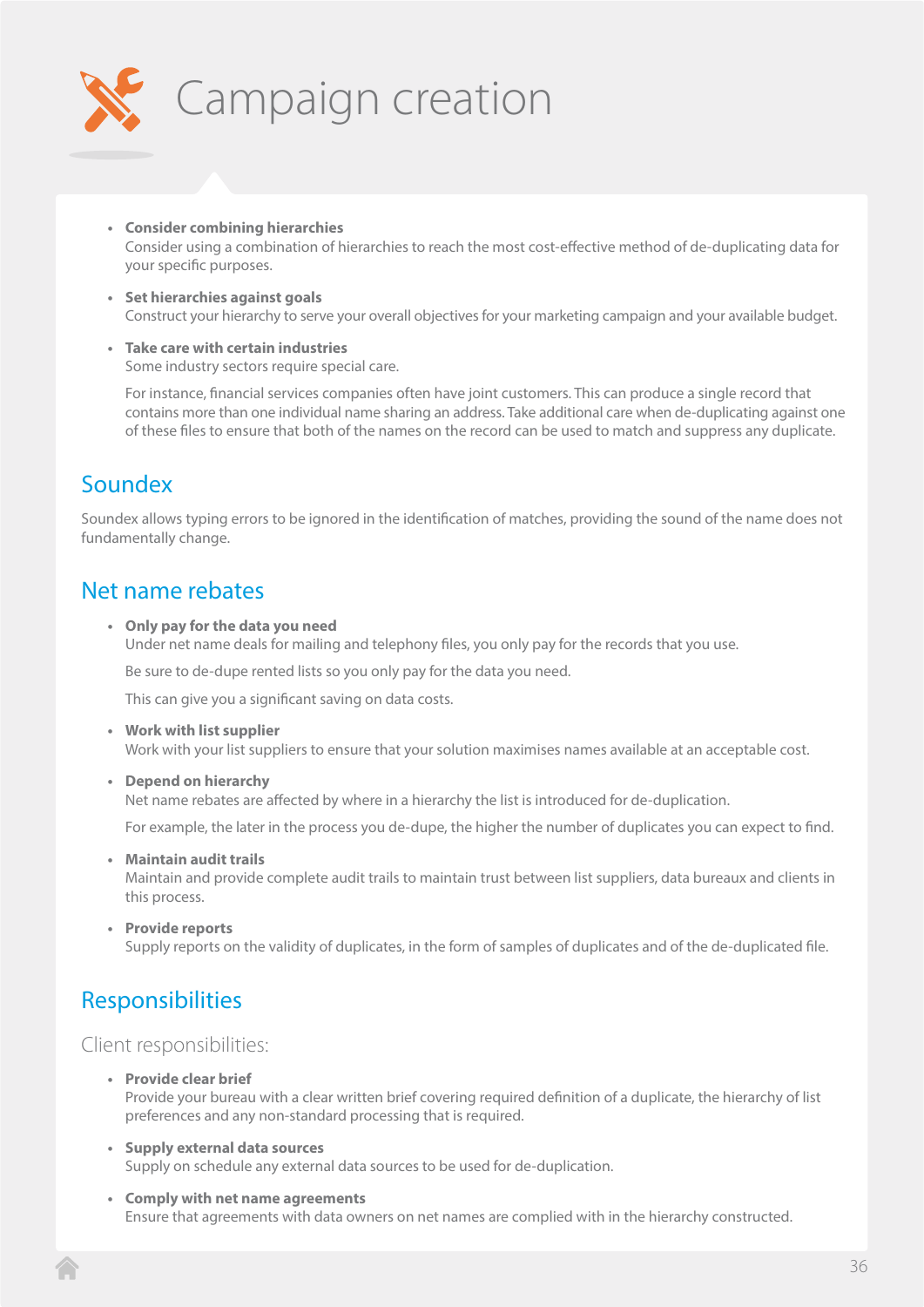

## Supplier responsibilities:

- **• Explain identifiable duplicates** Your client understands fully the types of duplicates that can be identified.
- **• Provide data audit** Provide an accurate and complete audit report showing the numbers of duplicates identified and their distribution across list sources.
- **• All duplicate counts are auditable** Ensure all counts that you provide are auditable by printing the corresponding addresses, if required.
- **• Process data as agreed** Carry out processing out in the order agreed with your client and in a timely manner.

## Top tips

- **• Create hierarchies from multiple factors** Do not create de-duplication hierarchies based on price alone. Also use net name rebates, previous response rates and data quality as factors.
- **• Format data before de-duping** Always standardise and format data prior to processing.
- **• Check data sample before processing** Always visually check a random sample of data for quality and completion levels prior to processing.
- **• Check duplicate samples before processing** View samples of duplicates and of the de-duplicated file prior to processing.
- **• Ensure process can be audited** Make sure you can confidently provide complete, compliant data audit trails to data owners if required.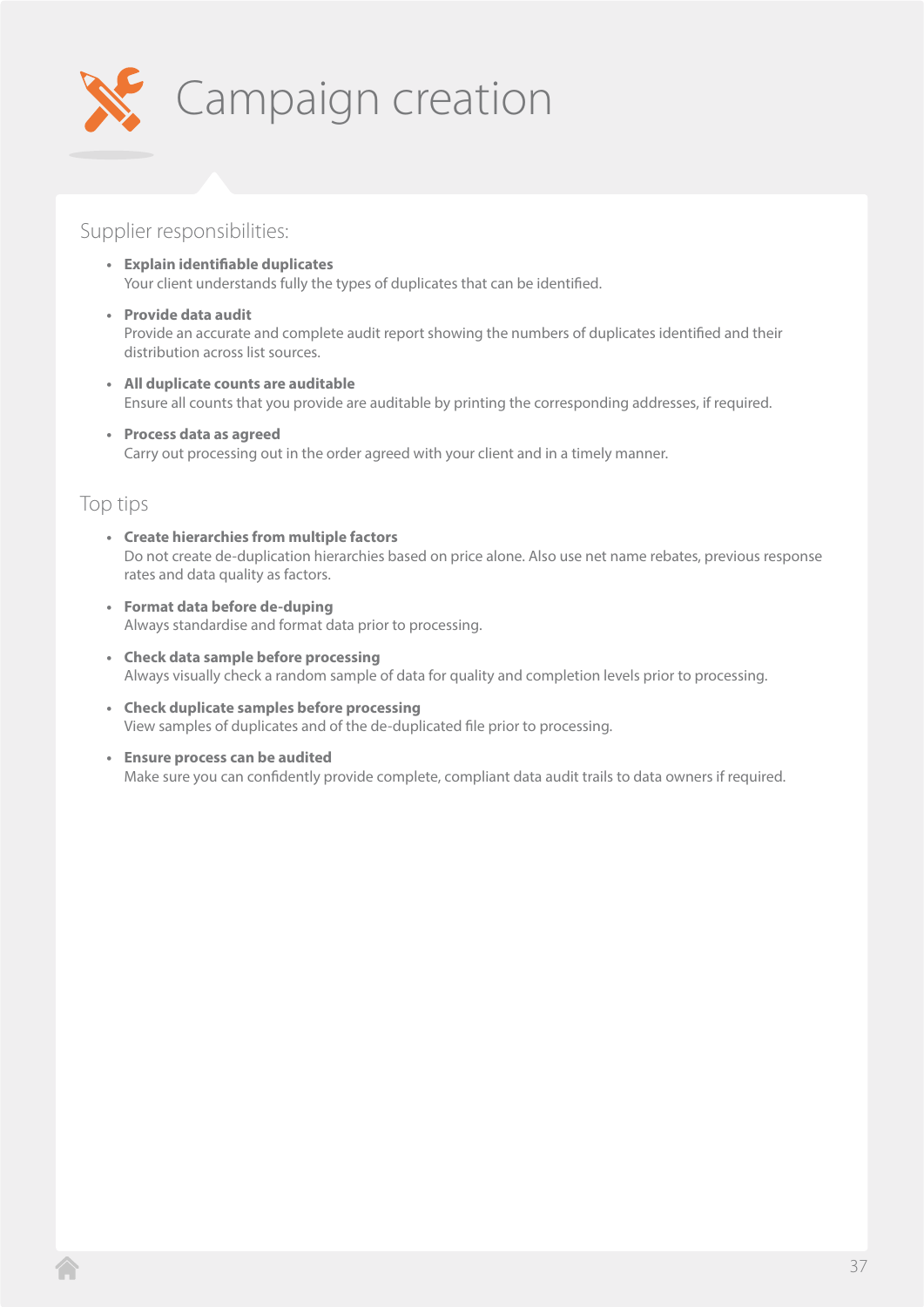

# Screening and suppression

Your data will inevitably start to decay as soon as it is collected, as your customers' circumstances naturally change.

People move, get married, have children, change jobs, change their names – so if you do not screen for these changes your valuable customer and prospect data will quickly go out of date.

A few example statistics to represent the rate of data decay:

- In 2012-13, 2.3 million households had moved into their current accommodation in the previous 12 months. (Source: [www.gov.uk – English Housing Survey Headline Report 2012-13](https://www.gov.uk/government/uploads/system/uploads/attachment_data/file/284648/English_Housing_Survey_Headline_Report_2012-13.pdf))
- There were 499,331 deaths registered in England and Wales in 2012. (Source: [Office of National Statistics](http://www.ons.gov.uk/ons/dcp171778_331565.pdf))
- There are over 5.9 million records on the MPS suppression file with around 19,000 new records added each month. (Source: [mpsonline.org.uk](http://www.mpsonline.org.uk))
- 102,000 new businesses were registered in 2012. (Source: [Department for Business Innovation and Skills\)](https://www.gov.uk/government/uploads/system/uploads/attachment_data/file/254552/13-92-business-population-estimates-2013-stats-release-4.pdf)
- There were more than 4500 UK business name changes per month in 2013. (Source: Companies House – [Statistical tables on companies' registration activities 2012-13\)](http://www.companieshouse.gov.uk/about/pdf/companiesRegActivities2012_2013.pdf)
- In the UK, more than 20 million mailed items are incorrectly addressed every month, costing businesses an estimated £200m to £300m per year. (Source: DMA/Axiom whitepaper [Reaching more consumers with certainty,](http://dma.org.uk/sites/default/files/tookit_files/reaching_more_consumers_with_certainty.pdf) 2011)

# Why screen and suppress?

It is crucial to the success of your one-to-one marketing to screen your databases and mailing files for gone-aways, deceased persons and opted-out individuals, so that you only use accurate, effective data.

- **• Be compliant** It is a obligation under DPA, the DMA Code and the CAP Code to screen your contact lists against the relevant preference services less than 30 days before using them for one-to-one marketing purposes.
- **• Minimise reputational damage** Sending mail to gone-aways and deceased people will only serve to damage your brand reputation, along with our industry's reputation.
- **• Screen data regularly to preserve its integrity** Data decay cannot be avoided, so you must check your records against suppression and screening files regularly to ensure that your data remains accurate, up-to-date and effective in your one-to-one marketing.
- **• Enable effective campaign management** Suppression files play an important role in the effective management of CRM and one-to-one marketing.
- **• Maintain data to remain competitive**

It is now well documented and broadly accepted that organisations ignoring the issue of data decay will not be able to compete effectively against those that do keep their data up to date and accurate.

#### **• Safeguard your industry and ROI**

Use suppression and data screening effectively to help protect our industry, improve your own return on investment and help present a more favourable environmental image to our marketplace.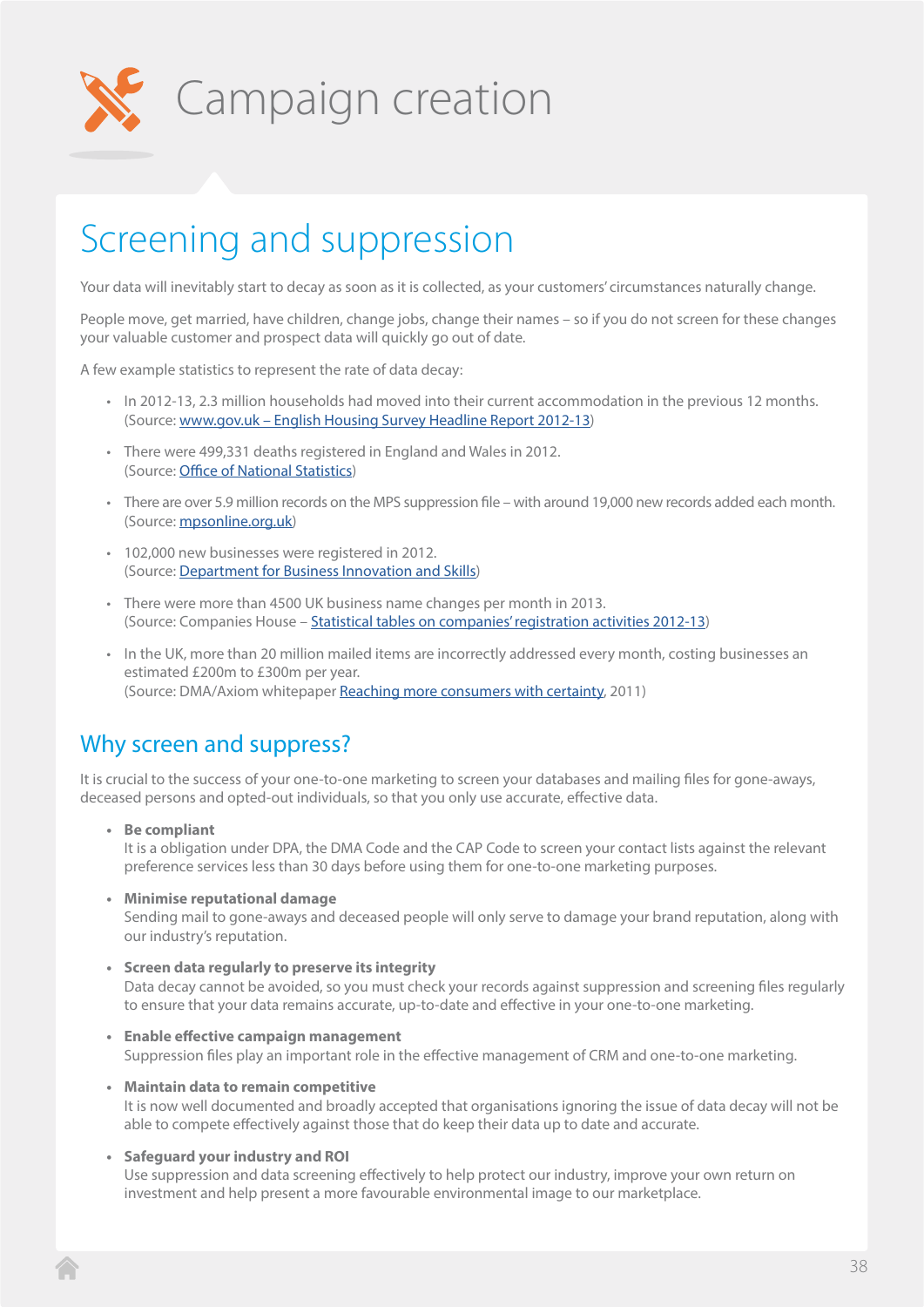

#### **• Be environmentally responsible**

Sending mail to people who are never going to respond wastes an enormous amount of energy and materials.

At a time when consumers are increasingly vocal in their criticism of one-to-one marketing, you must support our industry's efforts to do as much as possible to minimise wastage.

## Goals

#### **• Save costs**

Eliminate a wide range of direct and indirect costs associated with sending advertising mail to people that cannot or will not respond.

**• Improve list quality**

Most people or businesses either forget or choose not to notify changes in their circumstances to organisations that hold their details on file.

Use suppression files to improve the quality of the records you use for marketing purposes.

- **• Improve data quality and richness** Enhance the data you hold on customer files with updated information and preferences.
- **• Regain contact with customers** Identify gone-aways in your customer list as a first step towards re-establishing contact with them.
- **• Increase ROI**

Increase the effectiveness of your advertising marketing and supporting activity, such as brand campaigns or follow-up activity, to deliver a positive return on investment.

- **• Improve targeting** Identify significant changes at either individual or address level, which you can use for targeting purposes.
- **• Improve credit checking** Ensure you hold the correct name and address to make it easier to credit check your customer if necessary.
- **• Identify legacy income**

If you are a charity, use the deceased file to identify when a supporter whom you know has left you a legacy in their will has died.

## **Strategy**

**• Market only to people who can respond**

The core strategy of your one-to-one marketing activity must be to reach consumers who are able and willing to respond.

Screening and suppression of invalid records will advance this goal and make your campaigns more effective, efficient and profitable.

**• Grab the benefits**

Do as much as possible, as promptly as possible, to make sure you gain the competitive advantage of using superior-quality data.

**• Avoid false economies**

Doing the bare minimum will only serve to minimise the benefits you gain.

#### **• Identify poor prospects**

Suppression files can indicate people or businesses that have moved, changed, died or are unlikely to be creditworthy.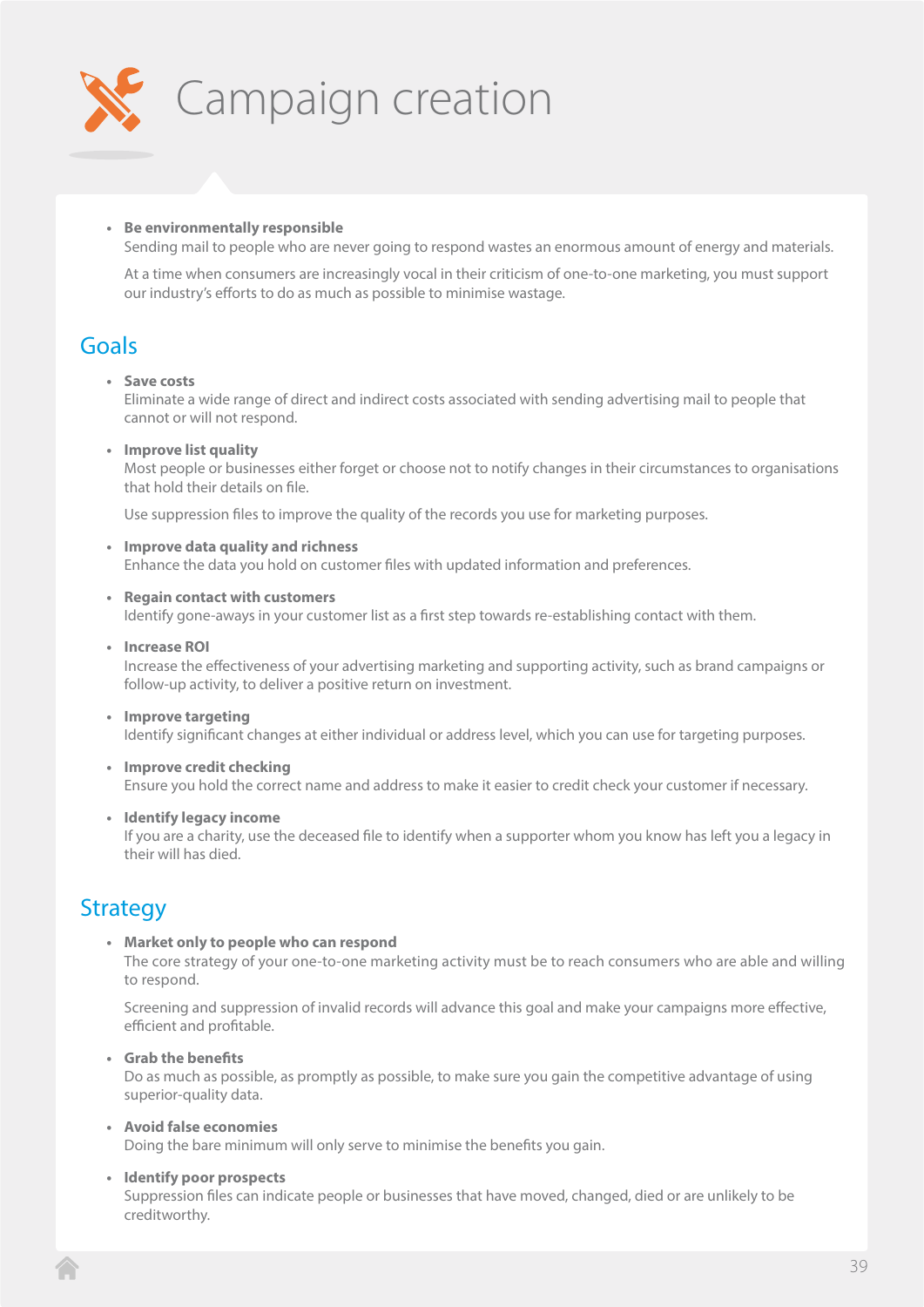

#### **• Maintain internal suppression files**

Maintain an internal suppression file of customers and prospects who have asked your organisation not to contact them – either in any form or via mail specifically.

You must match your mailing list against the MPS file no more than 90 days before despatch.

Any matches identified must be removed from your campaign.

#### **• Identify records to research**

Suppression files can also give you insight into which records or audience segments you need to research in order to enhance or recover the information held on an individual or business.

## Suppression files

At a very simple level, these files contain the records of people who cannot or do not wish to respond to personalised mailings or other targeted marketing communications.

- **• Suppressed records can include:**
	- Gone-aways people who have moved address
	- Deceased persons
	- Opt-outs
	- Credit risks
- **• Information contained in business suppression files can include:**
	- Businesses that have moved address
	- People whose employer has changed
	- People whose functions have changed within a business
	- People who have died
	- Businesses that have changed name
	- Businesses that have ceased to trade
	- Businesses that have requested 'no contact'
	- Businesses addresses that may be considered to be not the right address for marketing

# Mailing Preference Service (MPS)

- **• Advertising mail opt-out** The MPS Consumer File is a list of names and addresses of consumers who have expressed a wish to limit the amount of advertising mail they receive.
- **• Removes consumers from 'cold' mailing lists** The MPS is primarily used for suppressing consumers from 'cold' unsolicited mailing lists.
- **• Records remain on MPS indefinitely** Names remain on the file indefinitely or until the MPS is notified by the subscriber to remove them.
- **• Updated monthly** The file is updated on a monthly basis.
- **• Over 5.9 million suppressed records** The MPS file contains in excess of 5.9 million records with approximately 19,000 new records added each month. (Source: [mpsonline.org.uk](http://www.mpsonline.org.uk))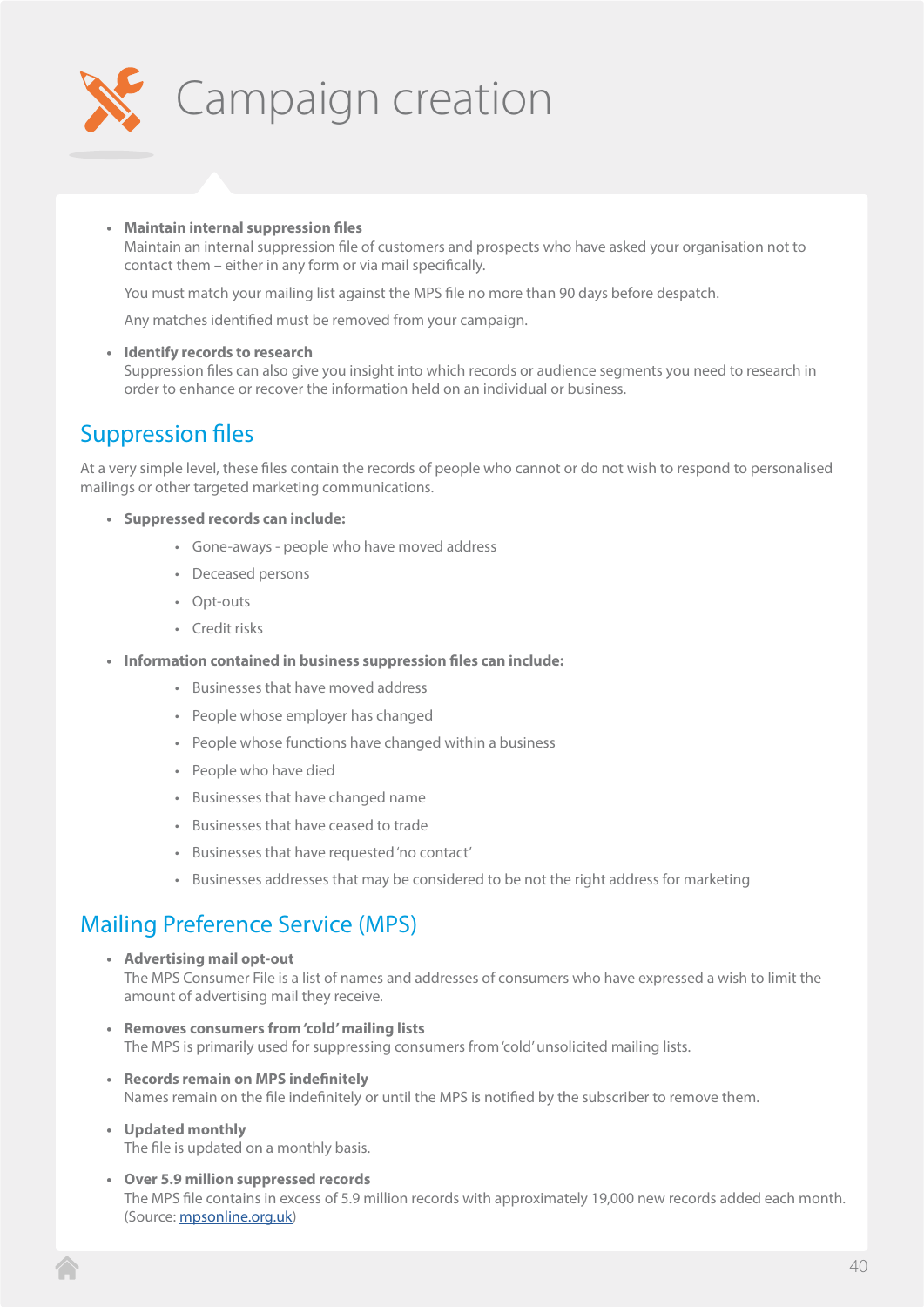

- **• Free online registration** Registration has increased even further with the availability of online registration and changes to the Electoral Roll.
- **• Some bureaux screen against MPS without charge** The MPS Consumer File is held by most bureaux that usually provide suppression matches to their clients without charge.

#### **• Level of suppression**

It is important to note that historic MPS names are suppressed at a household level (same surname at an address). Since September 2007 new registrations have been at individual level.

#### **• Funding**

MPS is funded through a levy on Royal Mail's Mailsort service and a fee collected from licencees who purchase the data file.

#### **• MPS screening compliance**

There is no legal requirement to use MPS against your existing in-house customer files, provided that:

1. You offered your customers the opportunity to opt-out from unsolicited advertising mail at the point of data collection.

AND

2. You screen your mailing list against your own in-house do not mail list before each mailing.

However, in the opinion of the DMA and other industry bodies, screening against the MPS is now a legal requirement under *The Consumer Protection from Unfair Trading Regulations 2008*.

It is important to seek your own legal advice on this specific issue.

**• DMA and ASA requirement**

You must screen against the MPS Consumer File as a condition of the DMA Code and the CAP Code.

**• Administered by the DMA** The MPS is administered by the DMA on a not-for-profit basis. To find out more, find a list cleaning company or purchase the MPS suppression file, visit:

[mpsonline.org.uk/mpsr/](http://www.mpsonline.org.uk/mpsr/ )

# Your Choice

**• Opt-out for unaddressed mail** *Your Choice* is a consumer service provided by the DMA to advise and assist householders who wish to opt-out of receiving unwanted unaddressed mail.

Click the link below for further details of the *Your Choice* service.

[dma.org.uk/sectors/d2d-choice.asp](http://www.dma.org.uk/sectors/d2d-choice.asp )

# Industry suppression files

Over the last few years, rafts of new products have entered the very busy suppression marketplace. Whilst this is positive in some respects, it has added to the confusion over the product that best serves the consumer.

**• Research suppression products**

Most bureaux have a suite of different suppression products available to end-users.

Some of these files offer similar data but use different sources and methods to compile the data.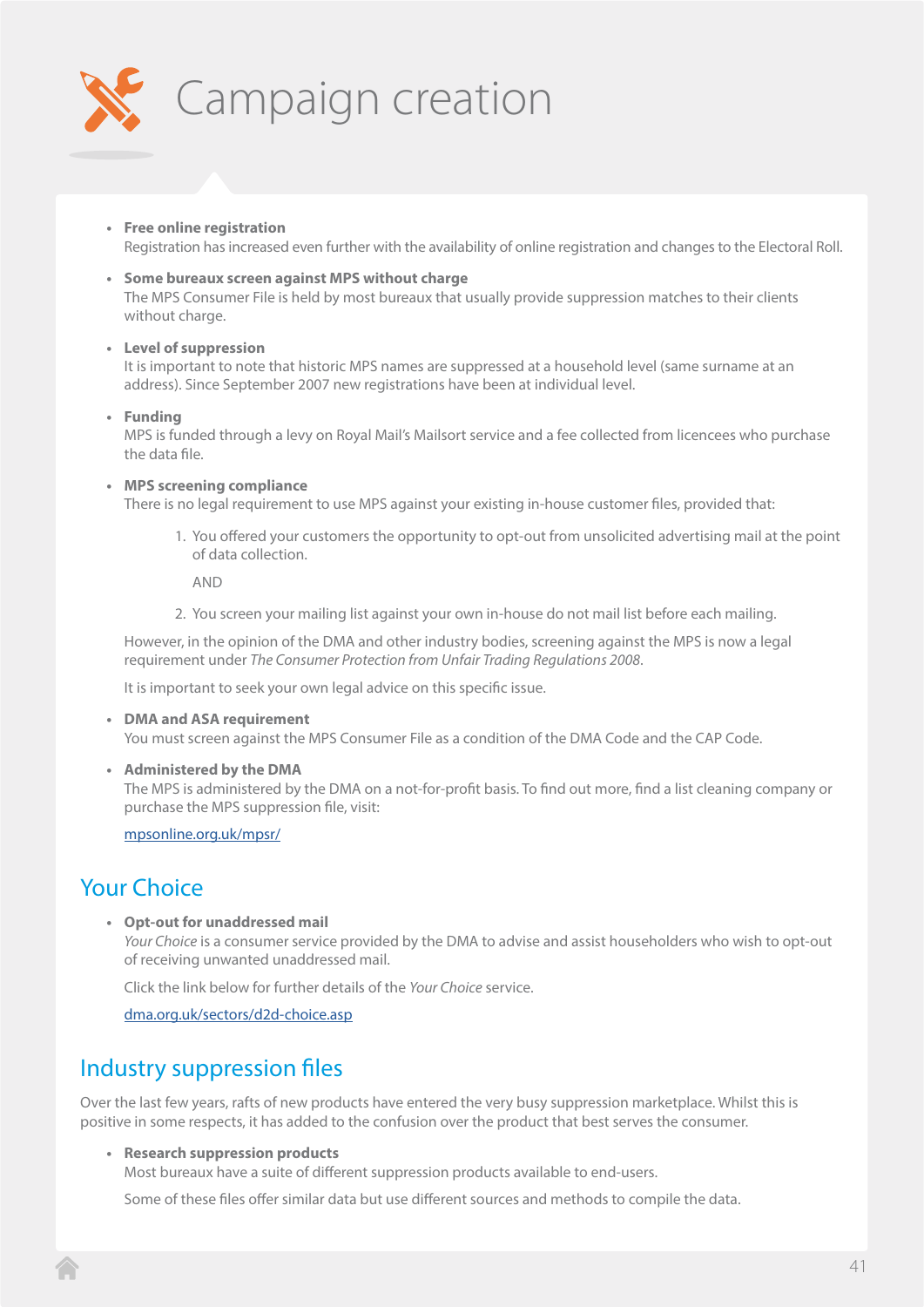

#### **• Be aware of different suppression matching results**

The processes used by bureaux to identify exact or suspected matches is a topic which promotes much discussion as there are substantial differences in data processing techniques and matching routines.

These differences used to 'match' identical or similar records on mailing and suppression files account for most of the variations in results amongst bureaux matching on identical data sets.

#### **• Take bureau advice**

As part of any standard data hygiene or mailing preparation process, end-users can be advised by their bureau of any records on their mailing or customer files that 'match' records on these suppression files.

**• Access files through data bureaux**

Specialist companies use a range of different methods and sources for compiling suppression files, which are then made available to end-users, mainly through data processing bureaux that license the data.

- **• Licence files directly for high volume** Some high-volume mailers choose to have direct licensing arrangements with the file owner.
- **• Define suppression processing with bureau**

Once a suppression match has been identified, the end-user can make an informed choice about the way in which the record is processed by the bureau, for example, whether records are suppressed or not.

## Choosing your data screening and suppression products

The perfect screening product would identify all changes immediately and 100% accurately.

Whilst in reality this is never likely to happen, how you assess your screening and suppression products should be based on how close each product gets to this ideal.

#### Key criteria:

The key criteria to look for in a product are market coverage, accuracy and recency.

## Market coverage

#### **• Assess product against your needs**

Assess the market coverage offered by each product against your business needs.

For example, if you are looking to conduct a nationwide mailing campaign then, with 1.5 million UK households moving each year, a product collating just 0.65 million individual records annually will only ever be able to provide a part of your gone-away suppression solution.

## Accuracy

**• Understand verified vs assumed data changes**

Data for suppression files is obtained from many sources. Some of these sources are verified, with the change in circumstance known to have happened – for example, using a death registration number.

Other changes are assumed – for example, flagging a gone-away based on an amount of returned mail.

#### **• Scrutinise to preserve data integrity**

Inaccuracy in suppression files will lead to 'over-suppression' and remove records from your database or prospect file that HAVE NOT changed.

For example, whilst some postal returns clearly have been legitimately returned by new occupiers, around 40% are sent back by the targeted consumer themselves as a way of trying to get their name taken off a database.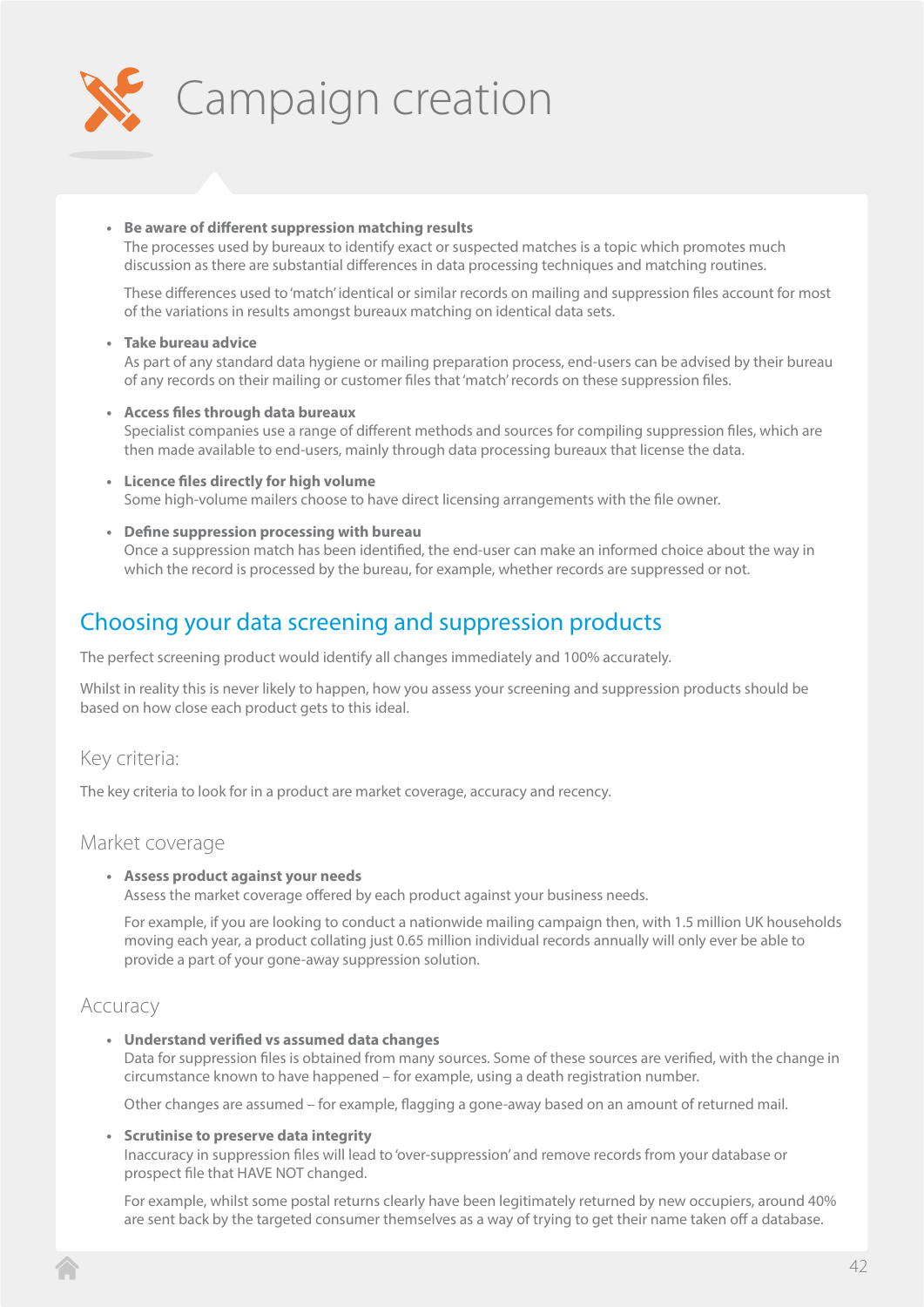

- **• Test accuracy regularly** It is therefore important to test suppression files for accuracy as well as match rates.
- **• Treat different data lists appropriately** Suppress data appropriately according to its value. For example, it might be wise to treat customer and prospect data differently due to the value of your historic relationship.
- **• Be wary when confirming gone-aways** Postal returns sometimes do not indicate a gone-away, but rather a disgruntled customer or prospect – in 2005, the average no-mail file had around 42% of supposed gone-aways still living at the address.

## Recency

- **• Keep data constantly up to date** Timing is everything. The longer it takes for you to know that someone has died or moved, the more damage you will do to your brand and the smaller the savings will be.
- **• Fit screening schedule to business needs** Screen as often as you run campaigns.

For example, if you mail on a monthly basis you need a suppression solution that keeps your data accurate at this pace; similarly, if you only run annual campaigns then you might only need to screen and suppress once a year.

**• Typical screening frequency** Most gone-away solutions are now monthly, and deceased solutions are getting faster with one supplier now providing daily updates.

# Responsibilities

Client responsibilities:

- A clear written brief is provided for the hierarchy of any suppression file to be used if this is a requirement
- Further information requested by the supplier is supplied in a timely fashion
- Where a data audit (i.e. a sample file with verification of matching) has been requested, this is signed off promptly. The client should look closely at the suppression match results and surrounding issues to ensure a satisfactory level of accuracy
- Ensure with your supplier that correct files are being used to suit their data and their marketing requirements

## Supplier responsibilities:

- A clear brief has been received and understood and any special processing requirements have been clarified and agreed
- Suppression hierarchies are used according to the brief with sample matches supplied if required
- Any problems with the data received are advised to the client as soon as possible
- Audit reports are provided showing the progress of records through the process, including how many records have been suppressed and why
- Any queries are raised with the client as soon as possible
- Ensure clients are made aware of best practice together with tailoring to get best results for their data and their marketing requirements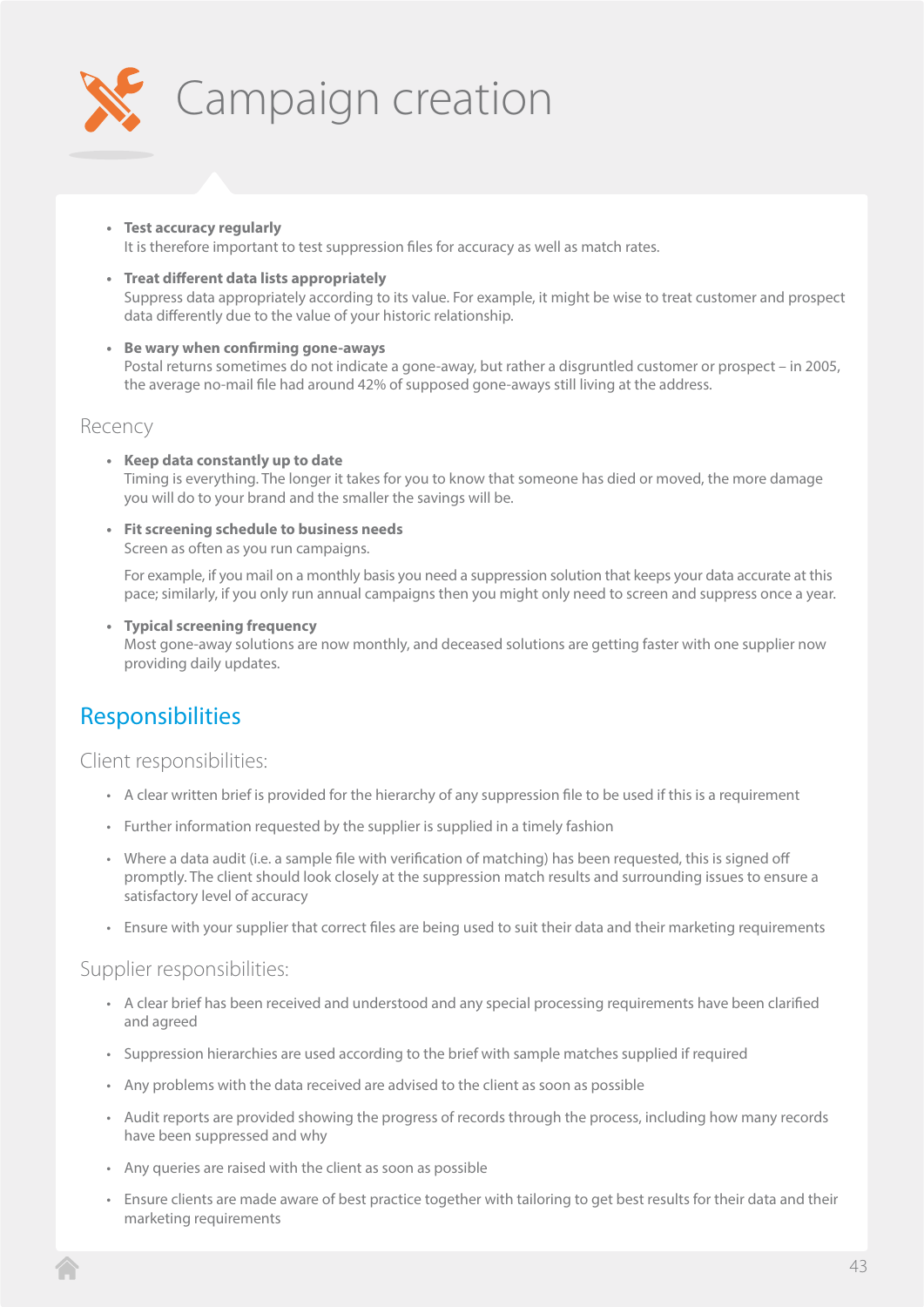

# Postcode Address File (PAF®)

Royal Mail's Postcode Address File (PAF®) is the main external reference table used by most bureaux as the basis for checking and correcting address records.

PAF® is the UK's most complete and up to date addressing database, containing all 28 million known, unique residential and business addresses within the UK. The file also contains 1.4 million business names.

#### **• Check records against PAF**®

After cleaning and formatting, match your records against the PAF® file, which contains the generally accepted correct address presentation.

This is usually a dynamic process:

- Identify records that exactly match PAF®
- Retain your customer's preferred address elements such as their house name
- Correct wrongly-formatted addresses to meet PAF® standard, or to a point where your mail is capable of being delivered

#### **• Get data bureaux to correct inaccuracies**

Bureaux should have the ability to correct inaccuracies in addresses to improve the chances of them matching to PAF®.

Different bureaux will have different capabilities depending on their software – but the following are likely to be included:

**• Customer's preferred address**

Sometimes known as 'vanity addresses' or 'cherished addresses' where elements of the address do not match the address recognised by Royal Mail and held on PAF®.

**• Postcode changes**

Matching old postal geography to new.

For example, 'NEWPORT, MON' should now be 'NEWPORT, GWENT'.

**• Spelling corrections**

Correcting common misspellings, omissions and transpositions.

For example, 'BIMRINGHAM' becomes 'BIRMINGHAM'.

**• Common edit marks**

Recognising common edit marks.

For example, 'STOKE ON TRENT' and 'STOKE-ON-TRENT'.

**• Common abbreviations** Correcting common abbreviations and superfluous words.

For example, 'BRUM' becomes 'BIRMINGHAM'.

#### **• Accommodate client business rules**

PAF will often be incorporated into general address cleaning software and will normally be the benchmark against which addresses are checked and corrected.

However, bureaux should also have the flexibility to incorporate client business rules if required.

#### **• Adopt PAF**® **updates promptly**

Updates to PAF® are made on an ongoing basis by Royal Mail to accommodate new buildings or to improve delivery efficiency.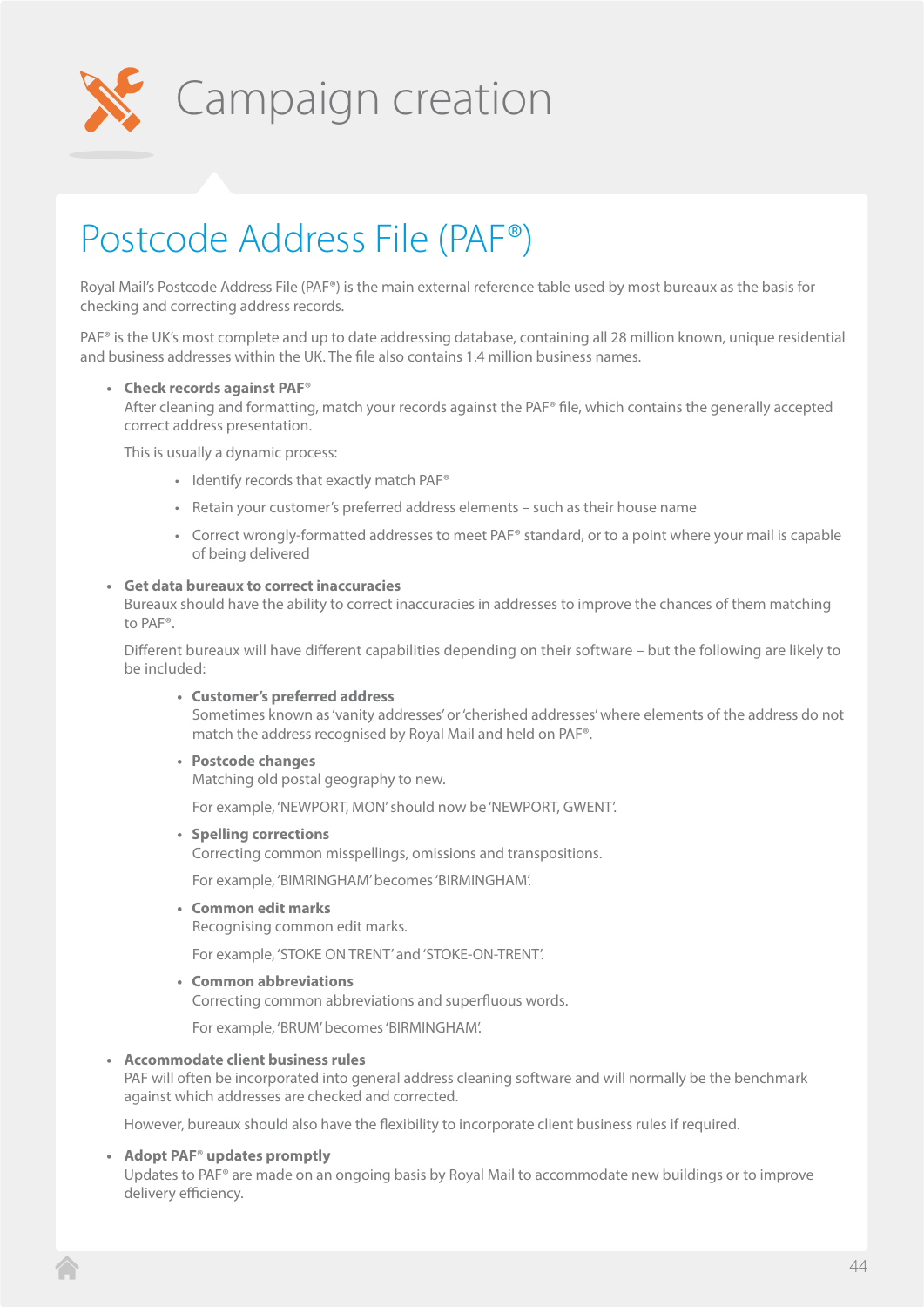

These updates are available to bureaux and clients in a number of different formats. Adopt these changes within a 'reasonable' amount of time – ideally within three months of the changes being made.

# Level of address verification to PAF®

- **• Define minimum data criteria** All data bureaux should have a standard minimum criterion that your records must fulfil to match PAF®.
- **• Offer bespoke criteria** Data bureaux should offer you a bespoke service and be able to tailor data criteria to your specific requirements.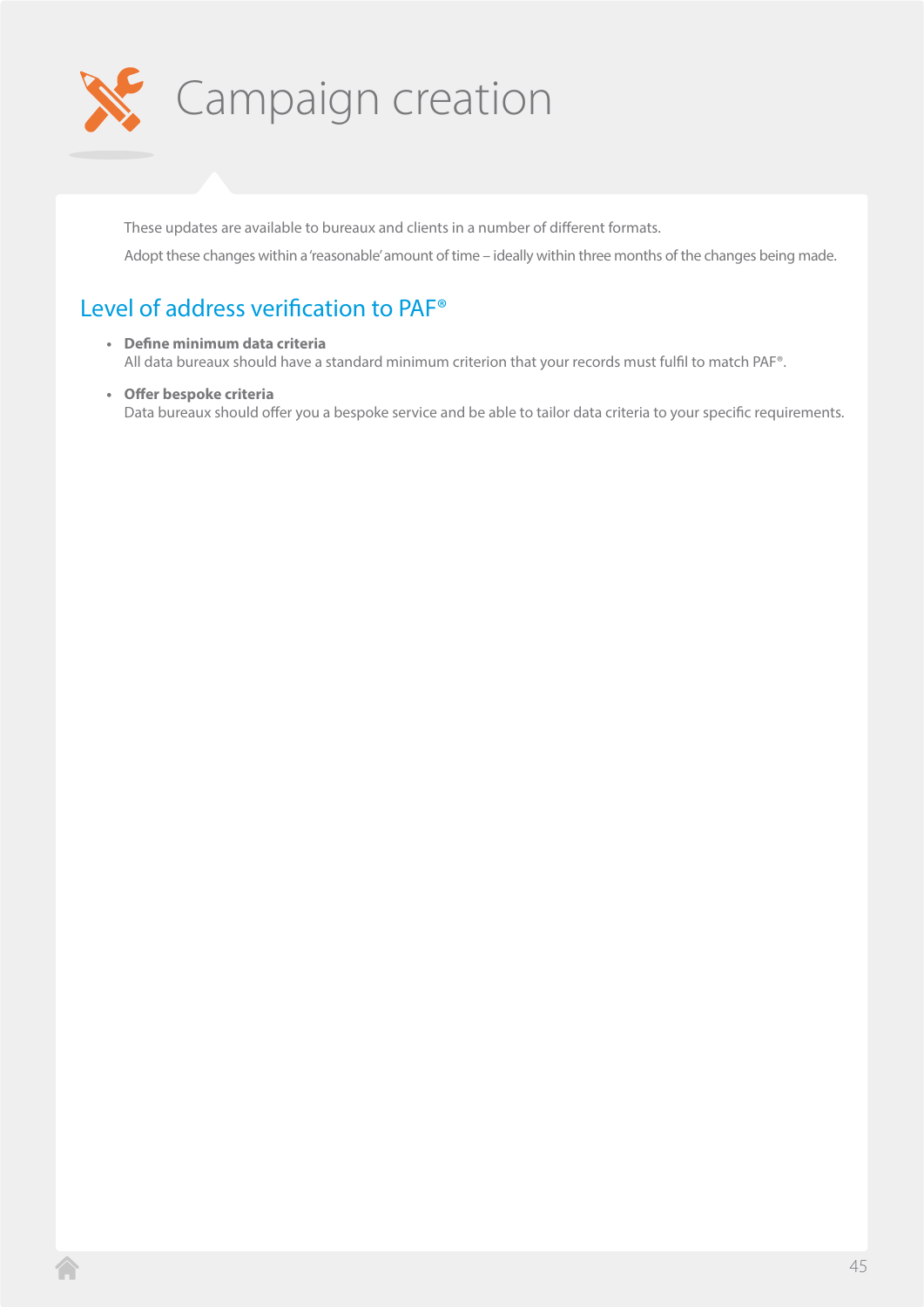

# Print and production processes

# Printing methods

Different projects will suit different printing methods – or may require a combination of techniques.

The key best practice point is to discuss these options with your chosen supplier at an early stage in planning so that you can optimise your campaign development and scheduling appropriately.

As with most other machine processes, different printers have a preferred range of specifications.

Apart from the obvious one of paper size, such things as direction of grain, weight of paper, surface and porosity are all important. The type of pre-print process used may also be critical, particularly if other special processes are involved, such as scratch-off panels. Some can print on the reverse of the page in the same pass and some can print in multi-colours.

Some key options are:

**• Litho**

Lithographic (litho) printing is a high-quality printing method that is particularly efficient for higher-volume runs of 500 or more identical pieces.

**• Digital**

Digtial printing offers you the opportunity to tailor each individual printed item – for example, to include an address, add personalisation or even to dynamically tailor each printed piece with completely different content according to your customer's preferences.

#### **• Laser**

Laser and similar printers create an image on the paper in a manner similar to photocopiers.

There is a wide range of such printers available, using either flat sheet, fanfold or reels of stationery.

Laser printers often print a full page of text at a time, irrespective of how much information the page contains. It is common for a page to contain some preprint and for laser text to fit in and be 'justified' within the preprint. However, this is by no means the only technique available and clients are advised to discuss their requirements with their supplier at an early stage.

**• Sheet-fed or continuous**

Sheet-fed printers work with standard-sized individual sheets of paper, whilst continuous-feed machines print onto a roll of paper that is subsequently guillotined to size.

Each method has its advantages of speed, economy and creative opportunity – for example, a sheet-fed printing approach might be better if you wish to produce small volumes, whilst continuous-feed machines might be better if you wish to produce one-piece mailers and non-standard-sized mailers.

Make sure that you understand the options at planning stage so that you can define the right balance between creativity, economy, speed, potential regulatory requirements and any other aspects of your campaign.

# Enclosing

#### **• Machine enclosing**

Machine enclosing enables huge volumes of mail to be enclosed very easily and efficiently at high speed.

Work with your mailing house to ensure that your mail piece is designed to fit the requirements of their enclosing machinery.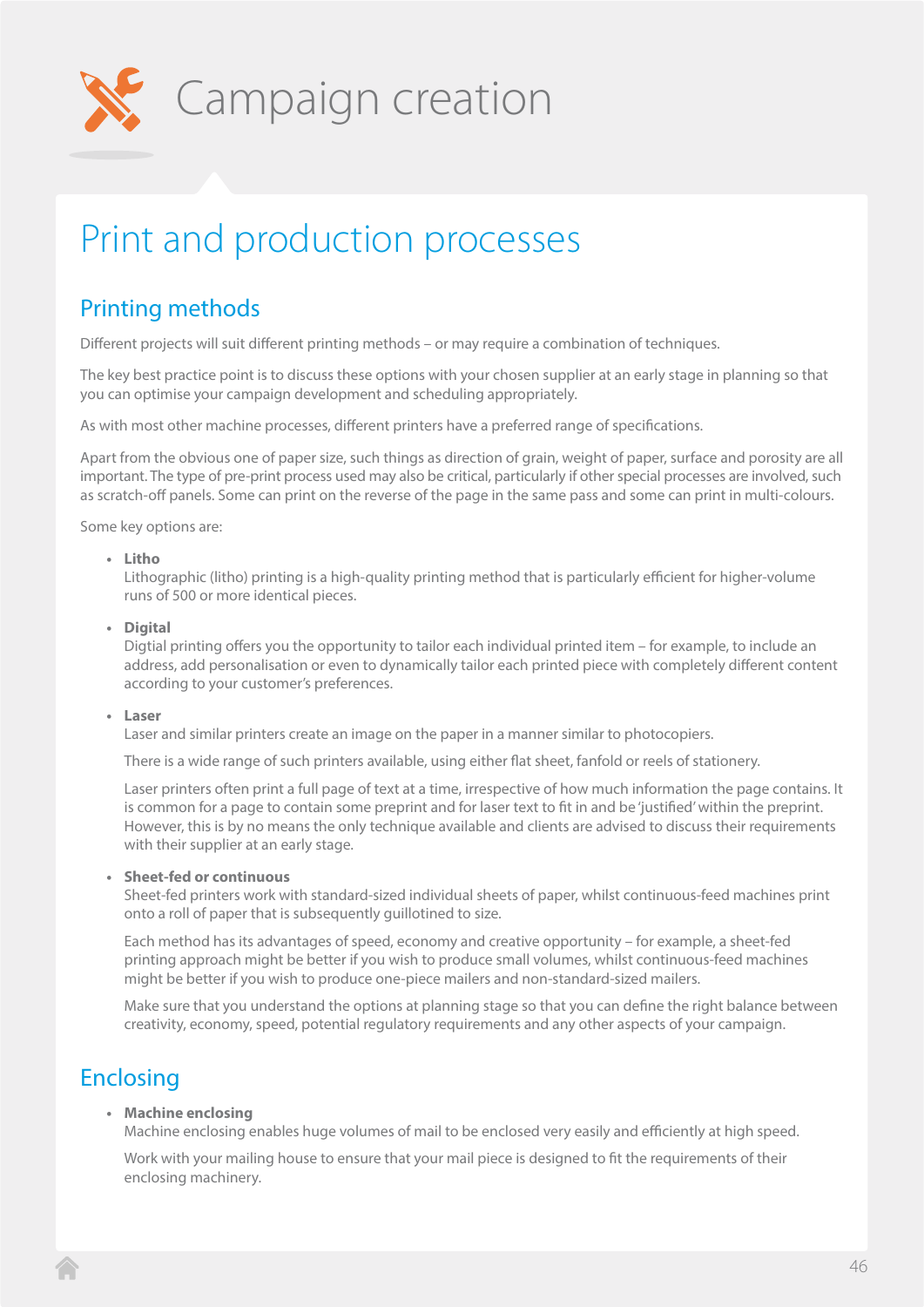

#### **• Hand enclosing**

Hand enclosing techniques tend to be used for items that will not go through enclosing machinery, that involve the enclosing of bulky or variable items, or for particularly small batches – such as re-makes of items that were removed from the main production run due to quality or addressing issues.

Hand enclosing may be carried out on-site or through a managed team of homeworkers as long as there are confidentiality and process agreements in place.

#### **• Polywrapping**

Most of the considerations which exist in conventional paper enclosing also apply to polythene enclosing.

Frequently, the same supplier will offer both services.

There are, however, some additional considerations where polythene is concerned, including:

- Orientation of inserts landscape or portrait?
- What effect will the final fold have?
- Will cross or reverse hoppers be required?
- Is reverse seal required?
- Is addressing required before or after wrapping? Is the orientation suitable?
- What weight and type of film will be used?
- What are the sealing requirements?
- Is the film to be printed? If it is, then will this be through continuous print or registered print?
- Who is supplying the film?
- Who is supplying the origination?

Discuss your project with your mailing house at an early stage to identify your best option.

It is the client's responsibility to ensure that all subsequent materials conform to a technical specification agreed with the mailing house – and to accept any additional cost which may be caused by non-conformity.

Where the client has contracted supply to the mailing house, the responsibilities obviously fall to the mailing house.

#### **• Addressing**

Some mailing houses will also offer addressing facilities either from self adhesive or cheshire labels or through the use of inkjet processes.

For more information on addressing, see the *Postage* section of this guide.

## **Materials**

**• Consider materials thoroughly at design stage**

In some cases it is possible to be quite precise in the dimensions or other criteria covering materials and machines.

In others, however, it is not possible and a range of options may be provided by the supplier.

In all circumstances, the client is advised to check details with his suppliers, before committing to designs.

All machines will have a preferred material specification in terms of size, paper weight, tolerances, types of envelopes and so on.

Check these specifications before committing to your final design as requirements can vary between different types and makes of machinery.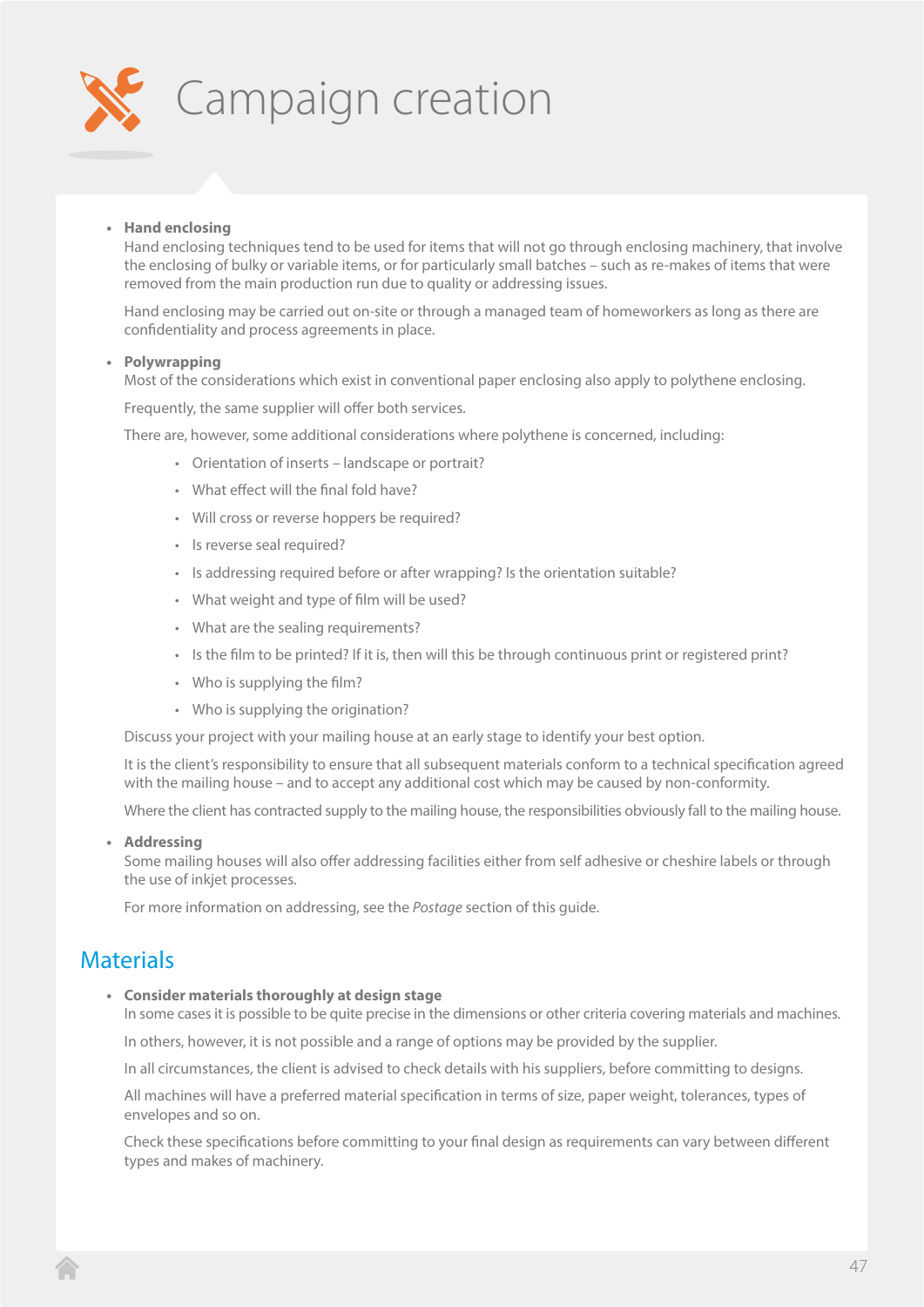

# Standard paper sizes

**• Paper sheets**

| $\cdot$ A6 | 148mm x 105mm |
|------------|---------------|
| $\cdot$ A5 | 148mm x 210mm |
| $\cdot$ A4 | 210mm x 297mm |
| $\cdot$ A3 | 297mm x 420mm |

# Standard envelope sizes

**• Wallets**

| Сĥ                   | 114mm x 162mm |
|----------------------|---------------|
| • Oversize $C_5$     | 162mm x 238mm |
| $\cdot$ C5           | 162mm x 229mm |
| $\cdot$ $\in$ $\sim$ | 229mm x 324mm |
| • Oversize DI        | 114mm x 229mm |
|                      | 110mm x 220mm |
|                      |               |

## Laser sheet sizes

**• Laser printing (standard/common specifications)**

| <b>Maximum sheet size</b> | <b>Min/max paper weights</b> |                   |
|---------------------------|------------------------------|-------------------|
| Flat sheet                | A4: 216mm x 355mm            |                   |
|                           | A3: 363mm x 432mm            | 80gsm - 200 gsm   |
| Continuous fanfold        | 355mm (drop) 457mm (width)   | 70/80gsm - 160gsm |
| Reel to reel              | unlimited x 457mm wide       | 70/80gsm - 160gsm |

# Envelopes

There are several key considerations around your choice of envelope that can impact other aspects of your mailing.

#### **• Plan early**

Plan the envelopes you wish to use alongside your creative stage so that you can seize creative opportunities and avoid production pitfalls.

#### **• Be creative**

The envelope the first thing your customer will see, representing an important creative opportunity:

- How can you make this packaging as appealing as the content within?
- How can you increase the number of customers who open your mailer?
- How should your brand be identified and represented?
- Can you personalise your envelope to your customer?
- Do not forget to leave the appropriate spaces for the address, return address, postal carrier barcodes, recycling logos, postage marks and other practical elements.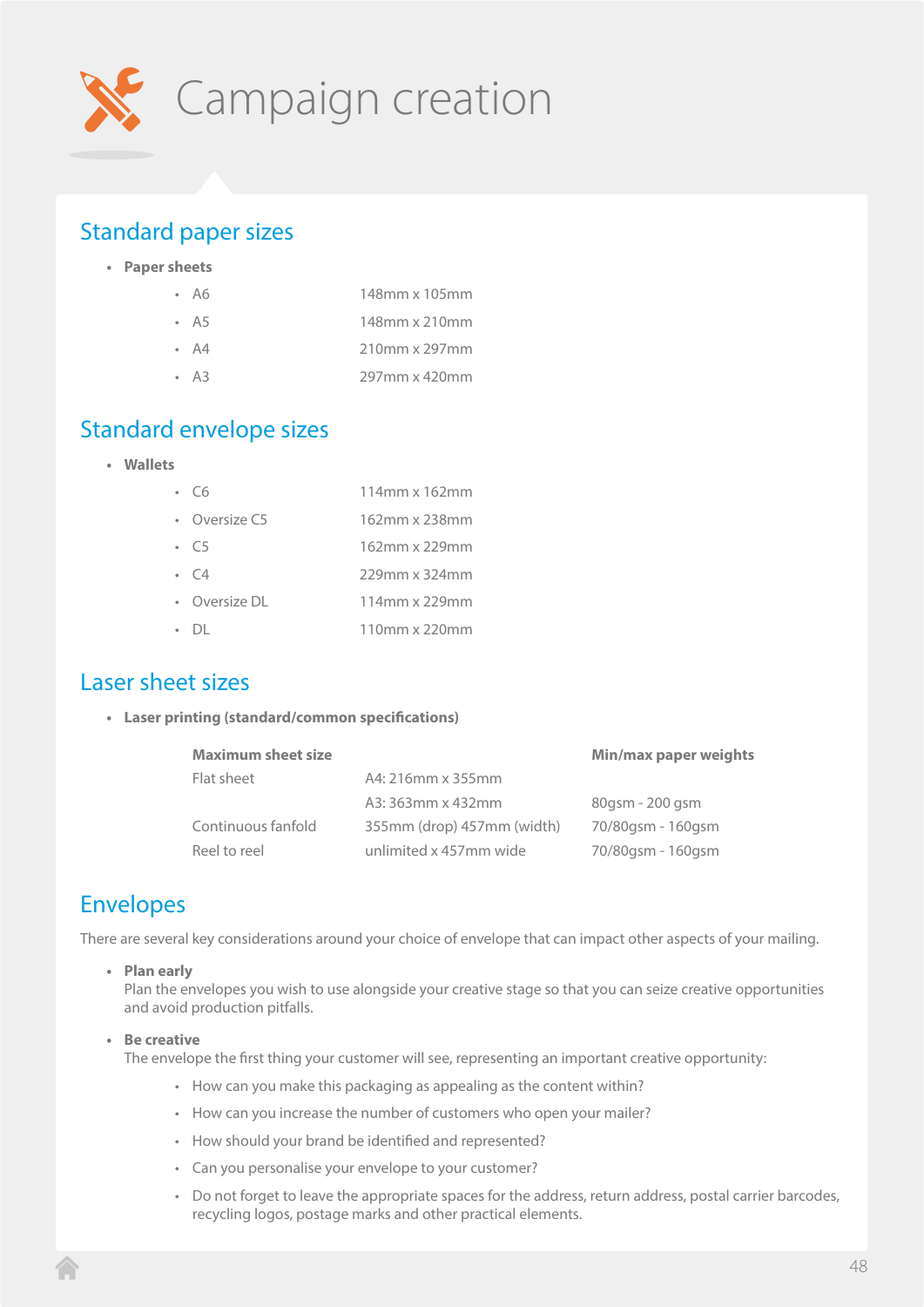

#### **• Avoid production issues**

There are various production considerations that you should plan around.

Consult with your mailing house during your design stage to ensure that you can achieve what you want, on the budget that you have.

#### For example:

- Will the envelope contain the content including any inserts?
- Will the envelope meet the requirements of your postage budget, discounts or scheme?
- How will it be addressed will you need a plain or a window envelope?
- Is it better to use an off-the-shelf envelope or have a tailored one manufactured?
- Will you be printing onto the envelope and what requirements does this add?
- How will you be enclosing the envelopes?

#### **• Design and production considerations**

- Select an envelope paper stock that will stand up to the rigours of the full process, from enclosing to doormat – taking into consideration the number and weight of the contents
- When using window envelopes, ensure that the address can be clearly seen even if the contents move up or down or to one side
- Window envelopes bought off the shelf will have a restricted range of sizes, colour, window sizes and positions.

With bespoke envelopes the range is wider, but check with your mailing house and postal carrier to make sure that your bespoke envelopes do not lead to any production issues or unwanted postage costs

• Expect to pay only for the number of envelopes you receive – but, when getting envelopes specially manufactured, allow for a tolerance of +/- 10% the quantity you order

#### **• Client responsibilities**

The client is responsible for ensuring that:

- Sufficient stocks of envelopes are ordered to meet the minimum mailing requirements taking into account the manufacturer's tolerance, set-up and possible spoilage factors, plus a further allowance if overprinting stock envelopes
- All dimensions of the envelopes ordered are correct and have been confirmed by the mailing house as being acceptable
- Sufficient time is allowed in the schedule for the manufacturing process
- Proof copies are provided and checked and to pay the costs of such proofing
- Surface and texture of the envelopes ordered is capable of being overprinted with the process chosen, to the level of quality required and that advice is taken from the manufacturer if necessary
- Size, shape and design of the chosen envelope is within Royal Mail's or any other postal provider's tolerance for the service to be used
- The correct postage paid impression is printed on envelopes supplied

Should any production difficulties occur as a result of the client not observing the above, then the client should be responsible for any delays and/or additional costs which may occur as a result.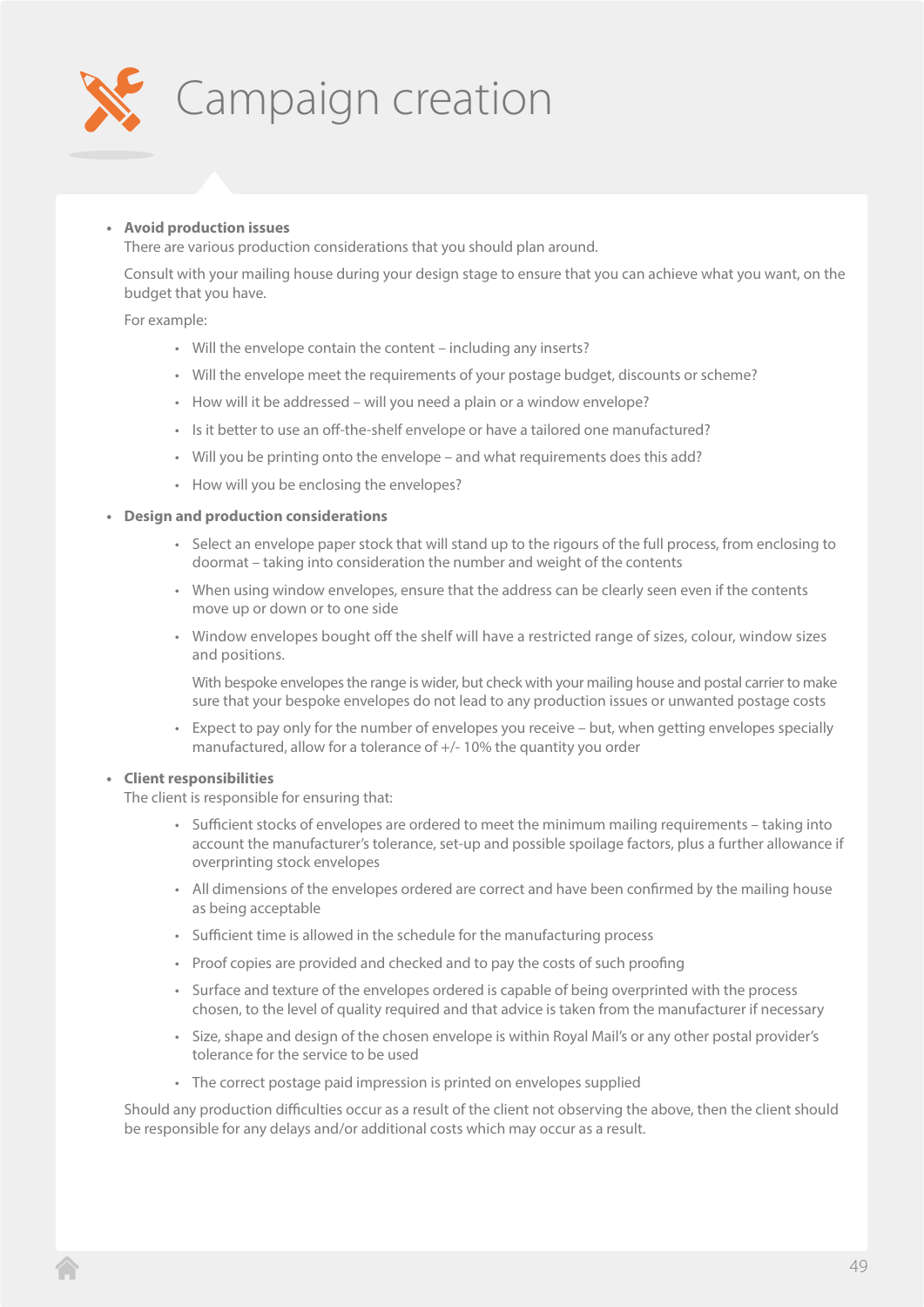

- **• Envelope manufacturer responsibilities** The manufacturer is responsible for:
	- Providing technical advice to the client, if requested, and for advising the client of any incompatibilities, inconsistencies or other manufacturing problems which may arise as a result of the client's instructions
	- Delivering the agreed minimum quantity of finished envelopes, after taking account of industry agreed variations
	- Ensuring that all finished envelopes are boxed, or palletised if of sufficient quantity; that palletised material is secured; and that contents are identified and quantified
	- At no extra charge, making good any proven shortfall on agreed minimum quantities or on material found to be faulty during later processes

# One-piece mailers

One-piece mailers are printed on a single sheet of paper and then folded and glued – forming a letter and envelope in one, typically sealed using a tear-off strip.

These are becoming increasingly viable as production techniques and postal sortation machinery evolve to handle them and can offer efficiencies and creative benefits for suitable mailings:

#### **• Creative possibilities**

Because the entire mailer is folded from one sheet, even the envelope is fully personalisable, tailored and full-colour.

Used with good customer data, consider your possibilities for improving your customer's experience of your mailer, brand and customer journey.

#### **• Facilitates personalisation and relevance**

Every part of a one-piece mailer can be customised to your customer – from the envelope to the specific content, offers and information within.

Work with your mailing house to explore the possibilities to improve the relevance and ultimately the ROI of your mailing campaign.

**• Environmentally efficient**

Without the need for separate envelopes, plastic windows, staples or other materials, one-piece mailers can be more environmentally sustainable to manufacture – and have greater recyclability after use.

#### **• Speed of production**

Produced in one process, one-piece mailers can lead to more efficient production processes.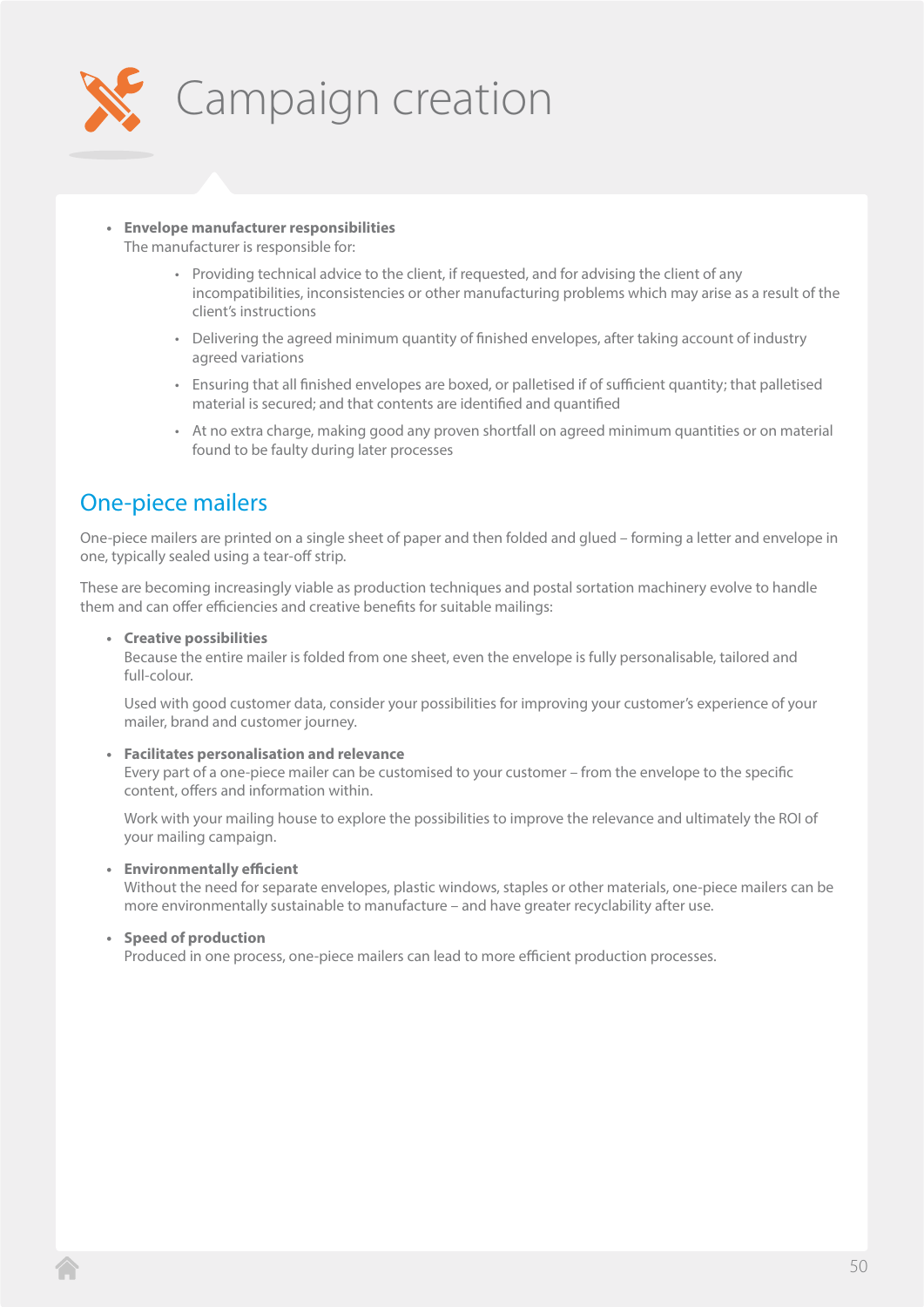

# Campaign delivery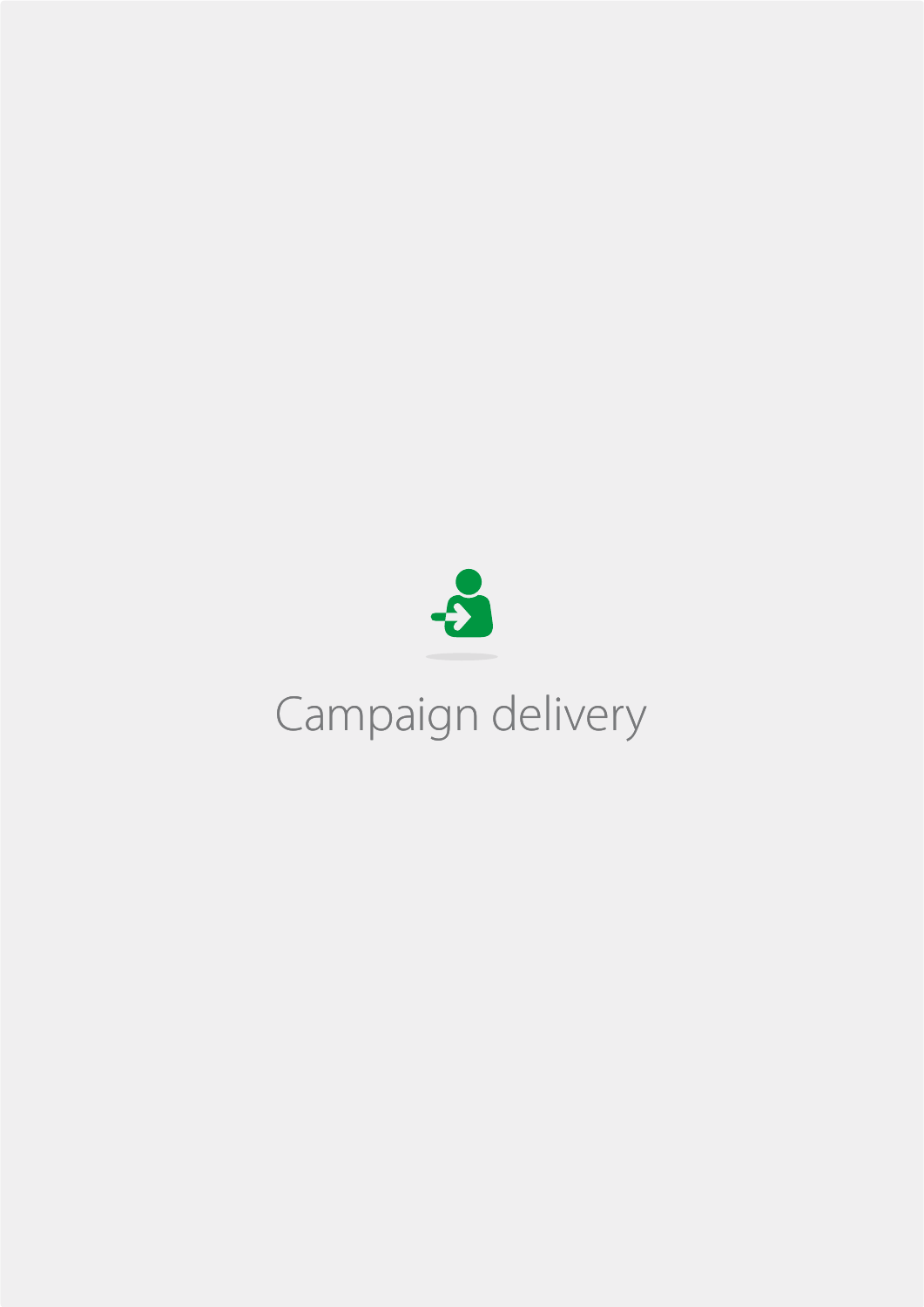

# Production

When planning your mailing campaign, take into account the equipment that your chosen mailing house uses – and clarify that it is capable of handling your project in the way you envisage.

Do this at an early stage, before your designs are finalised.

Your mailing house may need or wish to subcontract some processes – so make sure that you, as the client, understand and approve this during contract negotiations.

# Production schedule and lead times

#### **• Agree schedule**

Agree a mailing schedule with your supplier that allows sufficient time for all processes to take place consecutively and logically.

#### **• Allow margin for each process**

As some processes operate faster than others, take care when using an overlapping timetable to ensure that one process is not wildly out of step with the others.

Build some margin for error into all timings and manage stakeholder expectations – you do not want to have to rush production to meet deadlines.

#### **• Allow sufficient print drying time**

Allow sufficient time in your delivery schedule for the pre-print to dry properly – and make a special note where infra-red (IR) drying is required.

In addition to a natural +/- 5% tolerance in production quantities, make allowances when calculating your print order for materials needed for set-up, samples made ready, AB samples, seed names and other steps in your process.

#### **• Allow extra time for non-standard production**

Allow plenty of additional time for special production features – such as extra finishing, unusual materials, non-standard sizes, additional pack contents and so on.

## Client responsibilities

**• Agree realistic schedules**

Ensure that all time scales in your proposed schedule are realistic and achievable. Get confirmation from your mailing house and other suppliers that they can meet your schedule.

# **• Agree technical specifications**

Agree all technical specifications for materials with your mailing house.

#### **• Supply documentation on time**

Supply all necessary reports, labels and documentation, including a mailing plan/schedule, to support the mailing unless you have contracted this responsibility to your mailing house.

Supply blank postal dockets or Royal Mail *E\*Pro* account number information if required – or lodge sufficient funds with your mailing house to cover postage in good time.

#### **• Provide samples**

Provide trim and folding guides, sample enclosing packs and any other instructions necessary for your mailing house to fulfil its obligations in good time for an evaluation to be made and advice provided.

#### **• Sign off production samples promptly**

Check and sign off first samples in good time for production to continue as scheduled. Assume any costs if delays in sign off cause machine downtime.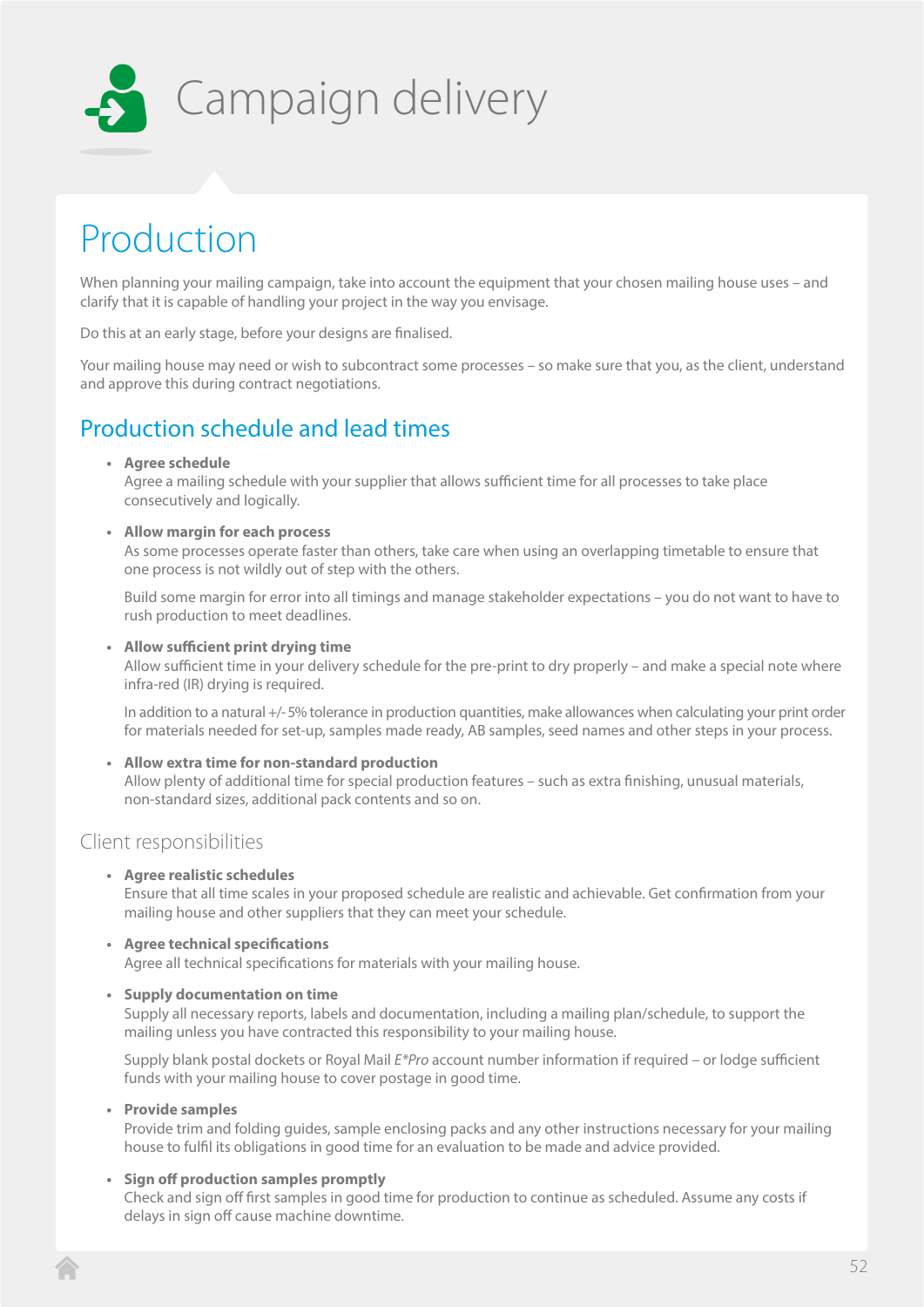

#### **• Advise about treatment of overs**

Provide prompt instructions on the disposal of overs and the costs associated with their storage or disposal, including the provision of a purchase order to cover the costs.

#### **• Accept appropriate costs**

Accept any additional costs or delays that might result if you are responsible for late or incorrect deliveries of materials or mailing components.

Accept any additional costs you might incur through using unapproved or damaged materials against best advice.

Accept the costs associated with the recreation of spoils, including any extra postage charges which may occur on late recreations.

### Mailing house responsibilities

#### **• Examine and approve project elements**

Examine your client's proposed mailing components in relation to the equipment to be used and advise on their suitability.

#### **• Check deliveries**

Check, as far as possible, the correctness of delivered addressed materials and advise your client of any apparent discrepancies. Ensure that supporting documentary evidence is available.

#### **• Support schedules**

Maintain agreed production schedules, subject to full compliance by other parties and other contractual disclaimers.

Endeavour to retrieve late production situations where such occurrences are due to your failings – or those of third parties.

#### **• Provide production samples**

Provide samples of first-off production to your client for approval, working to examples provided by them.

Ensure that production quality is maintained in accordance with such approved samples.

#### **• Complete mailing documentation**

Complete and submit all necessary documentation to the chosen postal carrier.

Label bags, cages and any other containers with full details of their contents.

#### **• Comply with project release conditions**

Ensure that mailings are released only at times and under such conditions as stipulated by your client.

Sign release instructions where required.

#### **• Provide reporting**

Ensure that your client receives proper digital or paper proof of postage.

Provide daily and/or periodic production statistics.

**• Process spoils promptly**

Recreate and re-process spoils within timescales that minimise any additional costs for processing and postage.

#### **• Deal with overs**

Provide your client with a count of overs within seven days of completion of the mailing.

Deal with overs in accordance with your client's instructions, including confidential destruction if requested.

#### **• Transport mailing securely**

Arrange suitable and secure transportation of the mailing to any other mailing site, sub-contractor or homeworker's residence, if required.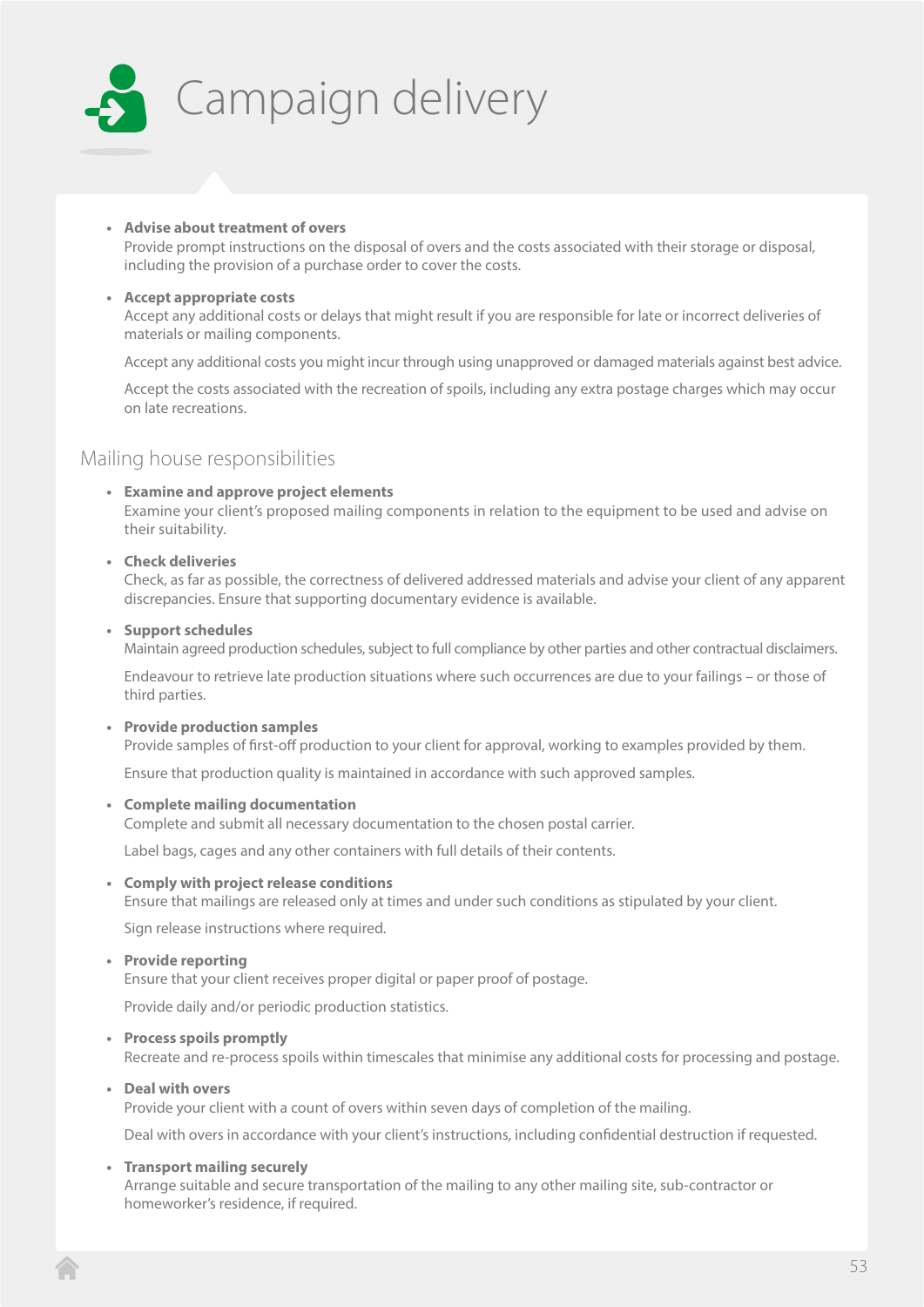

# Quality management

Set-up, proofing and spoils all play a part in mailing house operations.

Give stock levels, timings, recreation and costs particular attention during your negotiations for mailing house services.

Set-up

#### **• Provide necessary documents**

Deliver all documentation alongside the addressed material.

Ensure that your mailing house is provided with all necessary documents – such as bag labels and Mailsort reports.

These documents are the responsibility of the mailing house if they are in control of address printing.

**• Label boxes informatively**

The mailing house should expect to receive addressed material boxed, labelled and identified correctly.

Mark all boxes with first and last reference numbers and total quantity.

It is not possible for the checking of 'in box' details, unless first and last figures indicate some anomaly.

#### **• Check all boxes**

Deliveries should be checked for continuity of boxes, contiguous ranges of sequence number and total quantity.

## Proofing

#### **• Always get proofs**

You should always get proofs from your printer to check that the physical output is what you expect.

Use the proofing stage to understand and fine-tune how the piece has translated from virtual design to physical product – as well as checking the production quality.

- **• Allow proofing time in schedule** Allow for both materials and time to be used in proofing your output.
- **• Expect two stages of proofing** Proofing will normally consist of two stages:
	- **• White paper proofs or PDFs** For text checking and general positioning.
	- **• Printed proofs on finished stationery** For final, exact positioning, *in situ* – and for overall correctness.
- **• Get appropriate stakeholders to sign-off** At each proofing stage, make sure that all appropriate personnel – including the creative team – have the opportunity to thoroughly examine, adjust and approve proofs before signing off.
- **• Expect amends to be charged** The cost of proofing is normally on a 'per page' basis – although your contract might allow some proofing and amends within the price.

Author's corrections are usually charged as extra – but setting errors by your supplier should be corrected and re-proofed at no extra cost.

#### **• Submit artwork as you want it to be produced**

Although artwork can be re-sized and altered by your printer, it is much better to submit it exactly as you intend it to be produced.

Help your supplier to work with confidence by submitting artwork as 'copy to size', in position, on plain paper.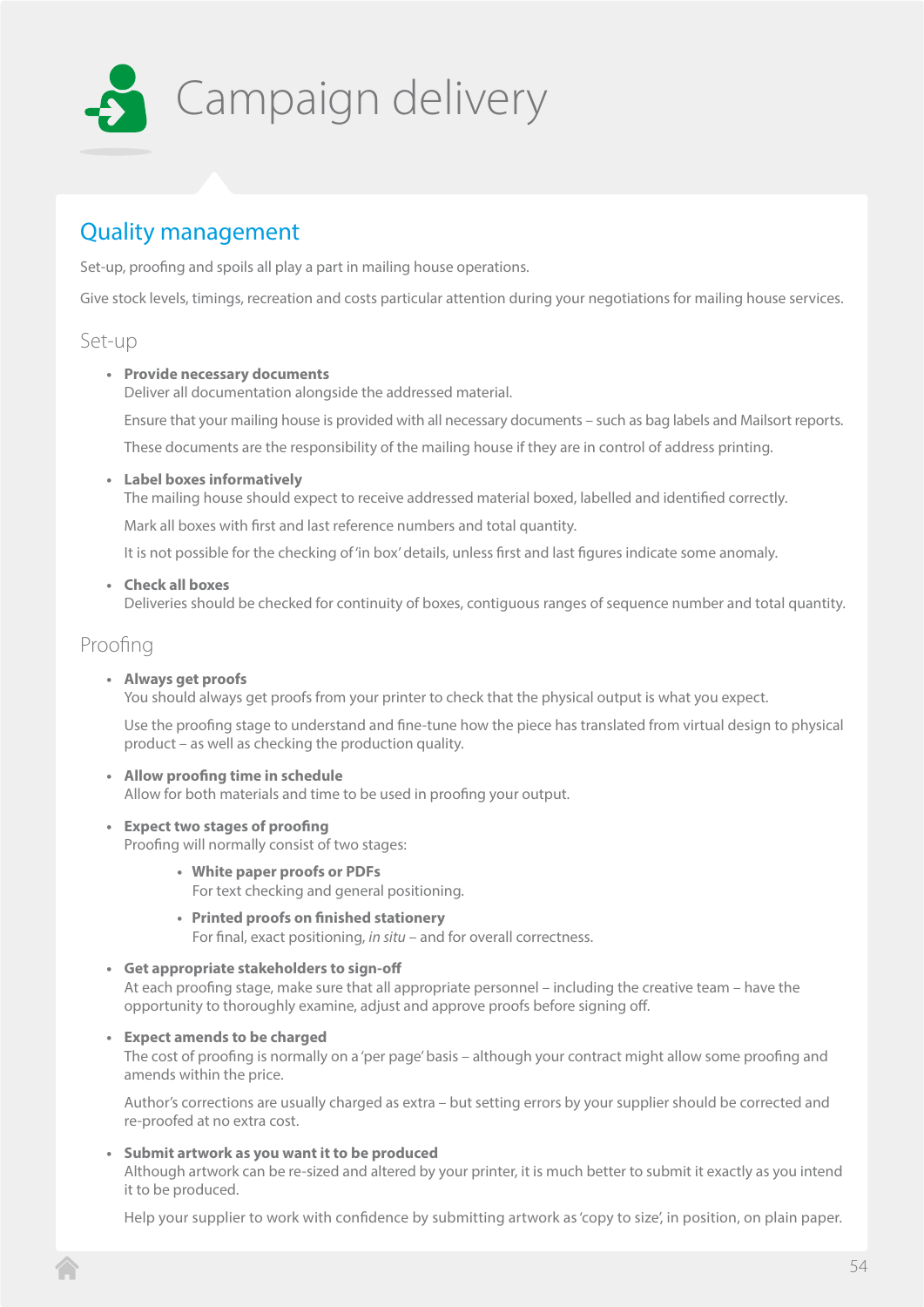

## Samples and testing

#### **• Provide supplier with samples**

It is advisable to provide your supplier with a quantity of pre-print stationery for testing purposes.

This should be of the same characteristics as the stationery you wish to use for your project.

Your supplier should then approve the material or flag up if the material is unsuitable.

#### **• Ensure consistency and quality**

Once approval is given, the party responsible for ordering materials should ensure that all subsequent deliveries are of the same specification.

**• Note limitations of white paper testing** White paper testing does not always indicate the overall suitability of the paper – especially where moisture may be added by extensive subsequent colour printing.

#### **• Provide dummy mailing pack**

Provide your printer with a dummy mailing pack in order to allow them the opportunity to test it and feed back their comments.

If your printer raises any concerns, work with them and take their advice to find a satisfactory solution.

If you decide to proceed with your original design against your printer's advice, be prepared to accept any financial, quality, timing or other consequences.

## Sign-off and approval

**• Understand your sign-off responsibilities**

It is usual to expect you, as the client, to sign off first samples before your printer can begin production.

You may also delegate this responsibility to a mailing house representative.

But in either case you must accept responsibility for the output as long as it has been produced in accordance with the sample.

## Wastage and spoilage

#### **• Expect some spoils**

It is almost inevitable that there will be a small percentage of pieces that will be 'spolied' during production – perhaps through a fault within the materials, or a system glitch.

Understand the acceptable failure rate to which your supplier operates – and ensure that this is agreed in your contract.

#### **• Decide whether to recreate spoils**

You can have spoiled pieces recreated – or can decide that it is not worth the expense of recreating them and accept that a few of your mailers will not go out.

If you do require the recreation of spoils, arrange this with your mailing house in advance and make sure this is covered in your contract.

You should expect any recreation of spoils to come with additional cost – especially as recreating this small minority of pieces will be more expensive per piece to both produce and post.

#### **• Decide when to recreate spoils**

The decision on when during production to recreate spoils will depend on the quantity of spoils, size of the total mailing, time scales, importance of the mailing and what will need to be done to recreate these pieces.

It is likely to be less expensive to recreate all spoils in one batch, at the end of your main production, than to do them on, say, a daily basis.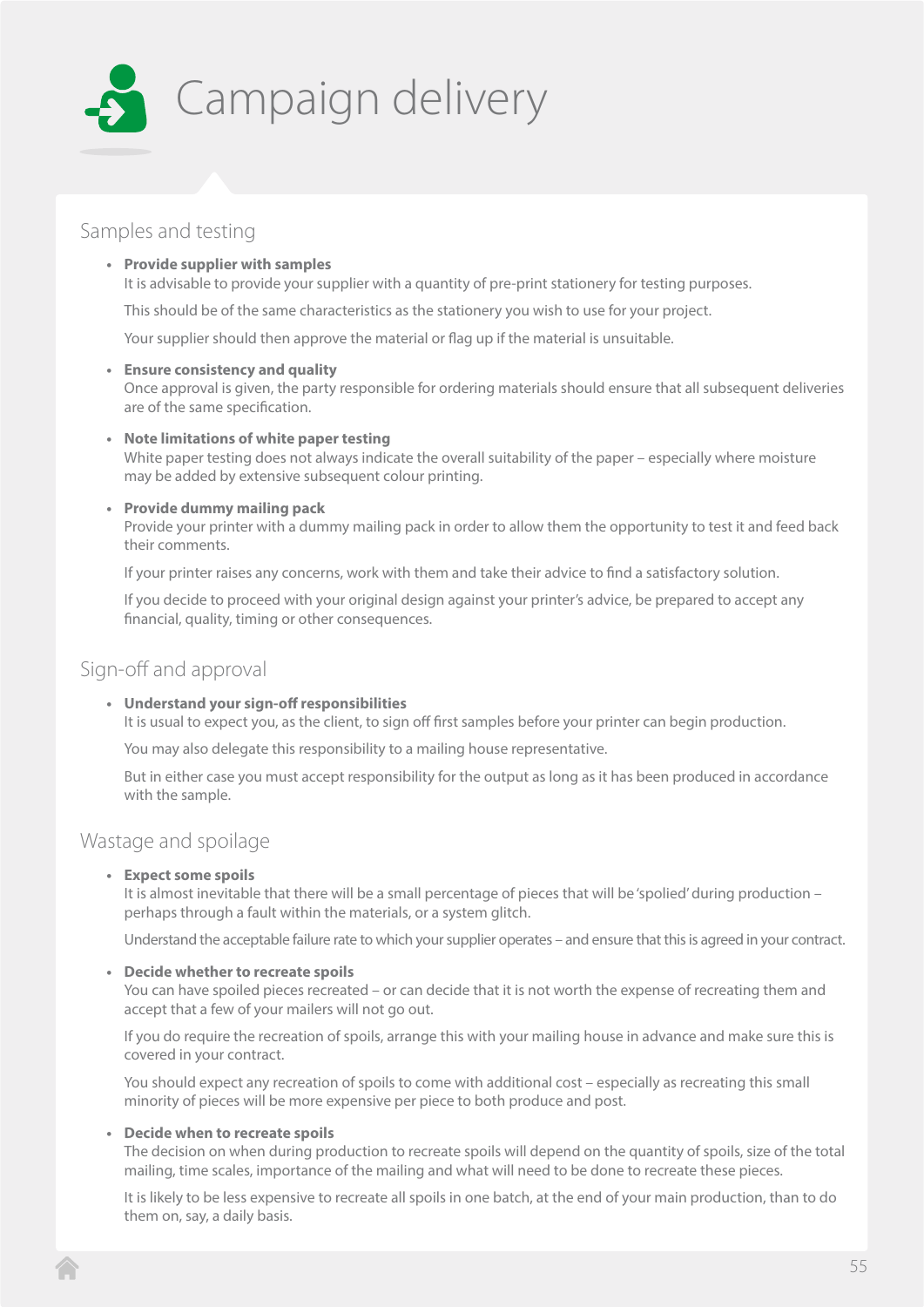

In any case, last spoils are unlikely to be corrected until after the completion and posting of your campaign.

Make allowance for this – and any extra postage on those items which may occur as a consequence of them missing out on your main, discounted mailing.

## Quality control and storage

#### **• Delivery-checking methods**

There are various methods to check the correct delivery of materials. Choose the method that suits your needs:

- **• 100% checking** Checking all materials thoroughly.
- **• Partial checking** Checking a representative selection of materials.
- **• Weight checking** Checking quantities delivered is a labour intensive process, so it is often more efficient to check by weight.
- **• Sign unchecked**

Irrespective of the ultimate checking level you require, it is normal to sign for deliveries as 'unchecked' on initial receipt and carry out checking later.

#### **• Understand costs of different checking services**

Expect your print supplier to charge for their time if you want them to check stock deliveries on your behalf – so budget more for 100% checking versus partial checking or weight checking.

#### **• Agree the level of checking you require**

Different campaigns will allow different margins for error in material quantities or quality.

For example, you will need to be absolutely certain of perfect materials if your campaign demands 100% accuracy – such as a financial service campaign with strict regulatory obligations – but otherwise you might find it more efficient to only have a few sample boxes checked and accept a small margin of error.

Offset your need for perfect stock delivery against the cost and time it takes to check – and make sure you clearly define your requirements to your print supplier and agree costs for the checking service before they receive your materials.

#### **• Expect supplier to report**

Expect your supplier to report back to you after checking according to your requirements – with evidence, such as photographs, of any damage.

If your supplier has taken responsibility for 100% checking and has signed off your materials as complete, they should accept responsibility and make up any shortfall if they have missed any errors.

#### **• The supplier of your materials should ensure the following:**

- All materials are printed with a unique identity code and are free from defects at time of delivery
- All materials are labelled with the identity code and quantity and packed securely on pallets capable of being stacked two high
- Pallets do not contain mixed materials
- Boxes are palletised (unless very small quantities) and pallets shrink-wrapped
- Each pallet should have a pallet card attached that shows, as a minimum:
	- Identity code
	- Description
	- Name of client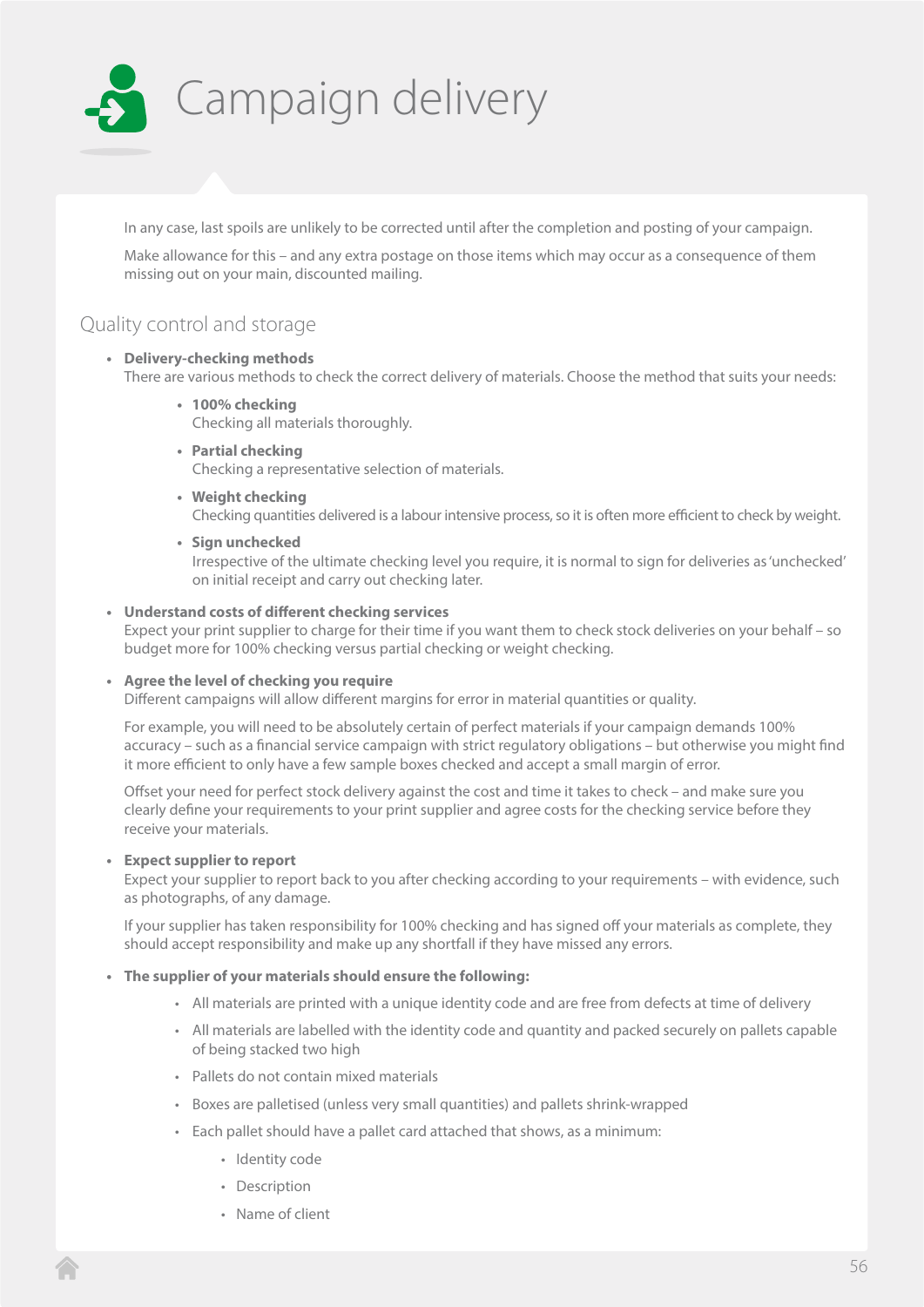

- Number of boxes
- Total quantity
- Deliveries are accompanied by a delivery note that shows, as a minimum:
	- Name of client
	- Number of pallets
	- Identity of materials
	- Total quantity
	- Supplier's job number, if available
- Where a pre-booking delivery system exists with the supplier, printers and hauliers are advised to use it
- The goods are insured during transit
- **• Have appropriate insurance**

Establish that your goods are adequately insured whilst on your supplier's premises – whether under your policy or your supplier's.

**• Fit delivery shcedule to production schedule**

Wherever possible, arrange material deliveries to coincide with your production requirements.

Make sure deliveries are thoroughly scheduled where repeat deliveries are required throughout a longer campaign.

# Ordering of materials

In cases where the client contracts with the supplier to supply stationery and/or otherwise control the project, certain client responsibilities will pass to the supplier. Such arrangements should be clearly defined and agreed at the negotiation/contract stage.

## Client responsibilities:

**• Overall coordination**

Co-ordinate the supply of text, data, files, stationery and other materials between printers, list owners, data bureaux and any other parties involved.

- **• Arrangement of schedules** Allow sufficient time for all operations to take place sequentially and logically.
- **• Obtain supplier contracts** Ensure all parties have agreed to your realistic timescales and have contractual arrangements in place.
- **• Get supplier sign-offs**

Obtaining your printer's approval for stationery and other materials to be used, as well as their confirmation of test file formats, proposed page layouts and all other page presentation requirements – such as fonts, page orientation and so on.

- **• Hold suppliers accountable** Ensure that your printer meets the quality of product and service agreed in your contract.
- **• Manage specification changes**

Advise all parties immediately of any changes to specifications of files, text, stationery and so on – and obtain approval from all parties that such changes are possible within the time scale.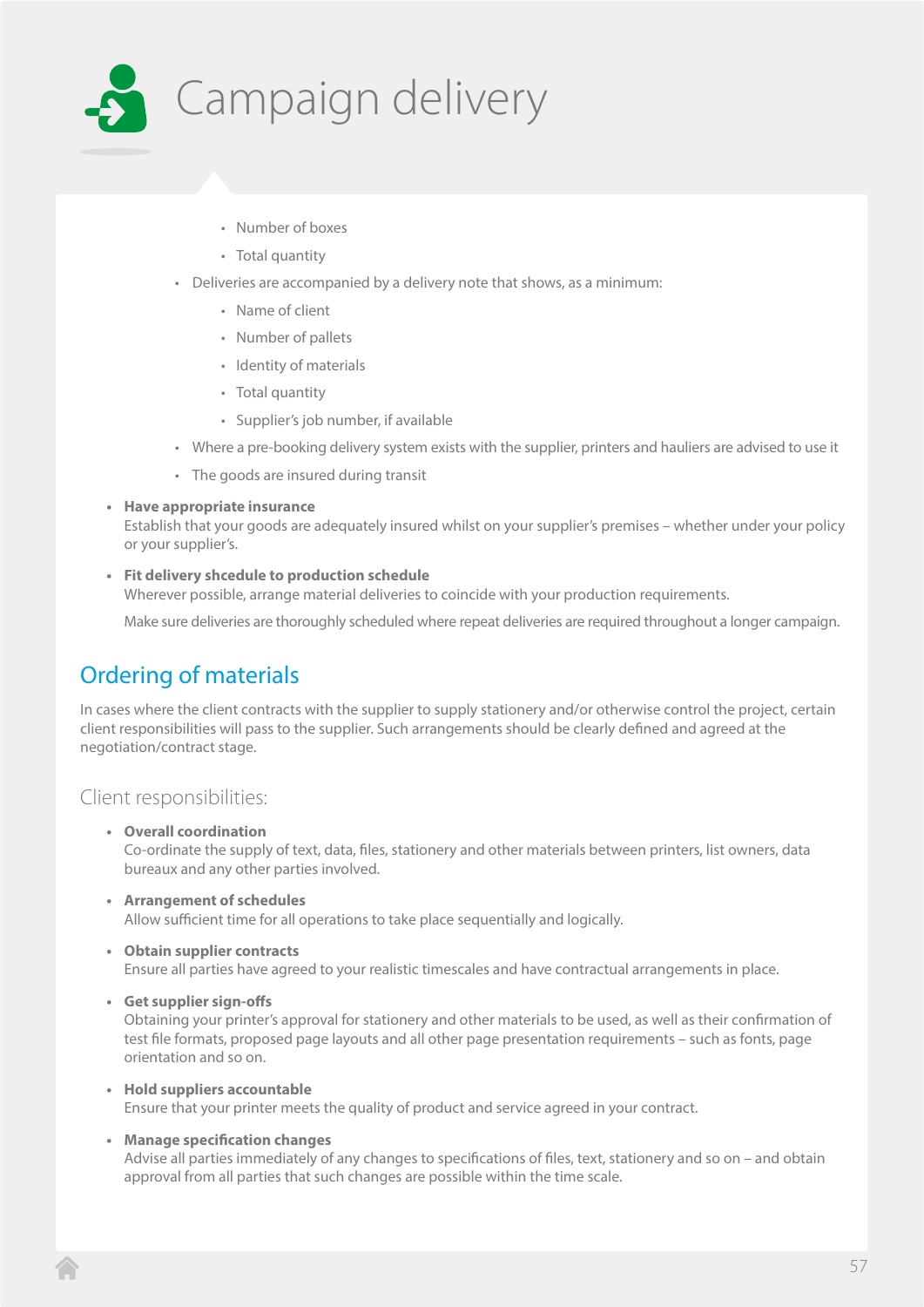

- **• Facilitate co-operation between suppliers** Wherever possible, provide each party's job number to the other to improve communication and collaboration.
- **• Oversee materials supply** Ensure that print materials are available in sufficient quantity, in the recommended manner – boxed, palletised and identified or in protected reels – and that there are enough extra materials to cover spoils and wastage.
- **• Take your supplier's advice**

Listen to your supplier's expert advice. Take responsibility for any negative consequences that result if you decide to act against it – and be prepared to cover any additional costs which may result.

- **• Provide all information on-schedule** Provide text for setting, signatures for digitisation or pre-print, page layouts, font identities and any other information necessary for your printer to prepare the job.
- **• Respond to proofs promptly**

Check, approve, correct or sign off proofs with the minimum of delay.

Allow sufficient time within your schedules for this to take place – particularly in the event of corrections and re-proofs being necessary.

Return signed-off proofs using a safe method.

#### **• Define sample requirements**

Define the type and quantities of live samples you wish your supplier to provide – and cover the costs of producing such samples.

**• Define post-job requirements** Advise your printer how they should dispose of overs and return your data – and agree their costs for fulfilling these instructions.

## Supplier responsibilities:

**• Agree schedules**

Confirm acceptance of proposed schedules, subject to adherence by other parties.

Define options in the event of late production – and additional costs involved if this lateness is caused by another party.

**• Provide technical information and advice**

Where requested, provide your client with information on materials, production methods, preferred layouts and any other necessary advice and information.

**• Meet timescales**

Plan your production carefully, with a margin for error, to ensure you meet your client's deadlines.

#### **• Test materials**

Test stationery for suitability and advise your client of the results.

Accept responsibility for the live stationery performance once you have approved it – provided that it is identical in every respect to the test sample.

#### **• Store materials aprropriately**

Store all stationery delivered in a safe, protective environment.

Check delivery quantities and quality to the extent specified by your client.

Advise your client of any apparent shortages, changes to specification or other problems – and provide evidence, such as a photograph or sample, where approriate.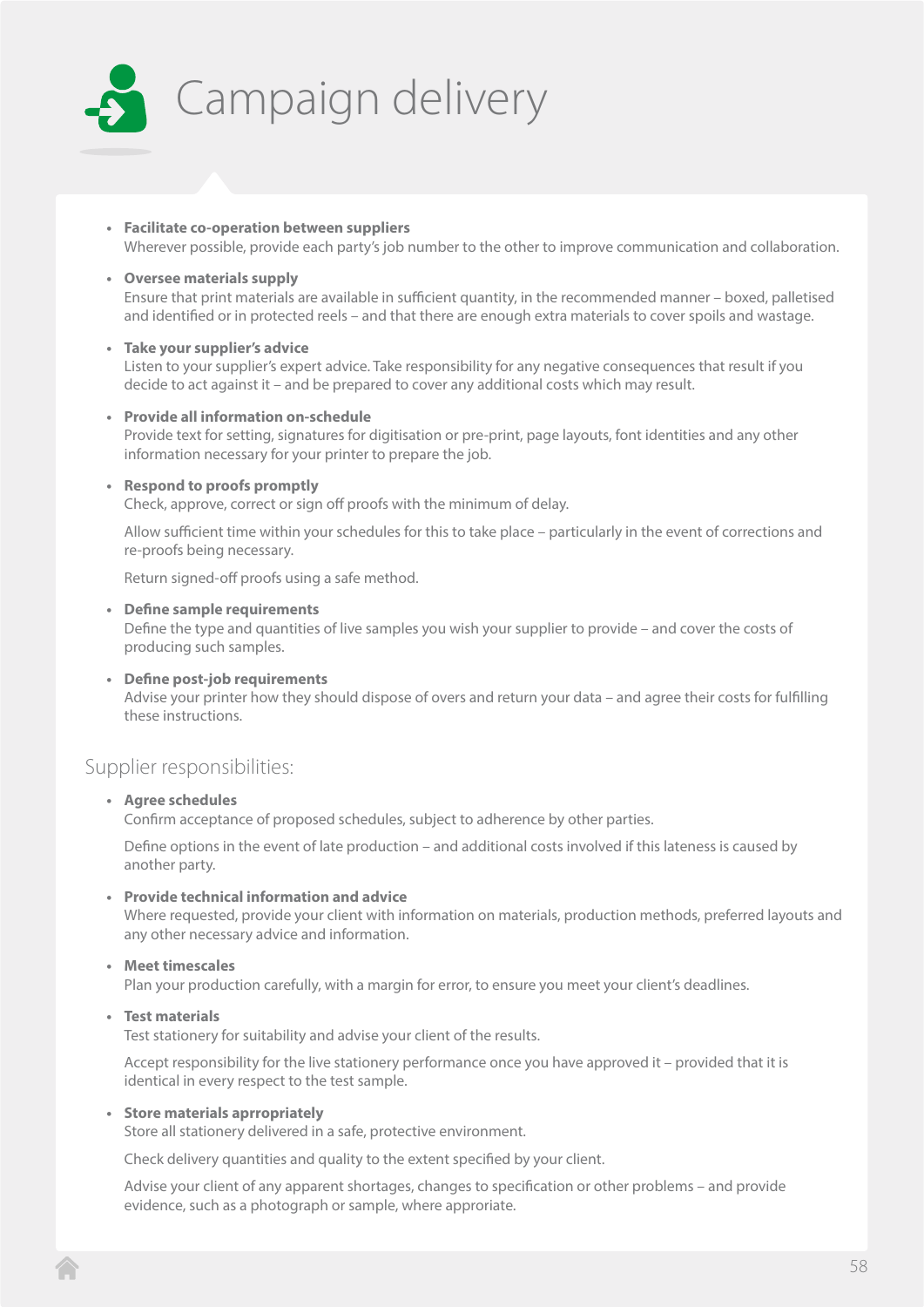

**• Provide proofs and apply amends** Provide all required proofs on white paper and, after approval, on live stationery.

Carry out any corrections requested and re-submit for approval.

Bear the cost if re-proofing is caused by your error.

- **• Use proofs in quality control** Use signed-off, live proofs as samples against your live-run samples during quality control checking.
- **• Use identification numbers** Print a sequence number on each item to aid checking and identification.
- **• Check pre-print** Check, as far as possible, the quality of pre-print and advise your client of any problems.
- **• Maintain thorough quality control** Carry out quality control checks at frequent intervals. Correcting and replacing any items found to be faulty and document this process.
- **• Ensure data security** Ensure the confidentiality and security of your client's files, data and other materials whilst on your premises.
- **• Take responsibility for errors** Remedy any errors that are your responsibility or fault.
- **• Pack finished output securely** Securely pack, box, palletise and shrink wrap all finished collateral.
- **• Label finished product correctly** Identify each box of finished collateral that shows:
	- Name of client
	- Job name and number
	- First and last sequence numbers
	- eproName of mailing house
	- Name of your organisation

#### **• Include appropriate documentation**

Include despatch documentation that shows:

- Name of client
- Addressee
- Number of pallets and/or boxes
- Total quantity
- Include any associated reports, Mailsort labels and so on
- Completed postal dockets or Royal Mail *E\*Pro* number
- **• Dispose of project assets appropriately** Dispose of overs and return files, data and so on in accordance with your client's instructions.

Arrange provision of a certificate of destruction if requested.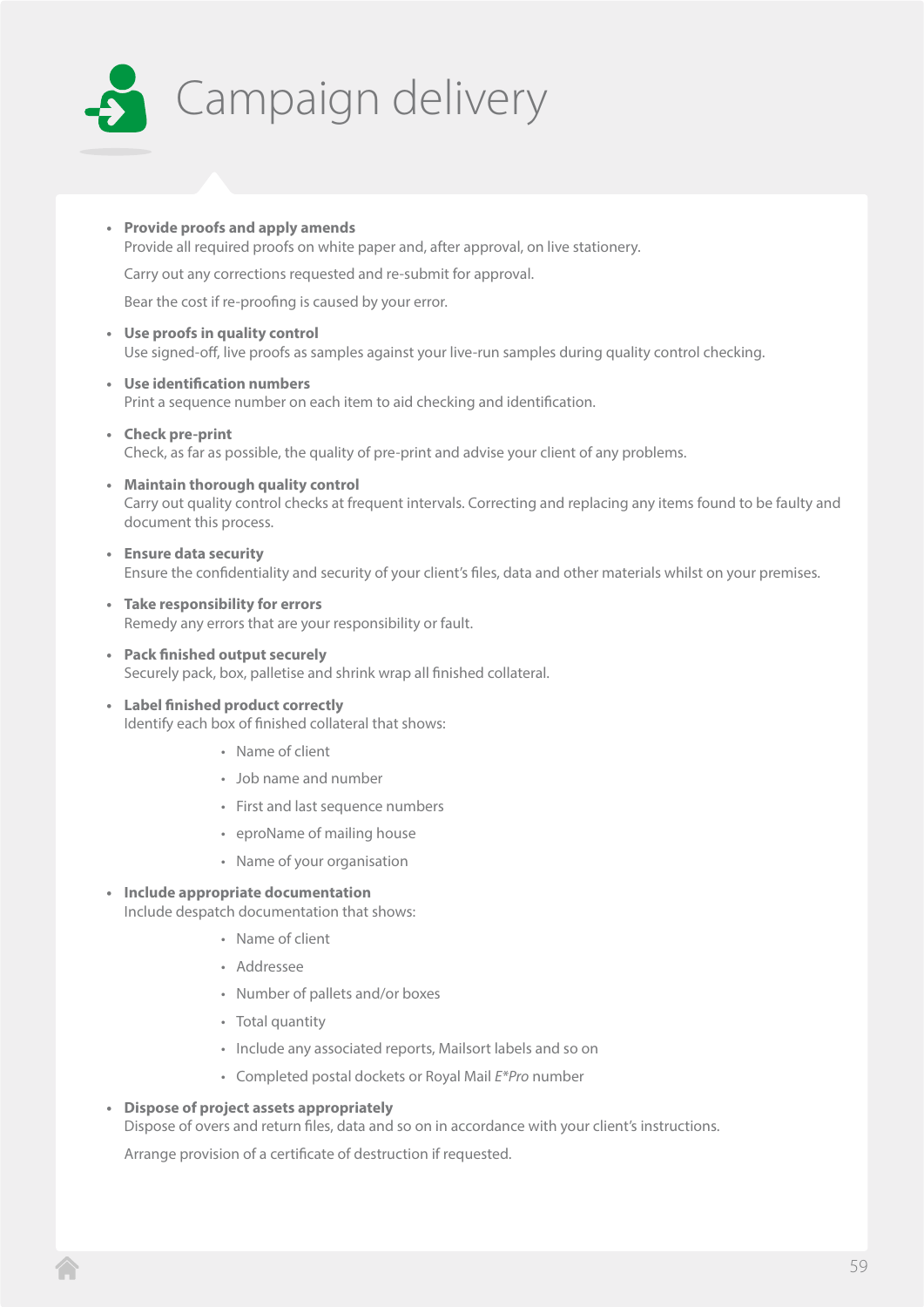

# **Wastage**

#### **• Allow for inevitable wastage**

All paper handling production processes involve a degree of spoilage due to malfunctions of one kind or another. Printers supply materials to within an industry standard margin – usually of 5% more or less than the quantity ordered. In some cases this margin might be greater – such as four-colour overprinting, which can be up to 10%.

#### **• Allow appropriate margins for wastage**

Spoils are inevitable, and extra materials will be needed to re-print these items if you require it.

The margins your suppliers work to will influence the quantities of materials you need to order to achieve your required number of mailings.

If you must guarantee a 100% mailing, ensure you have sufficient extra material to enable any spoils to be re-printed.

If you do not require perfection, weigh up the expense of extra materials and recreation of spoils against the potential rewards of sending out these mailers – it might cost more than you can expect to earn back.

#### **• Consult with your printer**

Ask your printer for advice on wastage.

Different factors within your production choices will affect how much wastage you can expect – and you can make choices to minimise it.

For example:

- Good quality materials tend to cause less spoils than cheaper materials
- Standard materials and production methods are more efficient than non-standard ones
- Larger runs should have a lower amount of wastage than small runs
- Make allowance for set-up and proofing in particular where a number of mailing 'cells' or test groups are involved

## **Storage**

**• Understand storage provisions**

Storage is important. Material which has been badly stored can absorb moisture, or dry out too much – making it unlikely to run well, if at all.

**• Reasonable free storage**

It is reasonable for free storage of materials to be provided by a supplier for up to one week before the start of a project and for up to one month following the final completion of the job.

Outside these periods, the supplier is entitled to charge storage at their usual commercial rates.

## Client responsibilities

**• Arrange deliveries**

Arrange the delivery of materials to minimise storage requirements on the part of your supplier.

#### **• Set policy for overs**

Respond to your supplier's advice regarding overs following the completion of the job – and give disposal instructions as quickly as possible.

Pay the full cost of disposal and/or transportation of overs.

Pay any agreed storage charges.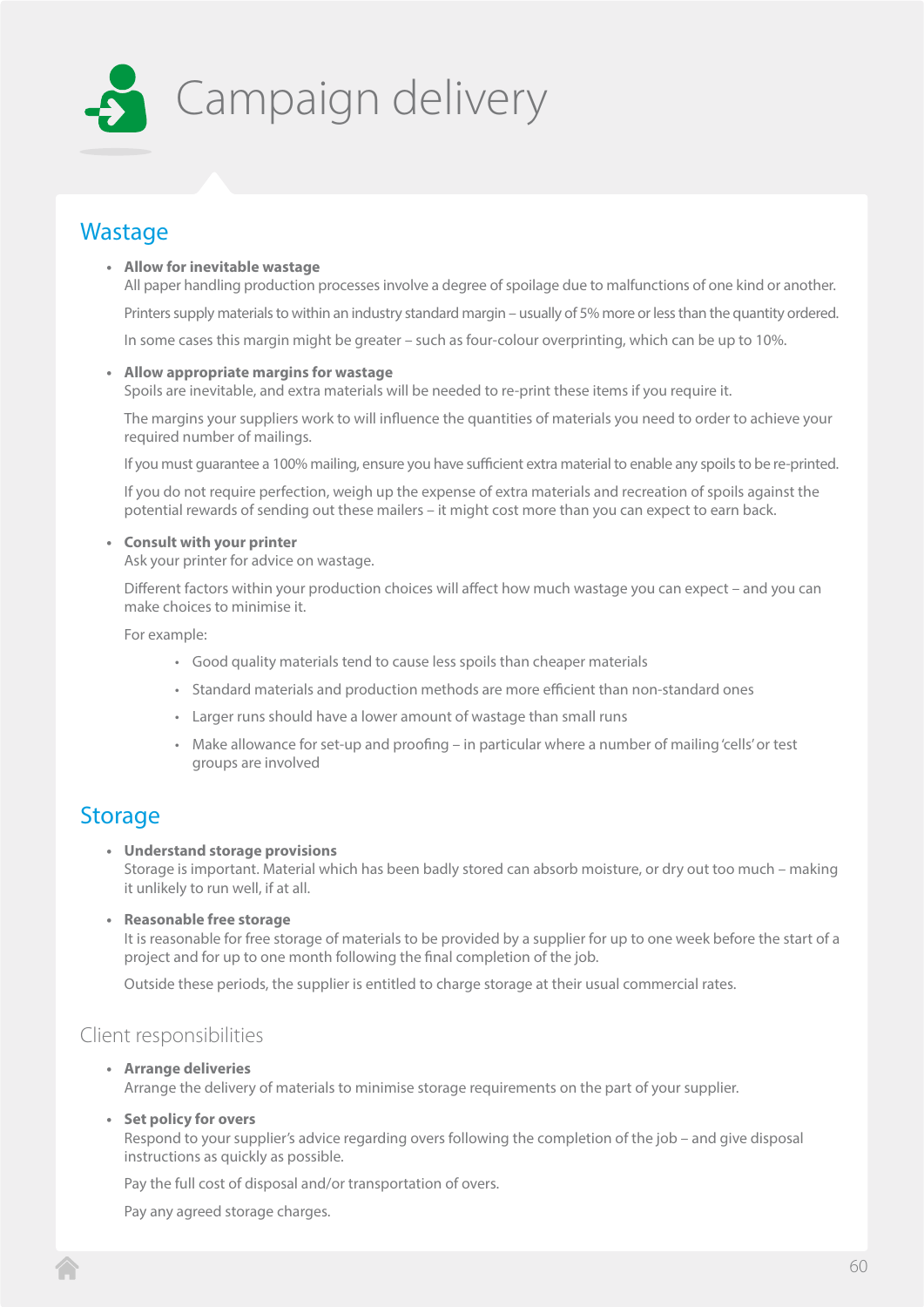

**• Pack materials correctly** Ensure that materials supplied are packaged safely and are not in any way hazardous to health.

## Supplier responsibilities

- **• Check materials supplied** Report to your client, within 24 hours, with details of all materials you receive.
- **• Handle overs as agreed** Report to your client, within seven days of the completion of a job, with a count of overs – and seek disposal or storage instructions.

Arrange secure destruction of overs, if requested, and submit a copy of the destruction certificate to your client.

**• Agree invoicing arrangements** Arrange to invoice your client, at times and rates agreed, for storage and/or destruction of materials.

# Ownership of production assets

- **• Direct supplier owns production assets** Where a supplier is undertaking print on behalf of a client, the ownership of films, plates and other production materials should remain with the supplier – but be used solely for that client's purposes.
- **• Contractor retains ownership**

The ownership of such items in a subcontract situation, however, is different.

Where the main contractor subcontracts to a secondary supplier, it is reasonable to view the secondary supplier as effectively an employee of the main contractor.

Consequently, ownership of production assets should be retained by the main contractor.

This makes it all the more important to ensure that the subcontract is as sound as the main contract with regard to intellectual property rights.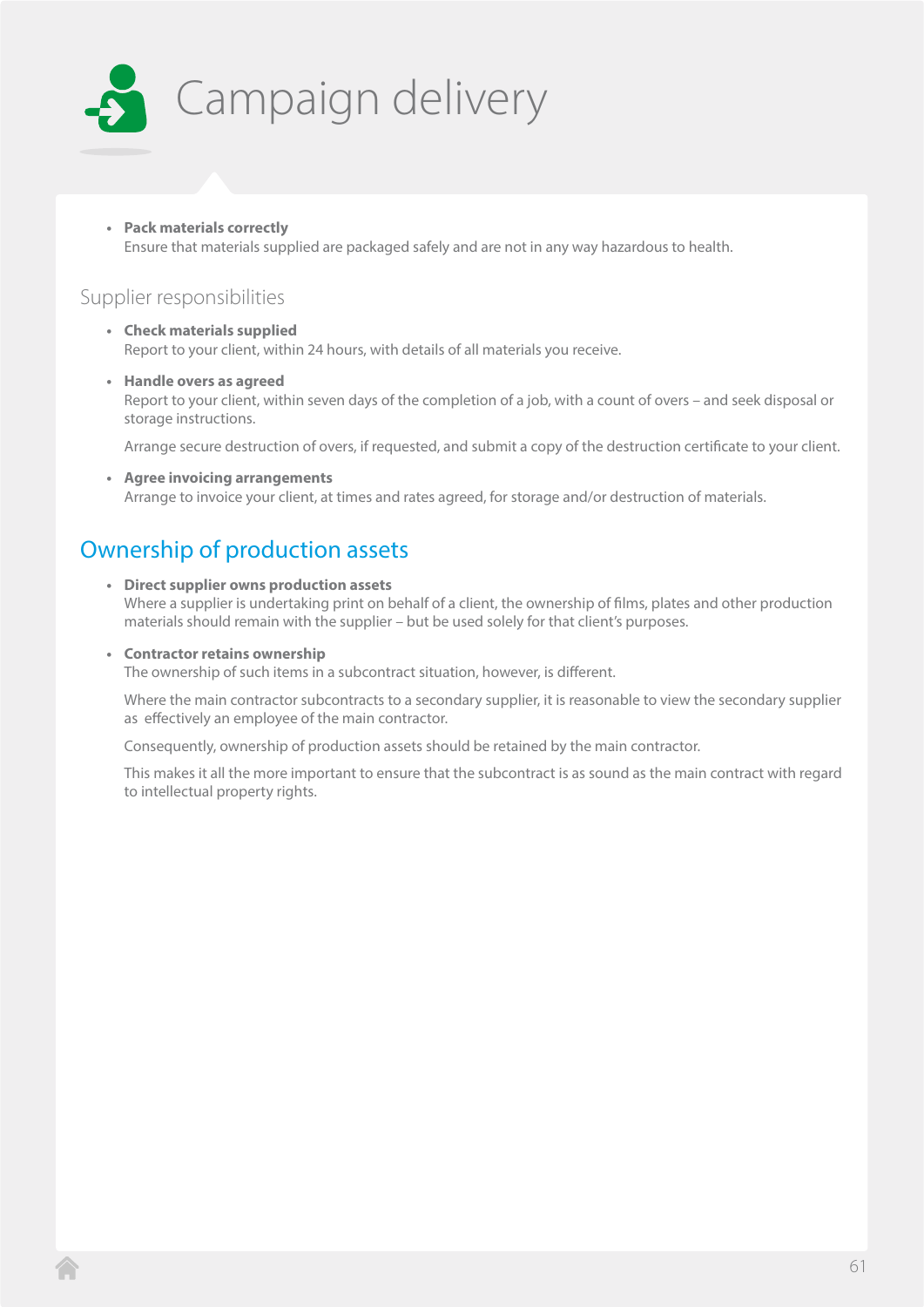

# Postage

# Planning

**• Plan postage early in your project**

Postage costs will be an important part of your campaign budget – and planning these early will have a positive impact on other aspects of your campaign.

Make decisions about mail formats and weights at an early stage in your planning process to give yourself the greatest scope for creativity and ROI.

#### **• Understand delivery providers**

There are numerous mail delivery companies, each with a range of services and products.

A good mailing house will help you to navigate the options available and find the one that is ideal for your project.

This is a decision that is potentially worth a lot of money – as well as affecting the amount of budget available for you to invest in your preferred creative, formats, materials and other considerations.

#### **• Consult your mailing house**

Use a good accredited mailing house to help your production and postage budgets go as far as possible.

Royal Mail has list of accredited mailing houses on its website, or you can contact them at:

[mailinghouseservice@your.royalmail.com](mailto:mailinghouseservice@your.royalmail.com )

#### **• Use best possible data**

Many of your opportunities to make your budget go much further and make your mailings more impactful, sustainable and effective come down to having the best possible data.

Good data will reduce your costs and provide maximum opportunity to increase your ROI.

Make sure that your data is accurate, clean, thorough and excellently segmented in order to deliver the most compelling, relevant message to the right customer, at the right time, with the minimum of wastage.

Plan your data sourcing, hygiene and usage early in your project so that you can enjoy the maximum benefits – do not leave it until production stage.

# Postal products and specifications

## Postage options

Whilst this guide is not concerned with the precise details of Royal Mail or other postal carriers' services, you should seek to mainain an up-to-date general understanding of the major factors that will impact your planning, creative decisions and budget.

These include:

**• Timing**

Just as much as you would specify timing for your marketing in any other channel, it is easy to specify when you want your customer to recieve your mailer.

Royal Mail operates to independently-verified quality standards that allow you to time your campaign with precision.

For example:

• 94% of First Class mail arrives next working day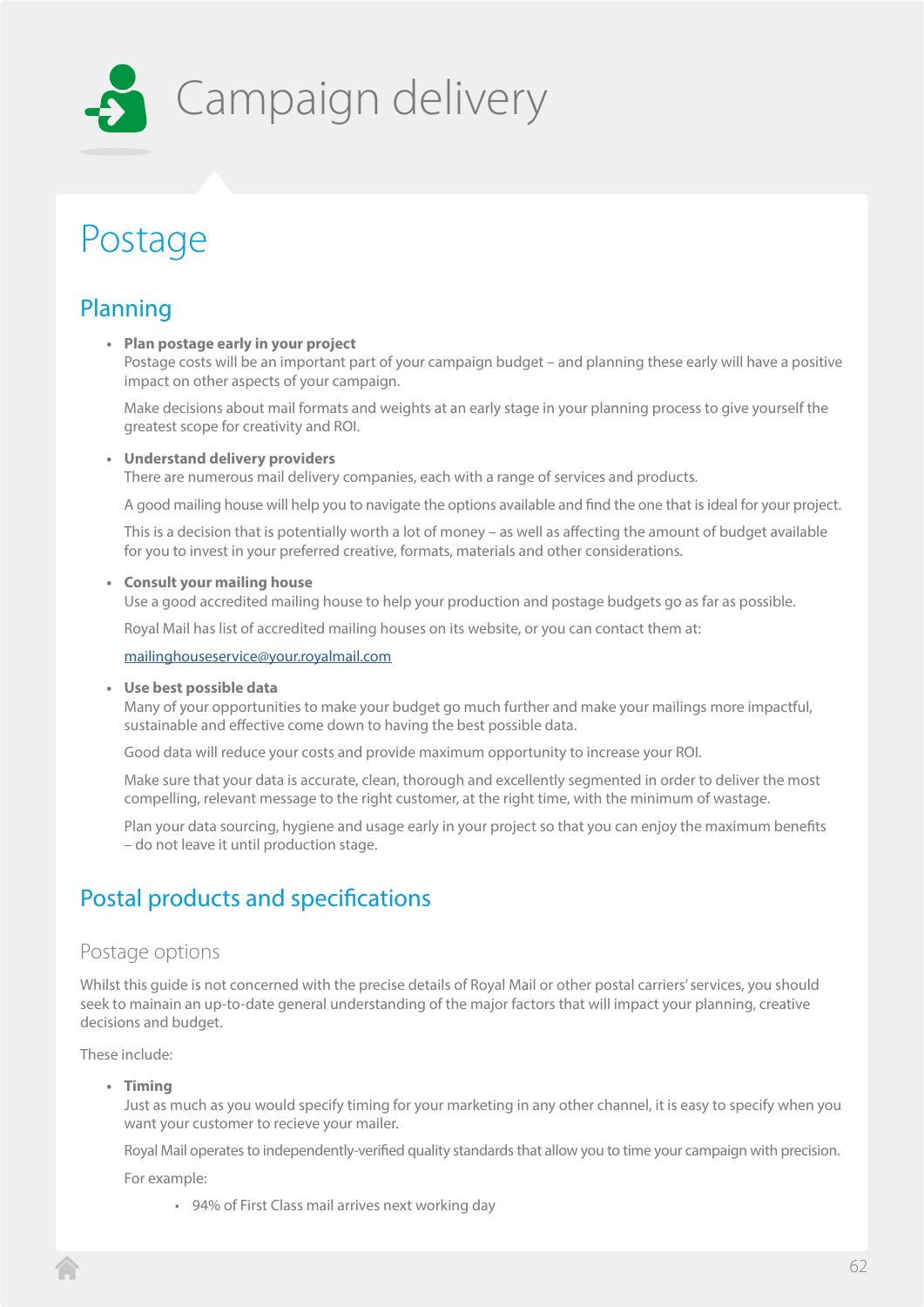

- 92% of mail through downstream access operators arrives within two working days
- 99% of Second Class mail arrives within three working days
- 96% of *Economy* class arrives within four working days

Combined with research that shows that 97% of personally addressed mail gets opened, you can be extremely confident that your customer will receive your message within your selected timeframe – and you can craft and control your customer journey to maximise response accordingly.

Carefully plan your mailer to arrive on the ideal day for your campaign – for example, the day before your sale begins, or to introduce your product ahead of a telemarketing campaign.

Consider spreading your mailing across a longer timeframe to ensure you have adequate resource to handle response.

#### **• Size and weight**

Larger and heavier mailers are more attention-grabbing but cost more to deliver – so make sure that you consider this during your creative, format selection and design stages to find your best combination between creativity and cost-effectiveness.

#### **• Machine-readable address fonts**

Your postage costs will be less if you use an address font that can be accurately read by your chosen delivery company's machines.

Royal Mail has a list of around 30 approved fonts that they know their machines can read and sort without error.

If you wish to use a different font – such as your brand font – you can either ask your delivery company to test it through their machines for readability or you can choose to have your mailing manually sorted.

Manual handling – called 'High Sort' by Royal Mail – is more labour intensive and costs more, but does allow you almost complete creative freedom.

#### **• Volume discounts**

Larger mailings attract discounts based on volume – starting at 1000 items for advertising mail letters or 250 for advertising mail large letters.

Consult with your mailing house to understand whether there are distinct price bands for your type of mailing, or whether the cost-per-volume is calculated as a straight ratio.

Some Royal Mail discounts are now calculated to the precise number of items you are mailing. Any items that are incorrectly addressed or sorted need to be processed separately and so are likely to be deducted from the total number that qualify for discount. This makes it even more important to ensure that your data is extremely accurate.

#### **• Sortation**

Royal Mail and other delivery companies offer significant discounts if your mailing is already partly sorted for delivery, saving them the time and resource of doing so.

For example, you can pre-sort your mailing into the 86 main delivery areas to save Royal Mail doing this and gain discounts as a result – but, of course, your mailing house will likely charge for their own costs incurred to do this.

Work with your mailing house and postal carrier to agree the most efficient arrangement.

#### **• Mailer categorisation**

Royal Mail and all other operators have different pricing structures for different types of mailer – and whilst the cost differences per mailer are small, they can add up significantly over the course of a large mailing or a series of mailings.

#### **• Business mail**

This covers transactional mail – such as utility bills and bank statements.

For further information, see:

[royalmailtechnical.com/rmt\\_docs/User\\_Guides\\_2014/Business\\_Mail\\_1st\\_Class\\_Business\\_Mail.pdf](http://www.royalmailtechnical.com/rmt_docs/User_Guides_2014/Business_Mail_1st_Class_Business_Mail.pdf)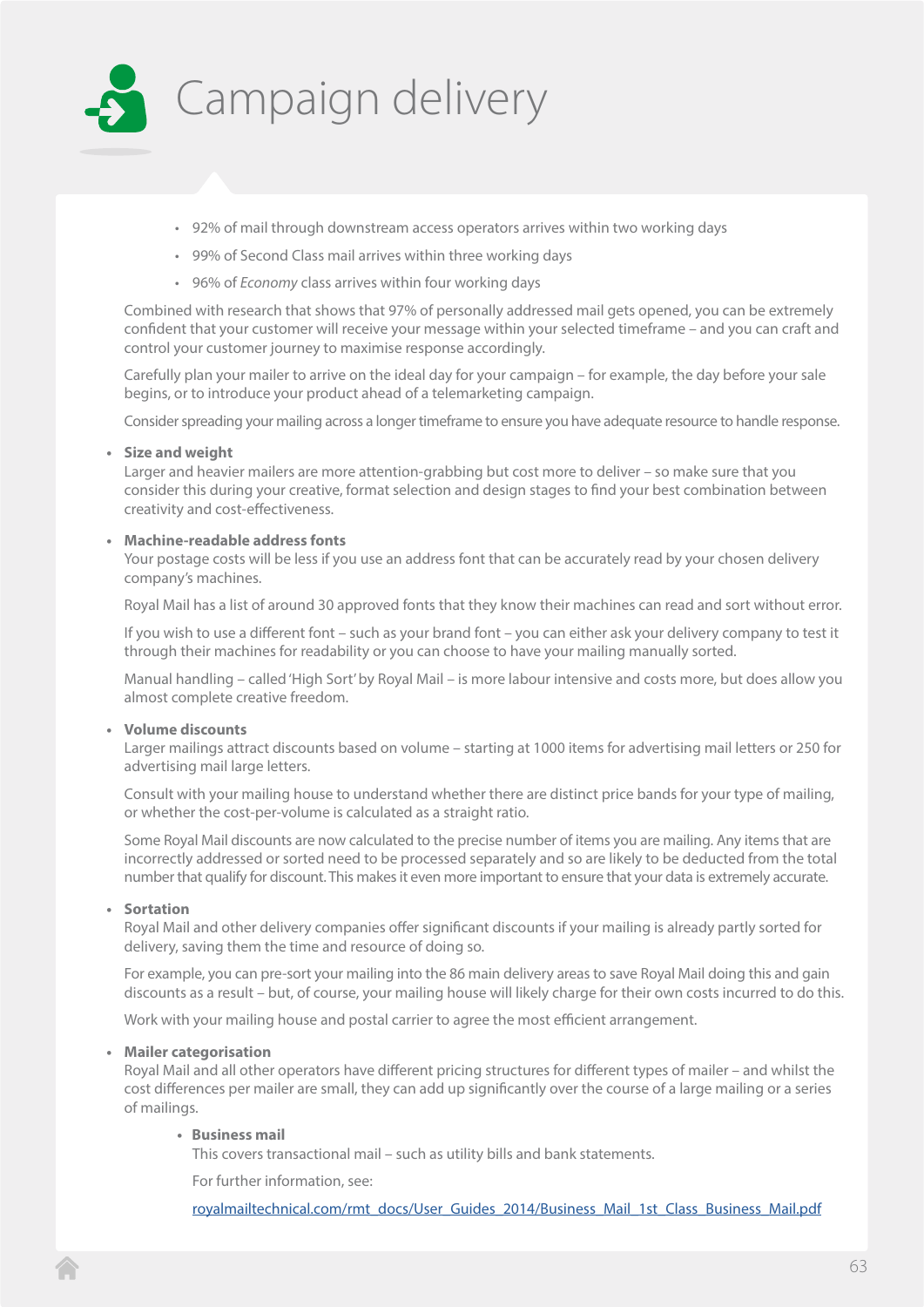

#### **• Publishing mail**

This covers magazines – and is defined by criteria such as size (currently C4 and above) and having one-sixth or more editorial content.

For further information, see:

[royalmailtechnical.com/rmt\\_docs/User\\_Guides\\_2014/Publishing\\_Mail.pdf](http://www.royalmailtechnical.com/rmt_docs/User_Guides_2014/Publishing_Mail.pdf )

**• Advertising mail**

This category attracts the biggest discounts and includes mailers that promote a product or service or seek to raise money for a charitable cause.

For further information, see:

[royalmailtechnical.com/rmt\\_docs/User\\_Guides\\_2014/Advertising\\_Mail.pdf](http://www.royalmailtechnical.com/rmt_docs/User_Guides_2014/Advertising_Mail.pdf )

Consult your delivery company on the implications of the content and format decisions you make as this can affect postage costs.

For example, if you send a regular marketing mailer to a certain set of customers, it might be considered a newsletter and therefore be priced as publishing mail.

#### *• Sustainable® Advertising Mail*

Sustainable® Advertising Mail is Royal Mail's discount scheme for environmentally responsible mailing and rewards compliance with a number of criteria grouped into:

**• Improved targeting**

Better targeting means fewer mis-directed and therefore wasted mail pieces – as well as fewer redirects and returned items travelling through the system.

**• Use of sustainable resources and materials** Only use materials and production techniques that meet the required environmental standards.

For more advice on how to create sustainable campaigns, see the *Environmentally responsible campaigns* section of this guide.

**• Recyclability of your mailer**

Make your mailer easy to recycle in its entirity – for example, using non-chlorinated paper and avoiding certain finishing techniques such as UV varnish.

# Mailmark™

Mailmark™ is a service offered by Royal Mail and other operators to provide marketers with fuller insight into delivery, making it easier and more accurate to plan your follow-up activity to maximise effetiveness.

It applies a unique 2D barcode to each individual mail item, with several key benefits that support one-to-one marketing best practice:

**• Track your campaign through the system**

Each mailer has its own unique 2D barcode, giving you batch-level tracking of your campaign through production and sortation – and item-level error reporting.

Use this service to improve the timing and accuracy of your advertising mail campaigns – as well as aid your campaign organisation, improve planning and ensure your response handling teams are available at the right time.

#### **• Use as unique QR code**

Each unique 2D barcode can also serve as a QR code – which your customer could potentially scan and be taken to a specific online destination.

Because each code is unique and identifiable, consider how you can track individual customers through your sales process and provide each with a personalised experience and customer service.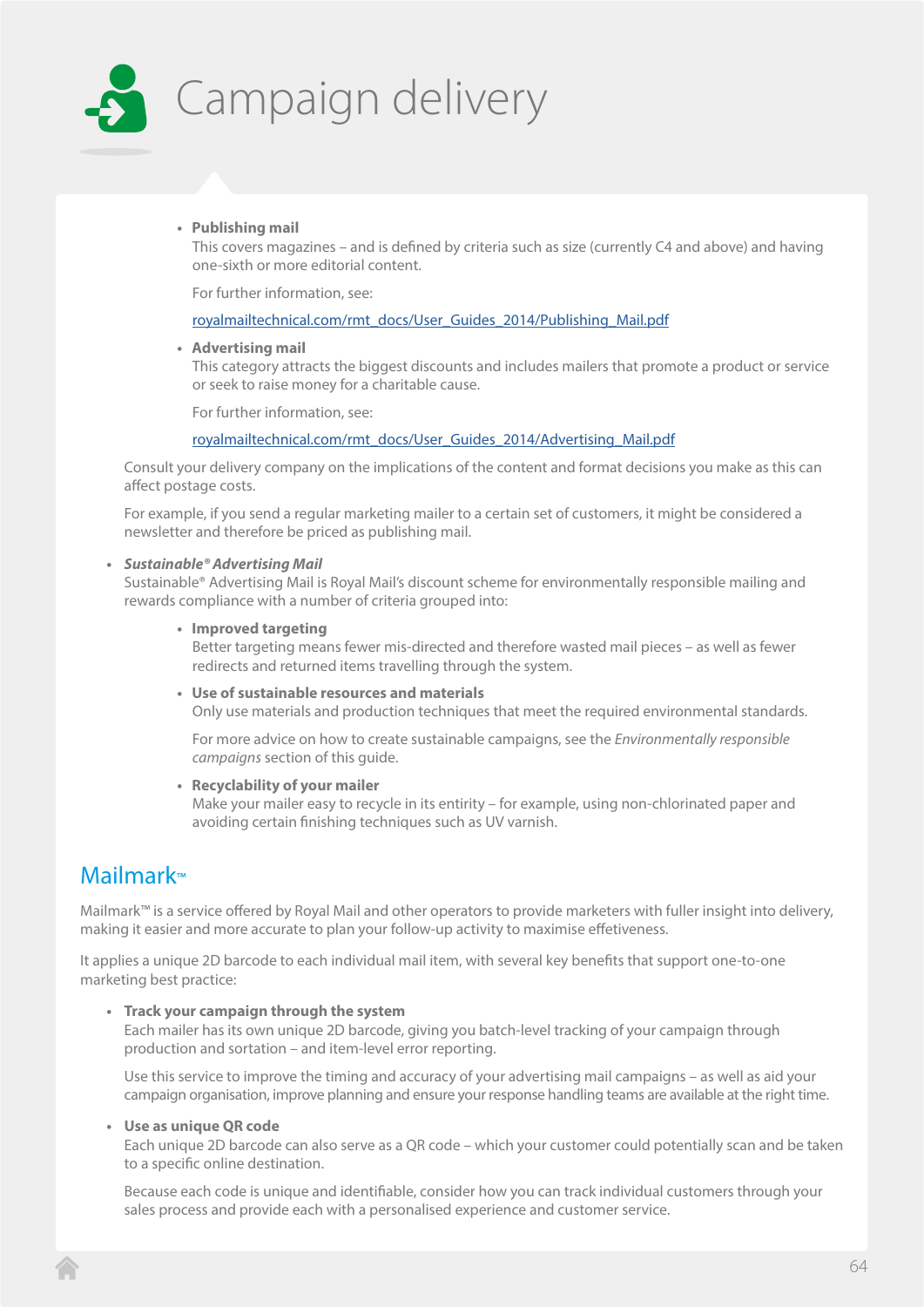

**• Further information** To find out more about Mailmark™, contact your operator or go to:

[www.royalmail.com/mailmark](http://www.royalmail.com/mailmark )

## Downstream access operators

Downstream access operators are companies that offer alternative services to Royal Mail during the delivery process.

Whilst the large majority of mail is still posted through the letterbox by Royal Mail, there are different choices available for handling the stages before this point – and it may be that these services will better suit your project needs or give you access to particular postage discounts or VAT mitigations.

The UK downstream access operators are:

- Citipost
- City Link
- Onepost
- Securemail
- TNT Post
- UK Mail
- Plus a number of other smaller operators that offer you further choice

# Sortation and output

## Goals of sortation

**• Cost savings**

Use the most appropriate sortation sequence to provide significant cost savings, depending on the postal carrier discount scheme you select.

**• Improve campaign results**

Sort your data in the best way to support your campaign goals – through accurate targeting, more productive customer journeys, more efficient production and delivery processes, more effective response handling and minimised wastage.

**• Build your brand**

Ensure that each customer receives the right message at the right time to build confidence in your brand and nurture an overall positive brand image.

## Sortation for postal discount schemes

#### **• Sort data for postage discounts**

Data can be sorted in ways that will allow you to take advantage of bulk-mailing discounts from postal carriers.

There are a number of discount schemes that vary according to the carrier and service you want to use.

The schemes generally provide postage discounts in return for you minimising the amount of preparation and sortation work that your postal carrier is required to do.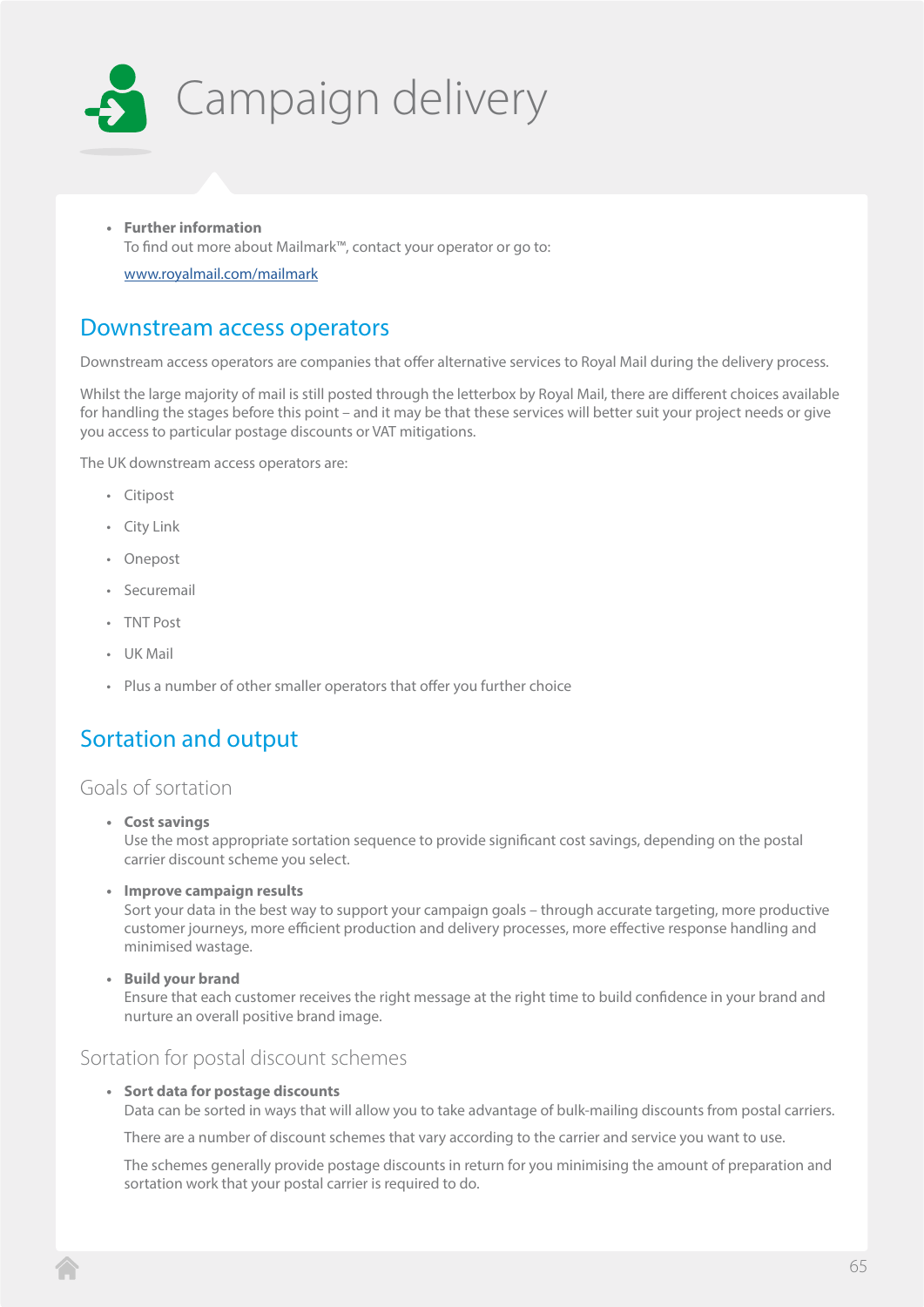

Discounts are typically based on sortation into postcodes – but may also reward further sortation into zones and specific formats.

Different discount schemes may also require additional information to be printed on your envelopes – such as a selection code and/or zone.

#### **• Download Royal Mail guides**

Royal Mail has a number of guides on the following subjects, available at:

#### [royalmailtechnical.com/index.cfm](http://www.royalmailtechnical.com/index.cfm )

- Products
- Pricing
- Machine readability
- Sorting
- Posting

#### **• Speak to other operators directly**

Most other postal operators do not publish technical details of their sortation and mail presentation requirements – you will need to contact them directly.

### Mail file segmentation

#### **• Make sure your bureau can segment**

When carrying out a mailing, it is common that you will be sending different packs and messages to different segments of your customer base – as well as a control cell.

It is essential that your bureau is able to segment your final mailing file based on your selection criteria – and then output this to your mailing house or printer.

## Output media

#### **• Make sure suppliers can deliver appropriate format**

A good bureau will ensure you meet postal discount requirements by being able to output data in various formats and via the requested file transfer method – such as SFTP.

Give early consideration to the final output that is required – and fully discuss and agree this with your bureau and mailing house or printer.

Supply test data to your printer to allow sign-off on a sample of print.

#### **• Use secure file transfer**

Always ensure that data is sent via a secure file transfer method – using appropriate data encryption, passwords and other security measures.

See the *Sharing data* section of the *Data guide* for details of your data transfer obligations, options and best practice.

## Other sortation

#### **• Sort data strategically**

You can sort your mailing data in any number of ways, not just for postal discounts – and it might be that you will find a greater benefit to sorting your mailing by geographical sales area, product type, last purchase date or another criterion instead.

Always start with your campaign goals and work back from these to identify the most appropriate way to sort each mailing.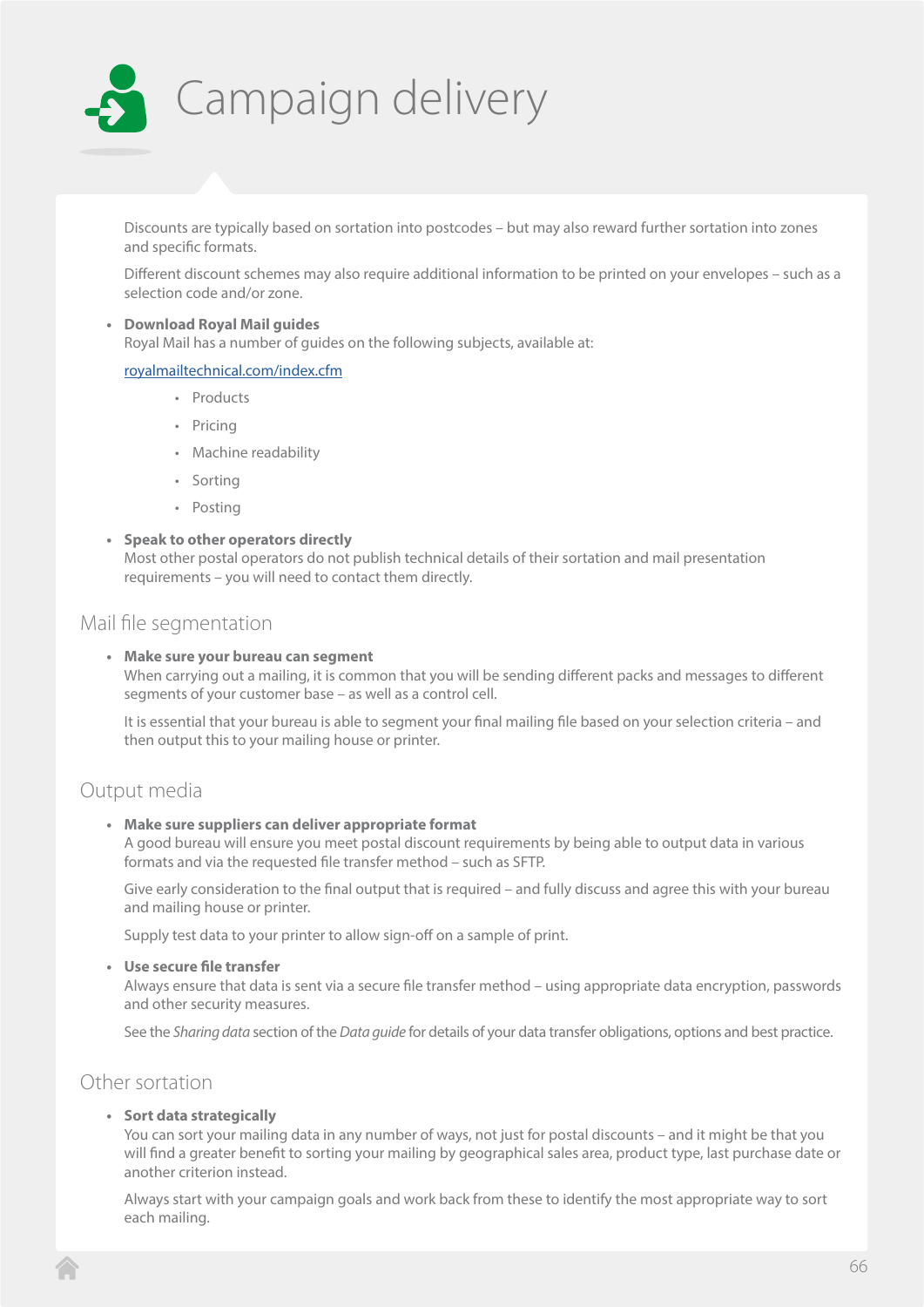

# Client and supplier responsibilities

## Client responsibilities

- **• Understand sortation options** Investigate your data sequence sortation options before choosing a potage method.
- **• Identify sortation requirements** Ensure that your data is correctly processed based on the requirements of your chosen scheme.
- **• Supply test data** Provide test data to your mailing house or printer as early as possible to ensure any issues are flagged up in good time.

## Supplier responsibilities

**• Process data correctly** Ensure that data is processed in accordance with the requirements of the chosen postage scheme.

Royal Mail's mail processing guide is available from their website here:

[royalmailtechnical.com/rmt\\_docs/User\\_Guides\\_2014/Machine\\_Readable\\_Letters\\_and\\_Large\\_Letters.pdf](http://www.royalmailtechnical.com/rmt_docs/User_Guides_2014/Machine_Readable_Letters_and_Large_Letters.pdf)

- **• Segment data accurately** Segment final mailing based on the client's selection criteria.
- **• Identify issues early** Identify and raise any issues early regarding your client's data or chosen sortation scheme.

# Postage accounts

You can agree to make arrangements for postage through your own postage account or through your mailing house's account.

**• Opening your own postage account**

There are a number of options for creating your own postage account.

Royal Mail provide Online Business Accounts (OBAs), which allow you to have complete visibility of postage costs and to delegate usage to your mailing house should you prefer.

If through the client's account, ensure that sufficient postage documentation or access to the client's electronic accounting is provided to the mailing house for the purpose.

If sending through the mailing house's account, funds to cover the gross postage required should be lodged with the mailing house in time to clear before posting date. In this case the mailing house should ensure that a copy of the postal documentation, authenticated by the Royal Mail or any other postal provider, is given to the client.

When actual charges are eventually received from Royal Mail or other postal provider, the mailing house should notify the client and refund the difference between gross and net postage, taking into account any administration charges which have been agreed.

In the event that such funds are late, or fail to clear, the mailing house may reserve the right to hold the mailing until the matter is resolved.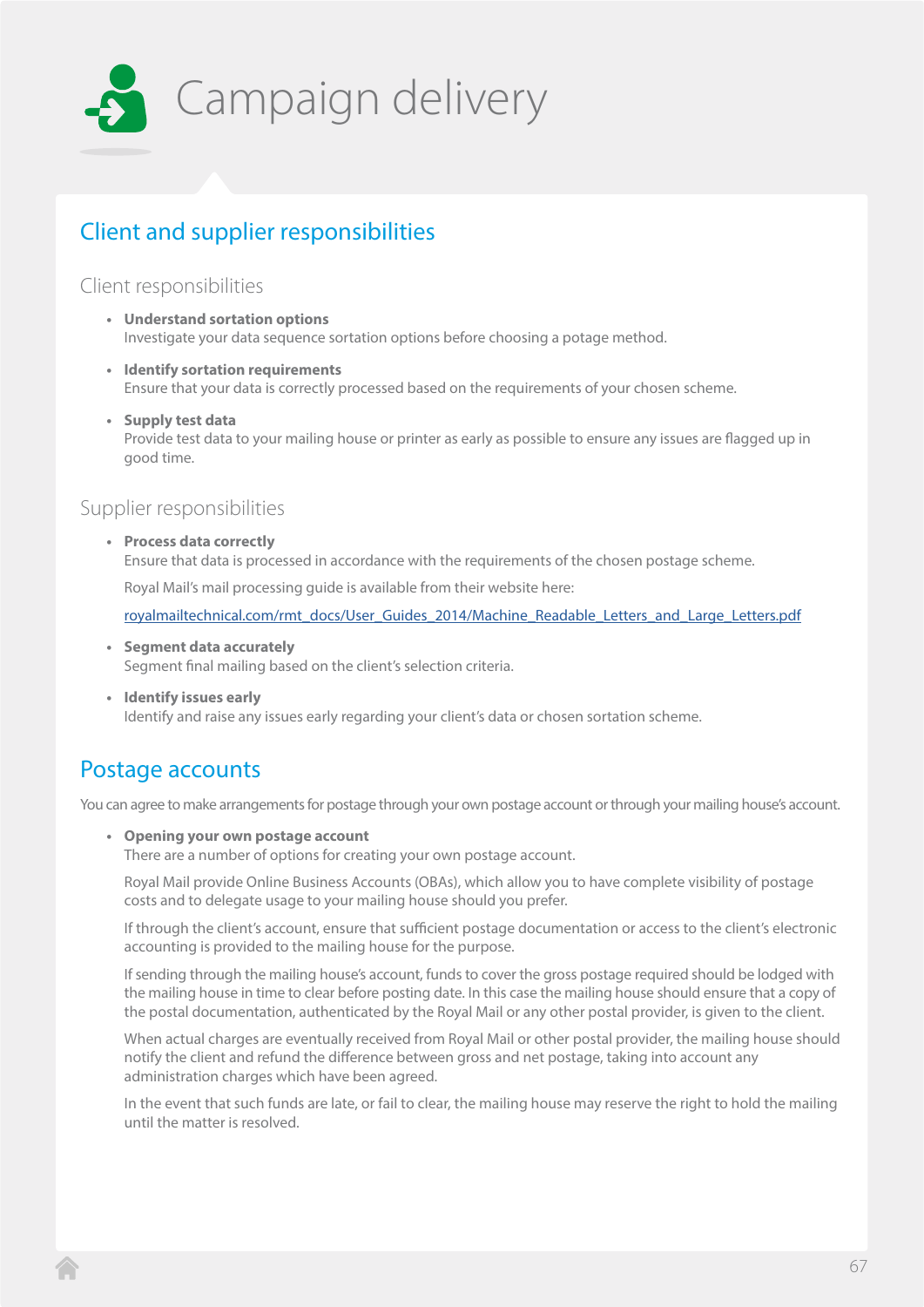

# VAT mitigation and compliance

# What is VAT mitigation?

VAT mitigation is an effective cost-saving strategy of which both marketers and suppliers should be aware.

Printed materials such as advertising mail, door drops and inserts can potentially fall under the 'zero rate' of VAT – thus saving a 20% addition to certain campaign costs.

It is a major factor to consider as VAT exempt or 'outside the scope' businesses are otherwise unable to reclaim part or all of the VAT they are charged on goods and services they buy – including marketing services.

It just so happens that in our industry, these businesses account for a very significant proportion of marketing spend – including the financial services, charity and health sectors, to name a few.

## VAT mitigation is legal; VAT evasion is not

VAT mitigation, also referred to as VAT avoidance, is legitimate and legal – it is the law that determines if a supply is zero rated for VAT.

'VAT evasion' is the term used to describe practices which are illegal. You must avoid VAT evasion.

This section will help you understand the complexities of VAT mitigation in order that you can approach marketing decisions or seek specialist VAT advice in an informed manner.

It is not intended to be a general guide about VAT or to assist you in day-to-day VAT administrative tasks.

This section will help you to:

- Understand when VAT may or may not be chargeable on your marketing materials and services
- Understand typical issues that you may encounter
- Get further information and support

# Approach

**• Understand the general issues**

Much guidance around VAT mitigation requires you to exercise judgement and make an informed decision.

This inevitably leads to variations in interpretation – such that two people could read the same VAT notice and come to significantly different conclusions.

It is extremely important that Her Majesty's Revenue & Customs (HMRC) agrees with your classification of printed items, otherwise it could result in an expensive tax bill that you had not budgeted for.

Invest enough time to understand the general rules and issues, allowing you to identify potentially substantial efficiencies – and to identify the appropriate expert advice.

#### **• Seek professional advice for your situation**

A little knowledge can be a dangerous thing – and nowhere is this more the case than when dealing with the complexities of VAT mitigation.

This guidance must not be treated as a substitute for professional advice – which you should always seek in cases of doubt or particular complexity.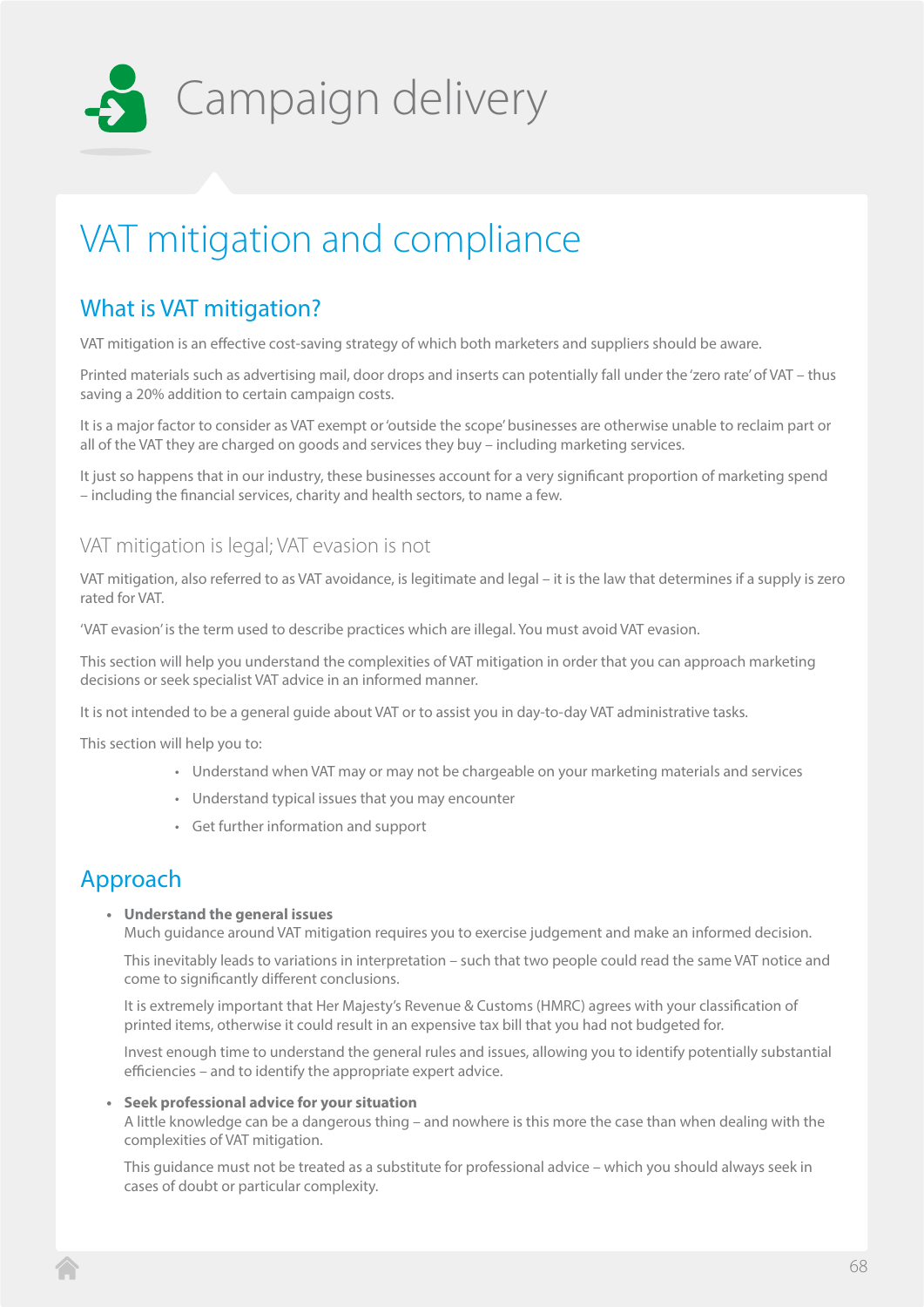

**• Ask the DMA for guidance** The DMA can provide you with access to professional VAT advisers to assist you further. Email [legaladvice@dma.org.uk](mailto:legaladvice@dma.org.uk)

# VAT basics

VAT is a tax that is charged on most goods and services that VAT-registered businesses provide in the UK.

Businesses that generate more than a certain turnover are obliged to register for VAT.

There are three rates of VAT:

**• Standard rated sales (20%)**

The standard rate is the default rate of VAT.

It applies to all supplies of goods and services in the UK – except those which fit into the carefully defined categories liable for 5% or 0% VAT.

#### **• Reduced rate sales (5%)**

The reduced rate applies to a defined list of goods and services – for example, domestic fuel bills.

There are no supplies common to the marketing and communications industry that attract the reduced rate of VAT.

#### **• Zero rated sales (0%)**

Zero rated supplies are often incorrectly referred to as 'VAT exempt' or 'non-vatable' – but it is important to recognise the distinction between these terms.

Supplies which are liable to 0% VAT must fit into one of the defined categories in order to be zero rated.

There are three categories which are regularly of relevance to our industry.

The general headings of these categories are as follows:

- Books and similar
- Certain advertising for charities
- Exports of goods

Sales to which any of these rates apply are known as "taxable supplies".

The principles underlying why some goods and services are liable to 5% or 0% VAT are enshrined in EU law.

This is intended to bring some conformity throughout Europe – with each national government being granted only limited powers to change the rates.

# VAT exemption

#### **• VAT exemption**

VAT exemption refers to supplies of commercial services which are not liable to VAT – for example, insurance.

This is different from zero-rated supplies – which are liable to VAT, albeit at a rate of 0%.

#### **• VAT-exempt sectors**

VAT-exempt services are defined by VAT law and must fit into one of the defined categories in order to be VAT exempt.

The main trade sectors whose core services are VAT exempt are as follows:

- Property development many sales and letting of land and buildings are VAT exempt
- Insurance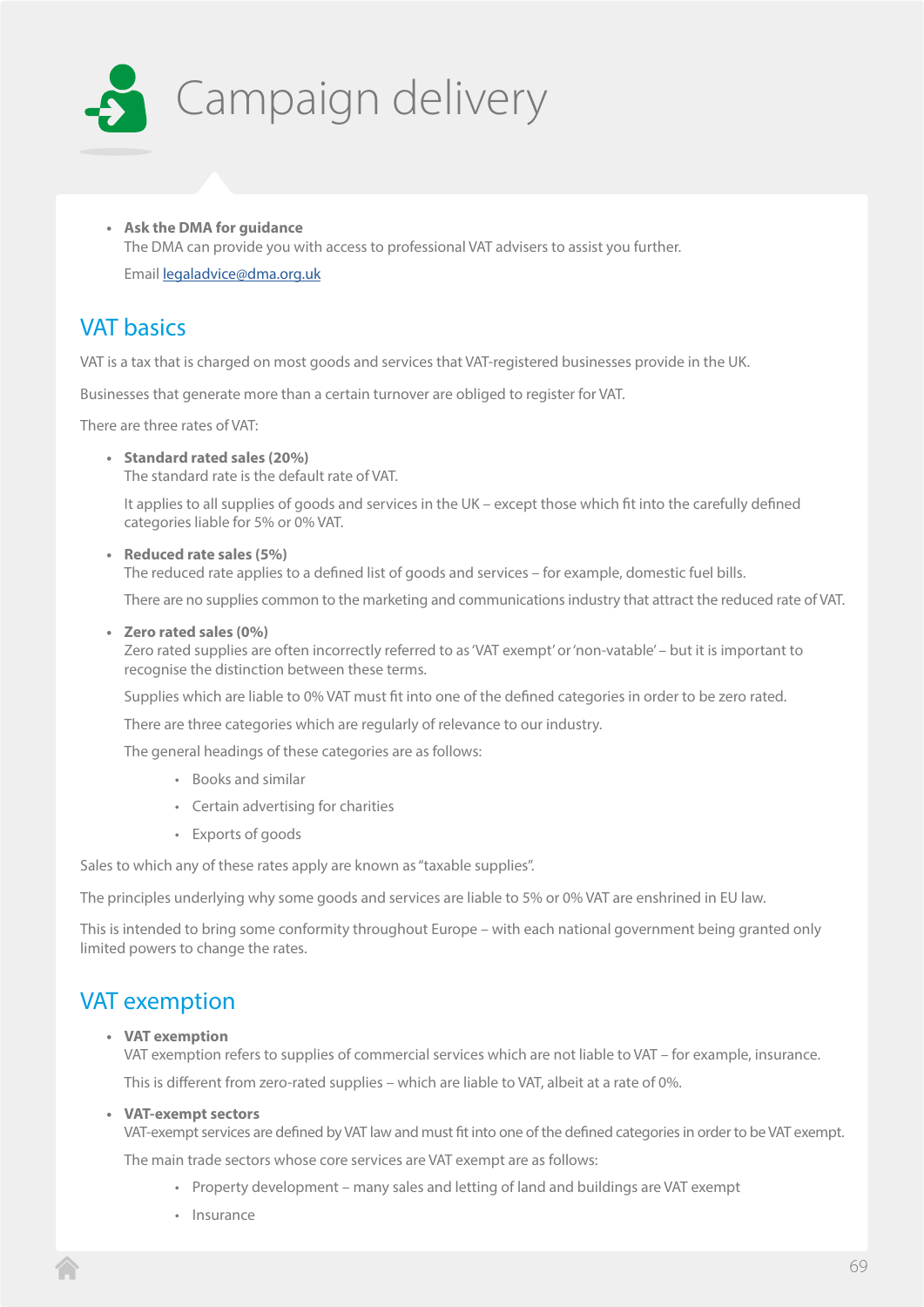

- Postage relevant Post Office services only
- Betting and gaming
- Finance
- Education
- Health and welfare
- Burial and cremation
- Trade unions and many professional bodies
- Many museums, art galleries, zoos and similar

#### **• Supplies outside the scope of VAT**

'Outside the scope' is another common VAT expression.

It identifies further supplies to which VAT does not apply:

- Charities are often wholly or partly 'outside the scope' due to the good works which they do
- Many transactions with overseas businesses are 'outside the scope'

#### **• Cost implications**

The cost implications of paying VAT for businesses or organisations which are 'VAT exempt' or 'outside the scope' is best illustrated with an example:

| <b>Type of organisation</b>                      | Telecoms provider | Insurance company | Charity           |
|--------------------------------------------------|-------------------|-------------------|-------------------|
| Sales/income of business or<br>organisation are: | Taxable supplies  | VAT exempt        | Outside the scope |
| Cost of outsourcing a<br>marketing campaign      | £125,000          | £125,000          | £125,000          |
| VAT @ 20%                                        | £25,000           | £25,000           | £25,000           |
| <b>Total cost</b>                                | £150,000          | £150,000          | £150,000          |
| <b>Amount of VAT reclaimed</b><br>from HMRC      | £25,000           | £nil              | £nil              |

This example demonstrates the cost implications. Here, VAT effectively reduces the campaign budget to £125,000 – as the VAT element is a cost that cannot be reclaimed.

But if the supply can be zero rated, the advertiser can either allocate the full £150,000 on pure marketing activity – or achieve the same level of activity for £25,000 less.

This clearly demonstrates why an advertiser who is VAT exempt or outside the scope of VAT would benefit from being able to reduce their VAT burden.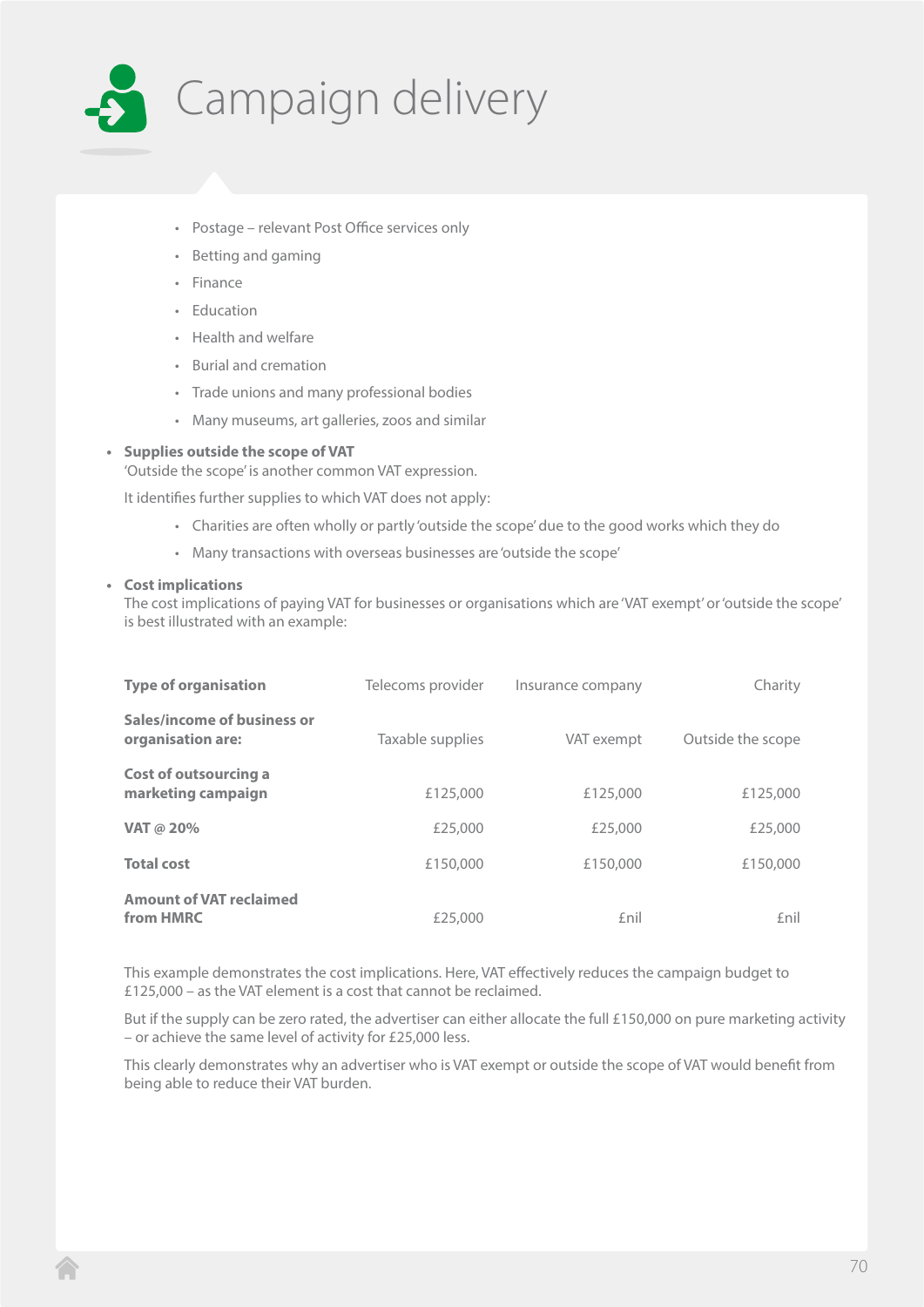

# What qualifies for VAT mitigation?

There are a range of goods and services in the marketing industry that are zero rated – and which suppliers should take advantage of wherever possible to reduce the cost of VAT to marketers.

Zero-rated goods and services in marketing predominantly consist of printed matter – such as leaflets, one-to-one mail packs and catalogues.

In the case of charities, some advertising services are also included.

## Printed matter

Zero rating applies to printed books, leaflets and similar.

It does not apply when the same material is sold in alternative formats – such as on CD or digital form – where the supply is standard rated unless the zero rating for exports applies.

The categories of zero-rated printed matter are as follows:

- Books, booklets, brochures, pamphlets and leaflets covering a whole host of advertising and marketing collateral
- Newspapers, journals and periodicals
- Children's picture books and painting books
- Music printed, duplicated or manuscript
- Maps, charts and topographical plans

#### **• Not included**

Any printed matter not on this list cannot be zero rated.

There are also numerous exceptions to the list which are not covered here.

Detailed information about the zero rating of printed matter is provided by HMRC in its publication *VAT Notice 701/10 (Zero rating of books etc)*.

#### Assessment criteria for VAT mitigation

Although some items of printed matter such as leaflets are quite specifically defined, others – such as pamphlets – are much more open to interpretation.

Many printed items such as this are not objectively defined for VAT purposes.

**• Be safe not sorry**

Much as you would like your collateral to qualify for zero rating, the last thing you want is for HMRC to disagree and enforce a 20% tax bill that you had not anticipated or budgeted for.

The bottom line is that in instances of doubt you should either:

- Be prudent and charge VAT
- Consult a professional VAT mitigation adviser for confirmation of the correct classification
- Obtain clearance from HMRC

#### **• 'Ordinary and everyday' meaning**

Let us take the example of a letter such as might typically be included in a one-to-one mail pack.

There is no legal definition of 'a letter' for VAT purposes.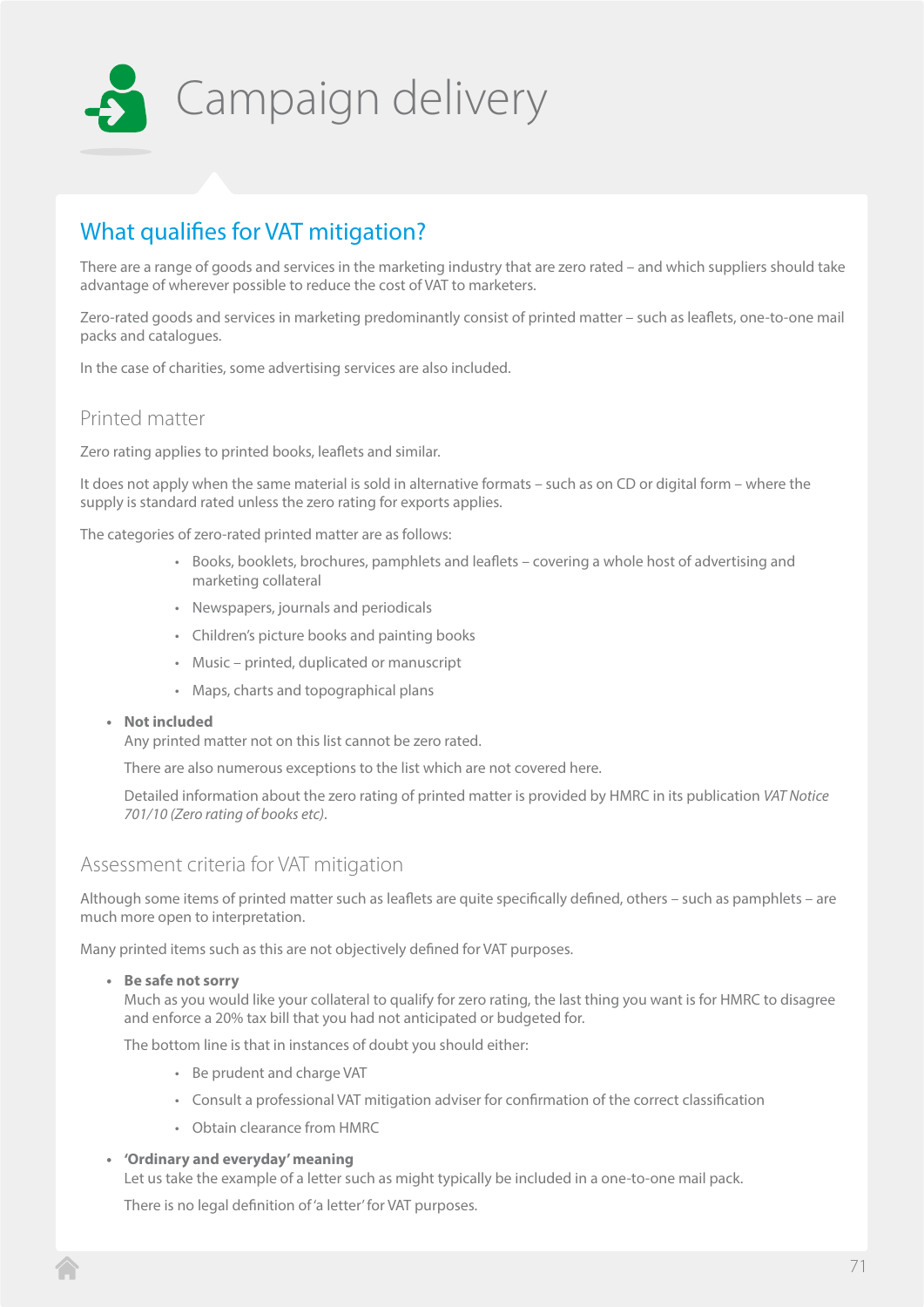

In the absence of any legal definition, you need to rely on the concept of the 'ordinary and everyday' meaning of the word.

Firstly, look at the form of your item. If it looks and feels like a letter, it probably is a letter.

Secondly, look at the function of your item. A commonsense approach would be that if your item does not have the function of a letter, it cannot be a letter.

It is acknowledged that this test is subjective – however, it is the method that HMRC will use to assess your VAT liability.

For example, one company produced a printed document, displaying the origins of their customers' names, in a format that had many of the characteristics of a zero-rated leaflet. However, an independent tax tribunal decided that since the printed item was intended for display it was actually a standard-rated poster.

This type of subjectivity can occur when something looks very much like a particular printed item but is intended to be used like a different item of printed matter.

Check that the function of your collateral fits comfortably with your classification of it.

#### **• The package test**

The package test is a method for determining the VAT status of packages of printed matter.

To be considered 'a package', the items within it must have a common link and be intended to be used together.

Most advertising mail packs fall within the scope of the package test.

When you use the package test there are a number of stages to the process depending on the pack format:

#### **• Stage one: assess the individual items**

You should assess the VAT liability of each item in the pack to determine whether it is standard or zero rated in its own right.

#### **• Stage two: count the number of items**

- If there are more zero-rated items than standard-rated items then the mail pack is zero rated
- If there are more standard-rated items than zero-rated items then the mail pack is standard rated
- If the number of zero-rated and standard-rated items are equal then a cost-based test must be applied – see stage three

Note: the outer envelope/carrier in which your printed matter is enclosed should be EXCLUDED when counting the number of items – except when making certain supplies to charities.

See the *Charity relief* section for further information.

#### **• Stage three: cost based test**

- If the cost of the zero-rated items is greater than the standard-rated items then the mail pack is zero rated
- If the cost of the standard-rated items is greater than the zero-rated items then the mail pack is standard rated

Note: your costs should be calculated fairly and you must be able to justify them.

The objective of this test is to identify the relative cost of each item and then add the collective costs of the standard- and zero-rated items to determine the greater balance.

Direct costs such as personalisation should be attributed only to the items to which they relate – for example, the covering letter.

Note : the outer envelope/carrier in which the printed matter is enclosed should be EXCLUDED when calculating costs – except when making certain supplies to charities.

See the *Charity relief* section for further information.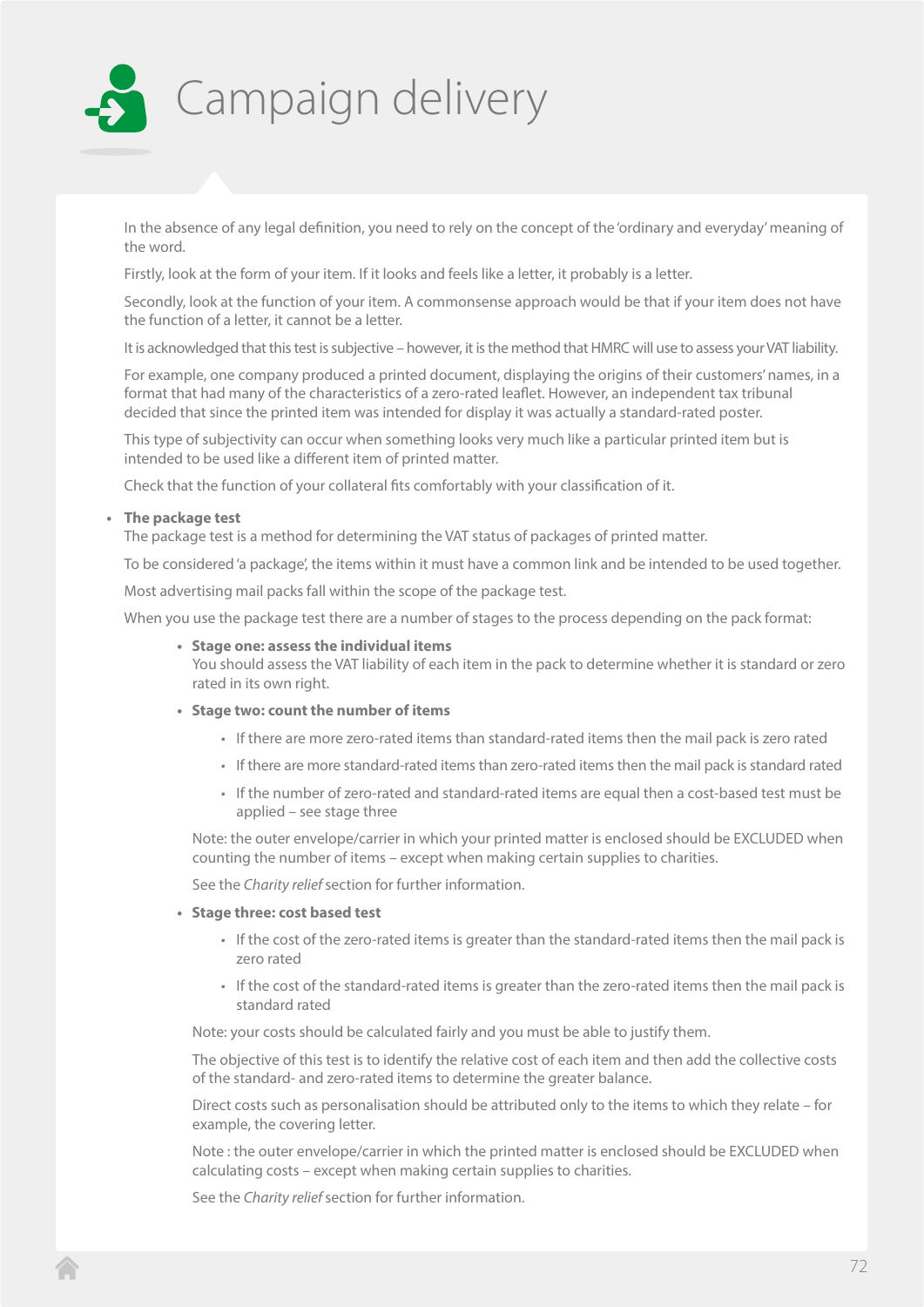

**• Stage four: applying VAT on an item-by-item basis (optional)** If, according to the package test, your package is standard rated, you may choose an alternative method of assessing how much VAT to charge.

The alternative method is to charge VAT on an item-by-item basis.

In this way you account for VAT based on each individual item rather than the pack as a whole.

For instance, it is advantageous to do this when the overall pack is standard rated but contains items which are zero rated – such as leaflets.

### **• Circumstances when you may NOT use the package test:**

- Your package contains only a single item
- Your package contains a principal or significant item
- Your package contains an item not made of paper or card
- You are not producing the entire package

## **• Single item**

The package test is a concession offered to the printing trade when supplying multiple items together.

A single item within an outer carrier does not therefore come within the scope of this concession.

If your single item is a 'principal item', as defined below, then refer to the section below.

Otherwise, your item and its outer carrier must be assessed separately to determine their respective VAT status.

### **• Principal or significant item**

The package test is null and void if the package contains a 'principal' item.

A principal item is one to which all other items in the package are ancillary, integral or incidental.

If your package contains a principal item then, for VAT purposes, you are seen to be making a 'single supply'.

This means the entire package follows the VAT liability of the significant item – and you do not have the choice of applying VAT on an item-by-item basis (as described in stage four above).

- In advertising mail there is not usually a significant item since all the items in the pack work together to deliver the message
- But a fulfilment pack may well contain a significant item for example, if you are sending your customer a gift in response to their application
- A mail order catalogue is normally a good example of a 'principal' item.

Although the package containing the catalogue may also contain other promotional leaflets, these are usually ancillary or incidental to the delivery of the catalogue

## **• Packs containing non-paper items**

You cannot use the package test when dealing with packs which contain pens, badges or anything that is not printed matter.

The package test is for packs consisting entirely of items printed on paper or card.

When dealing with packs containing non-printed matter, you must apply VAT on an item-by-item basis.

### **• Incomplete packs**

You cannot use the package test when you are not supplying the entire package.

Instead you must account for only the items you supply.

Even if the finished pack would be zero rated when applying the package test, if you are only supplying standard-rated items then you must charge VAT.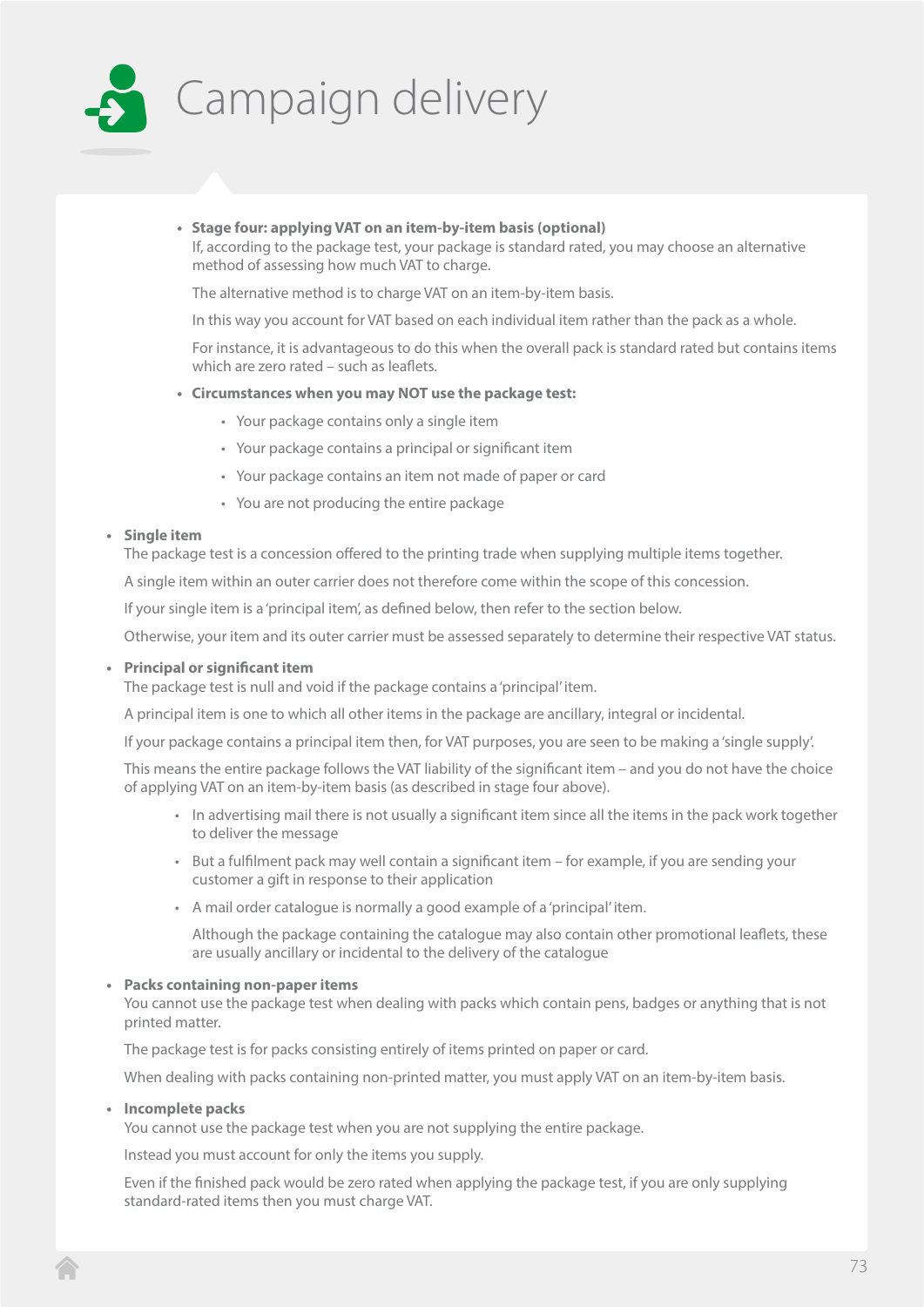

# Single sourcing

## **• Understand single sourcing**

'Single sourcing' is the term commonly used to describe a method for extending the scope of VAT mitigation – and maximising your opportunities for zero rating certain supplies.

This is only possible where it is determined that your supplier is making a single supply which qualifies as zero rated.

## **• For example:**

A simple example of a single supply is the purchase of a book online.

The online retailer sells you a book, which is zero rated.

But in order to fulfil the order they must also organise and charge for the delivery of that book.

Considered separately, the sale of the book is zero rated and the delivery charge is a standard-rated service.

However, for VAT purposes, this is considered a single supply of a book and both elements are zero rated.

You can apply the same logic to the production of printed matter for marketing purposes.

## **• For example:**

A leaflet might be produced using a variety of goods and services to which different rates of VAT would normally apply.

The goods are the leaflet itself, whilst the facilitating services – such as artwork and copywriting – are necessary to prepare the leaflet for printing.

By applying established VAT principles correctly, the supply of the finished, printed leaflet may be treated as a single supply of goods.

The following demonstrates the effectiveness of single sourcing using the example above:

## **• Supply chain model one: multiple suppliers**

In this model, the leaflet is procured by briefing separate elements of the job – such as design, copywriting and so on – to different suppliers.

Each supplier must charge VAT according to the element of the job which they have supplied.

In this scenario, only the printed matter is zero rated in its own right – whilst the artwork is a supply of various standard rated services.

## **• Supply chain model two: single supplier**

In this model, the entire job is briefed to a single supplier.

That supplier is solely responsible for supplying both the preparatory work and the printing.

This is the role an agency, printer or print management company might typically fulfil.

It does not matter if these services are delivered in-house or sub-contracted to other suppliers.

The single source supplier in this instance has determined that they are providing a single supply of zero-rated goods – and this will be reflected in the invoicing.

In this way, the advertiser does not pay VAT on any of the supply.

## **CAUTION**

You must take care to determine what scope of goods and services can be combined together as a single supply. Just because you identify something as a single *job* does not mean that for VAT purposes it is a single *supply*. Likewise, it is not a single supply merely because a single invoice is issued.

## **• For example:**

Preparatory work can be included in the supply of a zero-rated item, such as your leaflet.

Artworking and design costs specific to your finished leaflet may be included as part of the single supply of that leaflet.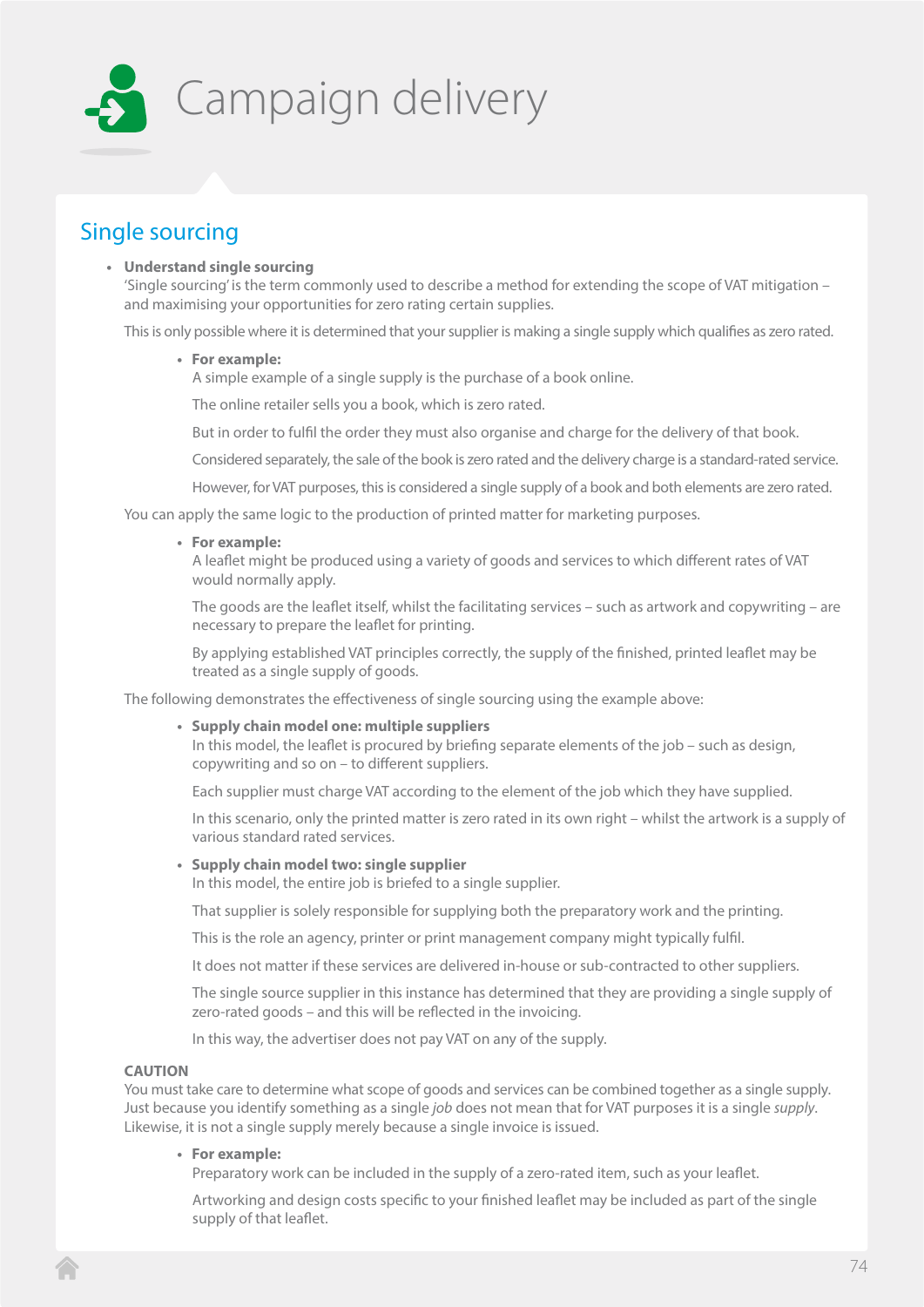

However, if you asked your supplier to come up with 10 different creative concepts for your leaflet, nine of which never saw the light of day, you cannot include the costs of that creative process as part of the supply of your finished leaflet.

The link between the discarded concepts and the finished piece is tenuous – meaning the concepts are not an integral part of the delivery of your finished leaflet.

# Invoice routing

It is important to recognise the difference between *single sourcing* and *invoice routing*, which describes arrangements where businesses route their invoices through one supplier to *purport* to be single sourcing.

## **• Beware the flaws of invoice routing**

An inherent weakness in attempting 'invoice routing' is that the supplier through whom the invoice is routed may not be the organisation entitled to reclaim the VAT concerned.

Similarly, the organisation that pays the invoice may not be the organisation that can reclaim the VAT.

The organisation entitled to reclaim VAT is the person for whom the work concerned is done.

For example, you could do work for an organisation that for some reason is to be paid for by a third party. In order to get paid you might be required to invoice the third party and be paid by them. Nevertheless, the third party could not reclaim the VAT charged because your supply was to the other business.

HMRC advice is as follows:

"Only the person to whom the supply was made can make a valid input tax claim. This is a fundamental principle. It overrides the question of who may have paid for the supply. It also overrides the question of who may hold the relevant invoice or other evidence."

(Source: [VAT Input Guidance 13300 – VAT Input Tax basics: recipient of supply](VAT Input Guidance 13300 - VAT Input Tax basics: recipient of supply))

## **• CAUTION**

Always take professional advice before entering into arrangements that could be considered as invoice routing.

# Splitting of supplies

HMRC has anti-avoidance measures designed to counter schemes that attempt to mitigate VAT by splitting single supplies into two or more supplies.

For example, this law was triggered by a scheme used by a broadcaster. The broadcaster supplied television services but made its customers subscribe for a magazine, provided by an associated company, as part of the deal. By stripping out the magazine from the television services they were able to zero rate the magazine. The law now prevents this and other occasions when zero rating can be gained by separating the zero and standard rated elements of a single standard rated supply.

## **• Judge whether two supplies would be considered 'connected'**

The new law only applies when different suppliers make two separate supplies – one of printed matter and the other a service.

If the two supplies are 'connected' the printed matter may not be zero rated.

Whether your supply of printed matter and your services are 'connected' depends on what the VAT status would be if they were, hypothetically, to be delivered together as a single supply.

If this single supply would be considered a standard-rated (or 5% rated) service, then the printed matter and the service are considered connected.

If this supply would be zero rated, or be considered a supply of goods, then they would not be considered to be connected.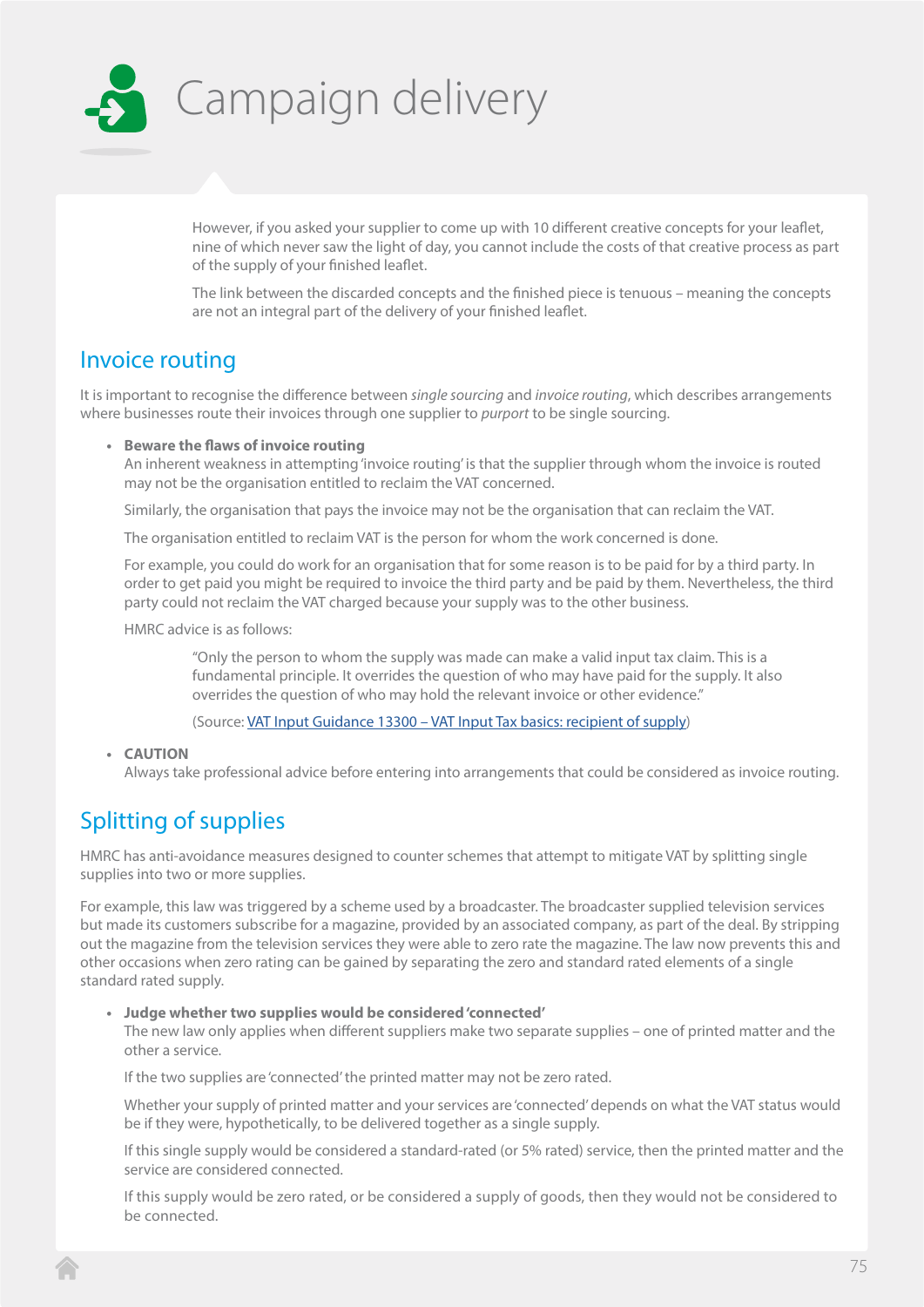

**• Seek professional advice** Always seek professional advice if you think this complicated aspect of VAT law might apply to you.

# Charity relief

When dealing directly with charities, you can take advantage of a special relief that allows certain charity advertising and some types of printed matter to be zero rated.

A common misconception is that anything produced for a charity is not liable to VAT. This is not true. Charities benefit from a narrowly defined set of concessions which extend the scope of zero-rated supplies in certain circumstances – but aside from that charities should be charged and pay VAT, as any other business or organisation would.

## Printed matter: extra-statutory concessions

There are some specific 'extra-statutory concessions' for printed matter that assist with VAT mitigation for advertising mail activity.

## **• Printed matter: extra-statutory concessions**

To assist charities with fundraising, HMRC applies a concession allowing certain narrowly defined items of printed matter to be zero rated.

As this is an extra-statutory concession, the criteria are strictly defined by HMRC.

General stationery is always standard rated.

The only items of printed matter within the scope of this concession are as follows:

**• Pre-printed 'appeal letters'**

Pre-printed letters ('appeal letters') with the primary purpose to appeal for money for your charity.

Your letter is not an 'appeal letter' unless its primary purpose is a 'request for donations'.

Due to this, not all letters intended to raise money for a charity are 'appeal letters'.

For example, a letter requesting your supporter to buy or sell lottery tickets is not an appeal letter – because its primary purpose is to encourage your supporter to participate in a lottery.

## **• Appeal envelopes**

Envelopes used to send out appeal letters and envelopes for forwarding donations to the charity – provided each type is over-printed with an appeal request related to that contained in the letter, or are distinguishable from the charity's usual stationery.

You must add a strapline on the envelope linking it to your appeal letter – without this the envelope may not be zero rated.

The purpose of this is to differentiate these envelopes from everyday stationery.

## **• Collection envelopes**

Collection envelopes that ask for donations of money – and stewardship and similar envelopes used by religious and other organisations in their planned giving schemes.

For VAT purposes, 'donations' are sums of money 'freely given, with nothing received in return'.

## **• Other concessions**

There is a limited range of other fundraising items that, by concession, may be zero rated when supplied to a charity.

Again this is an extra-statutory concession which is strictly applied by HMRC.

The items to which this concession applies are: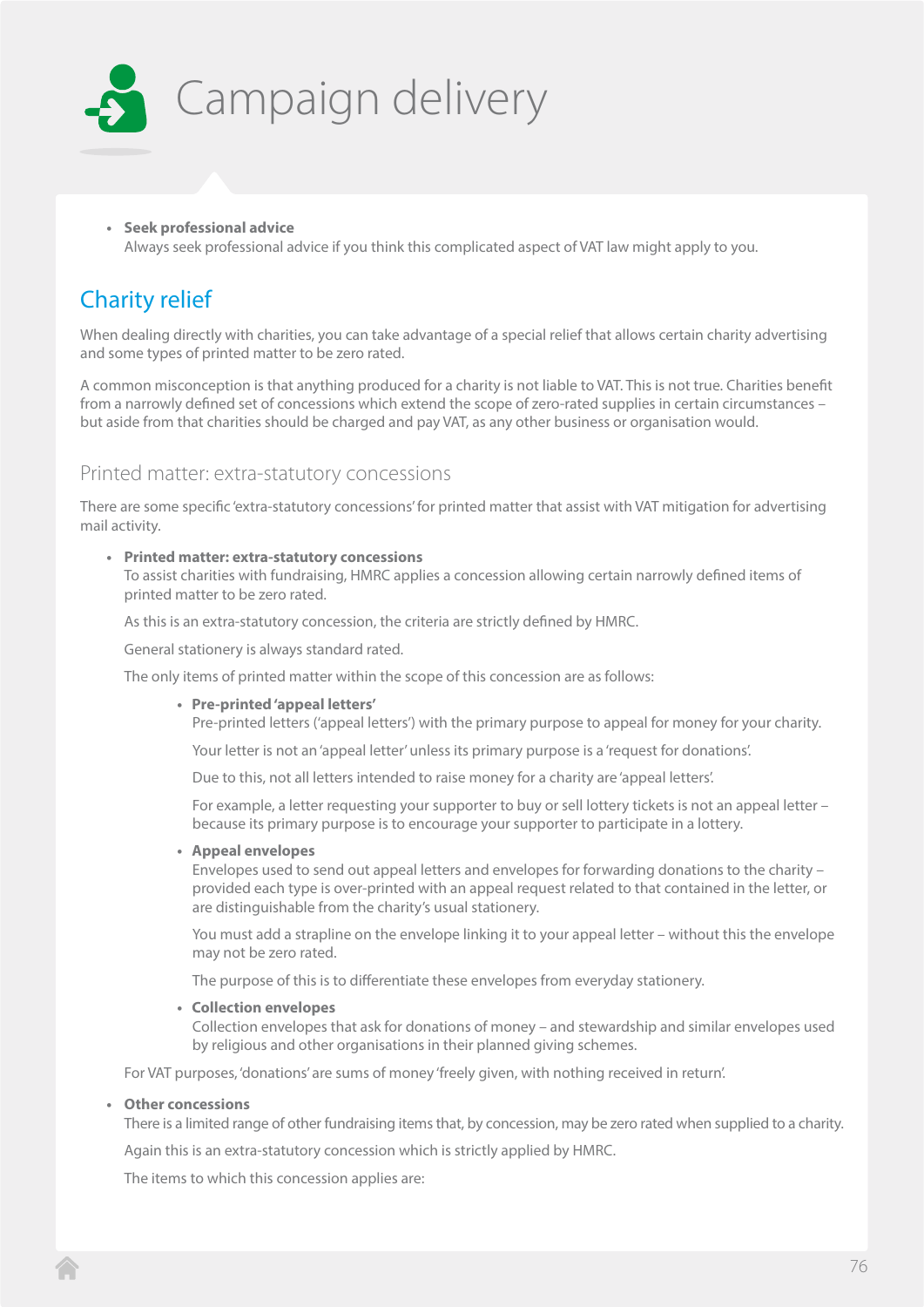

## **• Collection boxes**

Boxes and receptacles used for collecting money and which comply with certain design criteria.

Essentially, your box must clearly be a secure collection box and carry the name of your charity.

**• Donation acknowledgement badges**

Lapel stickers, emblems and badges which are to be given free to your supporter as an acknowledgement "for any non-specified donation or a suggested donation of up to £1".

These must have 'no intrinsic value' and be of 'low cost' to your charity.

See [Para 8.1 What kind of lapel stickers and badges qualify?](http://customs.hmrc.gov.uk/channelsPortalWebApp/channelsPortalWebApp.portal?_nfpb=true&_pageLabel=pageExcise_ShowContent&id=HMCE_CL_000123&propertyType=document#P161_18285) *HMRC Reference Note 701/58 Charity [advertising and goods connected with collecting donations](http://customs.hmrc.gov.uk/channelsPortalWebApp/channelsPortalWebApp.portal?_nfpb=true&_pageLabel=pageExcise_ShowContent&id=HMCE_CL_000123&propertyType=document#P161_18285).*

It is vitally important to comply with the conditions of each concession.

### **CAUTION**

If in any doubt, always seek professional advice before zero rating your supply to a charity.

For more information about these reliefs, see:

*HMRC Reference Note 701/58 Charity advertising and goods connected with collecting donations*

## Supplier responsibilities: applying charity relief

## **• Ensure conditions are met**

As a supplier it is your responsibility to ensure the conditions for applying the relief are met. Check that:

- The supply you are making comes within the scope of the relief
- You are supplying a registered charity
- You are dealing with and invoicing the charity directly (i.e. not via a third party)

## **• Obtain charity's declaration**

You must obtain a declaration from the charity to provide supporting evidence for applying charity relief.

Obtain a declaration for *each supply* you make to a charity.

The draft declaration is available from VAT Notice 701/58:

*HMRC Reference Note 701/58 Charity advertising and goods connected with collecting donations*

It is a two-part declaration as follows:

- **• PART 1: to be completed by the charity** This provides evidence that you are supplying a registered charity, the details of the supply that you are making to them and which category it comes within for relief purposes.
- **• PART 2: to be signed by the supplier** This is your signed declaration that you agree the supply to the charity comes within the category indicated in Part 1.

# Charities and financial services organisations: mitigating VAT through downstream access operators

There are VAT mitigation options available to charities and financial services organisations that use downstream access operators within their postal process.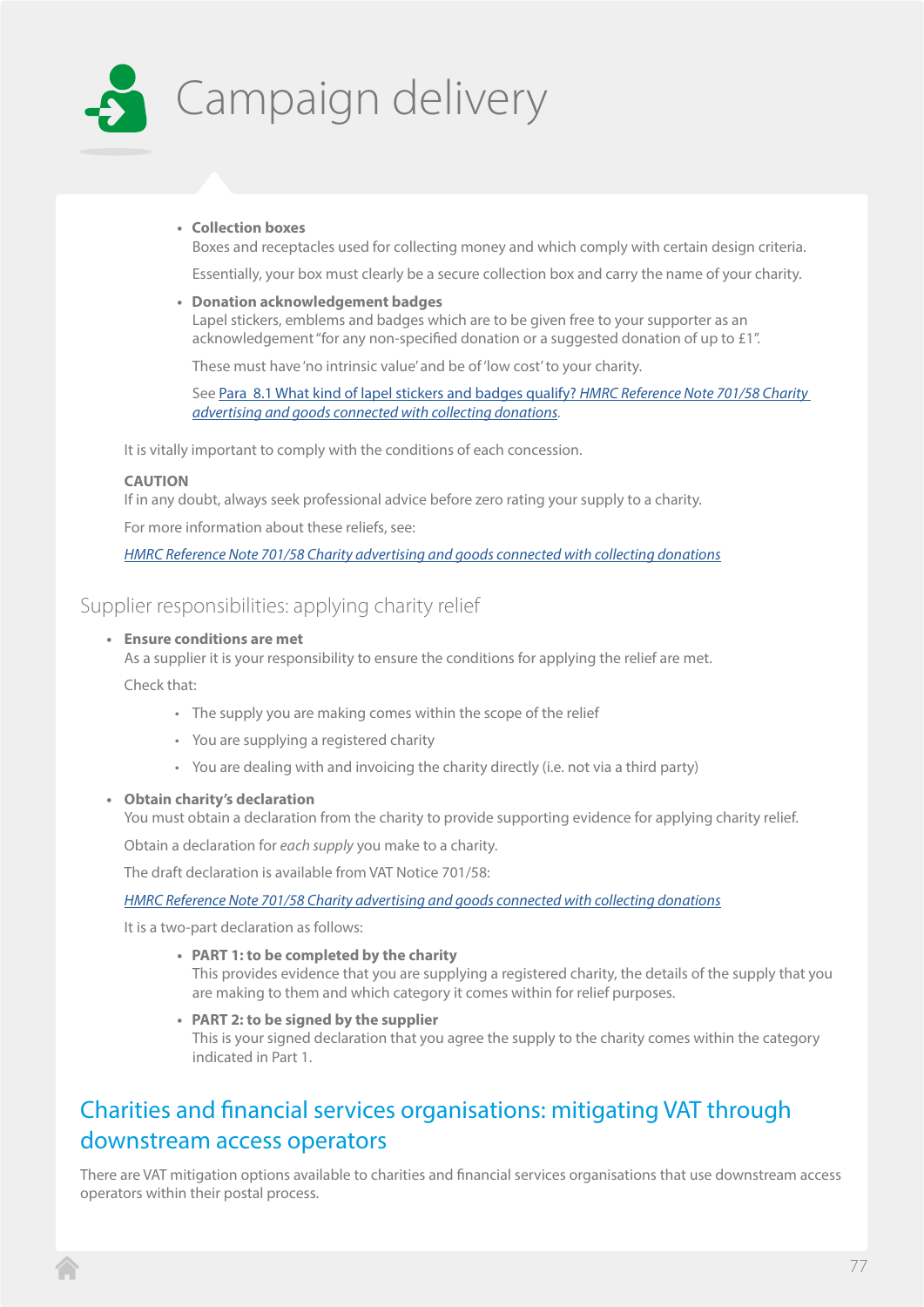

You can have a direct relationship with Royal Mail or use a downstream access operator to deliver certain stages of your delivery process.

Downstream access operators can provide different service choices to those offered by Royal Mail.

These can potentially give you access to VAT mitigations on postage and bulk mailings that you might not be able to get otherwise.

Consult your mailing house or downstream access operator for further advice.

# Supplying overseas businesses

**• Check national rules**

Different regulations apply when goods or services are supplied to businesses and other organisations outside the UK.

The status and location of your client will also affect how VAT is applied.

**• Seek professional advice** Always take professional advice regarding the specific rules for the company and country that you are trading with.

## Services

- **• Check where client is based** The general rule for the export of services is that UK VAT is not chargeable when the services are supplied to a business based or belonging outside of the UK.
- **• Seek advice regarding exceptions** There are variations to this which apply to a defined list of services.

Three examples of supplies to which variations apply are:

- Electronically supplied services
- Telecommunication and broadcasting services
- Transport services

This is not a complete list and you should always seek professional advice when exporting services.

## **Supplies to businesses in other EU states**

**• Understand special rules for certain services**

Special rules apply to certain services supplied to business in other EU states.

The services for which there are special rules are:

- Electronically supplied services such as website supply or hosting, software, information and providing databases
- Admission to cultural, educational and entertainment activities

### **• Seek professional advice**

Always take professional advice when supplying these services.

### **• Ensure correct VAT evidence**

In order not to charge VAT it is necessary to have confirmation that you are supplying a business client.

The primary evidence of this is the client's equivalent of a VAT number.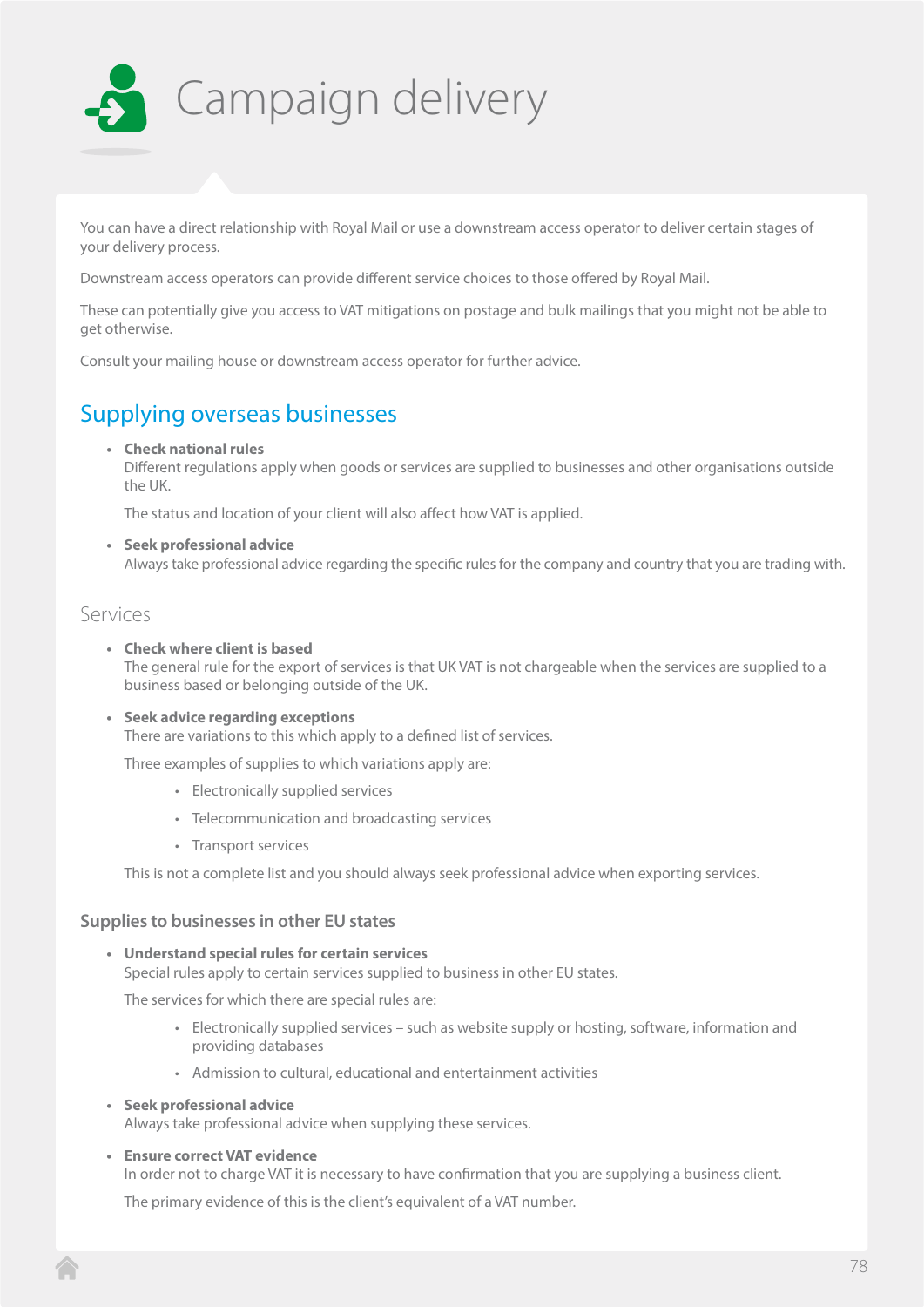

Alternative evidence is normally commercial documentation.

When invoicing without VAT it is best practice to endorse your invoice with the following:

- Your client's foreign VAT number, where registered
- The statement: "Subject to the reverse charge in the country of receipt"
- **• Check your client's VAT number** Check your client's VAT number online at:

http://ec.europa.eu/taxation\_customs/vies

## **Services to businesses based or belonging outside the EU**

**• Ensure correct VAT evidence** Again, you must provide confirmation that you are supplying your client.

This can be your client's equivalent of a VAT number or another tax reference – otherwise you must rely on normal commercial documentation.

## **Servicing businesses with branches in the UK**

## **• VAT is chargeable for UK branches**

The above does not apply if you are working for a UK branch of a foreign business.

In these circumstances, VAT is chargeable because you are supplying your services to the UK branch.

## **Servicing clients who are not businesses**

**• VAT is normally chargeable**

You will normally be dealing with businesses but in certain circumstances this may not be the case.

For example, a charity can be a non-business client depending on their activities.

When providing services to a non-business client based in another EU state, VAT is normally chargeable – just as it would be if you provided the same service to a UK client.

## **• Supplying non-business, non-EU clients**

The same general rules apply when you provide services to a non-business customer based outside the EU.

However, these clients are relieved from paying VAT on the following services:

- Transfers and assignments of copyright, patents, licences, trademarks and so on
- Advertising services
- Services of consultants, engineers, lawyers and so on
- Data processing and provision of information *other than* any services relating to land
- Banking, financial and insurance services
- Transmission or distribution of natural gas or electricity through EU systems
- Supply of staff
- Letting or hire of goods *other than* means of transport
- Telecommunication services
- Radio and television broadcasting services
- Electronically supplied services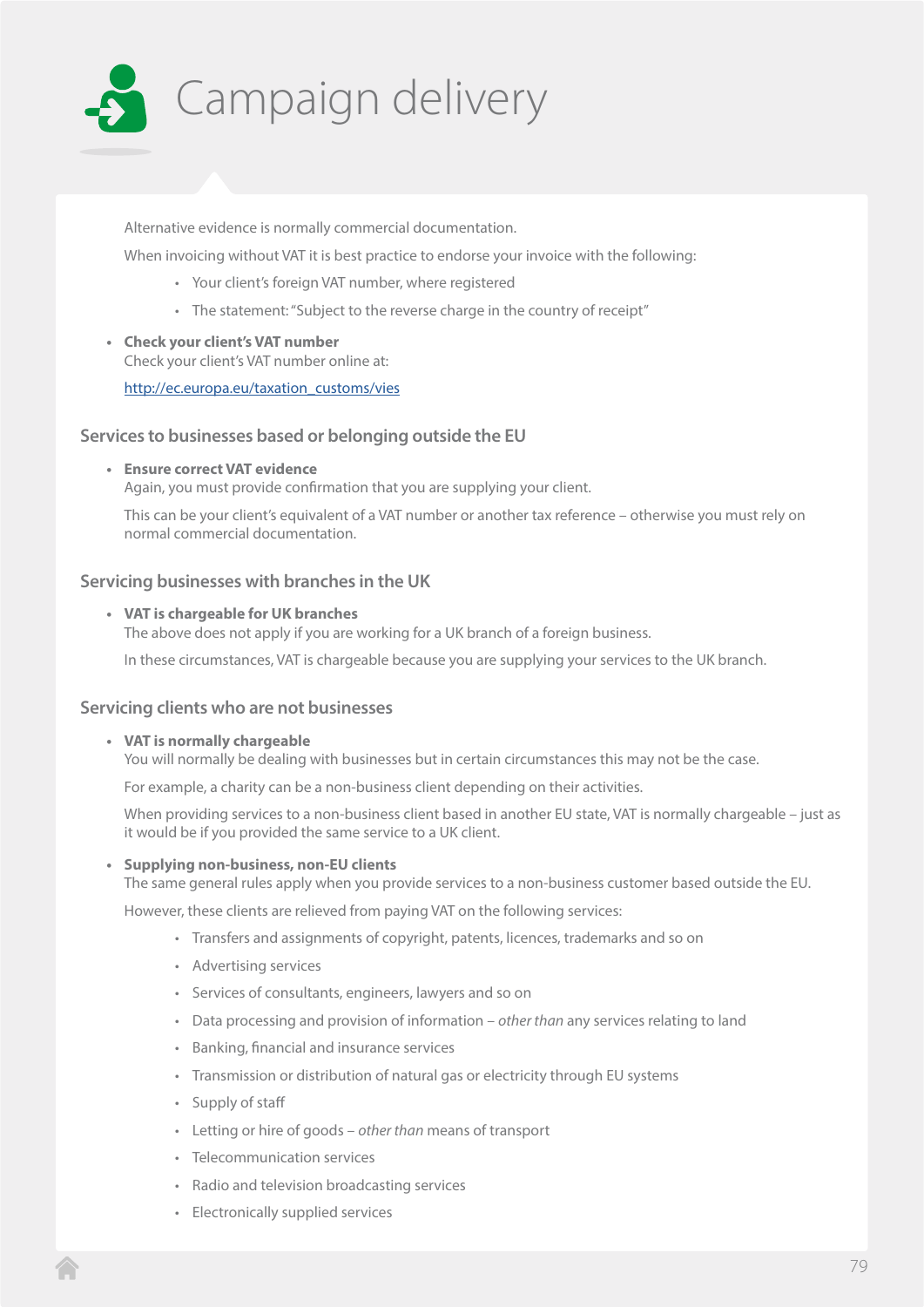

Further information about all these matters is provided by HMRC in its publication: [VAT Notice 741A Place of supply of services](http://customs.hmrc.gov.uk/channelsPortalWebApp/channelsPortalWebApp.portal?_nfpb=true&_pageLabel=pageLibrary_ShowContent&id=HMCE_PROD1_029955&propertyType=document)

## **PLEASE NOTE:**

## **Dealing with non-business customers in other countries changes on 1 January 2015.**

From 1 January 2015, when services are supplied to a non-business customer in another country, VAT is charged according to the rules and tax laws where the customer resides.

For example, if a UK business supplies a service to a non-business customer in France, the UK business must charge 'VAT' at French rates. This 'VAT' is payable to the French authorities.

Keep up with the latest information on these changes as it becomes available.

## Goods

## **• VAT decided by point of sale to your customer**

Knowing the location of the goods is crucial to determining what VAT should be charged. The VAT due is decided by where the goods are when delivery to the customer begins.

Further considerations apply if your goods are delivered to a customer in another EU member state or exported to a country outside the EU.

Less important is where the parties to the supply might belong or by any invoicing or payment arrangements.

## **Zero rating goods delivered to another EU member state**

Zero rating your supply is dependent on you fulfilling both of these conditions:

## **3. Prepare your sales invoice correctly**

In addition to the normal details, you must:

• Quote your customer's VAT number

AND

• Endorse your invoice with the statement: "Intra-community supply subject to VAT in the country of acquisition"

You can check your client's VAT number online at:

## http://ec.europa.eu/taxation\_customs/vies

## **4. Prove that your goods left the UK for another EU country**

You must use a combination of the following documents to provide clear evidence that the goods have been removed from the UK:

- Your customer's order including their name, VAT number and delivery address
- Inter-company correspondence
- Copy sales invoice
- Advice note and/or packing list
- Commercial transport documents from the carrier
- Details of insurance or freight charges
- Bank statements as evidence of payment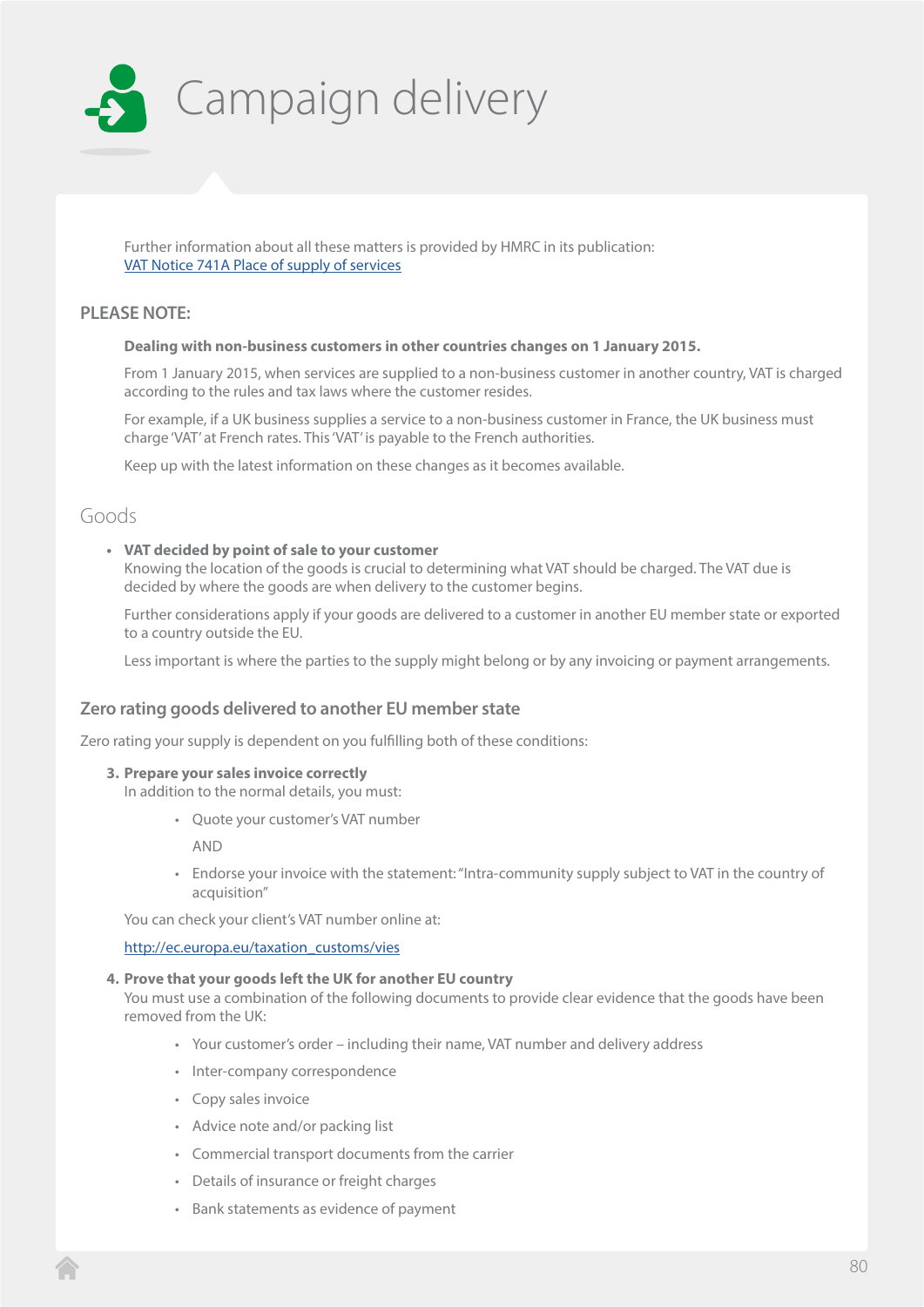

- Receipted copy of the consignment note as evidence of receipt of goods abroad
- Any other documents relevant to the removal of the goods in question

## **• Submit original documentation**

Photocopies of certificates of shipment or other transport documents are not normally acceptable as evidence of removal – unless authenticated with an original stamp and dated by an authorised official of the issuing office.

## **• Other official forms** Other forms to be completed when you export goods to other EU member states are:

• EC Sales Lists (ESL)

AND

• Supplementary Statistical Declaration (SSD) or Intrastat forms – if in a calendar year the value of goods you export to EU countries is more than £250,000

## **• Further information** Further information is provided by HMRC in its publication:

[VAT Notice 725 The single market](http://customs.hmrc.gov.uk/channelsPortalWebApp/channelsPortalWebApp.portal?_nfpb=true&_pageLabel=pageVAT_ShowContent&propertyType=document&id=HMCE_CL_000152)

## **Goods exports to outside the EU**

Exports are only zero rated if the goods physically leave the EU.

The zero rating of goods is also dependent upon proving the goods have left the EU.

## **1. Prove that your goods left the EU**

You must use a combination of the following documents to provide clear evidence that your goods have been exported to outside the EU:

- Your customer's order including their name, VAT number and delivery address
- Inter-company correspondence
- Copy sales invoice
- Advice note and/or packing list
- Commercial transport documents from the carrier
- Details of insurance or freight charges
- Bank statements as evidence of payment
- Receipted copy of the consignment note as evidence of receipt of goods abroad
- Any other documents relevant to the removal of the goods in question

## **• Submit original documentation**

Photocopies of certificates of shipment or other transport documents are not normally acceptable as evidence of removal – unless authenticated with an original stamp and dated by an authorised official of the issuing office.

**• Further information**

Further information is provided by HMRC in its publication: [VAT Notice 703 VAT: Export of goods from the United Kingdom](http://customs.hmrc.gov.uk/channelsPortalWebApp/channelsPortalWebApp.portal?_nfpb=true&_pageLabel=pageVAT_ShowContent&id=HMCE_CL_000130&propertyType=document)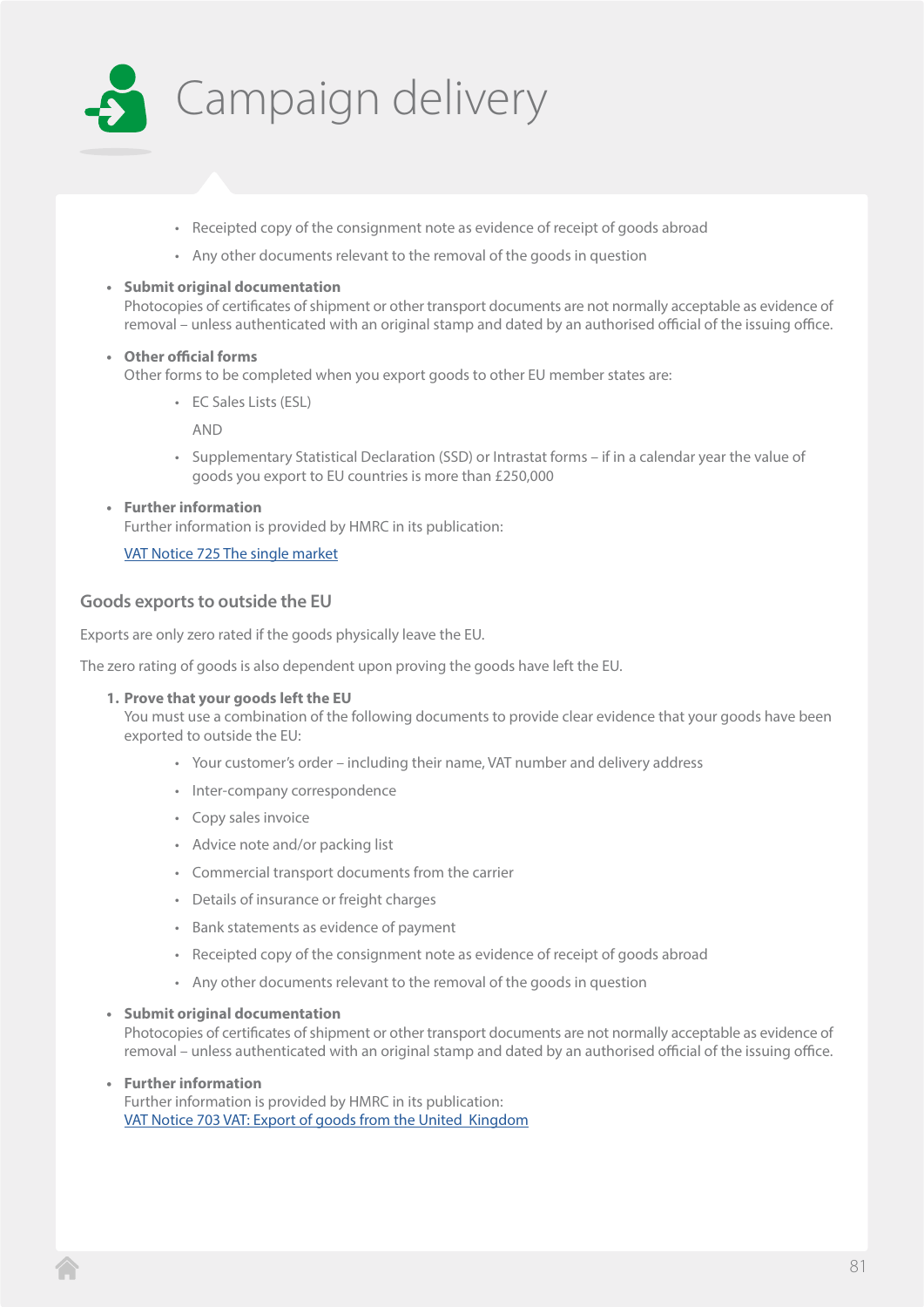

# VAT mitigation on postage

With effect from the 2nd April 2012 price controls were removed for most Royal Mail products and services including all bulk mail products.

This resulted in the products for which price controls were removed becoming liable for VAT at the standard rate.

- **• Royal Mail products/services that are liable to VAT**
	- All bulk mail services:
		- Advertising Mail
		- Sustainable Advertising Mail
		- Publishing Mail
		- Business Mail and Business Mail 1st Class (this applies to metered mail as well).
	- Services through a standard Royal Mail Account are also liable to VAT:
		- Packetpost
		- Packetsort
		- Response services
		- PO box services
		- 1st and 2nd class standard tariff account mail
		- Automated standard tariff large letters
		- Royal Mail's charges to downstream access operators for all services except standard letters and large letters
- **• Royal Mail services that are exempt from VAT**
	- Services in the Universal Service

For example:

- 1st and 2nd class stamped and metered mail
- Standard parcels
- Special delivery unless posted through Royal Mail Standard Account
- Poste Restante
- Non-contract international airmail and surface mail
- Redirections
- Royal Mail's charges to downstream access operators for 'standard' letters and large letters only

## Mitigating VAT liabilities through 'single sourcing'

'Single sourcing' is proposed as a way of mitigating a company's exposure to VAT liabilities.

The logic is that if the mail pack is zero rated, then so too is the postage.

Unfortunately there is not any information in the public domain that specifically relates to the supply of mail packs and postage as a single supply – either from HMRC's published material or the decisions of tax tribunals and courts.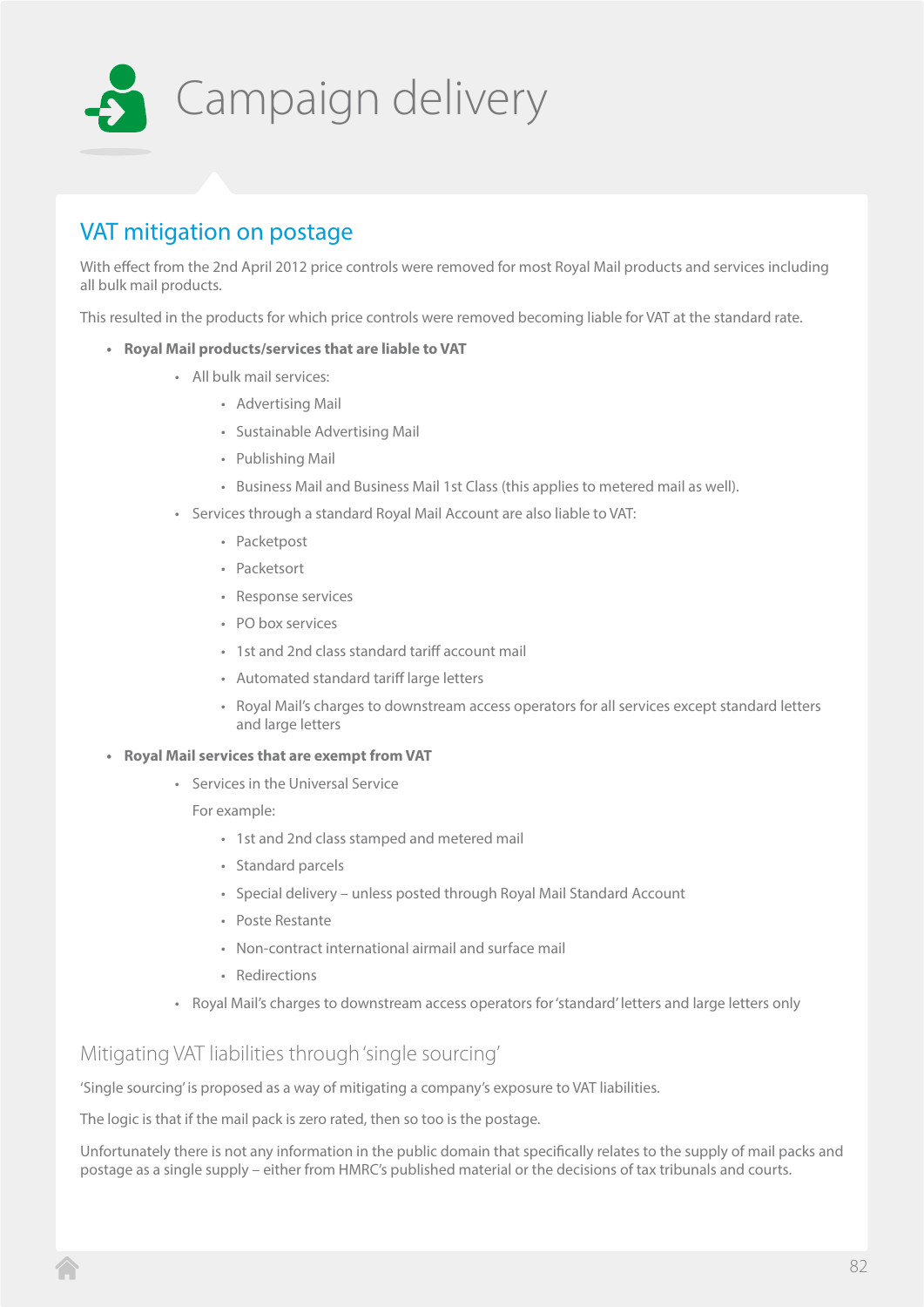

## **• Assess all factors**

It is complex to determine if 'single sourcing' applies in any situation.

There are many factors that can influence whether you can use single sourcing as a valid approach, including:

- The nature and wording of contracts
- The nature of the supplies being provided
- The customer's expectations

### **• Seek professional advice**

Without any direct legal precedents regarding postage and single sourcing, it is not possible for the DMA to provide specific guidance.

Seek experienced professional advice before considering single sourcing.

**• Liability lies with the supplier** Any VAT arrears arising from the incorrect VAT treatment of supplies are a liability of the business that made the supply, not the client.

## Disbursement

When posting your client's mail, it may be possible to pass on the charge from Royal Mail to your client without charging additional VAT.

Subject to having the correct contractual and accounting arrangements in place, postal charges can be a 'disbursement for VAT purposes'.

When they are a disbursement, you may re-invoice postal charges to your clients at exactly the price paid to the postal provider (including any VAT charged).

This is only beneficial if the Royal Mail service is VAT exempt, such as downstream access services.

**• Confirm disbursement with HMRC first**

Before treating any recharge of postal services as a disbursement, confirm with HMRC that your treatment is correct.

Strict adherence to HMRC's guidance on this topic is so important that it is necessary to quote their guidance here.

This guidance is provided by HMRC in their publication *[VAT Notice 700/24 Postage and delivery charges](http://customs.hmrc.gov.uk/channelsPortalWebApp/channelsPortalWebApp.portal?_nfpb=true&_pageLabel=pageVAT_ShowContent&id=HMCE_CL_000114&propertyType=document)*.

When the postal costs are not a disbursement, HMRC clearly states:

*"…they become part of your charge for the supply of direct mailing services to your customer and therefore liable to VAT. They will normally be standard rated."*

#### **3.1 What is meant by direct mailing services?**

This covers the service of posting your client's mail, for example publicity or advertising material or promotional goods.

### **3.2 Can I treat postal charges as disbursements?**

In this section, references to 'Royal Mail' include other operators licensed by Ofcom.

In these circumstances you can treat Royal Mail charges as a disbursement for VAT purposes provided you have met all the following conditions:

- You meet the general disbursement requirements outlined in the section on *Supplies made by or through agents: other situations* in *[VAT Notice 700 The VAT Guide](http://customs.hmrc.gov.uk/channelsPortalWebApp/channelsPortalWebApp.portal?_nfpb=true&_pageLabel=pageVAT_ShowContent&id=HMCE_CL_001596&propertyType=document)*
- Your clients tell you who to send the mail to or have access to the mailing list before the mail is sent out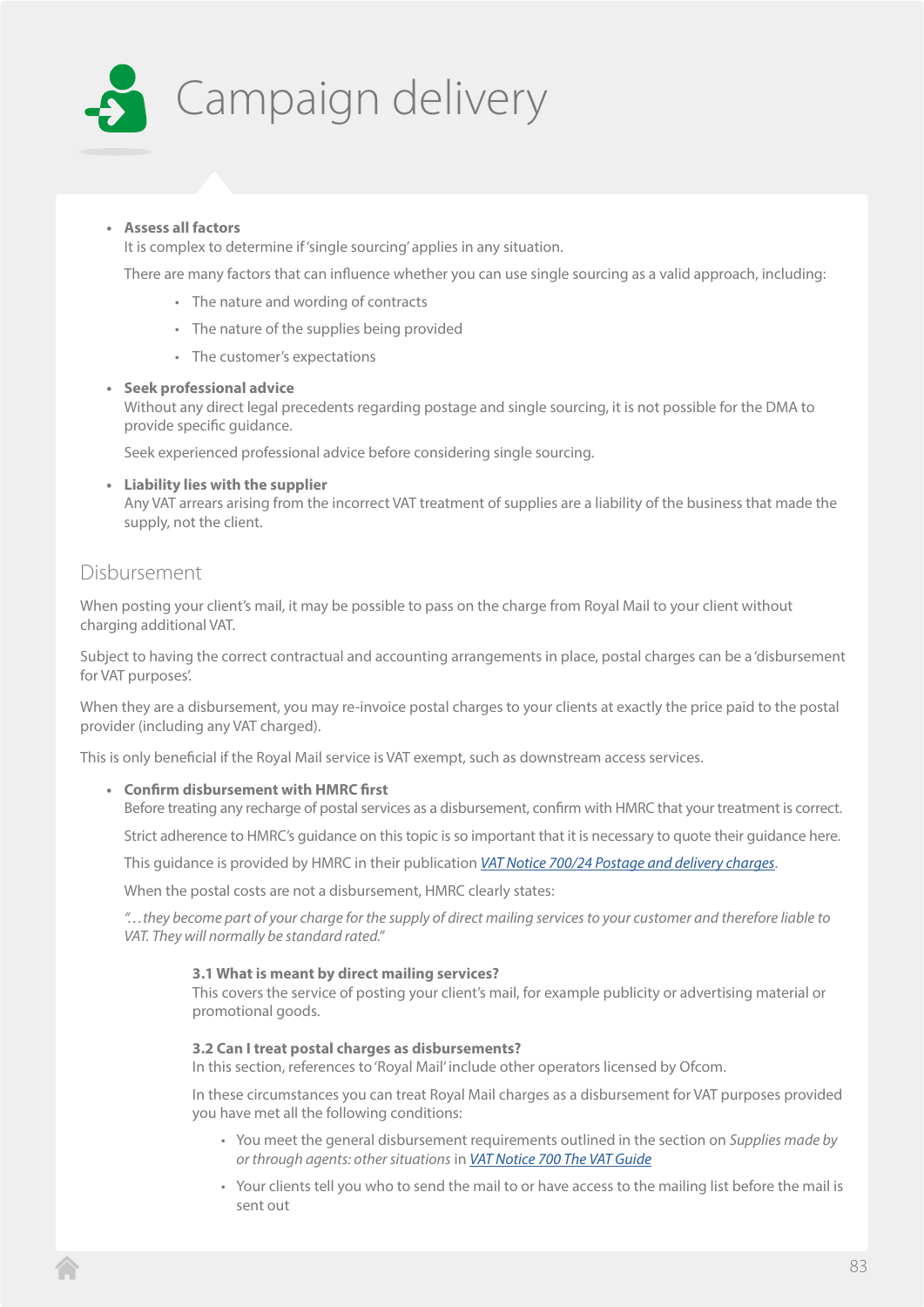

- Your responsibility for the mail ceases when it is accepted for safe delivery by Royal Mail
- You pass on any Royal Mail discount or rebate to your clients in full or, if you obtain the discount or rebate from posting various clients' mail at the same time, you apportion it fairly between them

## **3.3 What are disbursements?**

Disbursements are fully covered in *[VAT Notice 700 The VAT Guide](http://customs.hmrc.gov.uk/channelsPortalWebApp/channelsPortalWebApp.portal?_nfpb=true&_pageLabel=pageVAT_ShowContent&id=HMCE_CL_001596&propertyType=document)*. However, this section includes details of the general conditions that must be met before direct mailing charges can be treated as a disbursement.

These requirements are:

- You acted as the agent of your client when you paid Royal Mail
- Your client actually received the services provided by Royal Mail (this condition usually prevents your own costs being treated as disbursements for VAT purposes)
- Your client is responsible for paying Royal Mail
- Your client has authorised you to make payment on their behalf
- Your client knew that the services you paid for would be provided by Royal Mail
- Your outlay will be separately itemised when you invoice your client
- You recover only the exact amount which you paid to Royal Mail
- The services which you paid for (i.e. Royal Mail costs) are clearly additional to the supplies which you make to your client on your own account

#### **3.4 What if I don't meet the conditions?**

If any of these conditions are not met then you will be unable to treat postal charges as a disbursement.

In that case they become part of your charge for the supply of direct mailing services to your customer and therefore liable to VAT. They will normally be standard rated.

**• Recover 'exact amount' from client**

It is not allowable to add a profit margin to a disbursement or to retain any supplier discount.

You must only recover from your client the 'exact amount' paid to the third party providing the postal service.

**• Charge VAT inclusive amount**

When VAT is charged by the third party, the 'exact amount' you can recover from your client is the VAT inclusive amount.

This VAT is not recoverable by you.

**• CAUTION**

Failure to comply correctly with HMRC guidance can be very costly.

Always seek professional advice before dealing with postage as a disbursement.

## Administration and documentation

## VAT assessment

- **• Maintain full records** As an essential business and VAT assessment practice, maintain full, accurate records of all aspects of your work.
- **• Develop VAT methodology** Put in place an established methodology for dealing with the VAT liability of goods and/or services you provide.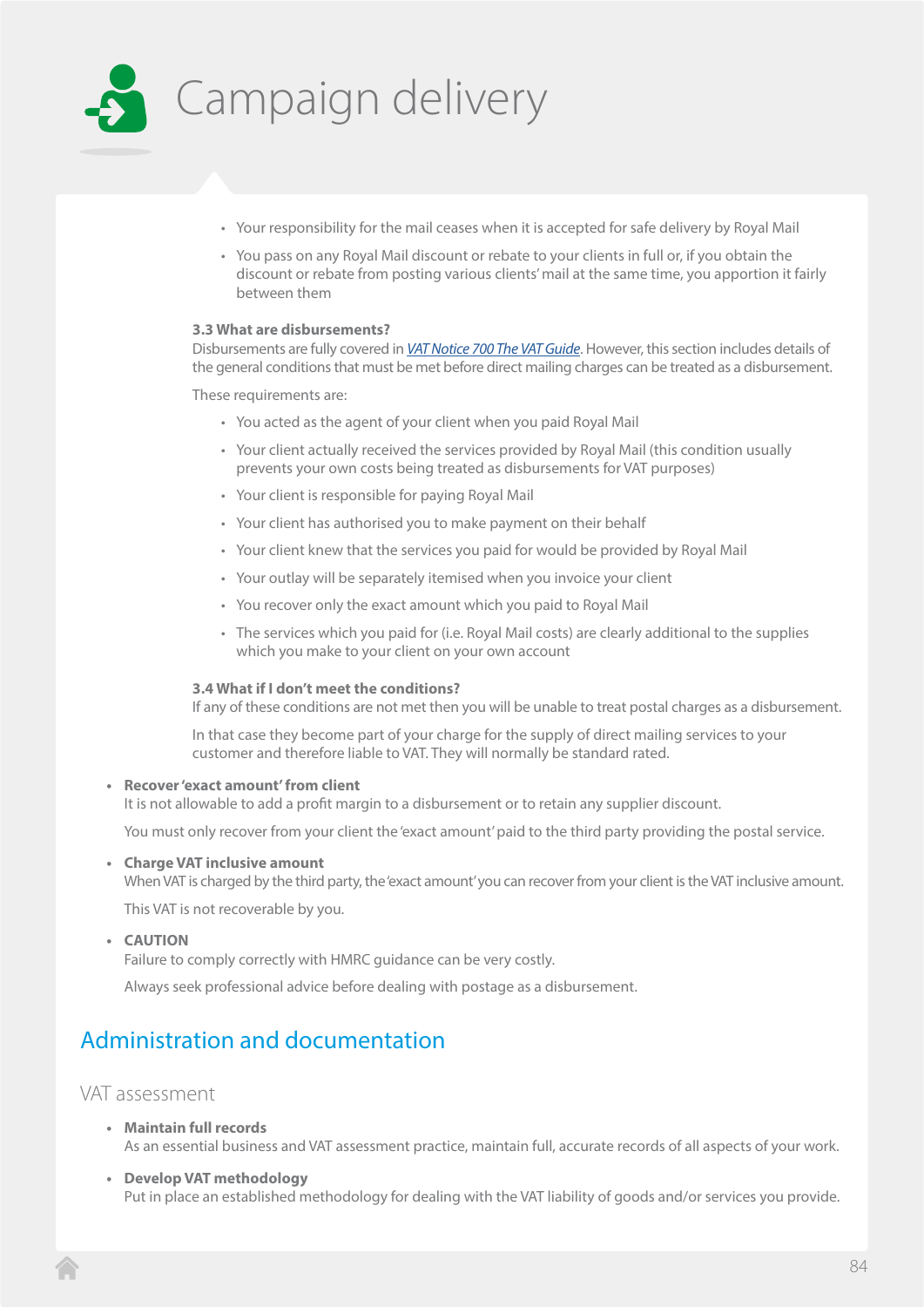

Work through the lifecycle of a job to determine the VAT 'trigger points'.

## For example:

## **1. Client brief**

Ensure your brief from your customer details the scope of work to be undertaken and demonstrates what you as a supplier are responsible for providing.

Work to a written brief whenever possible – but it is accepted that on some occasions you will not receive a formal written brief and it may be communicated verbally.

Even at this early stage you should consider any VAT implications.

### **2. Quotation**

It is normally possible to determine the rate of VAT chargeable on your supply at the time you submit your quotation.

Advise your customer at the earliest opportunity whether your supply will be standard rated or zero rated.

## **3. In-house procedure for VAT assessment**

Your organisation should have an established procedure for determining the rate of VAT applicable to goods and/or services you supply.

Assign clear responsibility for these decisions and make sure they are recorded in an appropriate form.

Make sure you can demonstrate how you have determined the rating for your supply if asked to do so.

These are important indicators to a VAT inspector that your organisation is competently dealing with VAT matters.

## **4. Invoicing**

Show the following basic information in your VAT invoice:

- A sequential number based on one or more series which uniquely identifies the document
- Time of the supply
- Date of issue of the document
- Name, address and registration number of the supplier
- Name and address of the person to whom the goods or services are supplied
- Description sufficient to identify the goods or services supplied
- Quantity of the goods or the extent of the services
- Rate of VAT and the amount payable, excluding VAT, expressed in any currency
- Gross total amount payable, excluding VAT, expressed in any currency
- Rate of any cash discount offered
- Total amount of VAT chargeable, expressed in sterling
- Unit price

Two further requirements that apply when supplying businesses in other EU states are as follows:

- If supplying goods to another EU state, it is necessary to quote your client's VAT number on your invoice
- If supplying services upon which UK VAT is not chargeable, you must endorse your invoice with the declaration 'Subject to reverse charge in the country of receipt' – or a similar declaration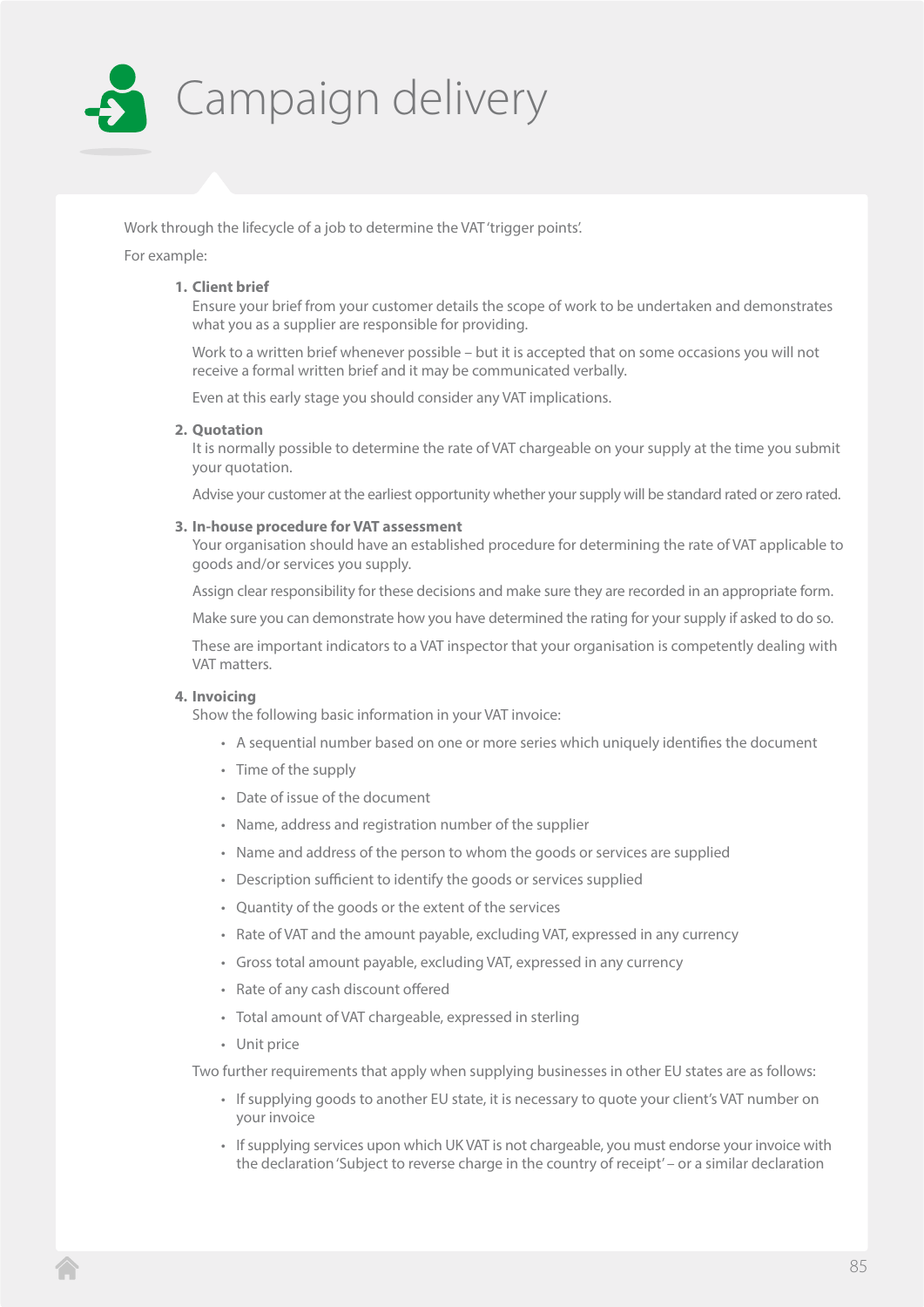

## **• CAUTION**

When invoicing for a single supply in stages, make sure you adequately link the invoices concerned.

For example, you might invoice in two stages for the design and production of a zero-rated leaflet – firstly invoicing for production of artwork and later invoicing for the print.

As a standalone service, artwork charges are standard rated. If, in this example, your initial invoice merely stated "artwork charges" then it is not clear that these services were actually part of the production of a zero-rated leaflet.

This lack of clarity can give rise to unnecessary questions and problems during VAT inspections.

#### **5. Prepayments**

Sometimes you might wish to ask your customer to pay in advance of work being done – for instance, where you are unable to obtain credit insurance. If you receive a prepayment then you must declare any output tax due on receipt of the prepayment rather than waiting until the work and invoicing is actually done.

## **6. Swap arrangements**

Sometimes two businesses enter into a reciprocal arrangement where supplies are made to one another without a charge being made.

An example of this is the swapping of data – often referred to as 'swap orders'.

This type of transaction is a taxable supply and you should raise a VAT invoice to the other party. Likewise, they should raise a VAT invoice to you.

The value of VAT should be based on the market rate for the data as if it were being supplied normally.

For instance, if you normally sell data for £100 per thousand records and you supply 10,000 names then the sale value would be £1000+VAT.

It is necessary to raise an invoice to account for the VAT (£200).

HMRC considers swaps like this to be a barter arrangement for VAT purposes. How to account for VAT on barter transactions is explained in *[VAT notice 700 The VAT Guide](http://customs.hmrc.gov.uk/channelsPortalWebApp/channelsPortalWebApp.portal?_nfpb=true&_pageLabel=pageLibrary_ShowContent&id=HMCE_CL_001596&propertyType=document#P756_61254)*, paragraph 8.7 *Barter and Exchange*.

## Dealing with HMRC

From time to time you will have direct dealings with HMRC.

This will be either in the form of a VAT inspection or you may need to correspond with them over a VAT matter.

## VAT inspections

Officially VAT inspections are called 'assurance visits'. However, 'VAT inspection' is the term used popularly and in this guide.

**• Arranged seven days in advance**

Appointments for routine VAT inspections are arranged in advance.

Your business will normally be given at least seven days' notice and every effort is made to arrange a mutually convenient date and time.

## **• Conducted at you main site**

It is normal for a VAT inspection to be carried out at your principal place of business.

In part this is because visiting the principal place of business is an important detail of any VAT inspection.

If your accounts and VAT records are maintained elsewhere from your principal place of business, then you must make suitable arrangements for the VAT inspector to access your records as well as visit your principal place of business.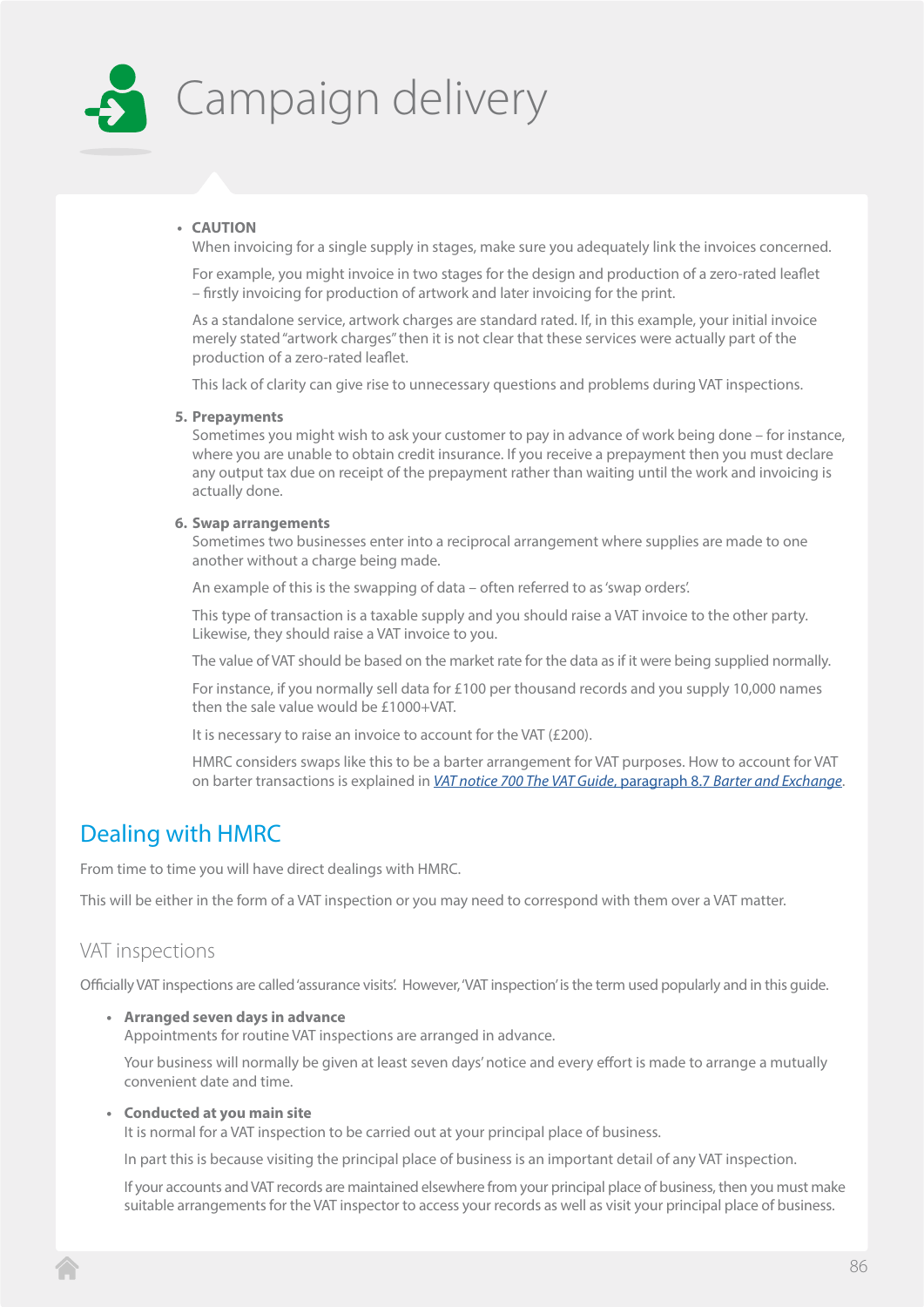

- **• Uncovering routine mistakes** If mistakes are uncovered and, in the opinion of the VAT officer, you need to pay more VAT, then the VAT officer can issue an assessment to recover this tax.
- **• Time limit of four years retrospection** A time limit applies to routine mistakes. In such cases, the VAT inspector may not go back more than four years.
- **• Disputing VAT decisions**

There are options when your business wishes to dispute the decision and/or assessment of the VAT officer.

You may first have the matter reviewed internally by HMRC. This review is undertaken by an officer unconnected with the initial VAT visit.

If this doesn't resolve the matter for you, then you may appeal to the independent First Tier Tax Tribunal.

## Obtaining advice from HMRC

On occasion you may determine it is necessary to deal directly with HMRC for the purposes of clarification on VAT matters. These are the options available to you:

## **Telephone enquiries**

**• VAT National Advice Helpline: 0845 010 9000 (available 8am – 8pm Monday to Friday)**

The helpline is there to assist with common VAT queries.

Such advice is unlikely to be binding on the part of HMRC.

For peace of mind you should seek advice from a qualified adviser or obtain a clearance from HMRC.

**• Charities Helpline: 0845 302 0203 (available 8am – 5pm Monday to Friday)**

For VAT matters specific to charities, such as advice on VAT relief, you can call this helpline.

## **Email enquiries**

Where possible, HMRC strongly recommends that you submit your questions about VAT by secure email rather than by post. HMRC can reply to your enquiry more quickly this way.

You need to go to the relevant web page to submit your secure email as follows:

- For general enquiries: [online.hmrc.gov.uk/shortforms/form/VATReg?dept-name=&sub-dept](https://online.hmrc.gov.uk/shortforms/form/VATReg?dept-name=&sub-dept-name=&location=47&origin=http://www.hmrc.gov.uk)[name=&location=47&origin=http://www.hmrc.gov.uk](https://online.hmrc.gov.uk/shortforms/form/VATReg?dept-name=&sub-dept-name=&location=47&origin=http://www.hmrc.gov.uk)
- If you are a charity with a VAT enquiry: [https://online.hmrc.gov.uk/shortforms/form/](https://online.hmrc.gov.uk/shortforms/form/CHYChaEnq?dept-name=&sub-dept-name=&location=20&origin=http://www.hmrc.gov.uk) [CHYChaEnq?dept-name=&sub-dept-name=&location=20&origin=http://www.hmrc.gov.uk](https://online.hmrc.gov.uk/shortforms/form/CHYChaEnq?dept-name=&sub-dept-name=&location=20&origin=http://www.hmrc.gov.uk)
- If you are a business making supplies to charities: [https://online.hmrc.gov.uk/shortforms/form/](https://online.hmrc.gov.uk/shortforms/form/CHYBusEnq?dept-name=&sub-dept-name=&location=20&origin=http://www.hmrc.gov.uk) [CHYBusEnq?dept-name=&sub-dept-name=&location=20&origin=http://www.hmrc.gov.uk](https://online.hmrc.gov.uk/shortforms/form/CHYBusEnq?dept-name=&sub-dept-name=&location=20&origin=http://www.hmrc.gov.uk)

## **Postal enquiries**

Only send by post for particularly long questions or those where you need to attach something. For postal enquiries you should send correspondence to the following address:

HM Revenue & Customs Written Enquiries Section Alexander House Victoria Avenue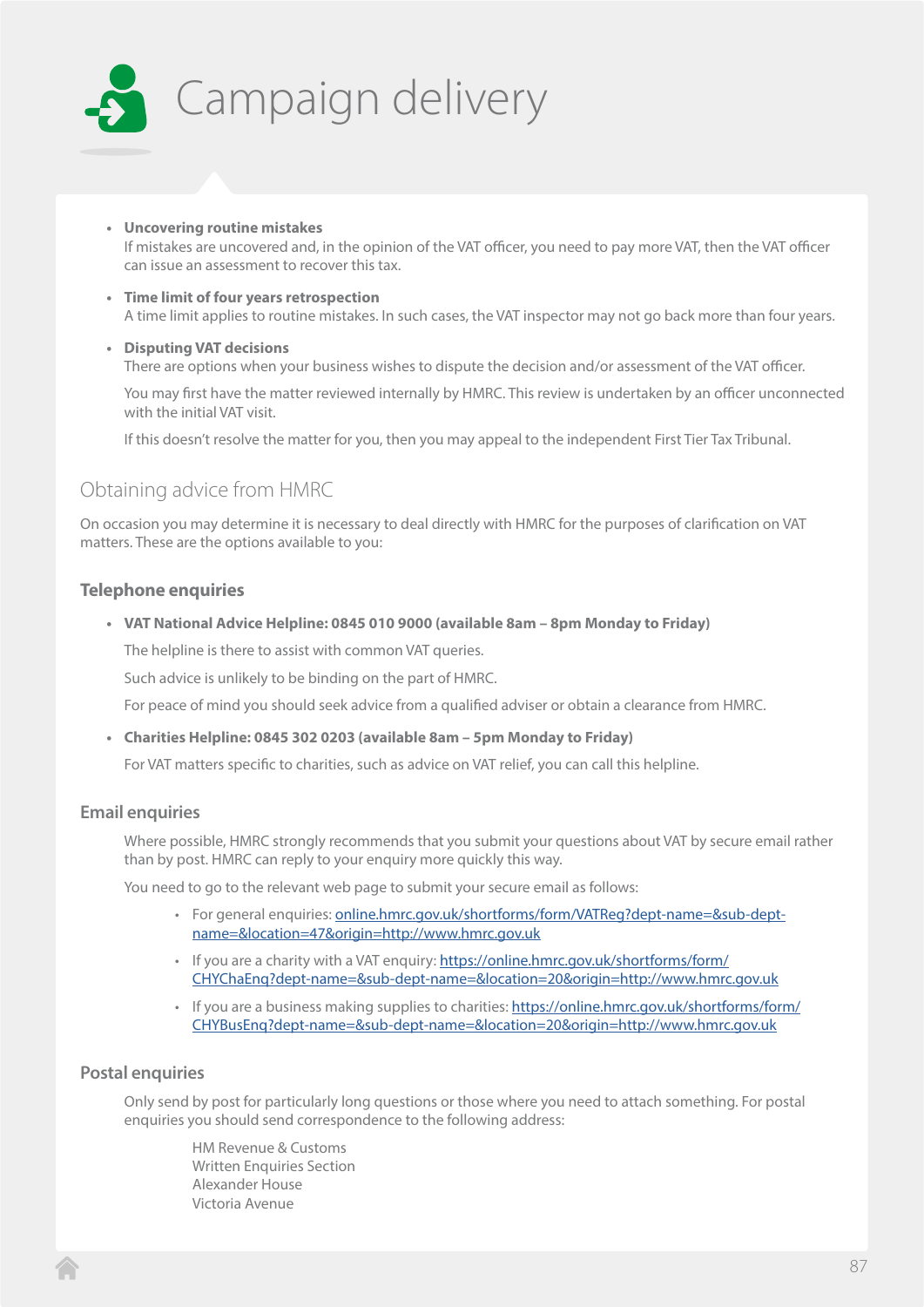

Southend Essex SS99 1BD

For charity-specific enquiries use the following address:

HM Revenue & Customs Charities St Johns House Merton Road Liverpool L75 1BB

Response times are variable depending on the volume of enquiries being handled.

## Obtaining a clearance from HMRC

HMRC will respond to all written enquiries.

However, its answer may be limited to directing you to some already available information.

If, in its view, the answer to your question is already covered in its published guidance, then it will reject your request for further clarification or help and will refer you to its relevant guidance.

HMRC will only provide further clarification or a clearance when it can be persuaded that there is 'material uncertainty' about a particular issue.

## **Checklist**

HMRC will be able to process your application for a clearance more efficiently if you submit your information correctly, including:

- Your business name, address and VAT registration number
- The reasons for undertaking the transaction
- The relevant facts about the transaction so that HMRC have all the information to provide a response including copies of all supporting documents with all relevant parts identified
- Your view of the tax consequences of the transaction and the issue you want HMRC to consider
- The proposed date of the transaction, if it has not yet happened
- The monetary value of the transaction
- Outline the specific legislation which you think applies
- Explain why you think the application of the legislation is open to different possible interpretations, provide a summary of those interpretations and explain why the tax consequences are uncertain, including reference to HMRC's published guidance and/or to case law
- Provide copies of any legal advice you have already received (if you are content to disclose it)
- Provide details of any other relevant advice you are seeking or have previously sought from HMRC to include related clearances (statutory or otherwise)
- If there is a tax avoidance scheme which covers all or part of the transaction, then you must provide details of any disclosure made to HMRC with the allocated DOTAS scheme reference number, if applicable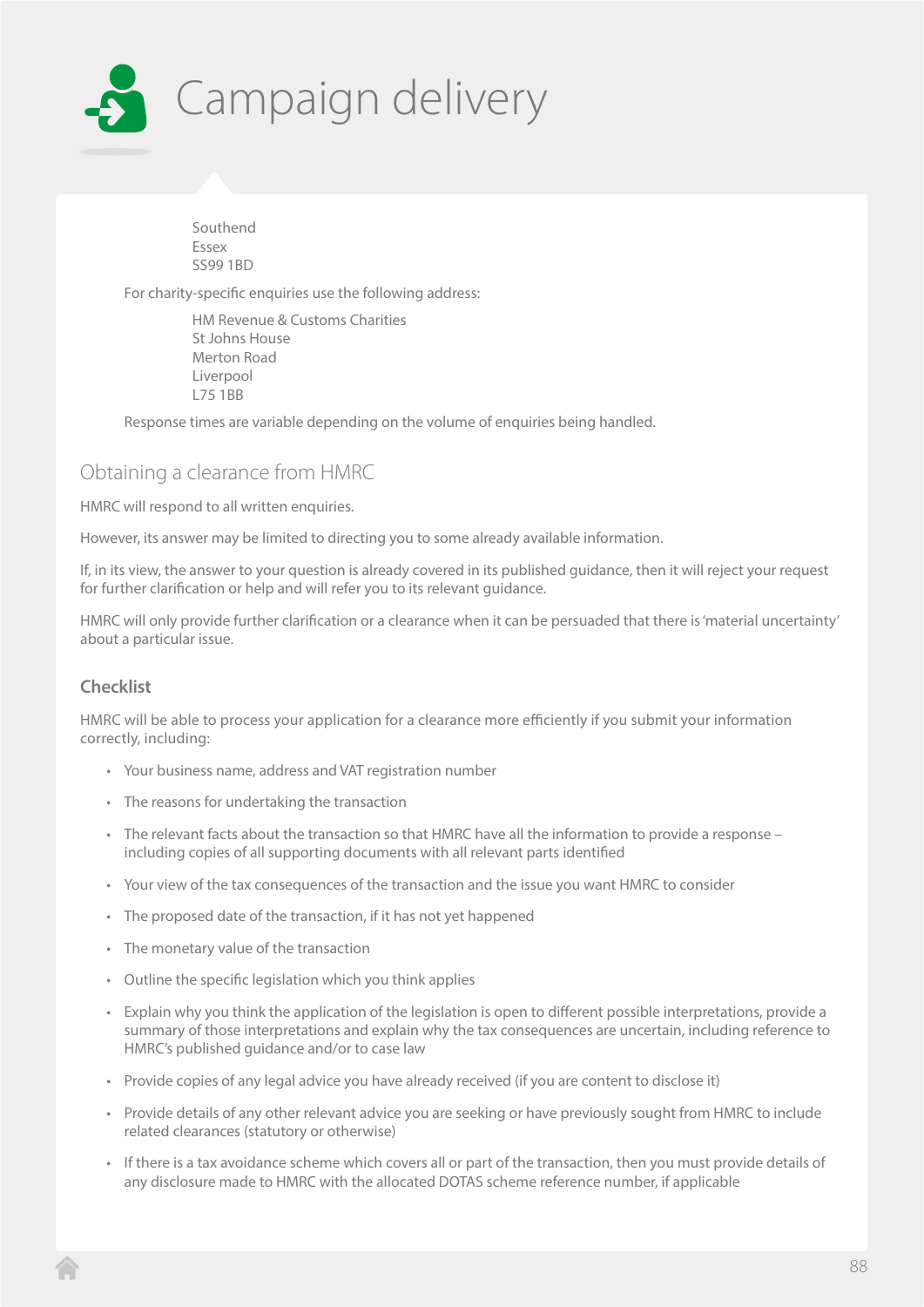

## **Circumstances in which you can rely on a clearance**

Where it can be established that HMRC has provided a clearance on the basis of accurate and complete information then you should be able to rely on that advice.

It is possible that HMRC could later determine that the advice it has provided was incorrect.

HMRC is **not** bound by its advice – except in circumstances where **all** of the following tests are met:

- The customer made it plain he or she was seeking fully considered advice and indicated what it would be used for
- The customer provided all information relevant to the query
- The advice given by HMRC was clear, unambiguous and without qualification
- The customer acted in reliance on the advice for example, they did or did not do something as a direct consequence of the advice
- The customer would suffer detriment if the correct statutory position were applied for example, they would be financially worse off than if the correct advice had been given in the first place
- To apply the correct statutory position would be so unfair as to constitute an abuse of power

In contrast, HMRC will not be bound if the facts were not represented correctly – so it is not sufficient merely to have a piece of paper from HMRC which appears to give a favourable ruling.

**CAUTION:** It is imperative that you disclose accurate and complete information when applying for a clearance.

# Further advice and support

**• DMA VAT helpdesk**

Together with Zero VAT LLP, the DMA operates a helpdesk for its members who need help on VAT issues.

Please contact the DMA's legal and compliance team on 0207 291 3360 or email [legaladvice@dma.org.uk](mailto:legaladvice%40dma.org.uk?subject=Request%20for%20VAT%20advice).

**• Fair usage policy and extent of advice**

The DMA and Zero VAT LLP are able to answer queries relating to VAT issues and provide non-binding guidance and support for DMA members.

This may not include certain VAT or legal advice and/or representation which would constitute professional advice.

You may enter into a separate commercial arrangement directly with Zero VAT LLP for paid professional advice as appropriate.

## **• HMRC notices**

The following HMRC notices contain information relevant to our industry:

- Notice 700 The VAT Guide
- Notice 701/10 Zero rating of books etc
- Notice 701/58 Charity advertising and goods connected with collecting donations
- Notice 700/24 Postage and delivery charges
- Notice 741A Place of supply of services
- Notice 703 Export of goods from the United Kingdom
- Notice 725 The single market

These notices are updated from time to time – so always check that you are referring to the latest version.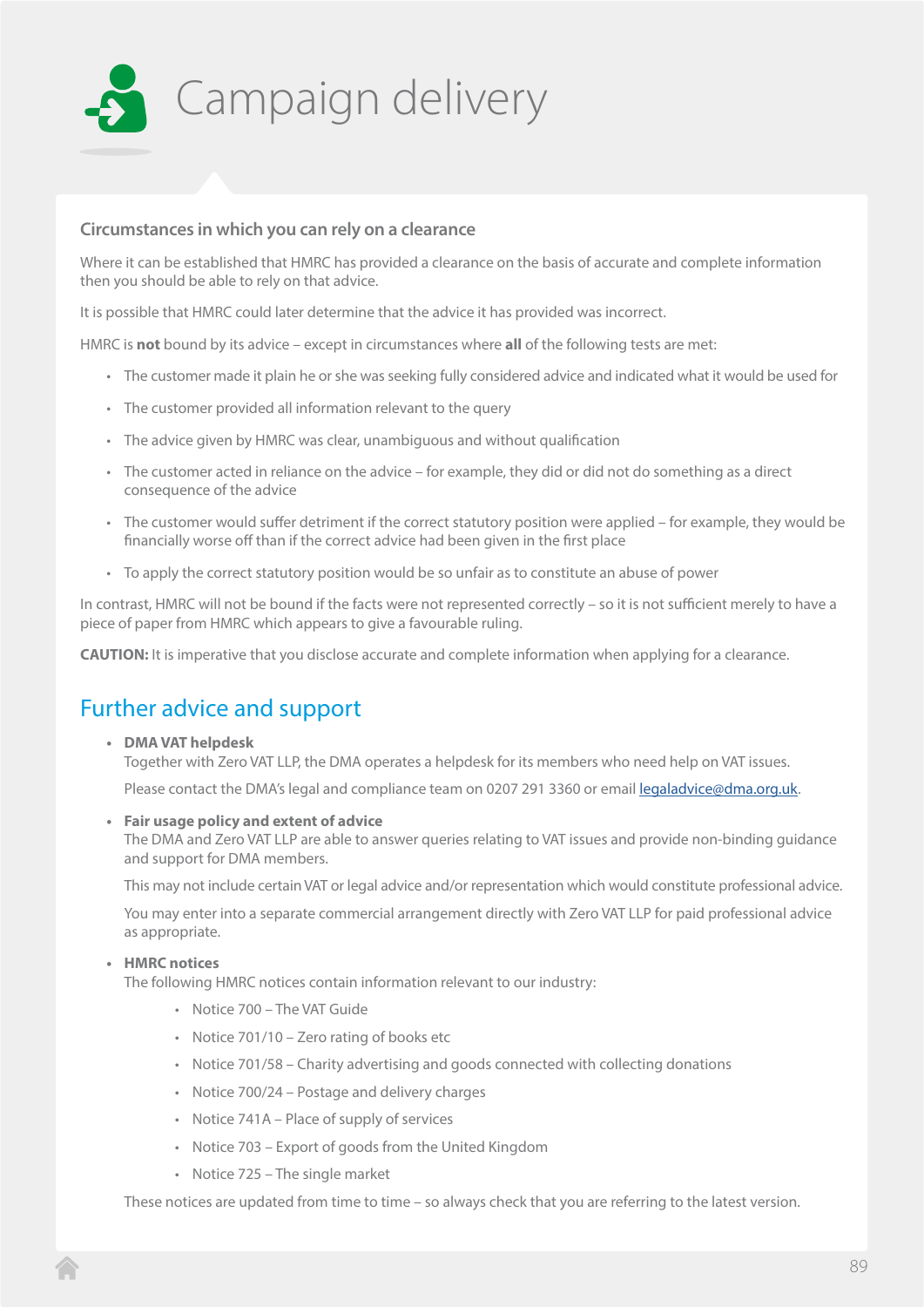

# Campaign response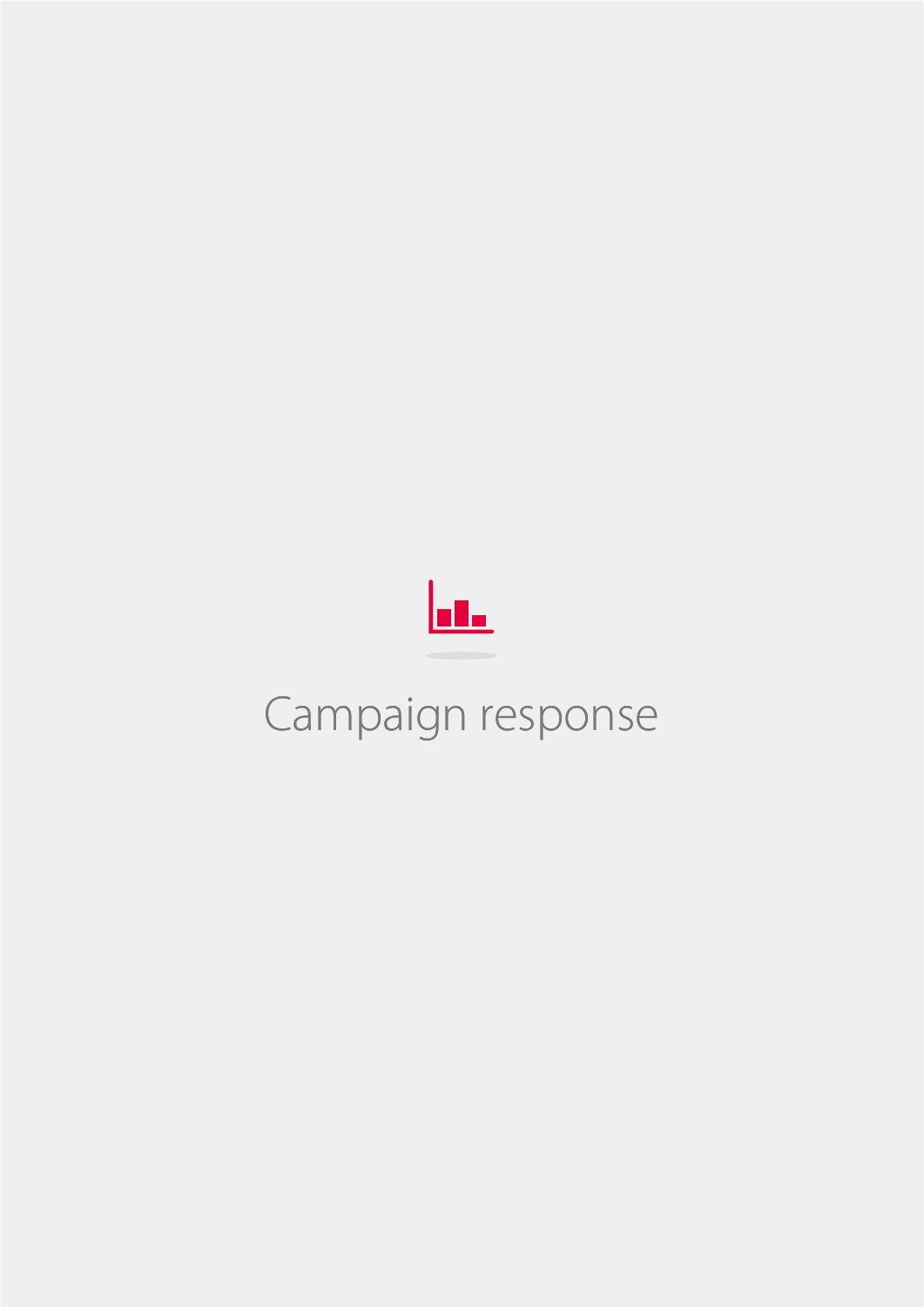

# **LE** Campaign response

# Campaign measurement

## **Considerations**

## **• Fit measurement goals to campaign goals**

Whilst it is possible (and tempting) to measure many aspects of your campaign, make absolutely sure that the information you gather and report clearly shows you how well your business goals are being met.

For example, web traffic should be an important measure if you are giving people an online response mechanism – but in-store footfall naturally is much more important if you are mailing people an in-store offer for a particular day.

## **• Gain insights to improve future campaigns**

Plan ahead as much as possible to gain understanding of your advertising mail activity over the long term, not just within a particular mailing.

Use each campaign to benchmark effectiveness and compare the success of different variables such as format, customer lifecycle and response mechanisms.

## **• Direct response rates**

Advertising mail is increasing in prominence as an important brand-building channel, but it still performas very strongly at driving direct response.

Make sure that you are correctly set up to measure and handle this response before you send your mailing – do not invest all your efforts into getting your mailer out the door only to find out later that your website analytics were not working correctly or that your supply chain is not ready to meet an increased demand for the product you are promoting.

## What you can measure

**• ROI**

Measure the ROI of your mailing campaign as you would any other, setting campaign cost against revenue generated.

Factor in other goals such as brand-building or awareness as required.

- Cost of campaign include response handling, supporting website work, and so on
- Sales revenue calculate this over a certain period of time after your campaign, or using customer lifetime value

## **• Brand perception**

There are various ways you can gain insight into the brand-building success of your mailing, including:

- Customer survey
- Online search terms
- Search marketing advert performance
- Social media monitoring
- Feedback from inbound calls

## **• Quality of data**

Assess the quality of the mailing list you used through measures including:

- Royal Mail delivery reports especially if you use Mailmark™ to track individual items
- Number of returned mailers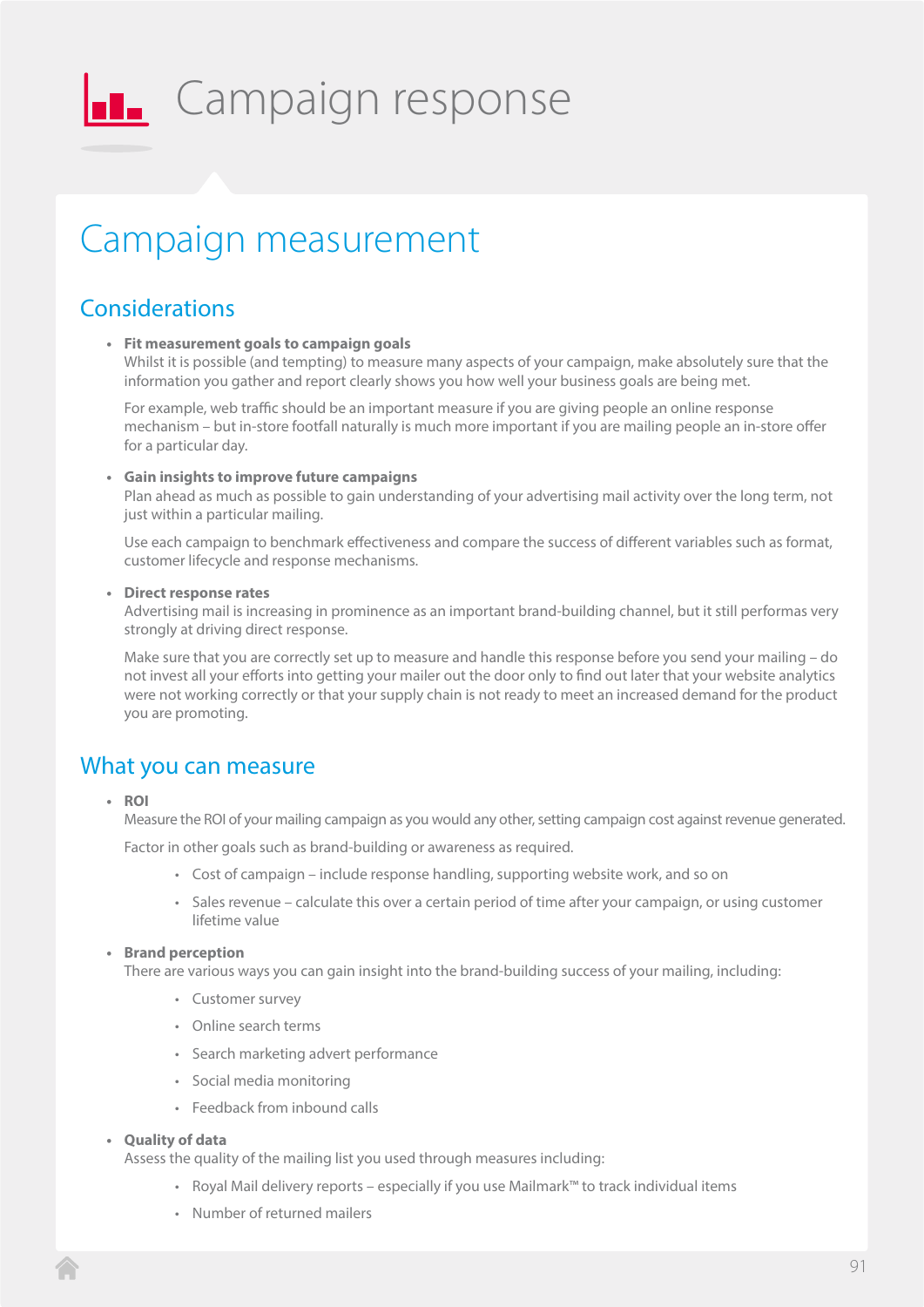

- Complaints
- Comparison of response data against file data where customer provides or corrects their details

### **• Quality of different prospects**

Analyse the ROI of different customer segments using measures including:

- Response rates from different segments
- Geographic response rates
- Types of product sold for example, if you are sending out a catalogue you can measure sales of men's or women's clothes against other data you hold, such as household income
- Analysis of response against any other data you hold for example, income groups or home movers
- Social media activity
- Sales records details gathered from customers at the till
- Follow-up call success rates
- Different sales values between segments

#### **• Creative impact**

Assess your mailer's creative success using measures including:

- A/B testing
- Response rates compared to benchmarks
- Feedback from follow-up calls and inbound calls
- Social media monitoring
- Continued stream of responses over time suggesting customers liked your mailer enough to keep it

## **• Customer behaviour, preferences**

Customer behaviour can be analysed using measures including:

- Compare response rates to different calls-to-action
- Compare different response mechanisms for example, phone versus email versus PURL responses
- Spread of responses over time
- Changes in response from previous campaigns
- Online behaviour especially if tracked using PURLs, QR codes or dedicated URLs
- Tracking customer journeys from response through to purchase

## Measurement mechanisms

## Measuring delivery

**• Carrier targets eliminate most uncertainty** Postal carriers must meet high, independently regulated delivery targets within certain timeframes, according to the delivery speed that you have chosen.

For example, 94% of First Class mail will be delivered the following day.

This means that you can be very confident that the vast majority of your customers will have received your mailing – and know to within a day or two when it will have landed.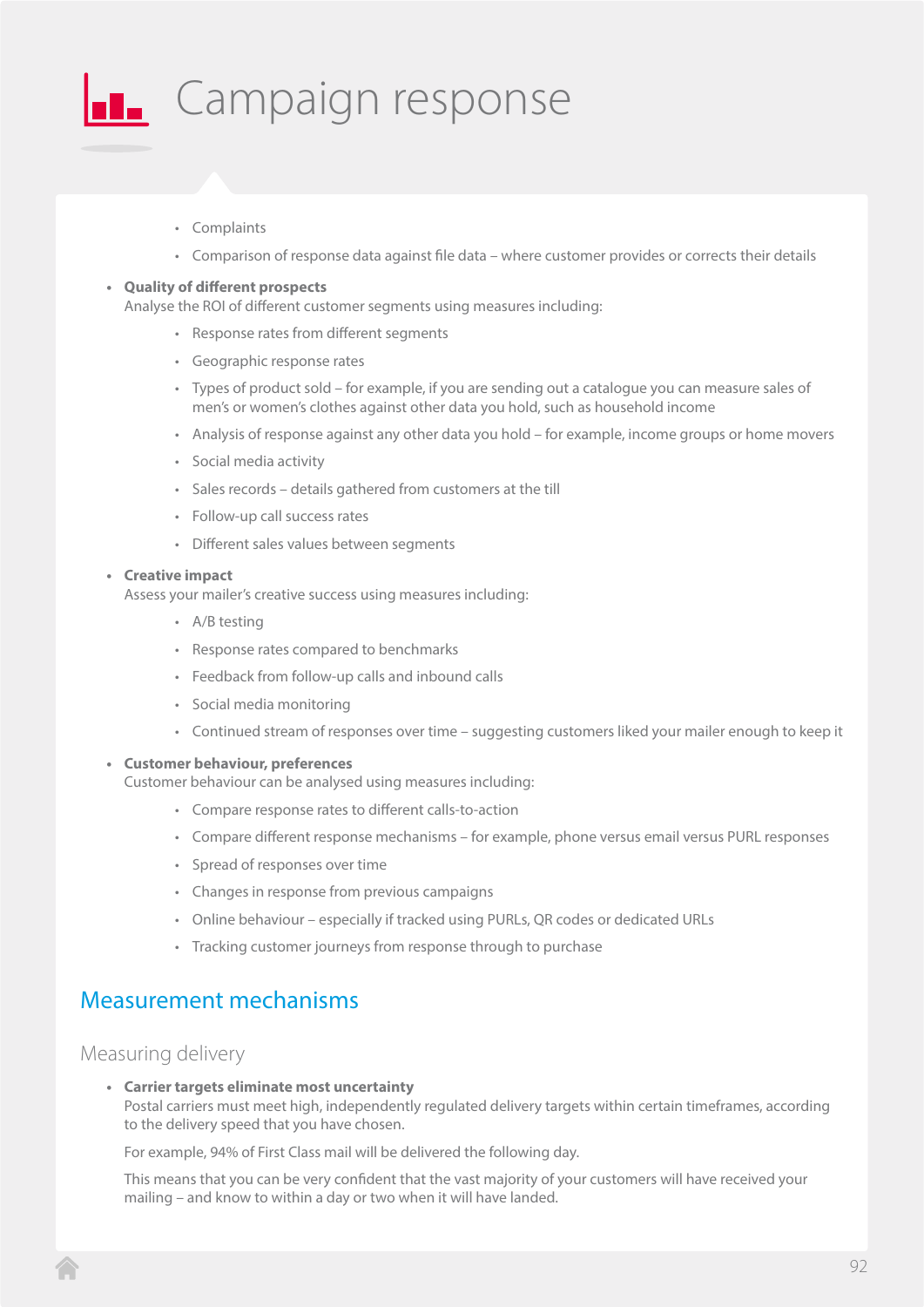

**• Track mail through sortation using Mailmark**™

Mailmark™ allows you to track your mailing batches through Royal Mail's sortation process, up to the point at which it is last put through a machine – although Royal Mail will not report back to you until the fourth day.

**• Returns**

A high level of returns will suggest that either your data was not good enough or that your message was not relevant to your targeted customers.

## Measuring response

There are many mechanisms you can build into your mailing campaign to give you a clear measure of response, including:

- **• Include promotional code that you can track**
- **• Dedicated URL**
- **• Dedicated phone number**
- **• Dedicated email address**
- **• Web traffic spikes**
- **• Sales spikes compared with your expected base rate**
- **• Calculate extra sales over full campaign cycle**
- **• Increased inbound calls**
- **• Results from integrated digital channels eg PURLs, dedicated URLs, QR codes, online discount codes**

## Measuring brand awareness

There are many ways you can assess brand awareness generated by your mailing campaign, including:

- **• Social media activity**
- **• Changes in online or search marketing performance**
- **• Softer measures, such as brand perception**
- **• Differences in results from different geographic areas, demographic groups, customer types...**
- **• Before and after research**
- **• Compare advertising mail customers with a control group that didn't receive it**
- **• Calculate customer value and compare to average/base rate**

## Other factors

**• Other factors to take into account**

Whenever you report on your advertising mail performance, ensure that you take into account other factors that might have affected your results and make allowances for these.

For example:

• Measure response over certain period of time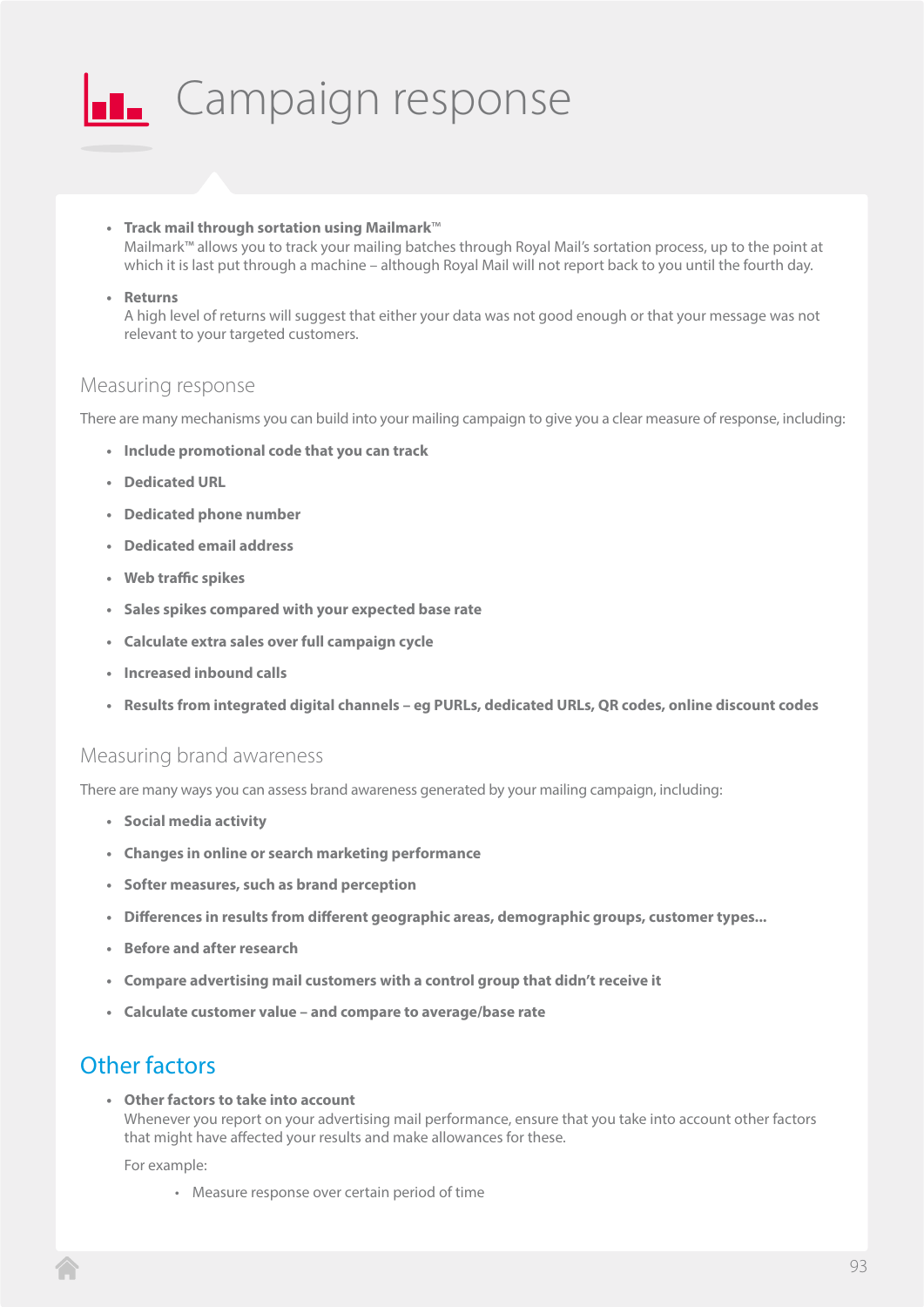

- How might external factors, such as the weather or major sporting events, have affected response?
- Delivery timing during the week? Month? Year?
- Timing against your customer journey
- Creative investment made
- Quality of data
- Keep in mind that response can be stretched over a long period of time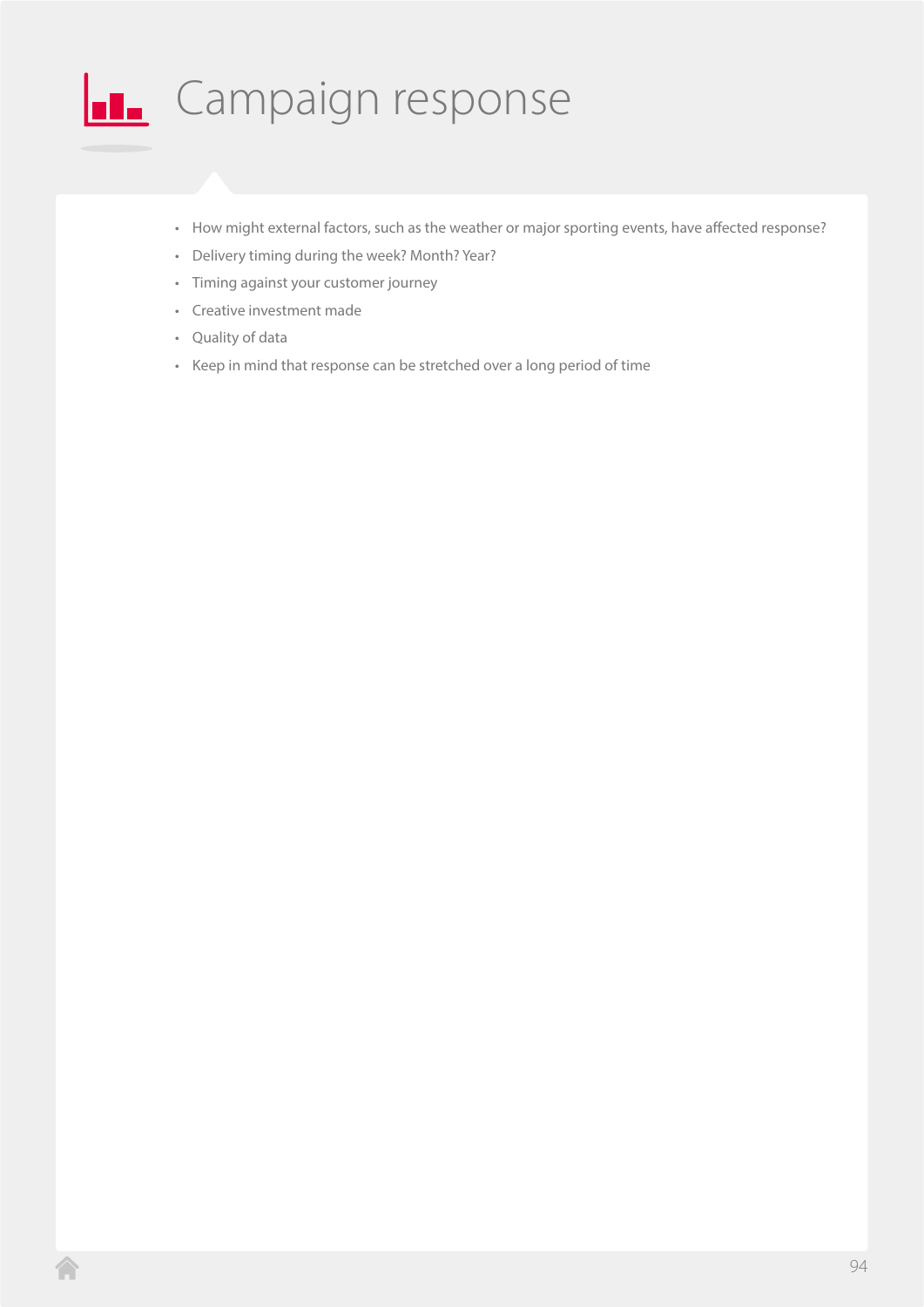# $a-z$

# Glossary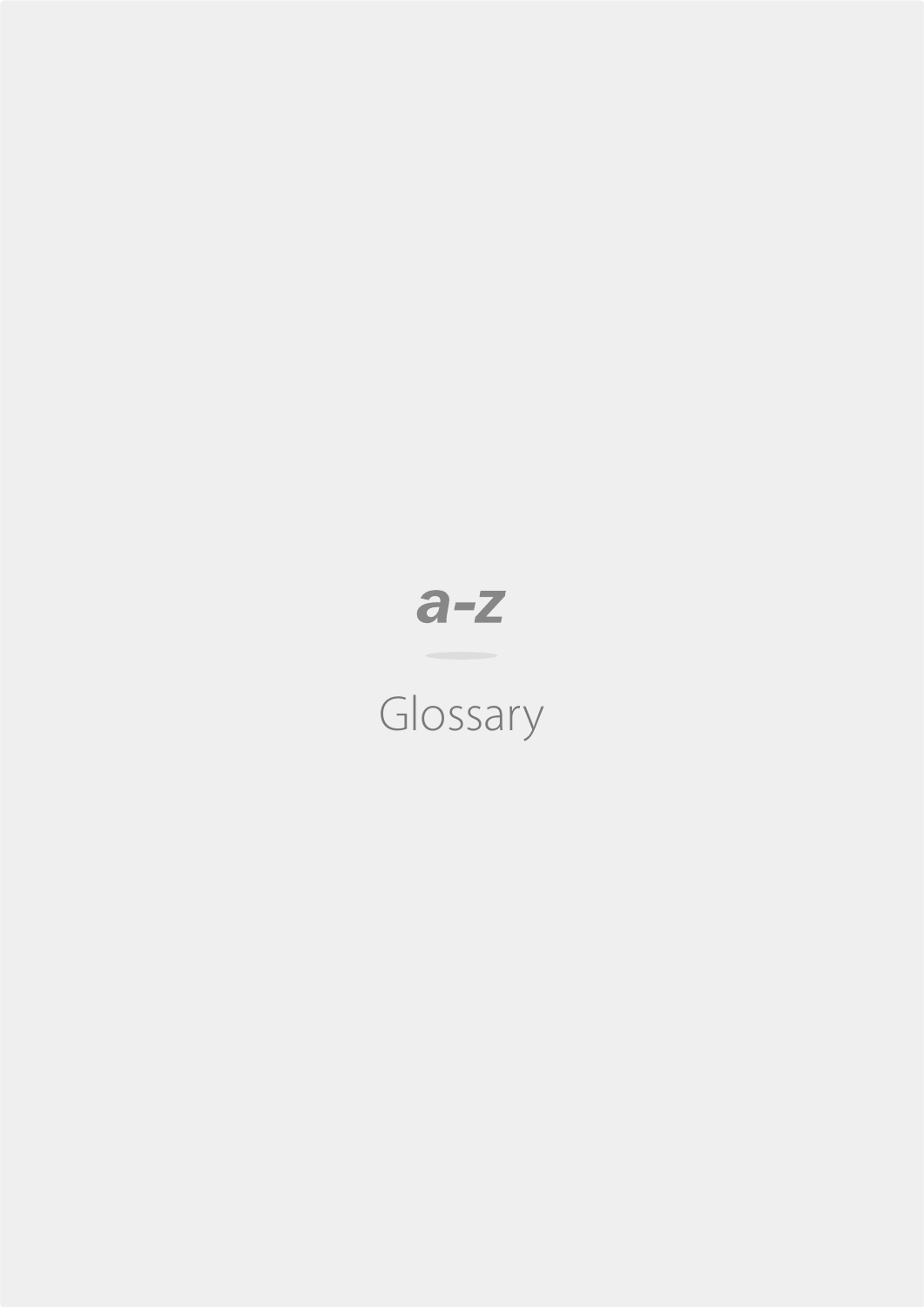# Glossary

## **Batch control**

Control data that describes the groups of data for the purpose of summation.

## **Bleed**

Printing carried off the edge of the page.

## **Body copy**

Text filling the areas below the headline.

## **Böwe(ing)**

Finishing of continuous computer stationery by use of Böwe machinery. Böwe is a proprietary name.

## **BPI**

Bytes per inch. A measurement of the density with which data is recorded on a computer tape.

## **BRC**

Business reply card.

**BRE** Business reply envelope.

## **Bursting**

Act of separating continuous stationery.

## **Business reply licence**

Licence issued by the Post Office to use business reply facilities (also see BRE + BRC).

## **CBC**

Customer barcode which comprises elements of the recipients address. Required for certain mailsort contracts, to be printed in proximity to the address.

## **Cheshire label/Cheshire machine**

A variety of address label which is computer impact printed on plain paper, cut and glued by a Cheshire machine onto an envelope.

## **Chromalin**

A photographically produced colour proof.

## **Concertina fold**

Folding which resembles a concertina.

## **Continuous stationery**

Paper produced in a roll or fanfold presentation with sprocket guide holes for use on a computer printer.

## **Copy**

The generic term used to describe the text contained in marketing materials.

## **Cross**

Folds which are at right angles to the direction of the feed.

## **CTP**

Computer to plate, digital artwork transferred straight to the printing plate.

## **Data processing**

The execution of a series of systematic operations performed on data by a computer.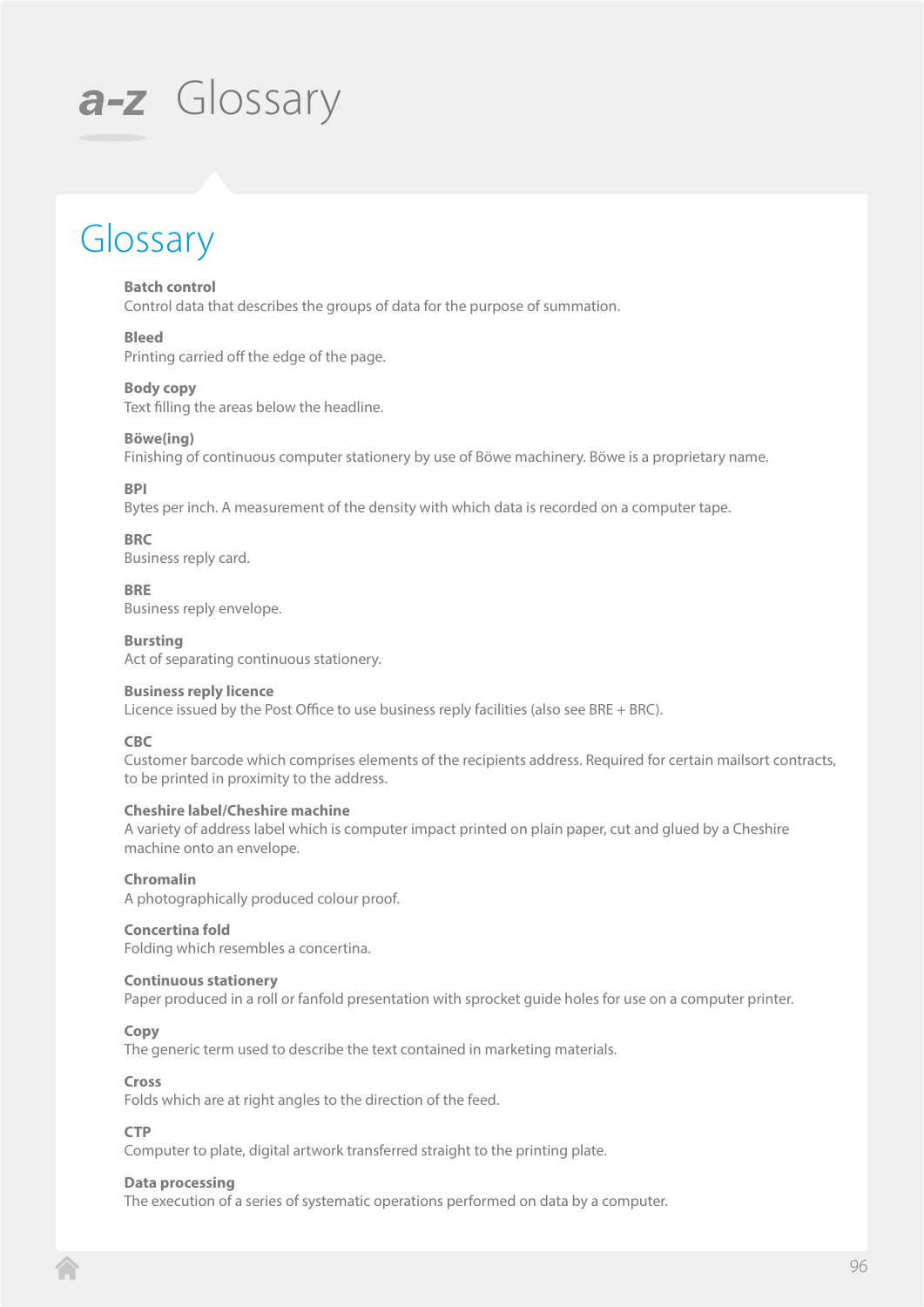## **Demand feed**

Variable multiple sheets enclosed as required per record.

## **De-duplication/de-dupe**

The matching and elimination of identified or near identical names and addresses from a single computer file.

## **Digital proofs**

A proof produced by a digital printer representing the image to be produced.

## **Dummy**

A preliminary stage in print design to show in advance the size, shape, form and general style of a piece of printing.

## **Duplex enclosure**

Laser printing both sides of the sheet item in a advertising mail package.

## **End fold**

A folded or saddle stitched booklet which has an additional folded edge on the short side.

## **Fan fold**

A fold which gives the same effect as a fan.

## **Folding guide**

Printed marks on stationery indicating the fold lines to the clerical staff or folding machine operator.

## **Gatefold**

A fold which turns in on itself from both edges towards the centre.

## **GSM**

Grammes per square metre. The metric term to evaluate paper weights.

## **Gutter**

A gap between two printed sections on the same sheet.

## **Homeworker**

Production employee who undertakes work at home. Often used for work that is non-machinable.

## **Household distribution**

A type of service, where literature is delivered to the target recipients by hand rather than being stamped or franked and sent through the post. Also known as door-to-door or house-to-house.

## **Impact printing**

Printing characters in the manner of a typewriter using a hammer system.

## **Inkjet**

A type of printing process using a jet stream of ink droplets. Commonly used for addressing plain (as opposed to window) envelopes.

## **Inner/inner envelope**

An envelope included in a mailing for use by the recipient.

## **Insert**

A promotional piece which is placed loose or bound-in to each edition of a magazine issue, or other publication.

## **Key coding**

Where a reference code of either numbers, letters, colours or other markings are printed onto a response device in order to identify the source of enquiry.

## **Kurt Rudy**

A type of automatic labelling machine similar to a Cheshire.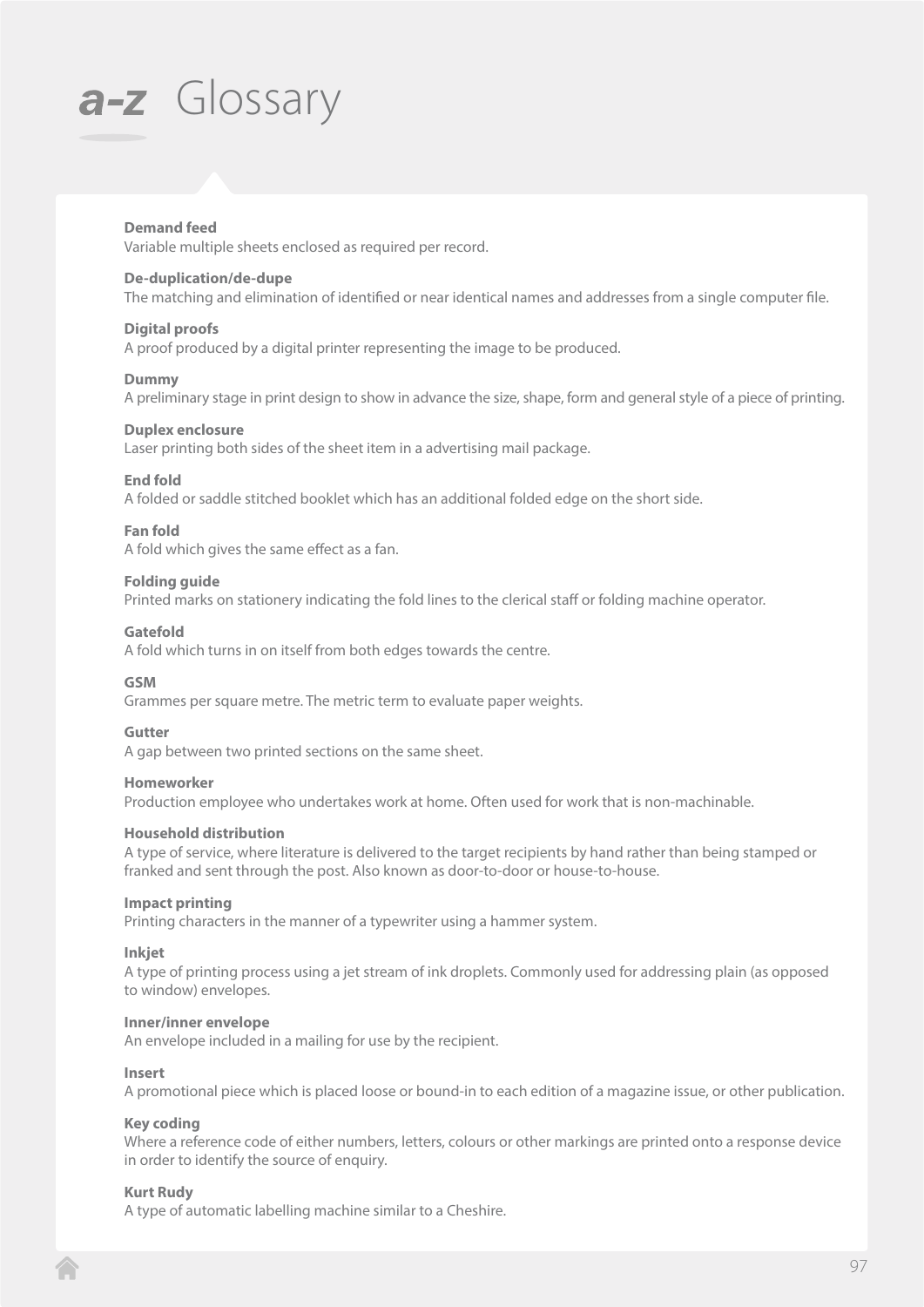## **Laser (printing)**

The main technique used for the production of personalised letters. It relies on a laser beam ionising the paper to attract carbon molecules.

## **Leading edge/lay edge**

The edge of a sheet or folded sheet or booklet that goes first into the processing machine.

## **Litho (lithographic printing)**

A printing process during which an image is transferred from plate to paper via an intermediate cylinder.

### **Machinable envelopes**

Envelopes with suitable specification and design to be able to run on an automatic enclosing machine.

## **Mailsort (1,2,3)**

Generic name for pre-sorted mailings for which Royal Mail offers discounts to wholesale customers.

## **Make ready**

The preparation time in setting up a machine before actual production can commence.

### **Merge-purge**

The de-duplication process, often undertaken at a computer bureau which is aimed at matching name address records in order to find and remove duplicates.

### **Merger**

Attachment to a finishing machine, such as a continuous stationery burster or guillotine, which merges two separate forms (sheets) together to make one entity.

## **Multi-mailer/mini-mailer**

A mailing that contains a number of loose single-page promotional sheets.

## **OCR**

Optical character reading recognition. The interpretation of characters by a computer which scans the text and translates this into electronic data.

OCR fonts are needed for addresses for some Mailsort contracts.

## **Offset (offset litho)**

A method of printing from etched plates using ink and water in which the image is transferred from plate to blanket to paper.

## **OMR**

Optical mark reading. Use of marks such as dots or bars which, when positioned on a sheet of paper, break a light contact and indicate a certain function to the machine.

## **Outer**

The container for a mailing piece – for example, an outer envelope, polybag or wrapper.

## **Outworker**

See *Homeworker*.

#### **Overs**

The material that is left over unused once a production job is completed.

## **PAF®**

Postcode Address File. A Royal Mail product that lists all domestic and business addresses known to the Post Office.

#### **Pantone**

International colour matching system embracing a range of printing and Graphic art products.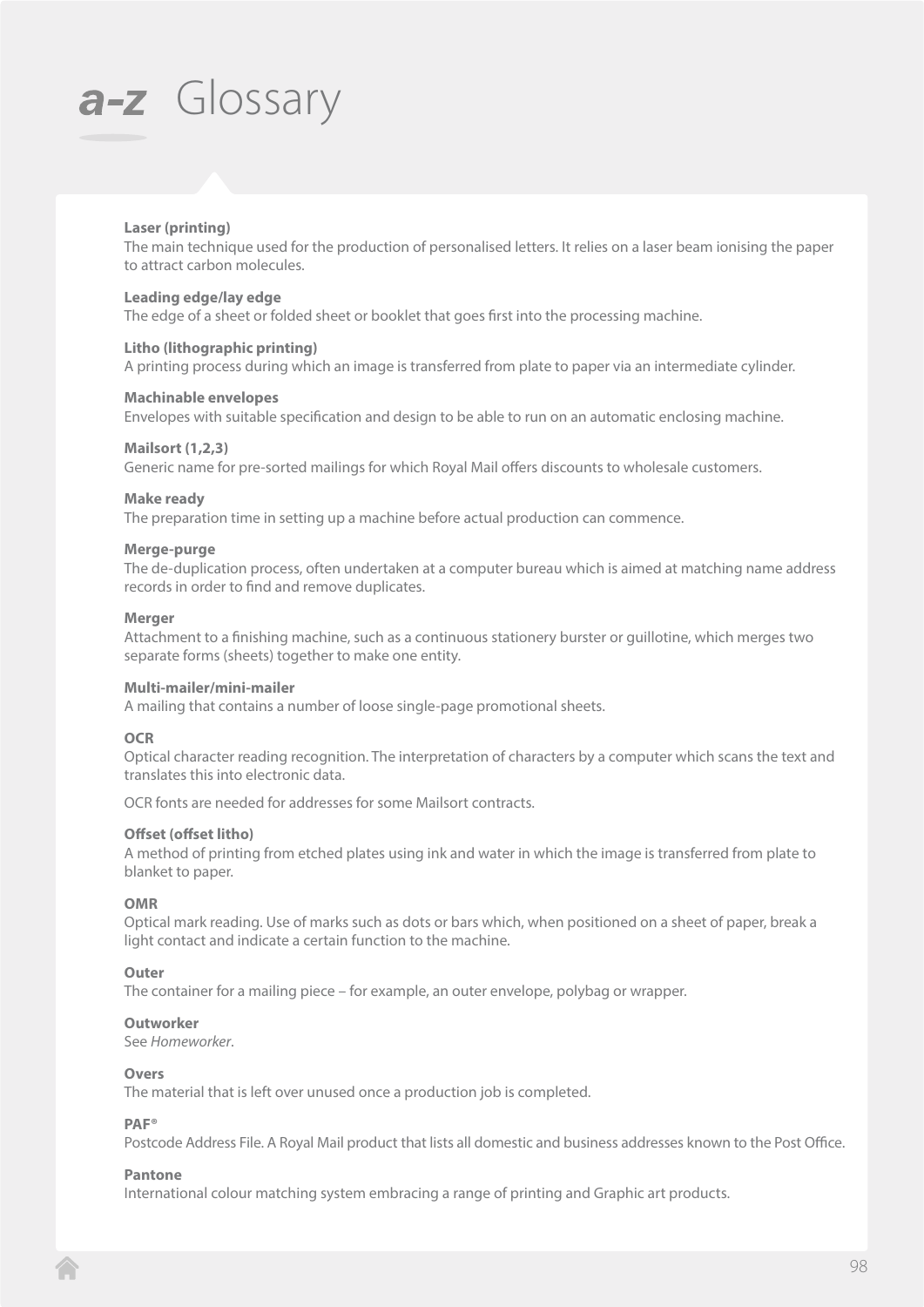## **Peel-offs**

Self adhesive address labels of various sizes.

### **Perforation**

The punctuation of paper by dots or strip holes arranged in continuous lines at close intervals to facilitate the tearing-off of a part of the sheet – for example, for a voucher or response slip.

### **Picking line**

An arrangement of picking bins/shelves into a continuous line, either straight or curved, in code or product reference sequence.

### **Plate in**

Lithographic printing an image is etched onto metal (or sometimes plastic) 'plates'.

### **PPI**

Printed postage impression. An indicia printed in the top right hand corner of mailing envelopes, to indicate who the postage carrier is, and the type of service used. Only for use by mailers who have credit contracts with carriers. Obviates the need to frank or apply postage stamps.

### **Pocket**

Normally applied to envelopes and indicates that the flap is on the short edge.

## **Polylope**

A polythene mailing bag sealed by a gummed flap.

### **Polywrap**

Items enclosed and wrapped in polythene on a machine.

#### **Postcode**

The code provided by the Post Office to describe a small group of addresses (typically 12) that are usually in the same street.

The first part is called the *outward code*, describing the broader location, and the second the *inward code.*

## **Postcode sort**

The mailing and bagging in post code sequence.

#### **Premise code**

The last two digits of the Royal Mail barcode indication house number or name.

#### **Pre-print**

?

## **Pressteam**

A Royal Mail product offering a range of services for large volume periodical posting contracts by wholesale customers.

## **Proof**

A printed sample of work, to be checked for errors in reproduction that need to be corrected prior to printing.

## **Reel**

Fed machines which accept reels of paper or polythene, rather than flat sheet or fan fold.

## **ROI**

Return on investment – the amount of money you get back from your campaign minus the amount you spent on it.

## **RPE**

Reply-paid envelope.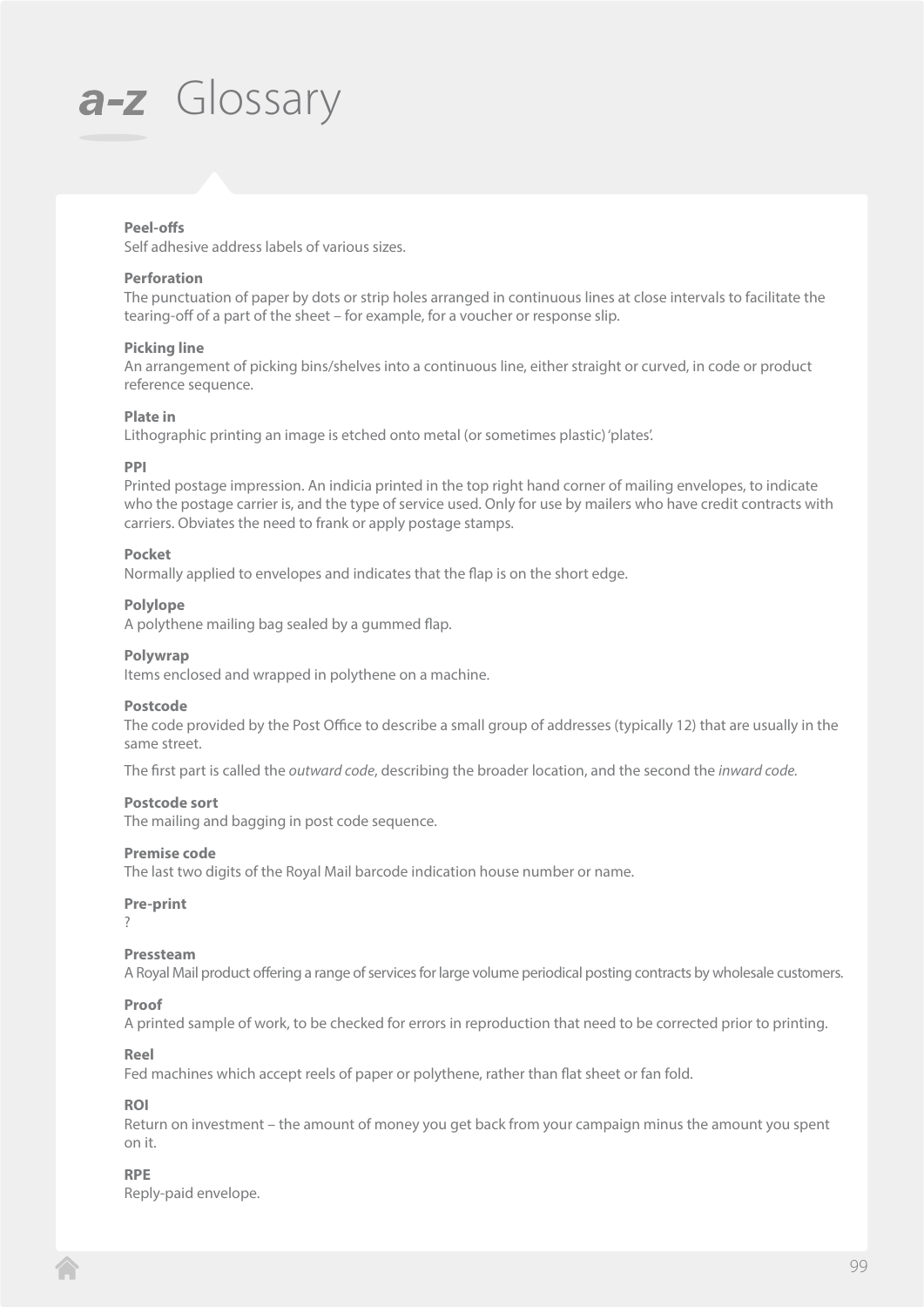## **Scamp**

An idea that had been drawn up roughly. Also known as a 'rough' or 'scats'.

### **Selectivity**

The selection of variable inserts on an enclosing machine to match the appropriate record.

## **SEP**

Sample envelope pack provided for approval prior to enclosing job.

### **Sheet fed**

If paper or other material is cut into flat sheets, the subsequent processing is carried out by feeding these sheets individually.

## **Spot gumming**

The application of a spot of glue/gum which only lightly attaches one piece of material to another, often to facilitate removal.

## **Station**

Points on an enclosing or filling machine which can accept material.

## **Stuffer**

A promotional piece of literature normally supplementary to the bulk of the promotional package.

### **Visual**

As layout, indicating the position of illustrations, headlines and so on, only usually in colour.

### **Wallet/wallet envelope**

A type of envelope whose flap lies on the long edge.

## **Window envelope**

Envelope which has a portion cut-out to reveal the name and address (or other information) printed on the enclosed material.

## **Z-fold**

A two-way fold which looks like the letter 'Z'. Also known as a zig-zag fold.

### **Zip envelopes**

Envelopes opened by perforated flap mechanism.